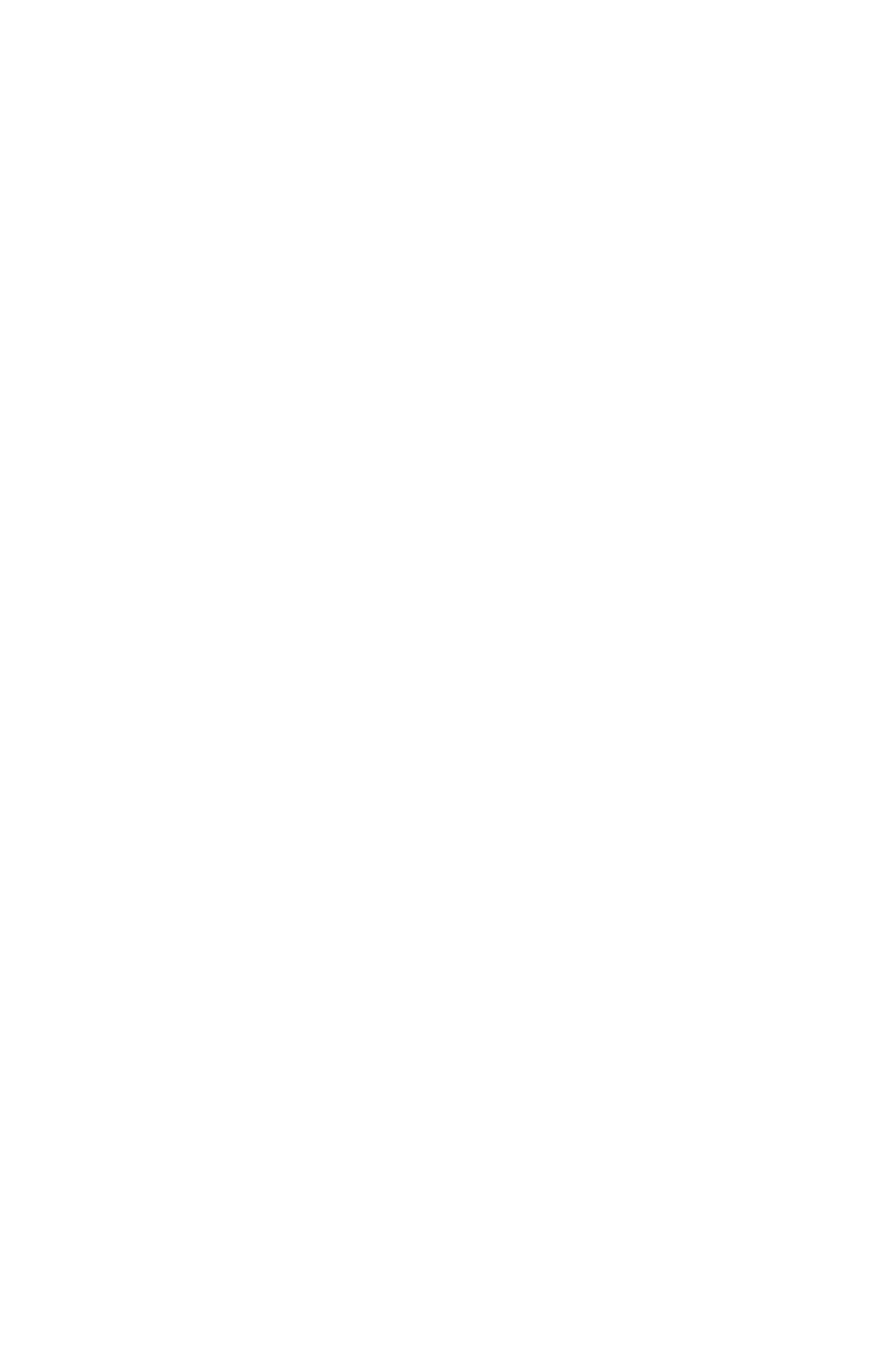### Table of Contents

- **PREFACE** 9
- **OVERVIEW**  $1<sub>O</sub>$

Scope • Report Structure

#### The Pre-ORHA Period (Summer 2002 to January 2003)—Closed Reconstruction Planning Department of Defense: The Decision to Use LOGCAP • 14

LOGCAP's Focus Expands • LOGCAP Used for Contingency Planning in the Oil Sector • U.S. Agency for International Development: Initial Planning • U.S. Department of State: Minimal Initial Role in Contracting

18

#### ORHA and The Early-CPA Period (January to August 2003) — Contracting focuses on Humanitarian Needs and Essential Services

USACE: Task Force Restore Iraqi Oil • ORHA: Washington-Based Contracting Support • ORHA: In-Country Contracting Support • ORHA Develops a Contract Review Process • The Creation of CPA • DoD Tasks Army as Executive Agent for ORHA • Development Fund for Iraq: Key Source for CPA Contracts • U.S. Appropriated Funds Designated for Reconstruction • USAID: Grants, Cooperative Agreements, and Contracts • U.S. Department of State: DynCorp Contract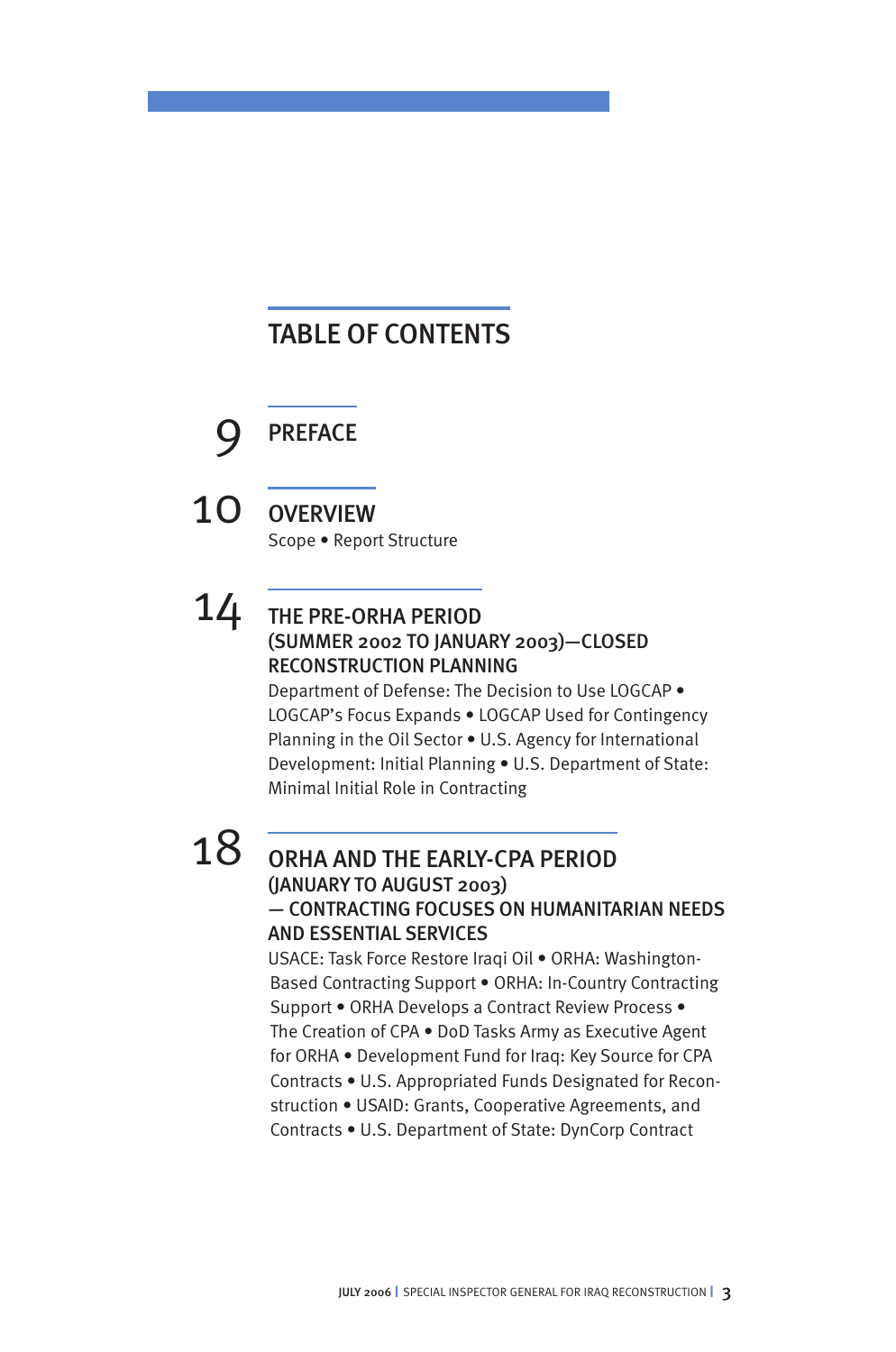#### The later CPA Period (August 2003 to June 2004) —Contracting Emphasis Shifts to Large-scale **RECONSTRUCTION** 34

HCA Activities Continue • U.S. Army Corps of Engineers: Oil and Electricity Contracts • Planning Begins for IRRF 2 • Details of IRRF 2 • PMO Operational Funding and HCA Staffing • CPA Develops a Spend Plan for IRRF 2 • Administrative and Funding Bottlenecks • DoD Sends an Acquisition Assessment Team to Iraq • CPA Head of Contracting Activity Initiatives • PMO Turns to the Air Force Center for Environmental Excellence • CPA/DoD IRRF 2 Contracting Award Process • More on Design-Build Contracts • From PMO to PCO • USAID's Contracting Role in the CPA/IRRF 2 Period • DoS Re-competes the DynCorp Contract • The End of CPA

# 68

#### Post-CPA Contracting Developments (June 2004 to the Present)—Shift from designbuild to direct contracting

Problem Areas during the CPA/Embassy Transition • Human Resource Issues • DFI Funds and Accelerated Iraqi Reconstruction Program • DFI Transfers to the Ministry of Finance • Slow Contracting Process: Security and Lack of Information • Shift in Project Emphasis and Contracting Strategy • Further Changes in Strategy and Structure • The Creation of the Joint Contracting Command-Iraq • USAID in the Post-CPA Contracting Environment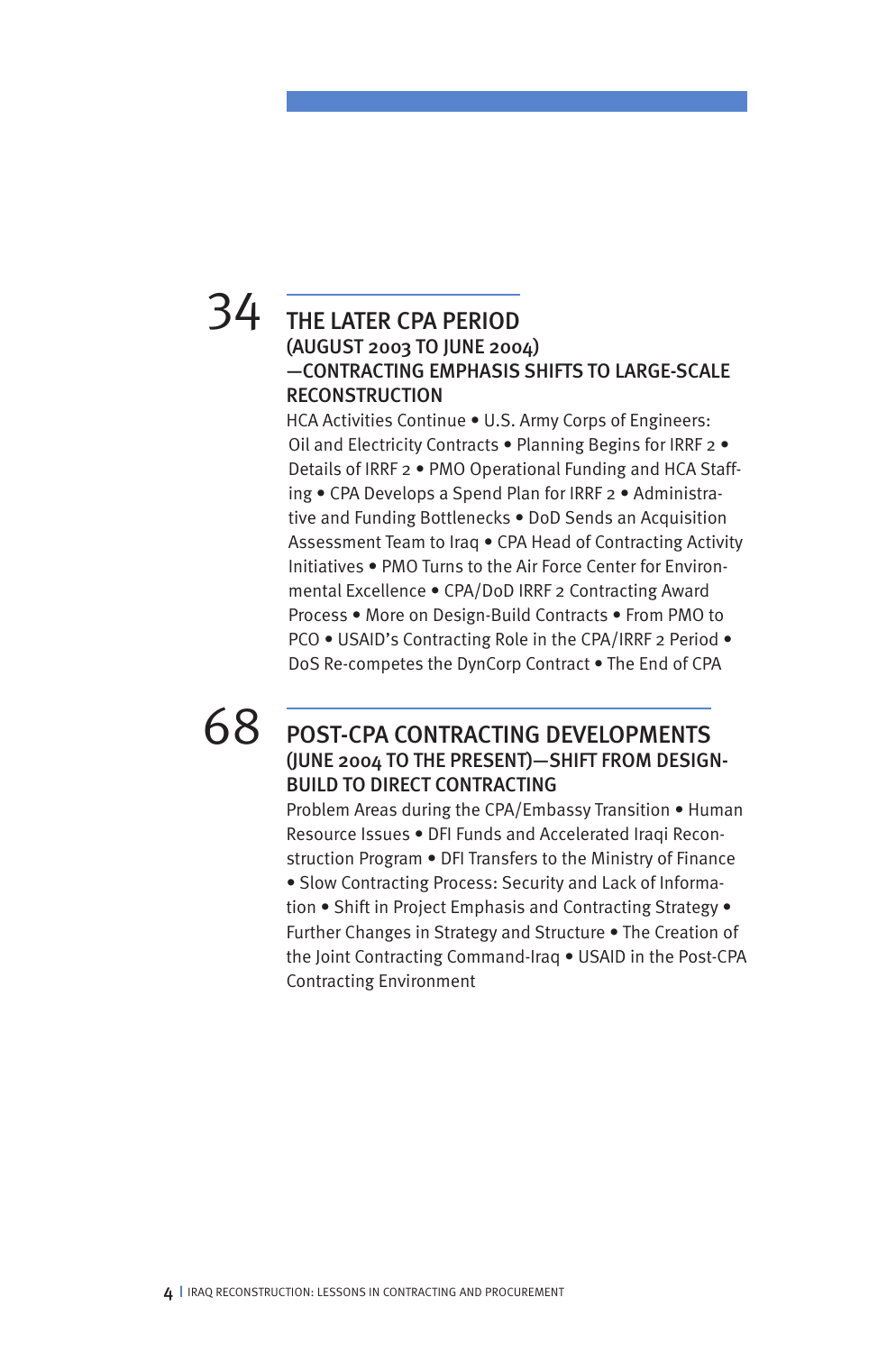#### 81 SPECIAL CONTRACTING PROGRAMS: CERP and CHRRP (June 2003-Present) —Balancing Rapid Response with Regulation Commander's Emergency Response Program • CERP Goes into Operation • Funding for CERP • Regulations and

Responsibilities • Commanders Humanitarian Relief and Reconstruction Program

# 94 LESSONS IN CONTRACTING FROM IRAO RECONSTRUCTION

- Recommendations 97
- 102 APPENDIX A: Requested Changes to the Federal Acquisition Regulation
- 107 APPENDIX B: Trends in the Acquisition Workforce Workforce Trends: Skills and Numbers • Skills and Numbers: Effect in Iraq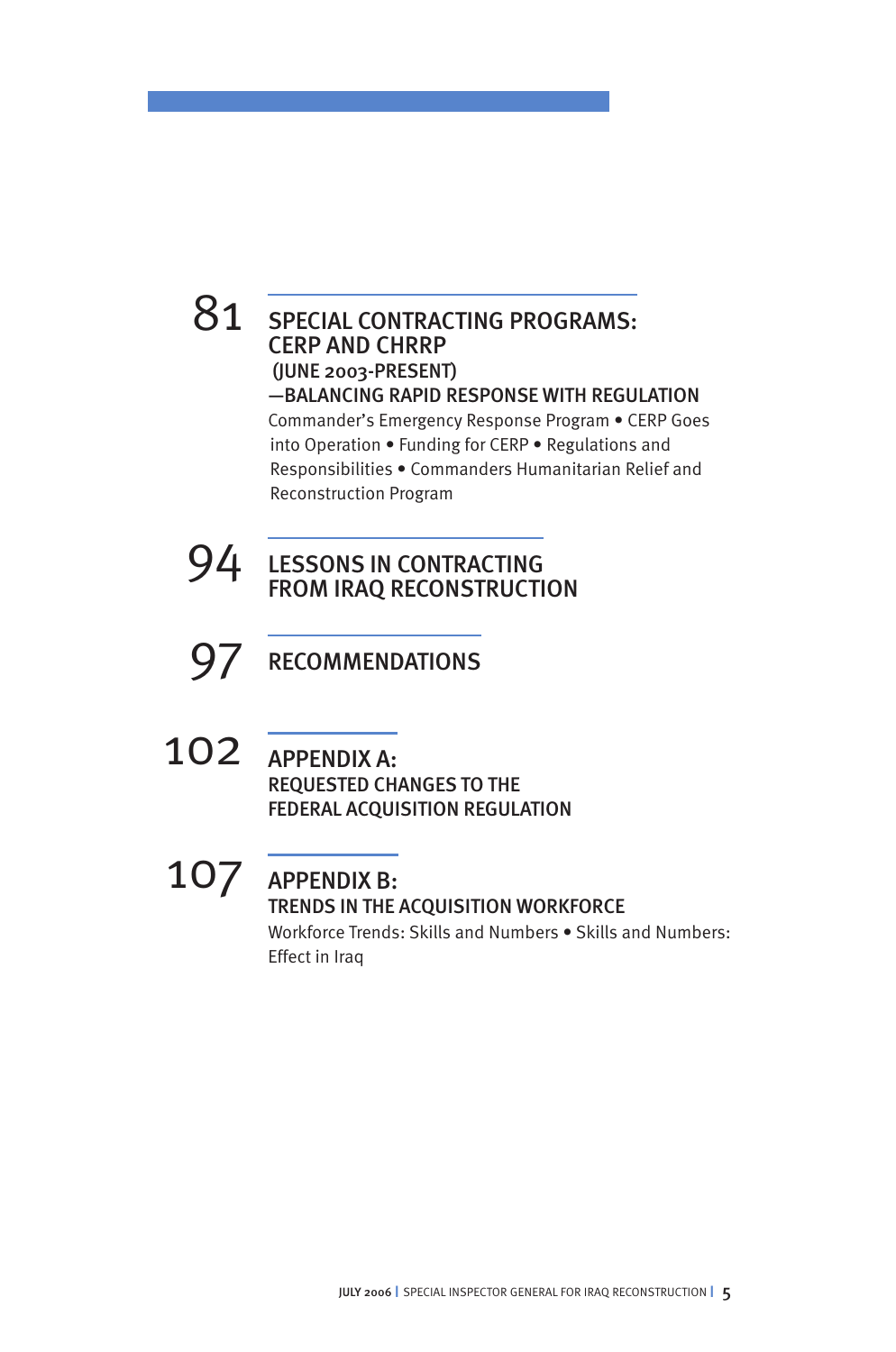#### 110 APPENDIX C: Recent Developments in Contracting for Contingencies/Emergencies Joint Policy on Contingency Contracting • Contractors on the

Battlefield • Contracting Guides

# $114$  Appendix D: Organizational Vetting Comments

- 116 ENDNOTES
- 134 BIOGRAPHIES: forum participants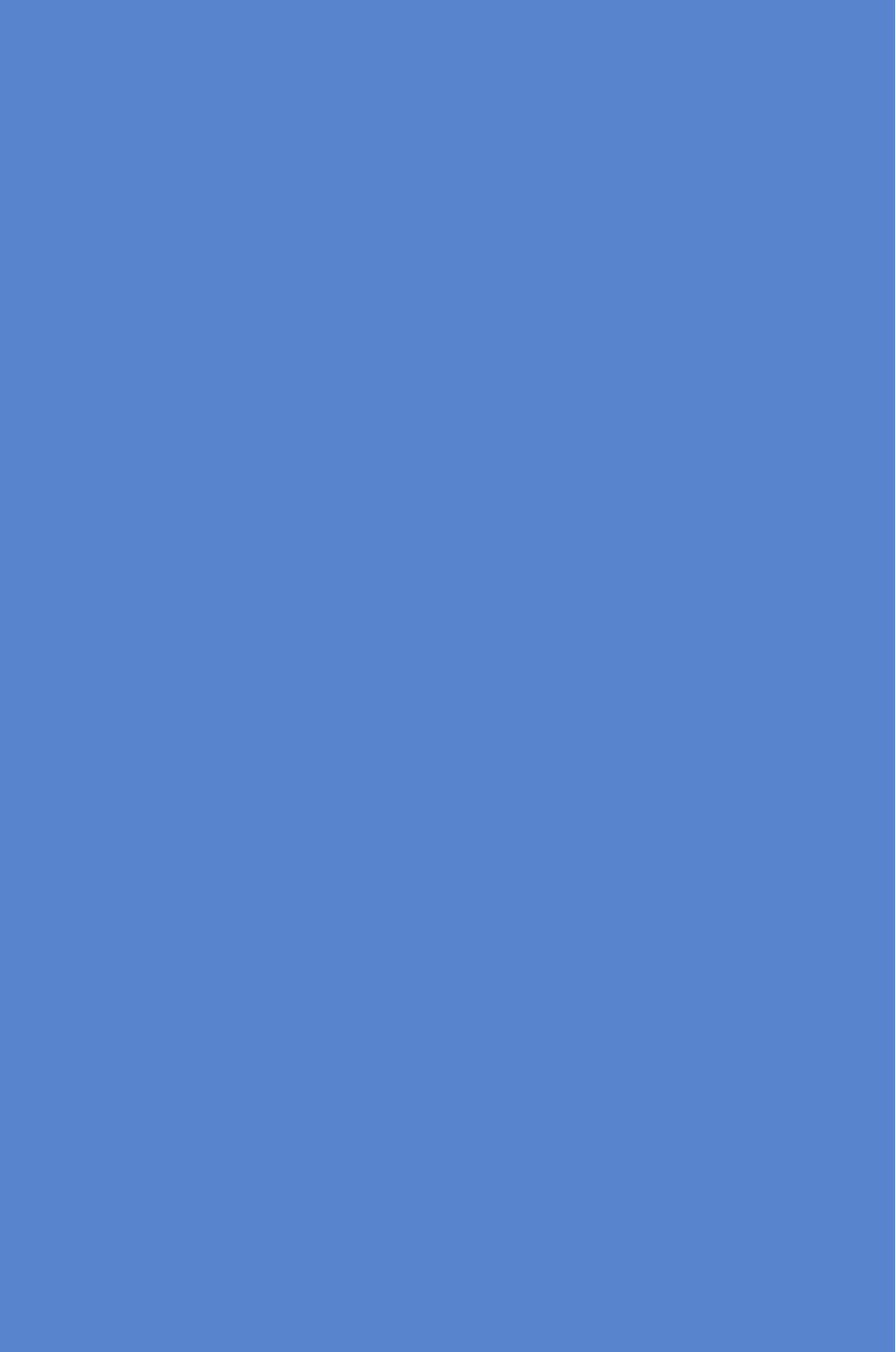8 | IRAQ RECONSTRUCTION: LESSONS IN CONTRACTING AND PROCUREMENT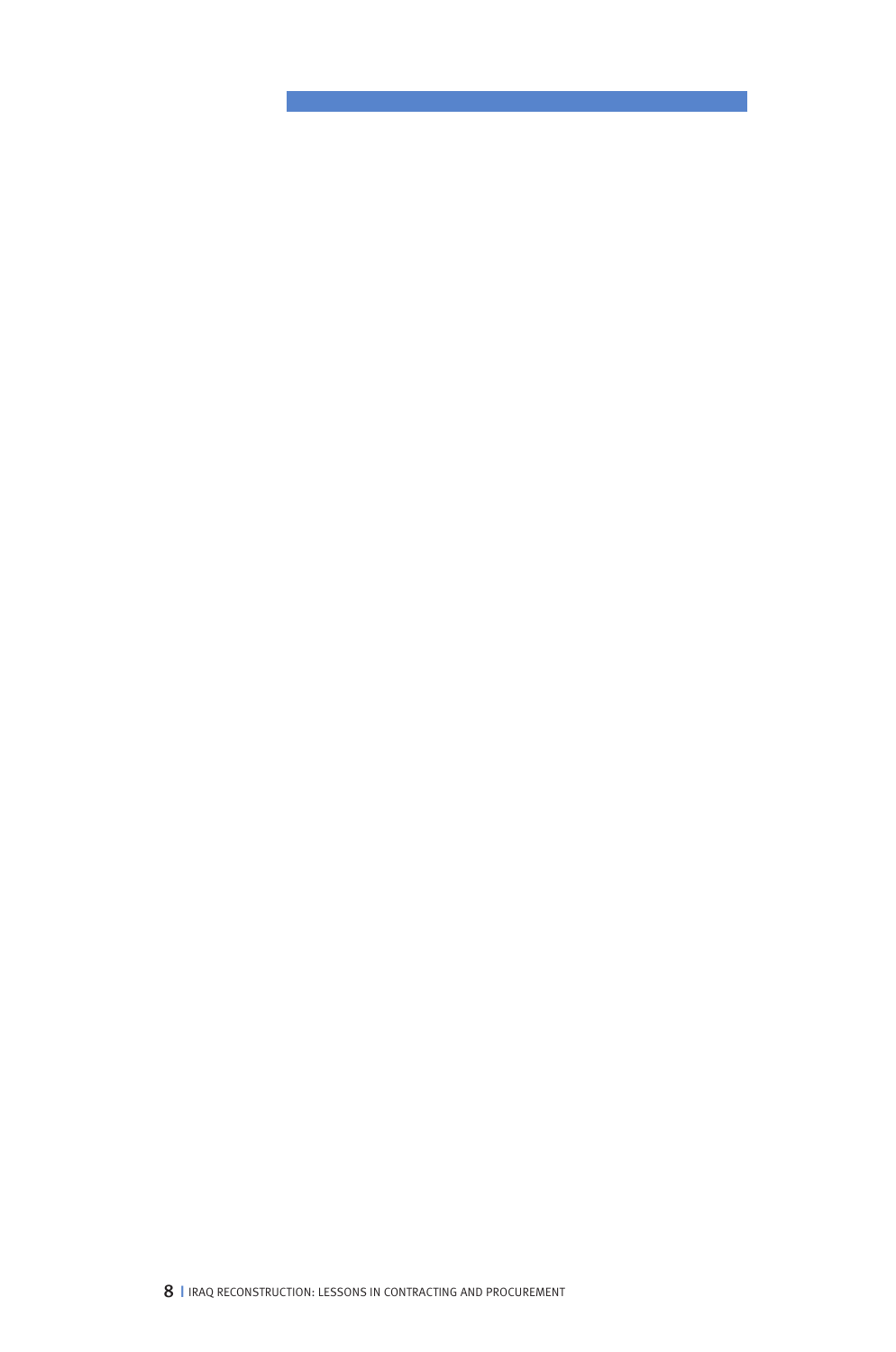#### **PRFFACF**

This is the second of three reports in SIGIR's Lessons Learned Initiative (LLI). Begun in September 2004, the LLI focuses on three areas of the U.S. relief and reconstruction effort in Iraq:

- human capital management
- contracting and procurement
- program and project management

SIGIR's review of each area includes thorough background research and extensive interviews with a broad spectrum of persons possessing first-hand experience in the Iraq reconstruction program. The collected findings from this research are then provided to a panel of senior executives and experts drawn from the U.S. government, industry, and academia, many of whom served in Iraq. These experts convene for a full-day forum to evaluate the findings and provide recommendations.

The first LLI Report, *Iraq Reconstruction: Lessons in Human Capital Management,* was released in January 2006. SIGIR will publish the third and final paper in this series, *Iraq Reconstruction: Lessons in Program and Project Management*, in the fall of 2006.

This report provides a chronological review of the U.S. government's contracting and procurement experience during the Iraq relief and reconstruction program. It begins by examining contracting activity early in the Iraq program and traces its evolutionary development through the effort's succeeding phases. The concluding section lays out a series of key lessons learned followed by six recommendations for improving the U.S. government's capacity to support and execute contracting and procurement in contingency environments.<sup>1</sup>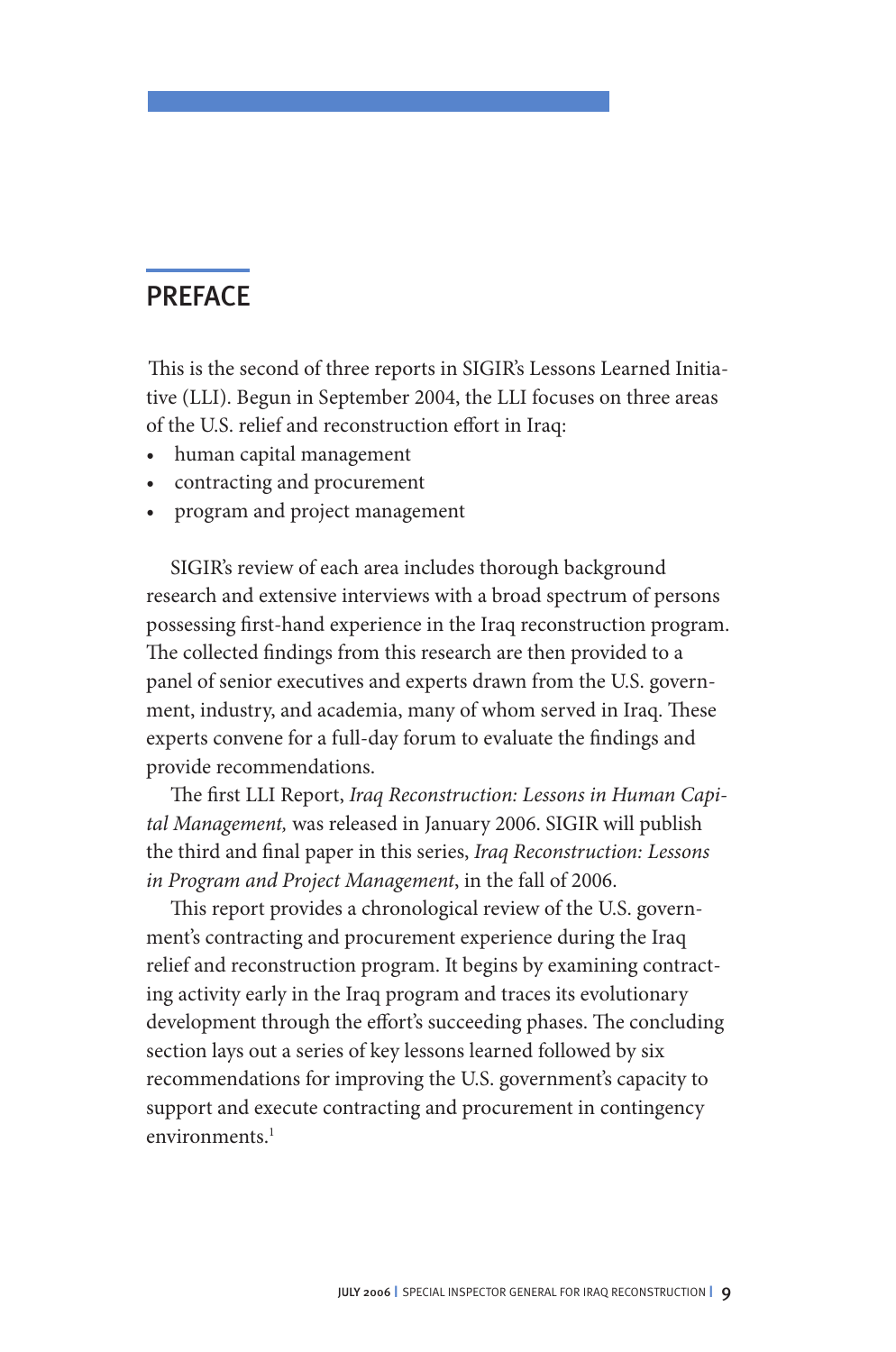#### **OVERVIEW**

The success of any post-conflict reconstruction effort depends in great part upon effectively employing the U.S. government's capacity to deploy efficiently and rapidly the means of relief and reconstruction: services, materials, and their supporting systems. This requires extant governmental contracting and procurement processes that are well structured and optimized for use in contingency situations. As this report reveals, the U.S. government was not systemically wellpoised to provide the kind of contracting and procurement support needed at the time of the 2003 invasion of Iraq.

Pre-war relief and reconstruction planning for the Iraq endeavor focused chiefly on preparing for humanitarian assistance and the restoration of essential services. The contracting and procurement efforts during that phase reflected this focus. After combat operations ceased in April 2003 and the Iraqi government collapsed, the shape of these efforts began to shift. The U.S. discovered that Iraq's infrastructure was in far worse condition than some pre-war assessments had indicated. With that recognition came the realization that reconstruction requirements in Iraq would be far greater than originally anticipated.

The U.S. government responded to this challenge by appropriating more than \$20 billion in grants to assist the Iraqi people in reviving their infrastructure and economy. These grants, together with several billion dollars in Iraqi funds, served as the primary source for financing the U.S. relief and reconstruction program. The effort engaged multiple U.S. government agencies possessing overlapping jurisdictions and diverse capacities. These agencies applied a variety of approaches to similar contracting and procurement requirements, resulting in methodologies and outcomes that occasionally came into conflict. As a general matter, however, the contracting and pro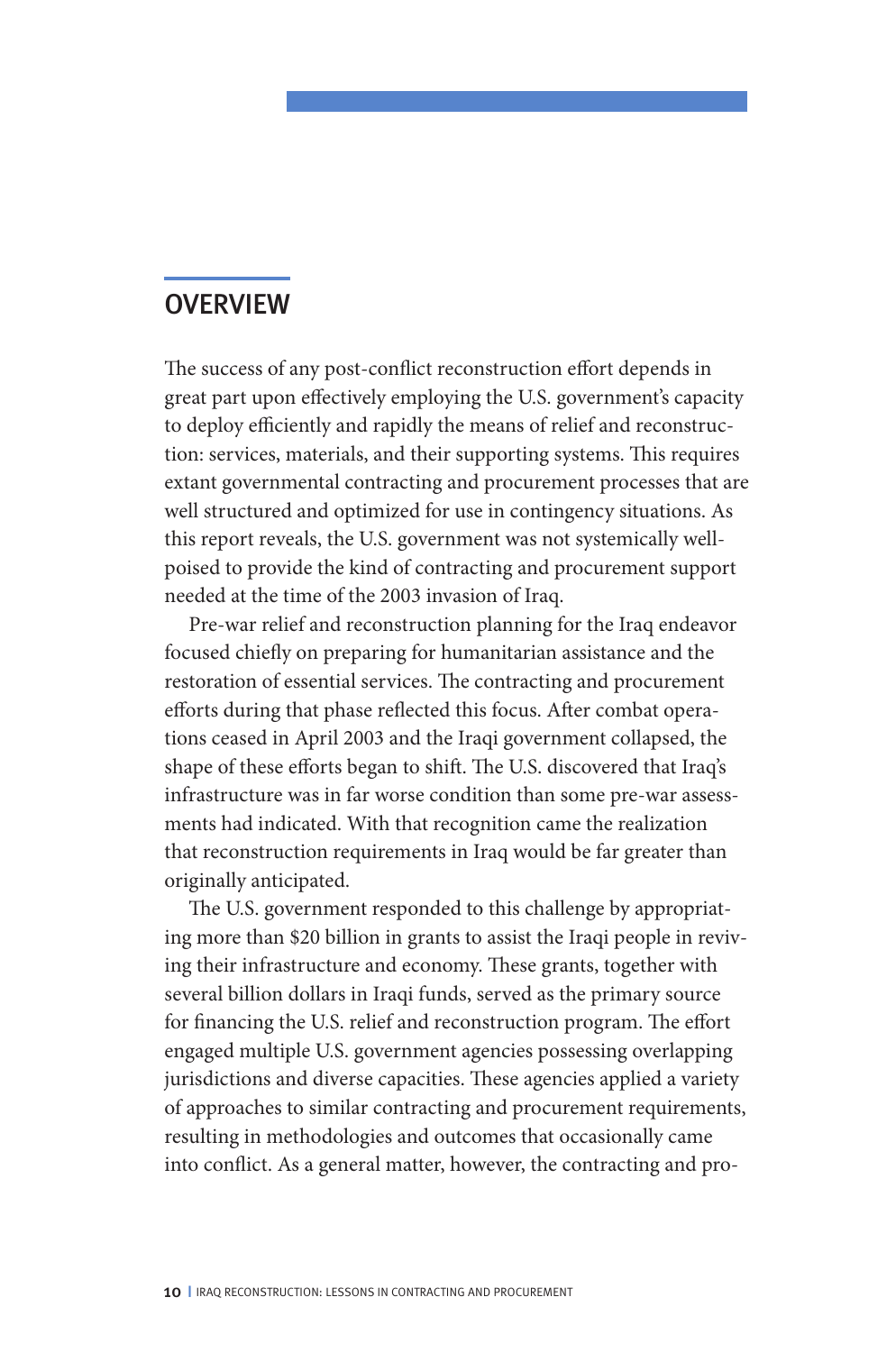curement effort in Iraq substantially improved over the course of the Iraq relief and reconstruction program.

#### Scope

SIGIR defines contracting and procurement as all activities ranging from developing reconstruction contracting plans and requirements, to soliciting and awarding contracts, to issuing task orders under these contracts. SIGIR will assess the execution of the reconstruction program in its next Lessons Learned report, *Iraq Reconstruction: Lessons in Program and Project Management*.

#### Report Structure

To review and evaluate the contracting and procurement processes that supported the relief and reconstruction program in Iraq, SIGIR divides this report into four chronological periods and one functional concept area:

- *•* Summer 2002 to January 2003*: The Pre-ORHA Period*
- *•* January 2003 to August 2003: *The ORHA and Early-CPA Period*
- *•* August 2003 to June 2004: *The Later CPA Period*
- *•* June 2004 to present: *The Post-CPA Period*
- *•* June 2003 to present: *CERP and CHRRP*

The report tracks the evolution of reconstruction contracting and procurement through these periods, reviewing within each the planning processes, funding allocations, legal issues, and agency responsibilities. Figure 1 presents the timeline of U.S. contracting and procurement activity in Iraq, indicating the funding points and functional life-spans of various U.S. contracting authorities.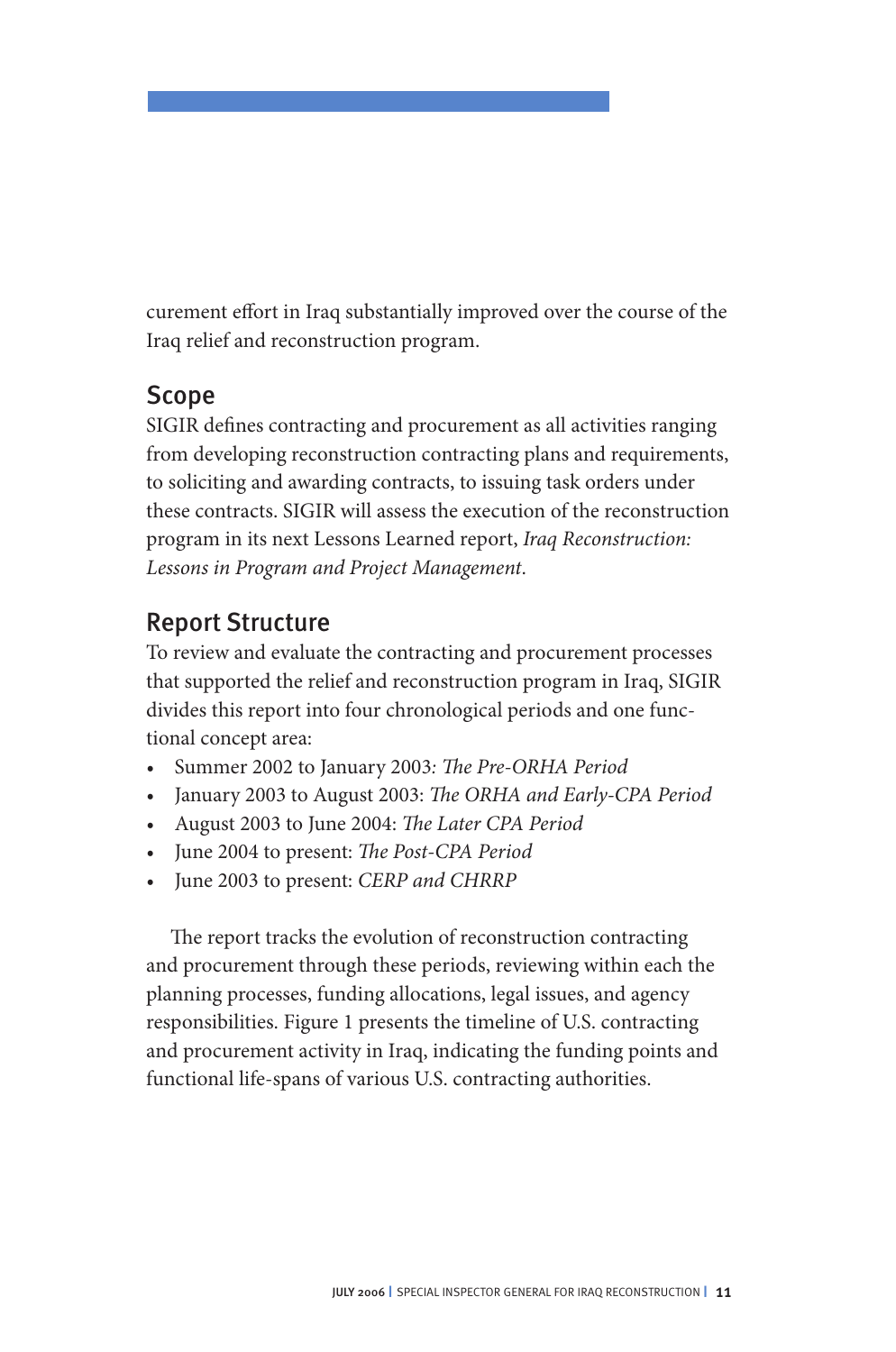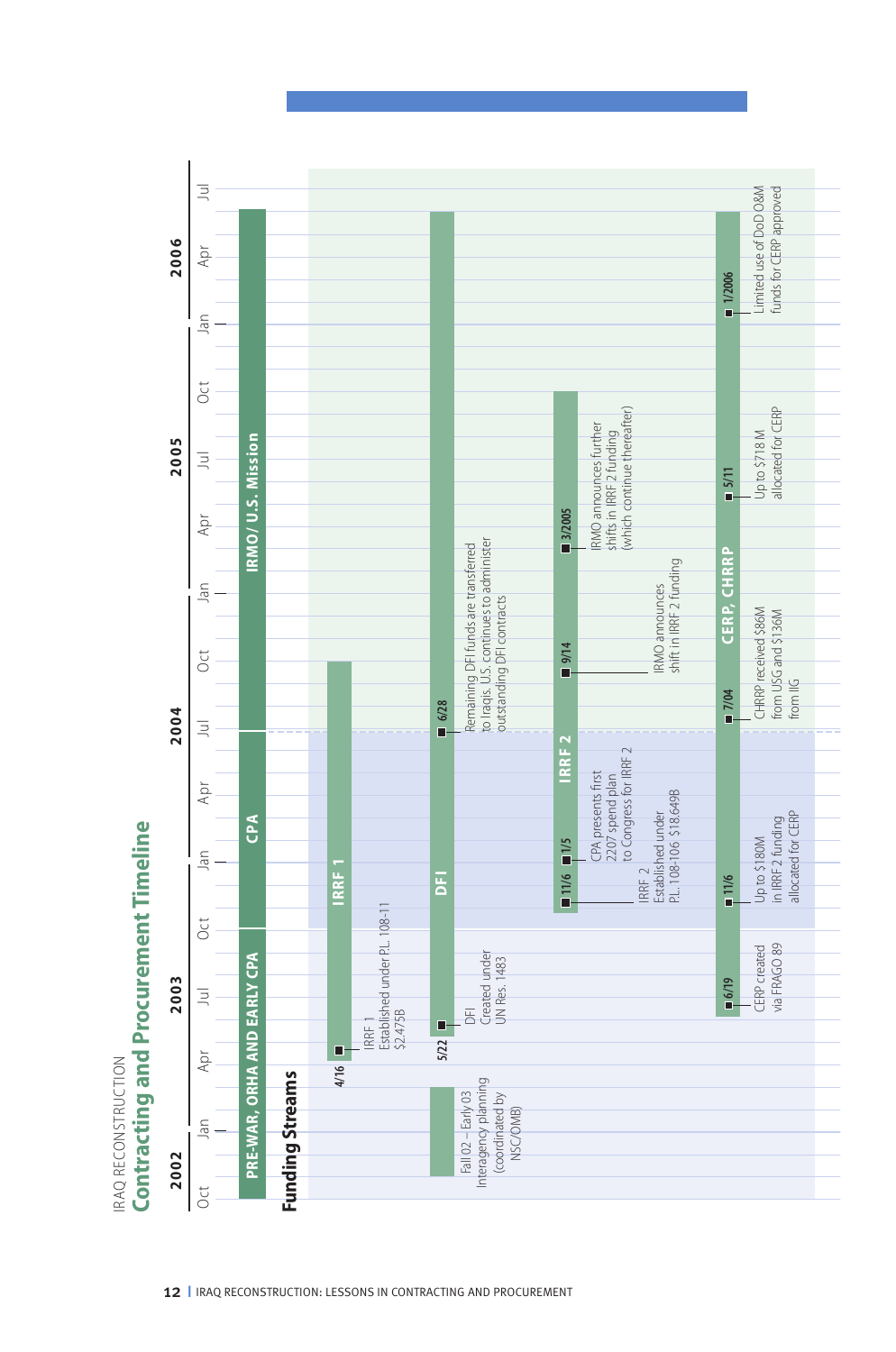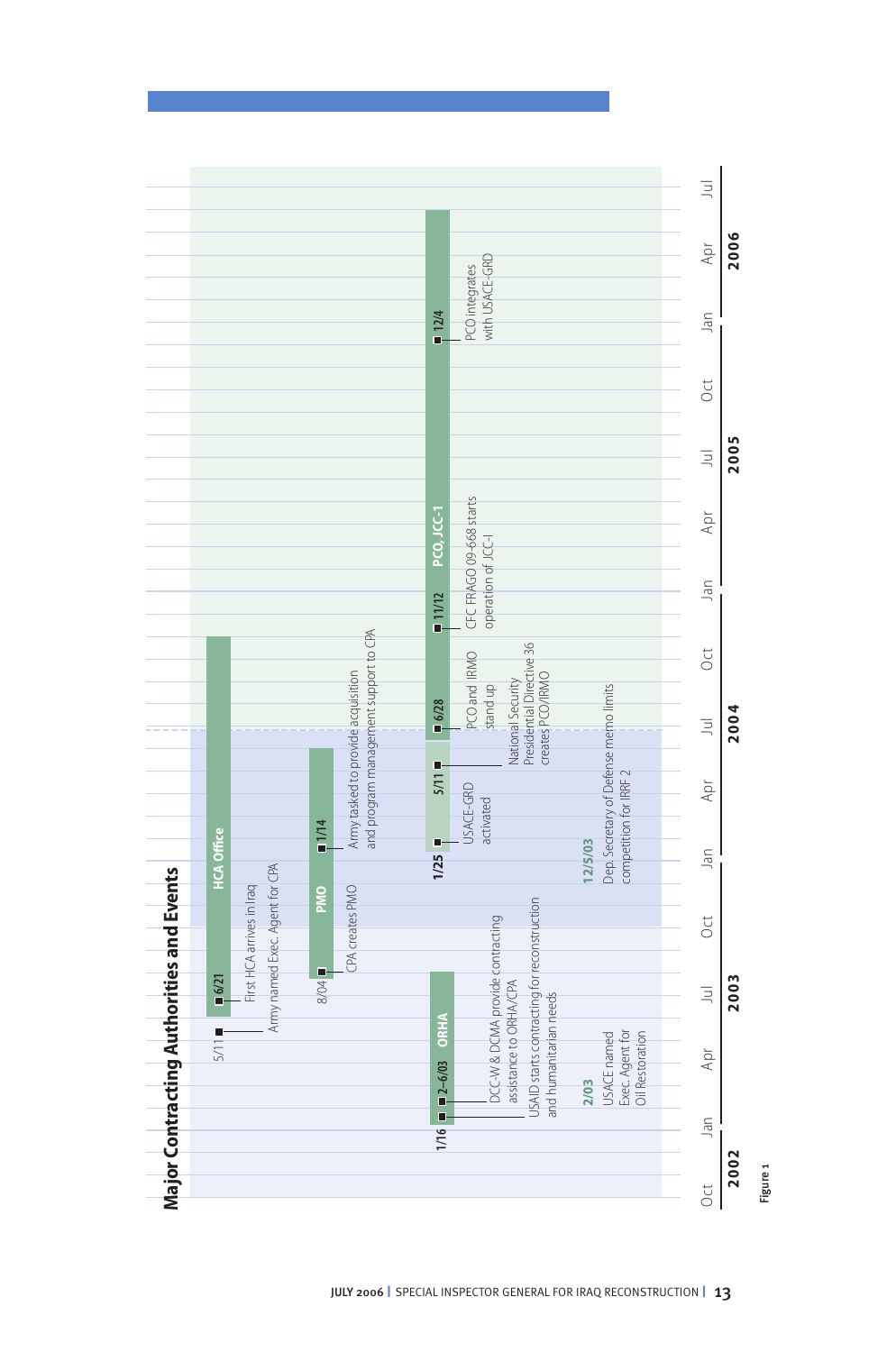# The Pre-ORHA Period (Summer 2002 to January 2003) —Closed Reconstruction Planning

During this period, U.S. agencies were separately directed to initiate planning for relief and reconstruction activities in Iraq; but there was limited coordination of contracting and procurement among these organizations. This lack of coordination in early planning was attributable, in part, to the fact that much of the activity was classified. Planning did not become predominately unclassified until the creation of the Office of Reconstruction and Humanitarian Assistance (ORHA) in January 2003.<sup>2</sup>

#### Department of Defense: The Decision to Use LOGCAP

The U.S. Department of Defense (DoD) chose to employ the Logistics Civil Augmentation Program (LOGCAP) as the chief vehicle for executing its initial contracting for Iraq reconstruction. This Army-administered program, originally created in 1985, requires "peacetime planning for the use of civilian contractors in wartime and other contingencies."3

To meet LOGCAP's goal, contractors must produce<sup>4</sup>:

- A worldwide plan for providing vital support, such as logistical, engineering, and construction services, to U.S. forces deployed for war or contingency operations.
- Multiple contingency plans targeted at countries in areas of potential conflict.
- Operational capacities to support simultaneously up to three major contingency operations.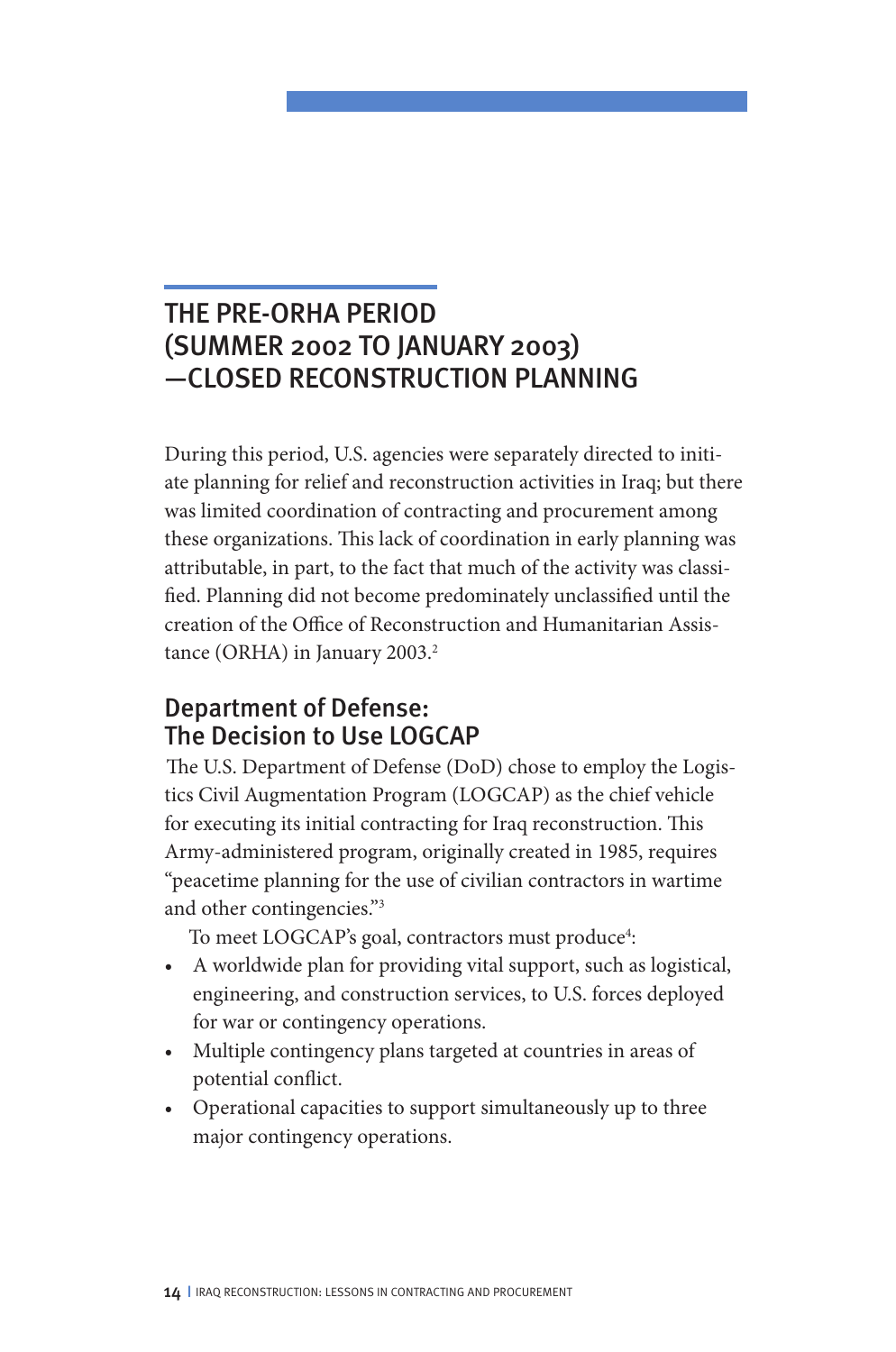#### LOGCAP's Focus Expands

The original LOGCAP program permitted various Army commands to award support contracts independently. In 1992, the Department of the Army converted LOGCAP into an umbrella support contract with a single worldwide provider. In 2001, the latest iteration of the contract, LOGCAP III, was awarded to Kellogg, Brown & Root Services, Inc. (KBR), a subsidiary of Halliburton, Inc., with a one-year base period and nine one-year options. LOGCAP III requires "support to most events deemed in the national interest, with approval of [the Department of the Army]." <sup>5</sup> According to a Government Accountability Office (GAO) report, the use of LOGCAP to support U.S. troops in Iraq was the largest effort undertaken in the program's history.<sup>6</sup>

#### LOGCAP Used for Contingency Planning in the Oil Sector

In late summer 2002, the National Security Council's (NSC) Deputies' Committee identified requirements for the potential post-war recovery and repair of Iraq's oil infrastructure. The Deputies' Committee developed options for maintaining the security of Iraq's oil sector to pre-empt its destruction.<sup>7</sup> DoD and U.S. Central Command (CENTCOM) leadership concurrently engaged in similar planning on these issues. All of these planning sessions, and the subsequent contracting actions stemming from them, were classified.<sup>8</sup>

Pursuant to the NSC's directives, DoD established the Energy Infrastructure Planning Group (EIPG) to prepare contingency plans for Iraq's oil sector. Because the U.S. government lacked the necessary knowledge and expertise to develop oil infrastructure contingency plans, the EIPG sought private sector assistance.<sup>9</sup>

Faced with a December 2002 deadline for delivery of the draft oil sector contingency plan, the EIPG requested that the Department of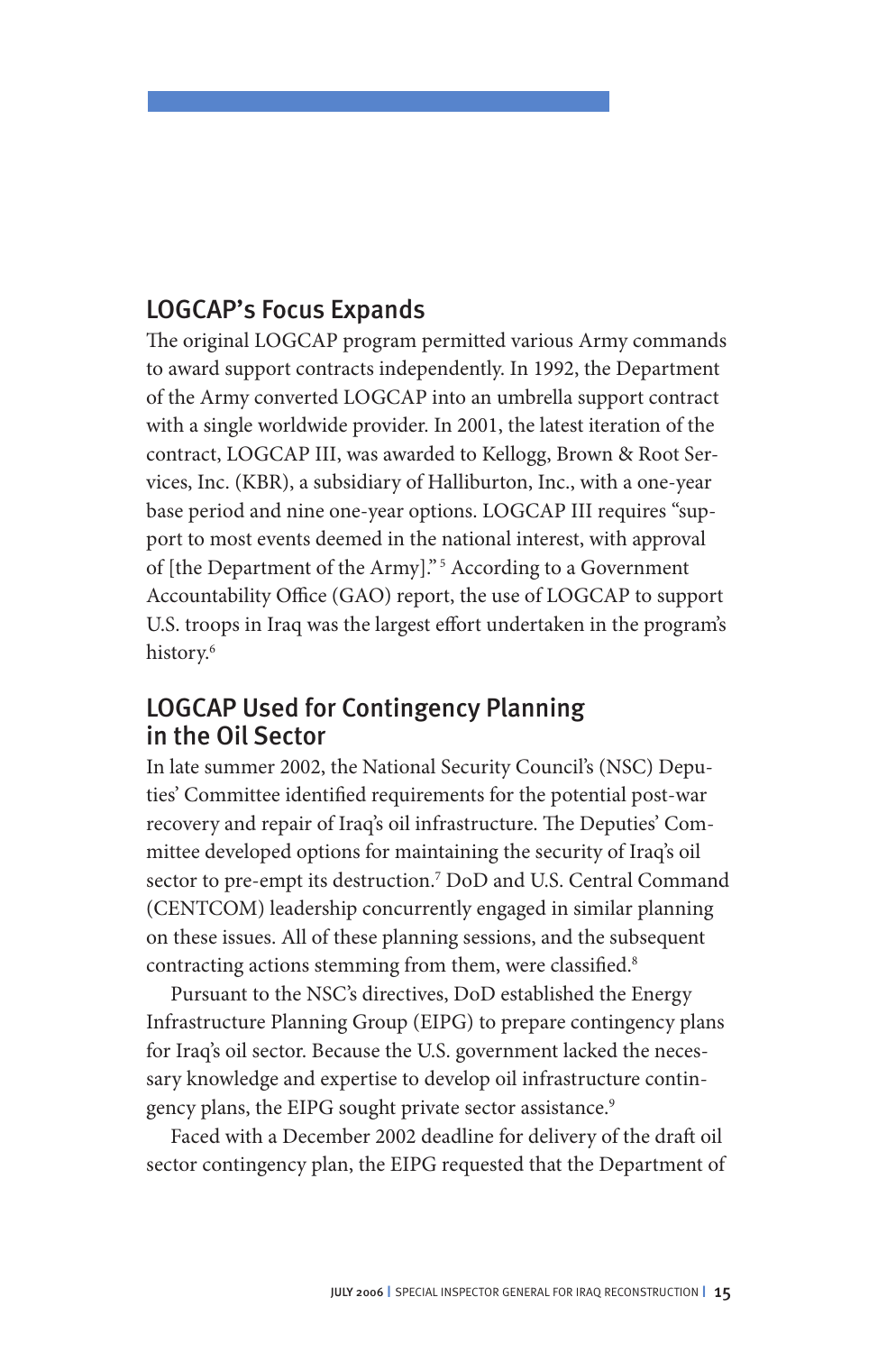the Army issue a task order under LOGCAP III to KBR to develop an Iraq oil sector contingency plan.10 KBR had an existing relationship with CENTCOM, possessed the necessary security clearances, and was familiar with CENTCOM's technical and operational warplans into which the Iraq oil sector contingency plans would be integrated.<sup>11</sup>

Before issuing the task order, DoD contracting authorities analyzed whether LOGCAP III was the appropriate vehicle for the oil sector contingency contract. Under LOGCAP III, the military cannot award a contract to improve another country's infrastructure, but it can issue task orders to support military contingency operations.12 The Secretary of Defense had ordered CENTCOM to develop plans to secure and maintain operation of Iraq's oil infrastructure in the event of hostilities. DoD contracting authorities thus determined that protecting Iraq's oil infrastructure was an essential element of coalition military operations, and it was therefore deemed proper to use LOGCAP III as the contingency contracting vehicle for the oil sector.

A legal opinion provided by DoD's Office of General Counsel substantiated this view. However, a subsequent GAO review concluded that the task order was beyond the scope of LOGCAP III. GAO found that the Army Field Support Command (AFSC) should have provided a written justification to authorize the award of the work to KBR without competition.<sup>13</sup>

In November 2002, the AFSC executed the first formal DoD contracting action related to Iraq reconstruction, awarding a LOGCAP III task order to KBR to develop contingency plans for the repair and operation of Iraq's oil infrastructure (should it be destroyed or damaged). The value of this initial task order was small (\$1.9 million) compared to its eventual impact. In March 2003, before the commencement of hostilities, KBR was awarded a sole-source indefinite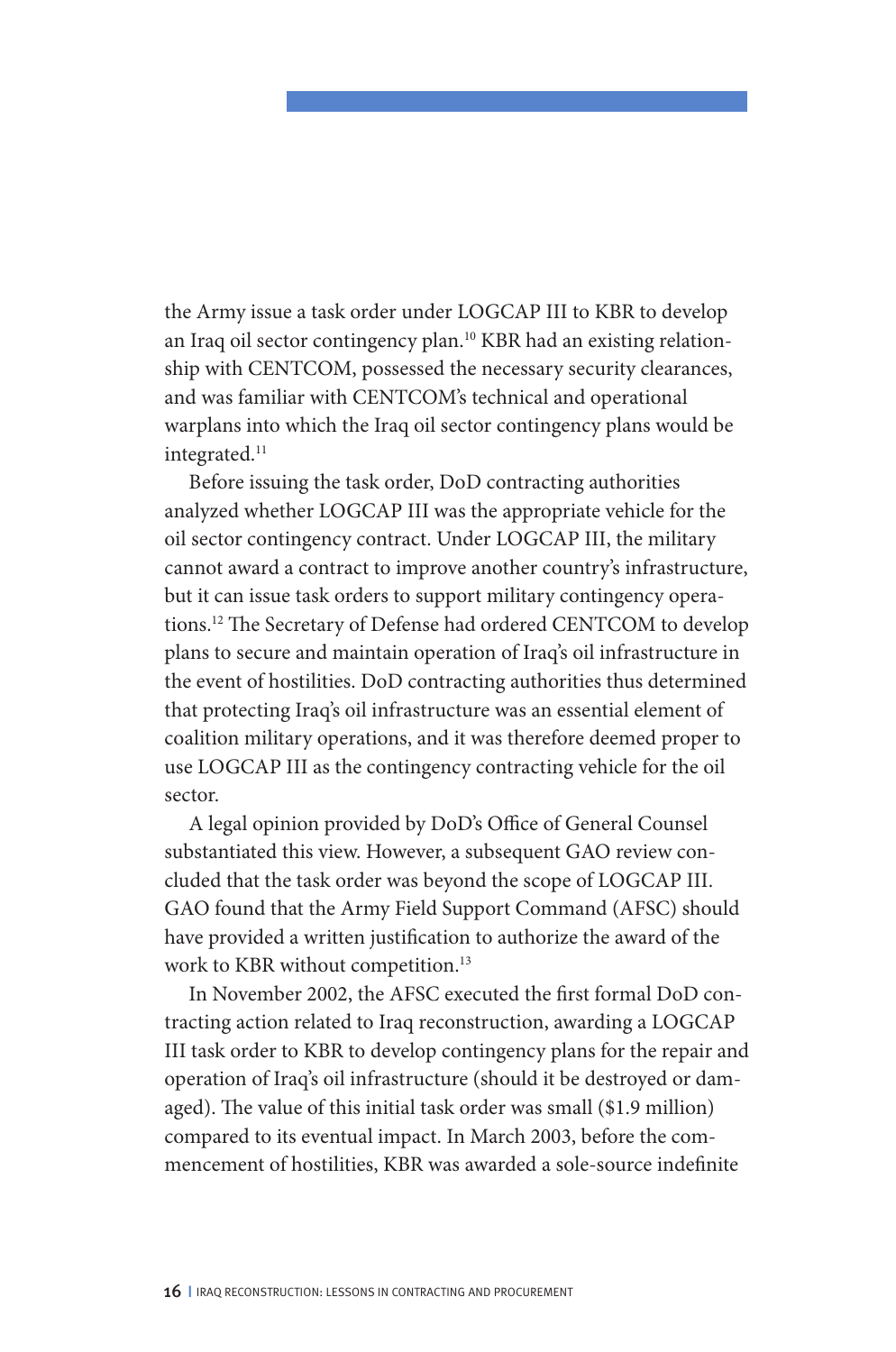delivery/indefinite quantity (IDIQ) cost-plus contract, with a ceiling of \$7 billion, to restore Iraq's oil infrastructure. *See infra* p. 19. This award was based in part on KBR's work on the initial oil sector contingency plan. During FY 2003, \$1.4 billion was obligated under this contract as part this effort, designated Task Force Restore Iraqi Oil (RIO) and managed by the U.S. Army Corps of Engineers.14

#### U.S. Agency for International Development: Initial Planning

USAID's pre-war planning process began in September 2002 with the assignment of a USAID staff member to the Humanitarian/ Reconstruction Planning team, one of several interagency teams organized to develop contingency plans in support of the intervention in Iraq.<sup>15</sup> The Humanitarian/Reconstruction Planning team "was convened to develop a baseline assessment of conditions in Iraq and to define sector-by-sector relief and reconstruction plans."16 The team tasked USAID to undertake planning for "non-oil-related capital construction, seaport and airport administration, local governance, economic development, education, and public health."17 USAID also created its own Iraq reconstruction planning taskforce, which included program staff, members of USAID's Office of Acquisition and Assistance, and USAID Inspector General personnel.

#### USAID's Humanitarian Relief Planning

In the fall of 2002, USAID's Office of Foreign Disaster Assistance (OFDA), which includes the Disaster Assistance Response Team (DART), and the Office of Transition Initiatives (OTI) began preparing for a possible post-conflict humanitarian disaster in Iraq. By February 2003, OFDA had committed \$26.5 million in preparation for Iraq relief activities using International Disaster Assistance (IDA) funds, "for the purchase and pre-positioning of non-food relief com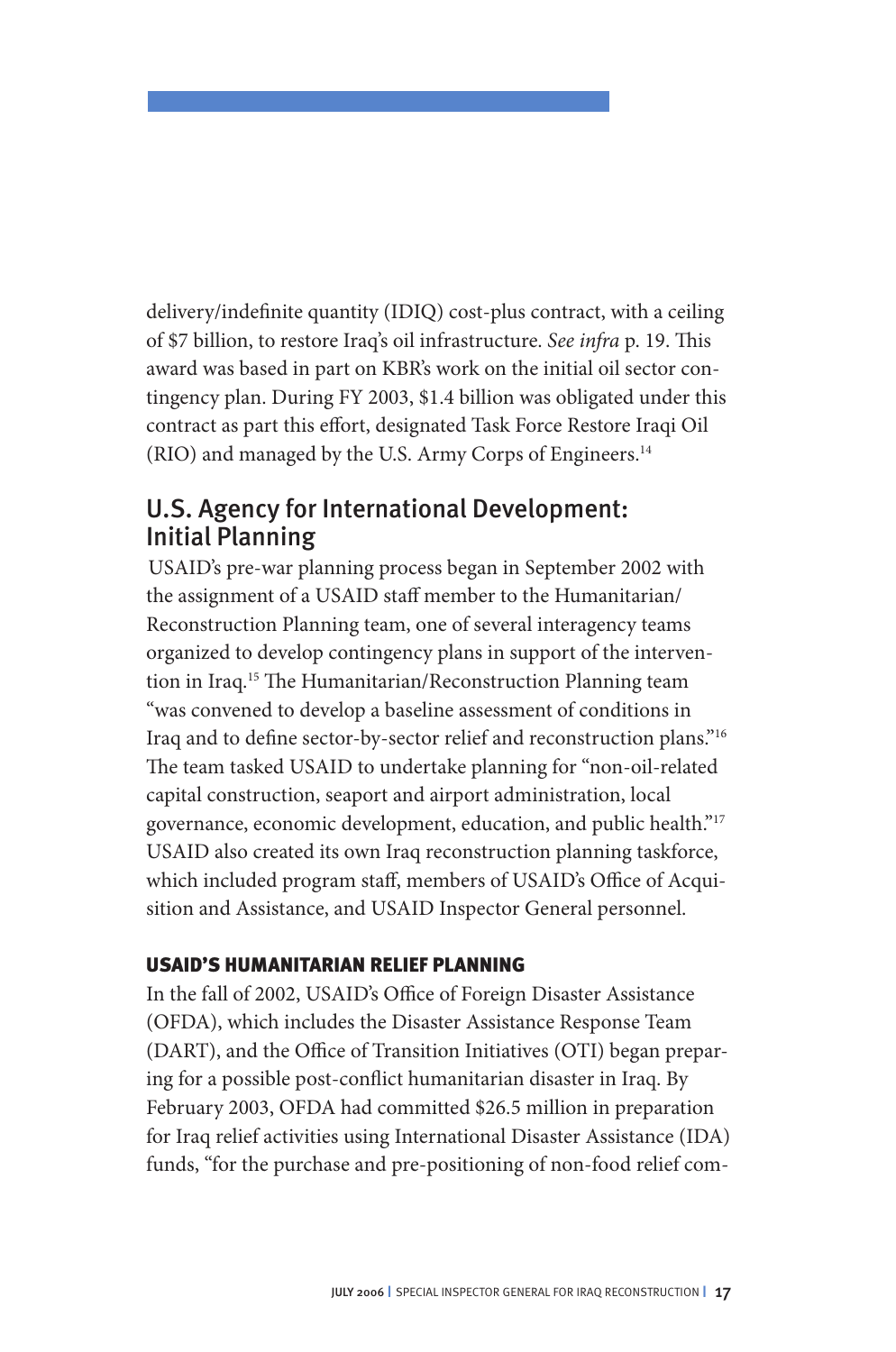modities, and for assistance to UN agencies and NGOs [non-governmental organizations]." USAID provided these funds to the UN agencies and NGOs to support contingency planning and coordination efforts among various organizations that would be involved in Iraq relief and reconstruction efforts.18

#### U.S. Department of State: Minimal Initial Role in Contracting

There was limited DoS involvement in Iraq contracting and procurement until June 2004, when DoS/Chief of Mission replaced CPA/ DoD as the lead U.S. agency in Iraq reconstruction. Prior to assuming leadership, DoS's only major contracting event was the award of a police training contract to DynCorp. *See infra* p. 33.

## ORHA and Early-CPA (January to August 2003)—contracting FOCuses on Humanitarian Needs and Essential **SERVICES**

The Department of Defense created ORHA in late January 2003 to manage reconstruction and humanitarian activities in post-conflict Iraq. Although administratively assigned to DoD's Washington Headquarters Services, ORHA took policy direction from the Under Secretary of Defense for Policy.

ORHA was organized according to three pillars of responsibility: humanitarian assistance, reconstruction, and civil administration. Retired Lt. General Jay Garner (USA) was appointed ORHA's director. Upon his appointment, Lt. General Garner immediately ordered DoS to take charge of humanitarian assistance, USAID to assume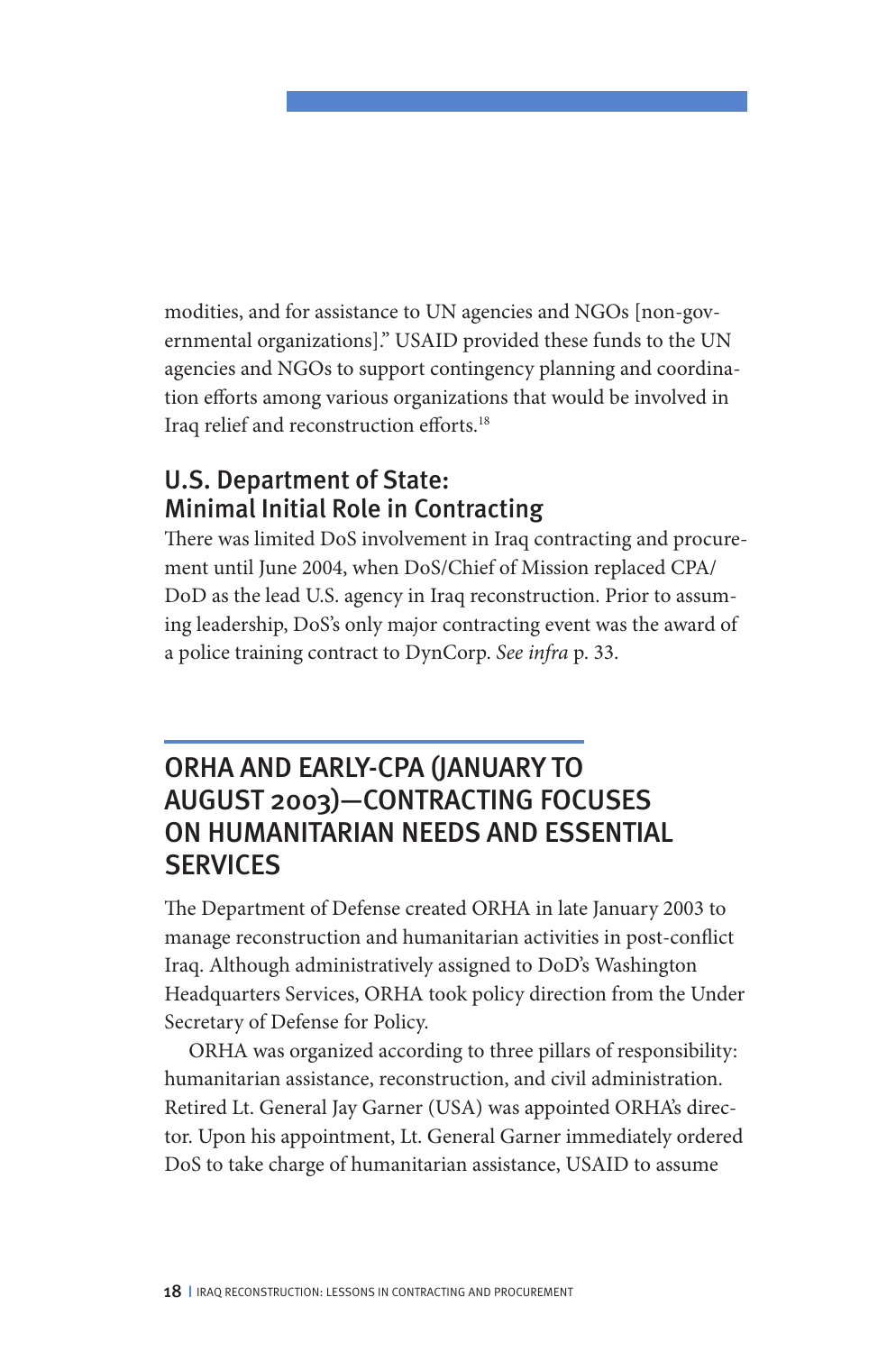responsibility for reconstruction activity, and DoD to oversee civil administration.<sup>19</sup>

Between January and March 2003, the U.S. relaxed confidentiality restrictions on pre-war relief and reconstruction planning. More agencies then became more openly involved in planning for postwar Iraq. Financial and acquisition personnel, however, were still largely not included in the interagency planning process.<sup>20</sup> Their absence contributed to the limited interagency cooperation on, and centralized support for, contracting and procurement during this period, which had deleterious effects upon subsequent phases of the program.

#### USACE: Task Force Restore Iraqi Oil

In February 2003, the Secretary of the Army directed USACE to serve as the executive agent for the Iraqi oil restoration mission. USACE then created Task Force Restore Iraqi Oil (RIO) to manage and operate this mission, with the contracting officer for USACE's Southwestern Division as the "contractor's source of definitive guidance."21

In late February 2003, the Assistant Secretary of the Army for Acquisitions, Logistics, and Technology (ASA-ALT) approved USACE's justification for a sole-source, emergency response contract for Iraq's oil sector. On March 8, 2003, USACE awarded this contract to KBR for "an interim period as a bridge to a competitive contract," after receiving approval from the Under Secretary of Defense for Policy.22 *See supra* p. 15. It justified issuing the IDIQ contract on a sole-source basis because KBR was "the only company [that] could immediately satisfy the requirements of the oil sector plan, considering the imminence of potential hostilities."<sup>23</sup> USACE relied on section 6.302.1 of the Federal Acquisition Regulation (FAR), $^{24}$  which allows sole-source awards whenever there is "only one responsible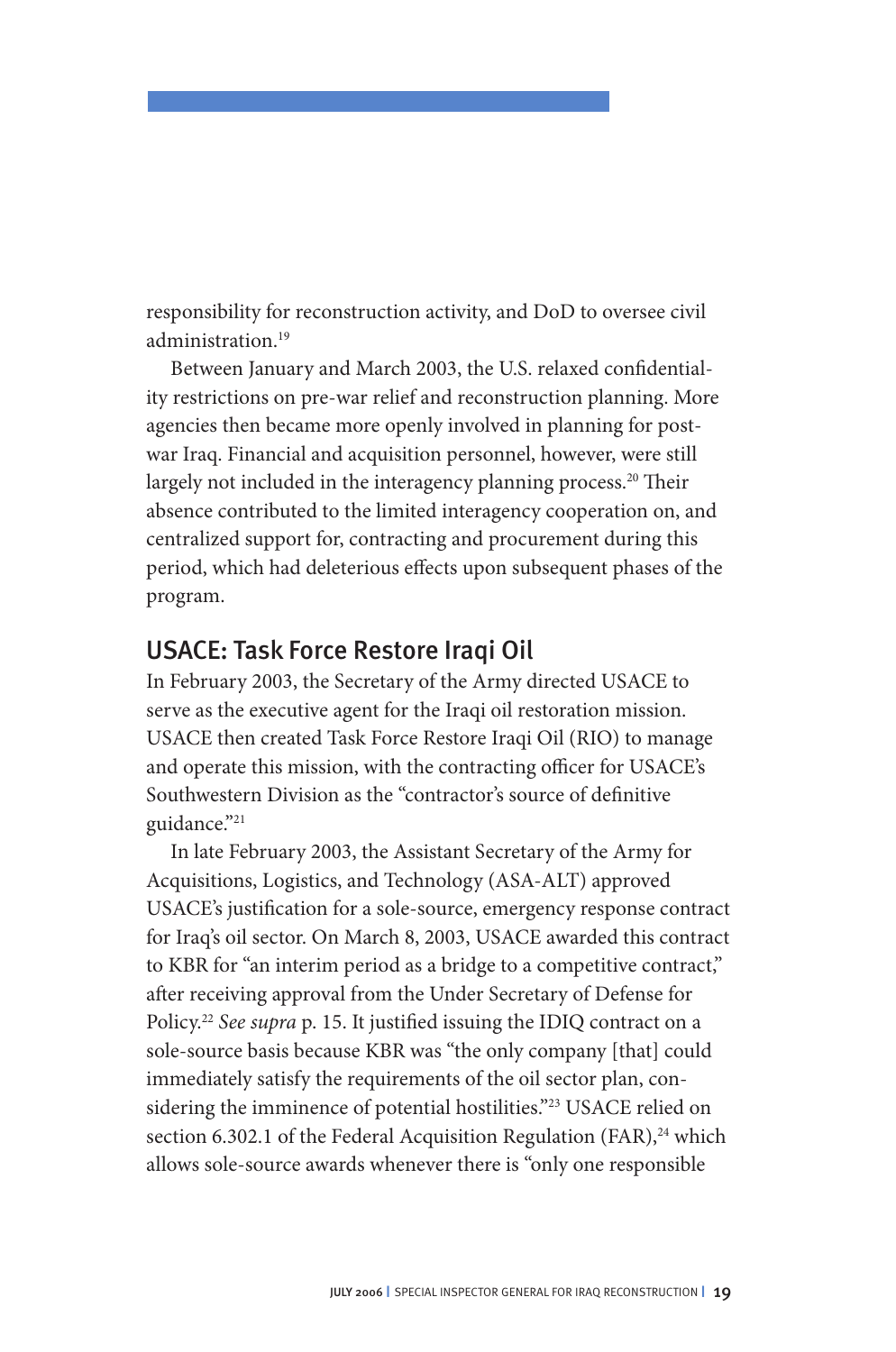source and no other supplies or services will satisfy agency requirements."25

The KBR sole-source contract generated considerable public controversy. Notwithstanding this controversy, SIGIR and GAO reviews of the award concluded that it complied with applicable federal regulations for sole-source contracts. The SIGIR review found that "the justification used was that KBR had drafted the Contingency Support Plan (CSP), had complete familiarity with it, had the security clearances necessary to implement it, and the contract need[ed] to be immediately available to implement." GAO's review noted that KBR's qualifications as a sole-source provider were justified by its capabilities developed under the LOGCAP III task order awarded in November 2002.26

The oil sector contract had a ceiling of \$7 billion. The total amount expended under the IDIQ contract eventually exceeded \$2.4 billion.

#### ORHA: Washington-Based Contracting Support

Shortly after ORHA's inception, the agencies assigned to work on the humanitarian and reconstruction pillars began planning for acquisition needs in Iraq. In February 2003, DoD's Washington Headquarters Services directed the Defense Contracting Command-Washington (DCC-W) to meet ORHA's contracting needs.In March 2003, DCC-W awarded contracts totaling \$108.2 million to execute the Iraqi Free Media Program and establish the Iraq Reconstruction Development Council, which comprised a group of Iraqi expatriates deployed to Iraq to assist ORHA with its outreach mission.<sup>27</sup>

A March 2004 audit conducted by the DoD Office of Inspector General (DoD OIG) found that ORHA initially had "no written plans or strategies for obtaining acquisition support" and no assigned acquisition personnel.<sup>28</sup> The DoD OIG audit further criti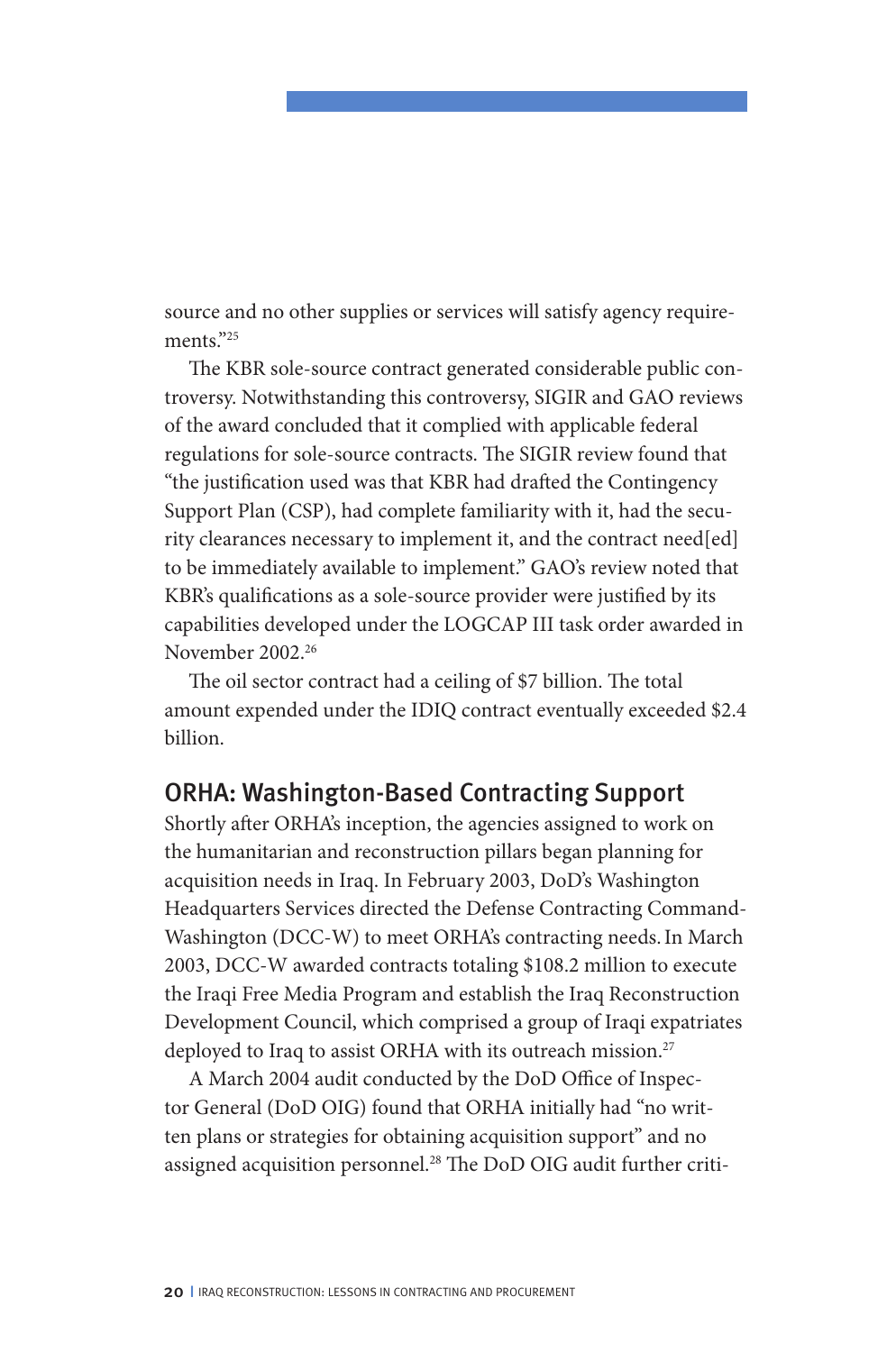cized DCC-W contracts for circumventing proper procedures, but cited a lack of contracting personnel and extreme time constraints as extenuating circumstances.<sup>29</sup>

#### ORHA: In-Country Contracting Support

ORHA suffered from a lack of qualified contracting personnel in theater as it prepared to provide post-war relief and reconstruction services in Iraq. To remedy this shortfall, the Defense Contract Management Agency (DCMA) transferred three military contracting officers to support ORHA. Contingency contracting officers normally are warranted (i.e., provided the authority to write contracts) upon arrival in theater by the Head of Contracting Activity. However, the Principal Assistant Responsible for Contracting, U.S. Army Forces Central Command, refused to warrant these DCMA contracting officers.30

DCMA then obtained a waiver from the Principal Deputy Under Secretary of Defense/Acquisition, Technology, & Logistics, allowing DCMA to warrant independently its contracting officers for ORHA's procurement activities.<sup>31</sup> But the warrants limited the contracting officers to procuring direct logistical support (e.g., office supplies and basic administrative services). The three contracting officers were specifically prohibited from executing contracts for reconstruction or humanitarian purposes, though there ensued a steady stream of such requests from various agencies.32 ORHA itself thus had no organic capacity to execute reconstruction and relief contracting. A former ORHA contracting official observed that "the true connection between requirements, funding, and contracts is what was missing most of the time; people didn't know who to take their requirements to, who could or would approve it, what funding source would pay for it, and then who could or would contract for it."33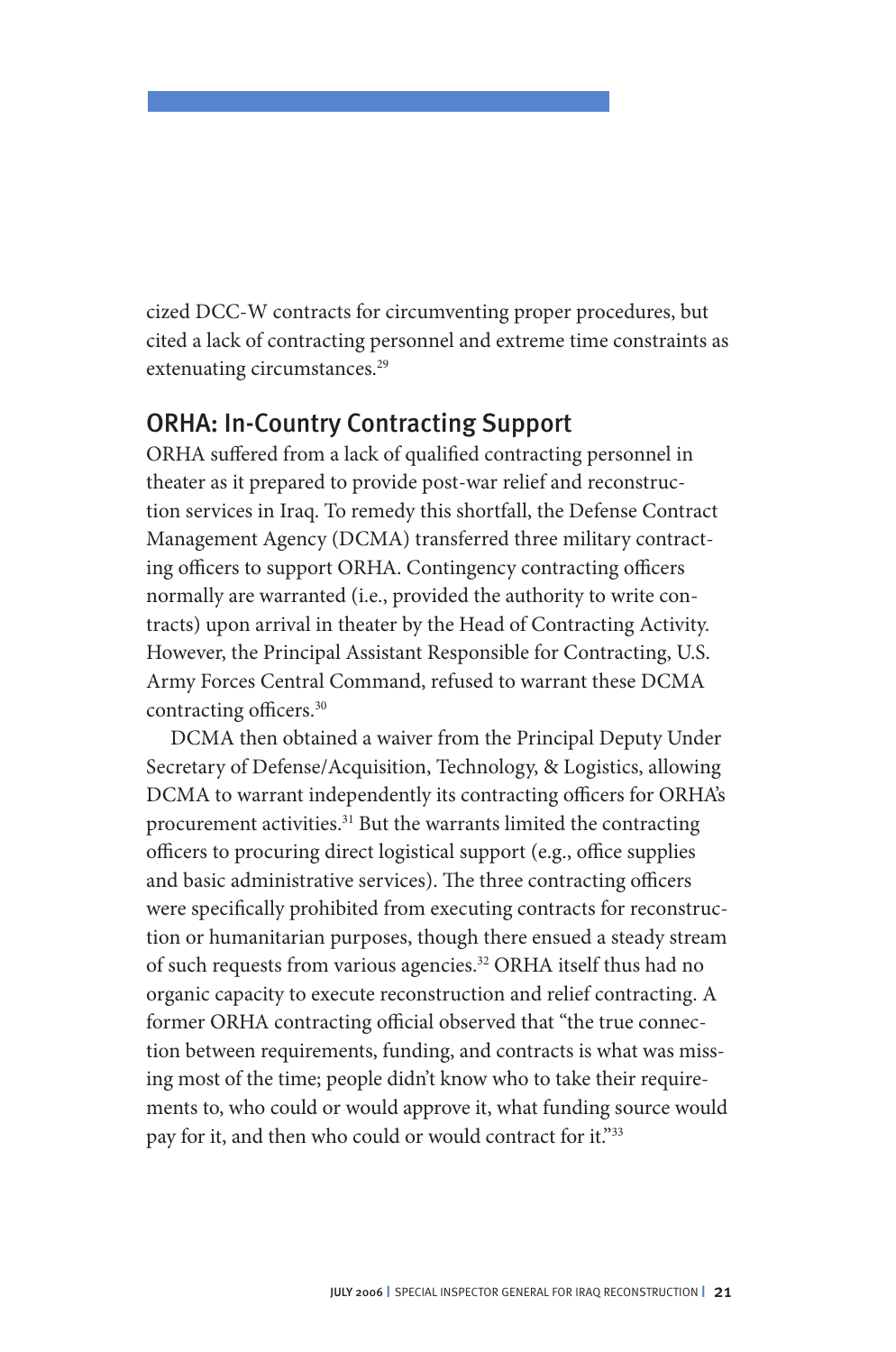#### ORHA Develops a Contract Review Process

In early April 2003, ORHA, DCMA, and DCC-W implemented improved processes that helped mitigate ORHA's contracting difficulties. On April 8, 2003, ORHA created the Requirements Review Board (RRB) through a memorandum of understanding (MOU) with DCMA.34 Pursuant to the MOU, ORHA contracts were processed in the following way:

- 1. The ORHA front office in Baghdad generated initial requirements.
- 2. These initial requirements were forwarded to the RRB for approval.
- 3. The RRB approved and forwarded the requirements to the Under Secretary of Defense (Comptroller) (USD-C) for final review and approval.
- 4. After USD-C approval, the requirements were sent to the appropriate contracting agency for execution.

These more formalized ORHA contracting processes governed contracting activity until CPA was formed a little over a month later.

 According to a DoD OIG audit, which reviewed 24 contracts awarded by DCC-W, 15 contracts were awarded prior to the development of this process.<sup>35</sup> The DoD OIG audit provided these details:

Generally, services or items that were not construction related or dealing with humanitarian relief were handled by the DCC-W.36 Other requirements that specifically related to rebuilding the infrastructure of Iraq were given to the Army Corps of Engineers who managed the Army Logistics Civil Augmentation Program (LOGCAP). According to the Office of the Under Secretary of Defense (Comptroller)/Chief Financial Officer, contracts for items and services that were to be provided or performed with seized Iraqi funds or vested Iraqi funds were returned to the ORHA/CPA Office in Baghdad for award of the contract.37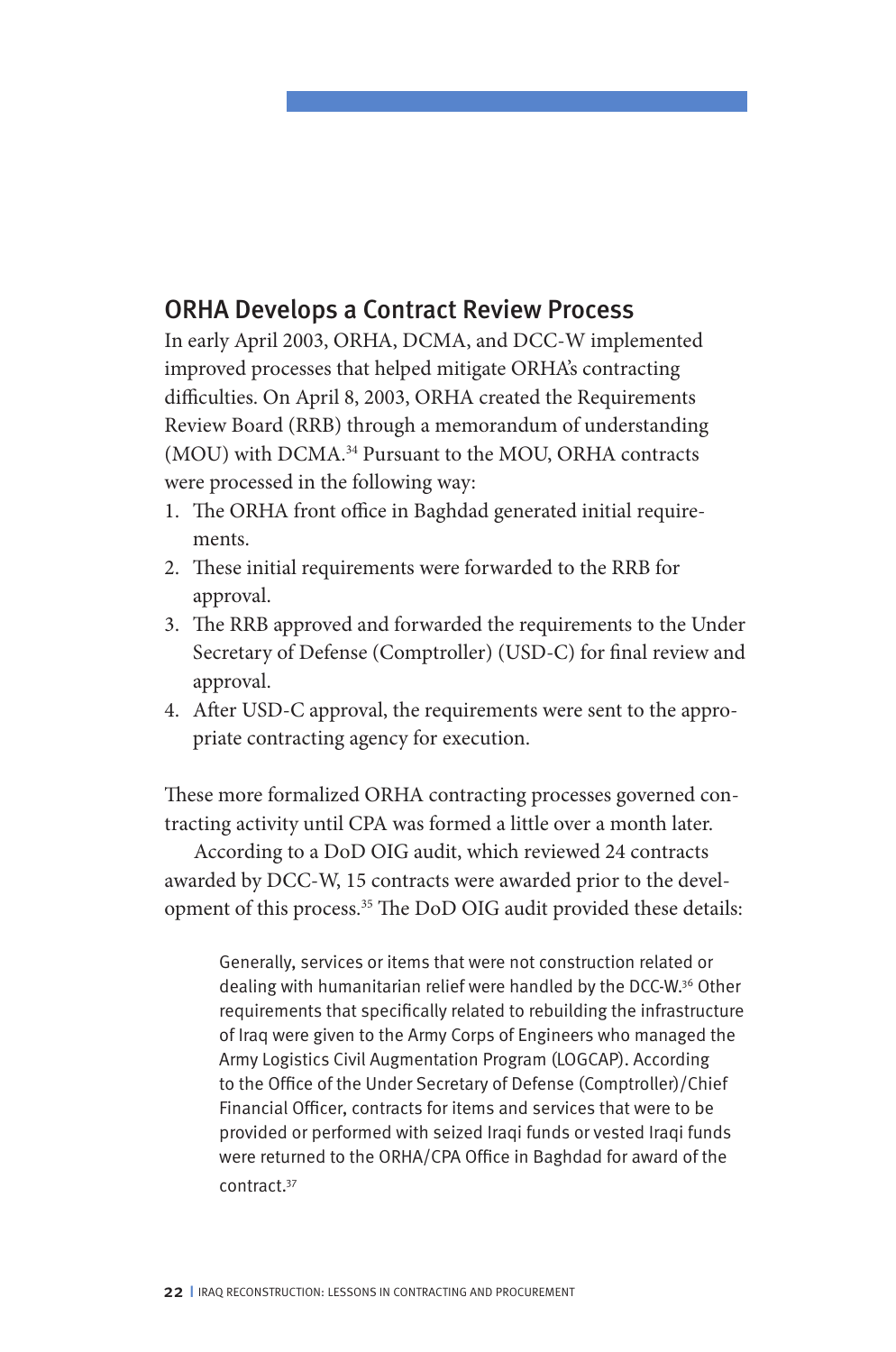#### The Creation of CPA

CPA initially was recognized as a discrete organization in a CENT-COM order that Commanding General Tommy Franks issued on April 16, 2003. The President subsequently appointed Ambassador L. Paul Bremer III as his envoy to Iraq on May 9, 2003.<sup>38</sup> And on May 13, 2003, the Secretary of Defense designated Ambassador Bremer as CPA's Administrator.<sup>39</sup> ORHA, however, was not officially dissolved until mid-June;<sup>40</sup> the delay apparently reflected the time needed by CPA to set up operations and subsume ORHA's functions.

In General Franks' April 16 CENTCOM order, the CPA was described as "exercise[ing] powers of government temporarily, and as necessary, especially to provide security, to allow the delivery of humanitarian aid and to eliminate weapons of mass destruction."<sup>41</sup> The President's appointment of Ambassador Bremer as presidential envoy to Iraq directed Ambassador Bremer to "oversee Coalition reconstruction efforts and the process by which the Iraqi people build the institutions and governing structures that will guide their future."42 The Secretary of Defense's designation letter appointed Ambassador Bremer as the "head of the Coalition Provisional Authority, with the title of Administrator." The Secretary further directed that Ambassador Bremer would be "responsible for the temporary governance of Iraq, and shall oversee, direct and coordinate all executive, legislative, and judicial functions necessary to carry out this responsibility." 43

From CPA's inception, there was some question as to whether it was a U.S. entity or an international/multi-national entity like NATO. The following excerpt from a June 2005 report of the Congressional Research Service (CRS) underscores the ambiguity that persisted within the federal government regarding CPA's status, especially with respect to contracting: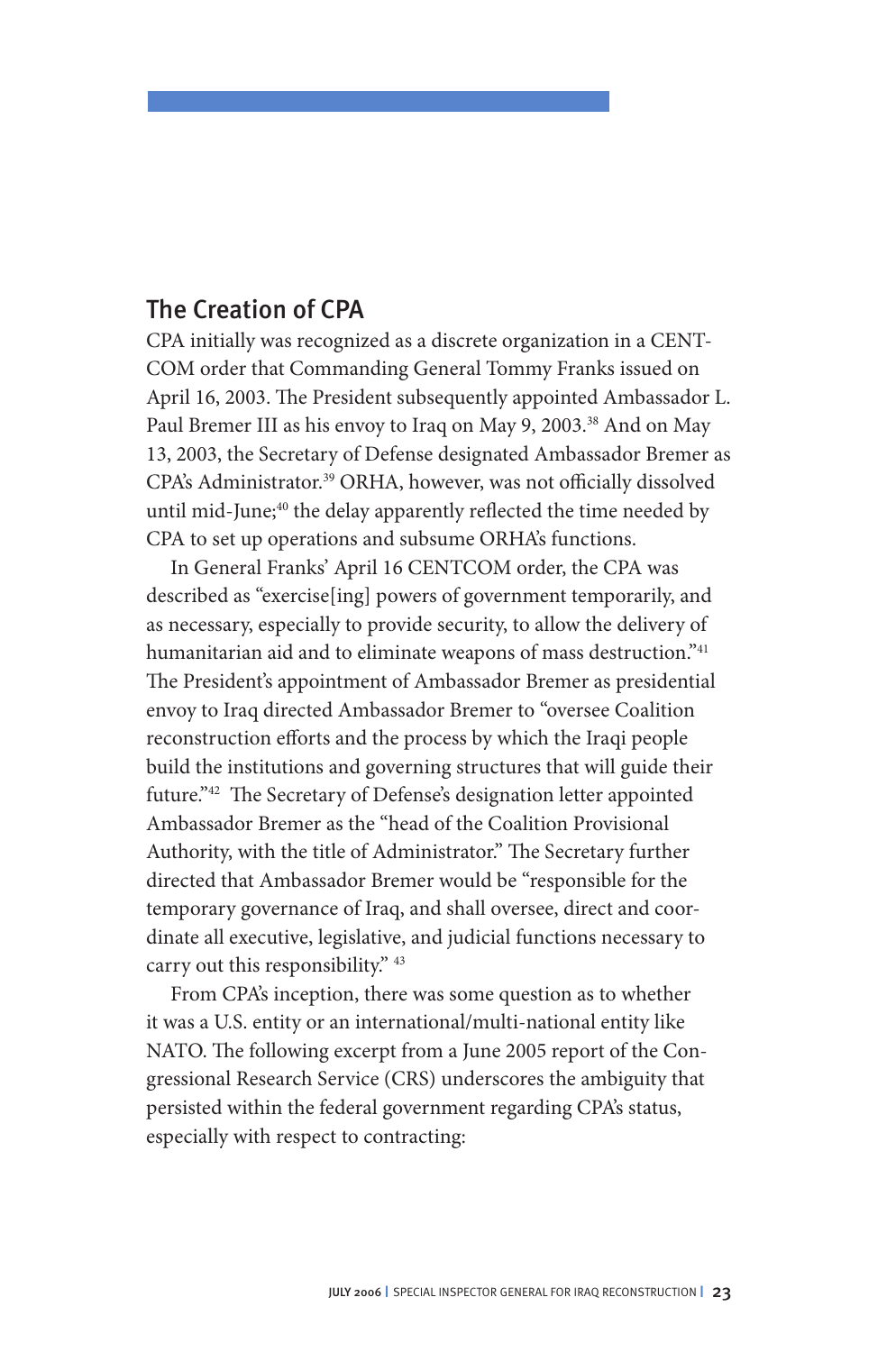The former Administrator of the Office of Federal Procurement Policy, in writing about contracting with the [CPA], offered [a] possible explanation of why government officials chose to have DoD components issue solicitations and award contracts for the reconstruction of Iraq: "The CPA is not the United States Government. Accordingly, if one enters into a contractual relationship with the CPA, one is not entering into a contractual relationship with the United States. The rights and remedies available to parties contracting with the United States will not be available in a contractual relationship with the CPA."44

#### DoD Tasks Army as Executive Agent for ORHA

On May 21, 2003, the Deputy Secretary of Defense officially designated the Army as the executive agent for ORHA.<sup>45</sup> When ORHA dissolved in mid-June 2003, the Army continued its support role as CPA's executive agent.<sup>46</sup> In this capacity, the Army provided administrative, logistical, and contracting support required by CPA "for the humanitarian relief and reconstruction for the people of Iraq."47

#### Development Fund for Iraq: Key Source for CPA Contracts

On May 22, 2003, the United Nations approved United Nations Security Council Resolution 1483 (UNSCR 1483), establishing the Development Fund for Iraq (DFI). The Resolution required the funding of DFI with Iraqi oil revenue, existing Oil for Food funds, and all frozen and seized assets that had previously belonged to the Iraqi government or had been controlled by Saddam Hussein.<sup>48</sup> UNSCR 1483 further directed UN member nations holding Iraqi frozen assets to transfer them promptly to the DFI. It also gave the CPA responsibility for the DFI's management and expenditure, and it provided that the CPA should use the DFI for the benefit of the Iraqi people. Importantly, the Resolution created the International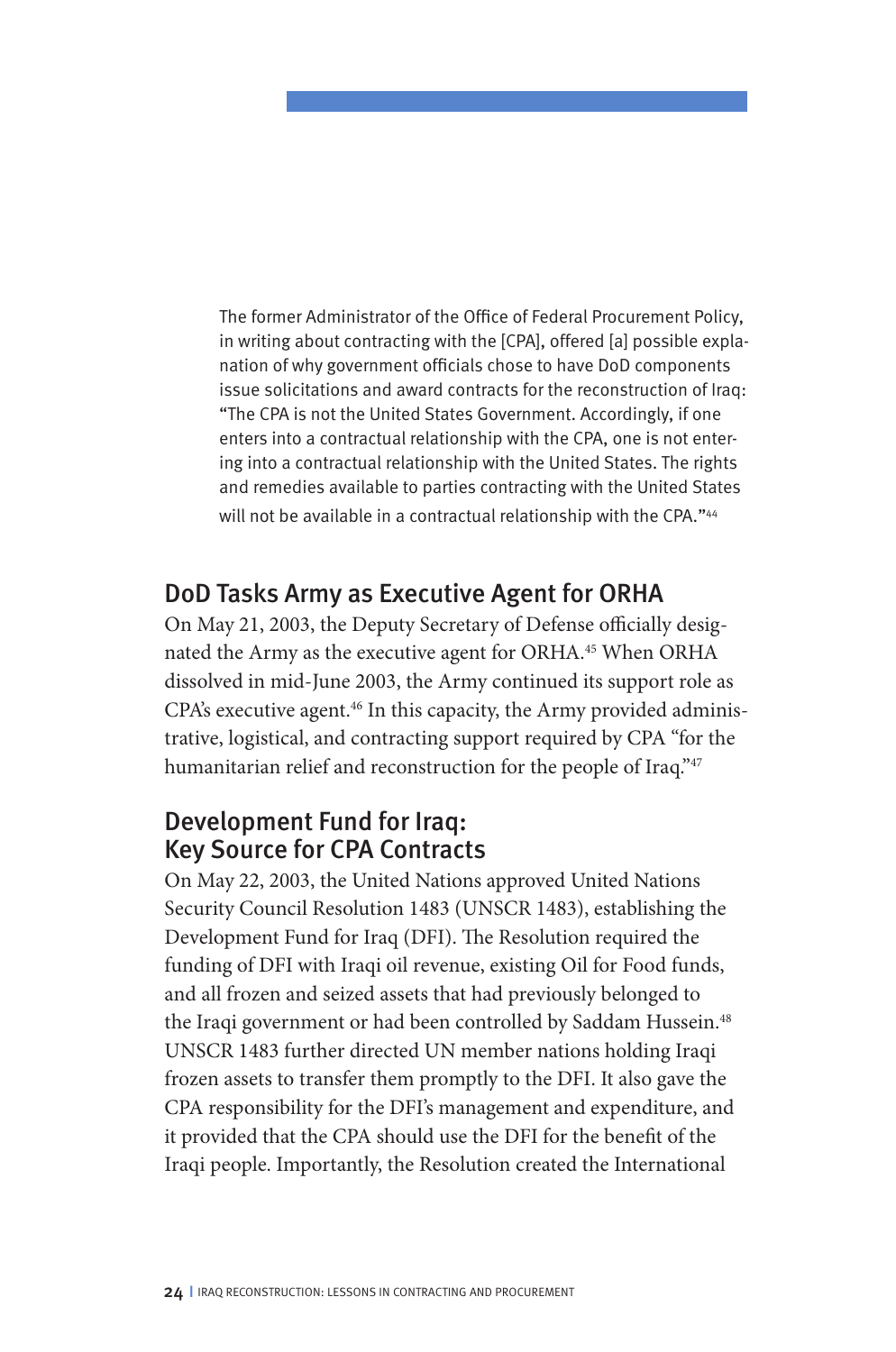Advisory and Monitoring Board (IAMB), assigning it functions similar to those of an external audit committee and charging it with oversight of the DFI.49

The DFI began with an opening asset balance of \$1 billion from the Oil for Food program.50 By the end of June 2004, the DFI had received total deposits of about \$20 billion.<sup>51</sup> Over the span of the DFI's 13-month existence under CPA's management, CPA spent \$3.35 billion directly on relief and reconstruction projects.<sup>52</sup> The CPA used the DFI for various purposes, including the funding of rapid reconstruction initiatives like the Commander's Emergency Response Program (CERP). *See infra* p. 81.

#### Establishment of the CPA Head of Contracting Activity

With the creation of the CPA and the designation of the Army as its executive agent, the Department of the Army established a new contracting cell in Iraq. The DCMA concomitantly dissolved the contingent that had supported contracting and procurement for ORHA. The Assistant Secretary of the Army-ATL appointed an Army Colonel to serve as the Head of Contracting Activity (HCA) for CPA, and he arrived in theater in late June 2003.<sup>53</sup>

At the outset, the HCA Office had just three contracting officers, but that number slowly increased as the HCA's workload and responsibilities grew during 2003. The precise scope of the HCA Office's mission was initially unclear.<sup>54</sup> It was at first expected to provide support only to CPA's headquarters in Baghdad. Its reach, however, rapidly expanded to supporting all four of CPA's operating regions, which encompassed the 18 Iraqi governorates. During its first two months of operation, the HCA Office awarded more than \$250 million in contracts.<sup>55</sup>

CPA's HCA Office was given the Iraq reconstruction contracting mission "without limitations," meaning that it could "execute not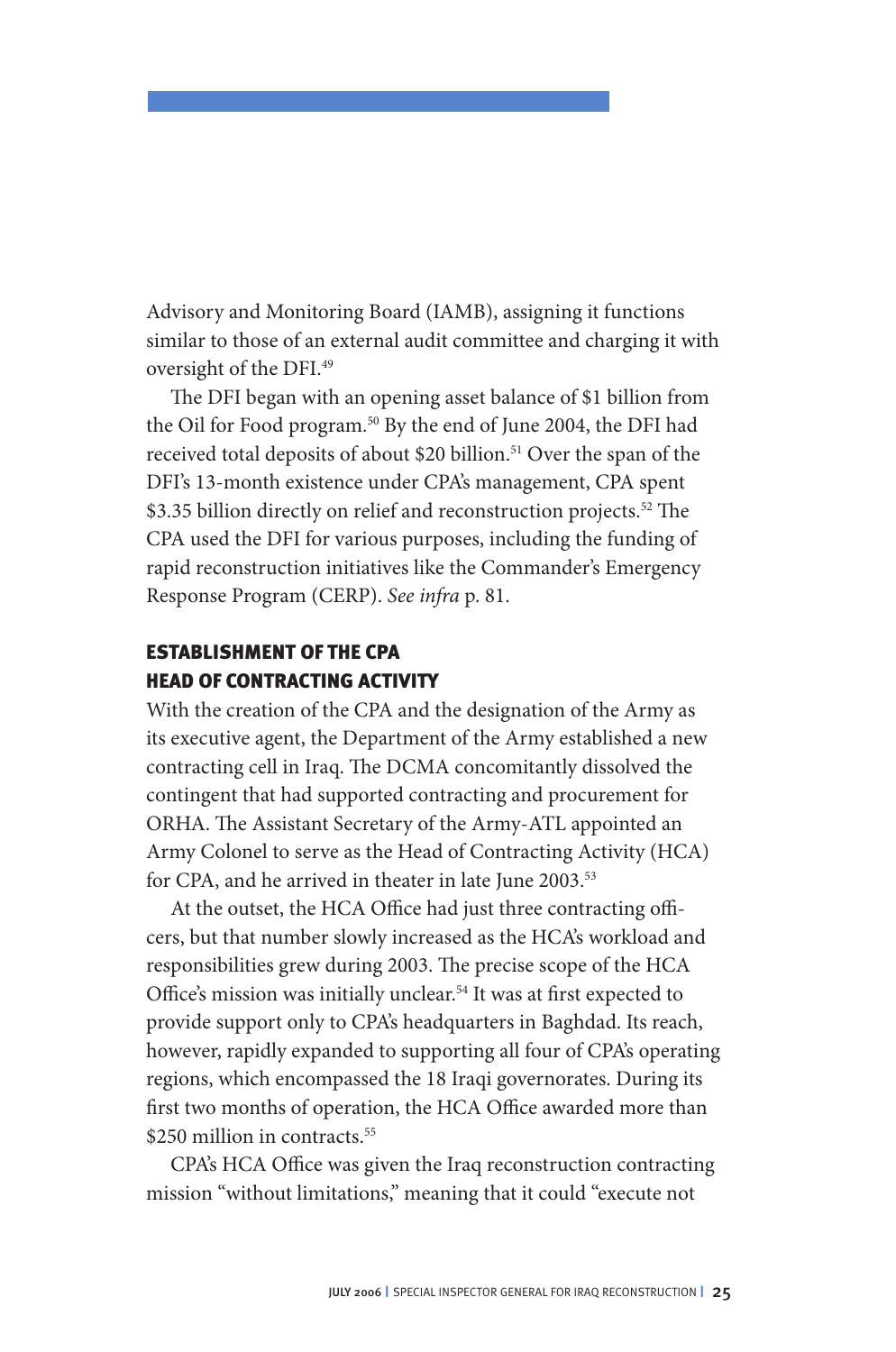only Iraqi funds, but also supplemental and appropriated funds for the United States."56 In 2003, however, DFI funds accounted for 99% of the HCA Office's contracting activity. Only 1% came from funds appropriated by the U.S. Congress.<sup>57</sup> From June 2003 to March 2004, 99% of the contracts awarded through the HCA Office were competitive solicitations,<sup>58</sup> with 65% of these awarded to Iraqi firms.<sup>59</sup> This period of significant activity for the HCA Office was burdened by inadequate staffing, the absence of an effective requirements generation mechanism, and the lack of sufficient legal support to contracting officers.<sup>60</sup>

#### DFI Regulations: the Program Review Board and CPA Memo 4

CPA Regulation 3, issued on June 18, 2003, created the CPA's Program Review Board (PRB). The PRB supplanted ORHA's RRB and thereby became responsible for recommending expenditures by the CPA. The PRB's designated voting members comprised 6 U.S. officials and representatives of the United Kingdom, Australia, the Iraqi Finance Ministry, Coalition forces, and the Council for International Coordination.61 Regulation 3 provided that the PRB could make recommendations for the expenditure of DFI and U.S.-appropriated funds, but only the U.S. officials had voting rights on recommendations involving U.S. funds.<sup>62</sup>

After the PRB began operation, the CPA Administrator approved formal procedures to regulate CPA's contracting and expenditure of the DFI.<sup>63</sup> These procedures were promulgated in CPA Memorandum 4, which the CPA Administrator signed on August 20, 2003. Memo 4 established comprehensive regulations for the execution of Iraqi funds through CPA contracts and provided that, though "Iraqi funds are not subject to the same laws and regulations that apply to funds provided to the [CPA] directly from coalition governments,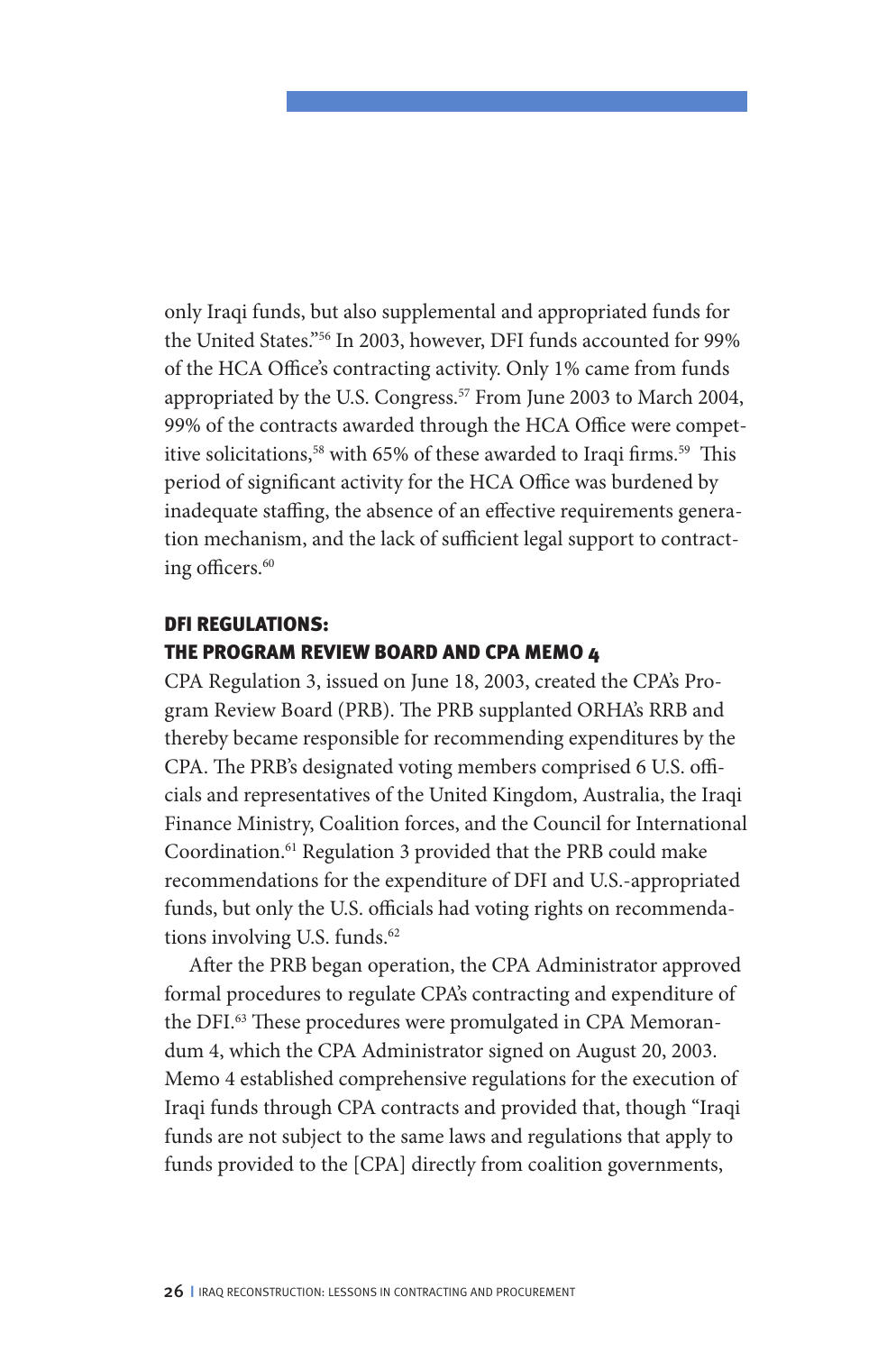they shall be managed in a transparent manner that fully comports with the CPA's obligations under international law."64

Expenditures of U.S. appropriated funds under the CPA were carried out pursuant to the FAR and not Memo 4. There was concern at the time about the uncertainty that might arise from a contracting system operating under two sets of contracting regulations.<sup>65</sup> This concern, however, was mitigated by the fact that virtually all of the HCA Office's contracts were funded with DFI throughout the remainder of 2003 and the first quarter of 2004. The CPA IG concluded in an audit of the DFI that the CPA frequently failed to follow Memo 4 in the contracting of DFI.<sup>66</sup>

#### U.S. Appropriated Funds Designated for Reconstruction

In April 2003, the Congress passed Public Law (P.L.) 108-11 that created the Iraq Relief and Reconstruction Fund (IRRF 1), appropriating \$2.475 billion for use primarily by the lead U.S. reconstruction agencies in Iraq—USAID, DoS, and DoD. USAID was the largest recipient of IRRF 1 money, eventually receiving about 70% of the appropriation.<sup>67</sup> P.L. 108-11 also authorized the reimbursement of these agencies for expenditures made from their accounts for previous Iraq relief and reconstruction planning, preparation, and initial awards.

A separate provision of the bill established the Natural Resources Risk Remediation Fund (NRRRF) to address emergency fire fighting, repair damage to oil facilities and related infrastructure, and preserve a distribution capability. NRRRF funds were used to help pay for the cost of Task Force RIO, which was administered by USACE. The NRRRF program obligated approximately \$800 million, chiefly for oil field remediation.<sup>68</sup>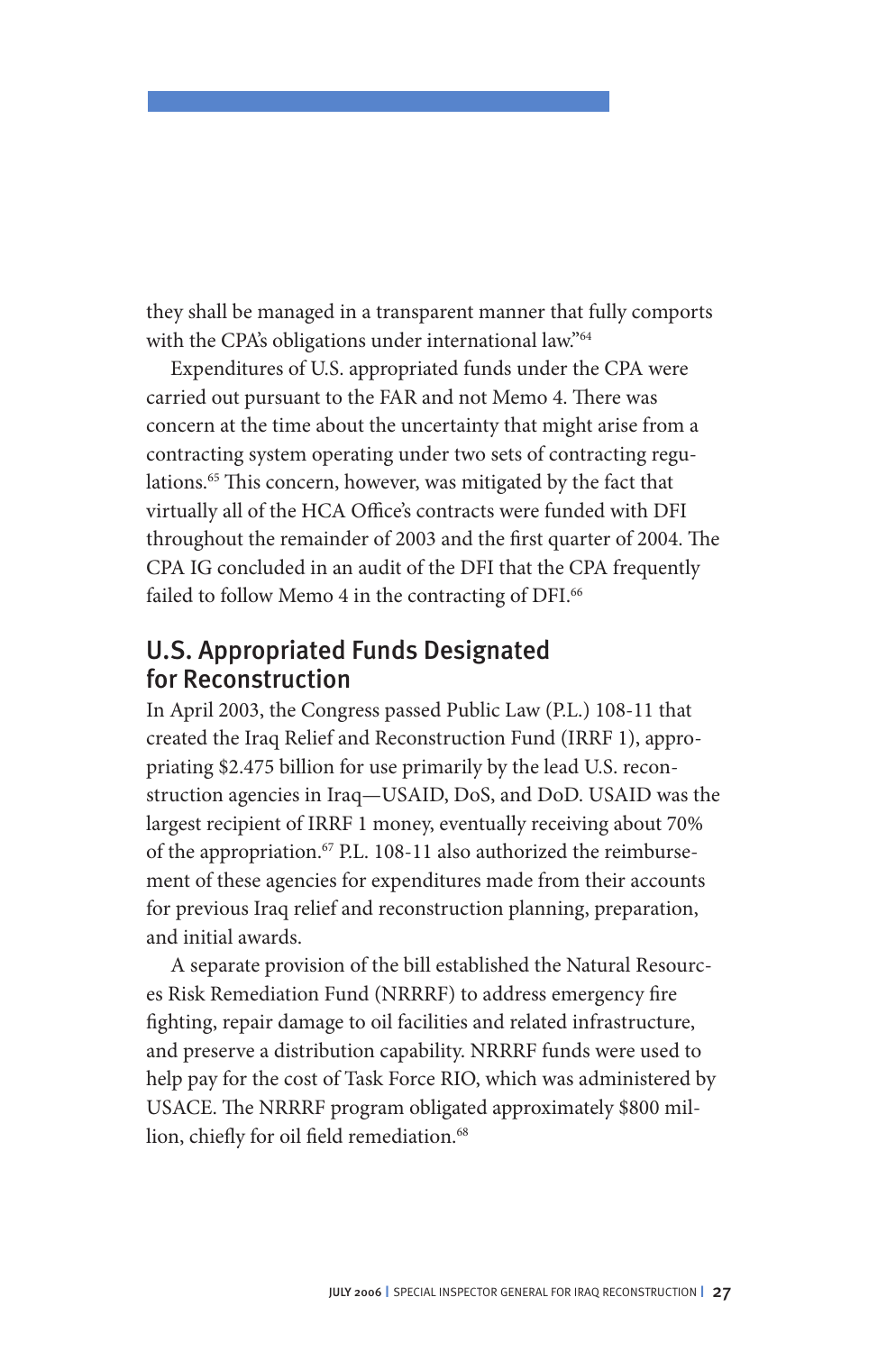#### USAID: Grants, Cooperative Agreements, and Contracts

During ORHA and the early CPA period, USAID awarded grants and made cooperative agreements for rapid humanitarian response initiatives and contracts for more extensive reconstruction efforts. USAID issued these awards, which were primarily funded by U.S. appropriated dollars provided through IRRF 1, pursuant to the reconstruction strategy that USAID had developed and presented to the Office of Management and Budget (OMB) and the NSC in the latter part of 2002 and early 2003.<sup>69</sup>

The USAID reconstruction strategy had four main objectives<sup>70</sup>:

- execute necessary infrastructure reconstruction projects
- provide education, health, and social services
- strengthen the economic, financial, and agricultural sectors
- improve the efficiency and accountability of local government.

Most USAID contracting was managed by its senior contracting staff in Washington, D.C. USAID operates under the Foreign Assistance Act of 1961, which is specifically tailored for work outside the United States and thus is not governed by the more demanding domestic contracting requirements for competition.<sup>71</sup> USAID's greatest challenge was "scaling up the flexible response mechanisms that it uses for natural disasters to something of the size that was required for Iraq."72

#### The Disaster Assistance Response Team Issues Cooperative Agreements

In March 2003, OFDA deployed a substantial DART team to the Gulf Region, which was tasked to provide initial humanitarian aid and disaster relief in post-war Iraq. DART team personnel comprised a mix of direct hires, contractor staff, and other USAID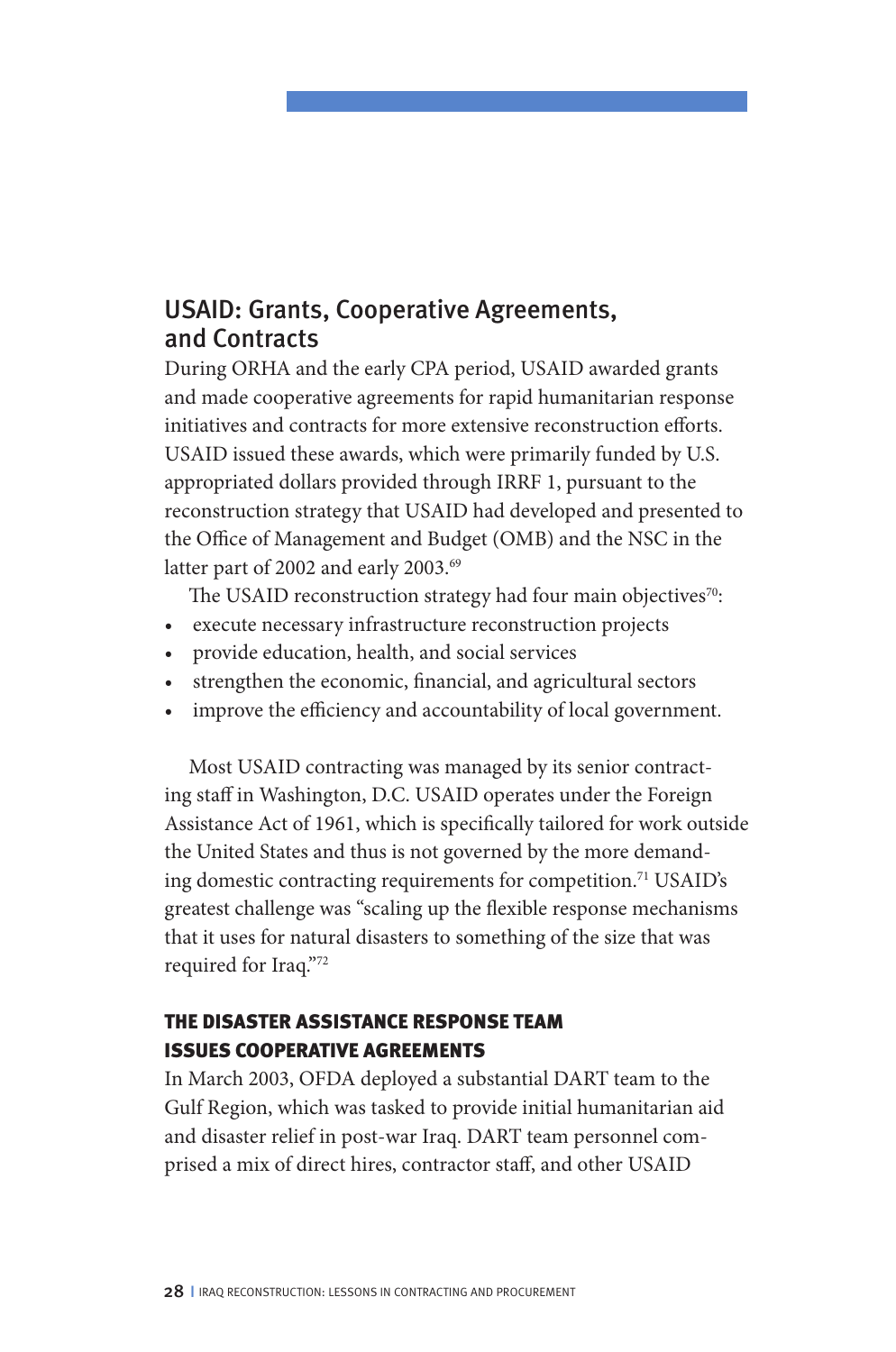personnel, whose duties included assessing relief and reconstruction needs. The pre-positioned 65-person DART team – the largest ever deployed – was stretched across Kuwait, Qatar, Turkey, Jordan, and Cyprus, awaiting further movement into Iraq.

The DART team was unable to develop detailed requirements for relief and reconstruction projects, because it lacked specific information about the situation on the ground in Iraq. The team thus applied "creative contracting mechanisms," including the issuance of cooperative agreements to non-governmental organizations (NGOs). Unlike a grant, a cooperative agreement requires more substantial involvement and programmatic control from USAID. The cooperative agreements were executed in USAID's office in Washington, D.C. DART awarded cooperative agreements to four NGOs, each amounting to a maximum of \$4 million.73

#### USAID Begins Procurement Operations

USAID's formal procurement process for Iraq reconstruction began in January 2003, when the NSC instructed the agency to initiate contracting related to Iraq. On January 16, 2003, the USAID Administrator responded to this urgent directive by authorizing the use of "a less than full and open competition process" to meet the pressing need to prepare for potentially significant relief and reconstruction efforts.

Between February and May 2003, USAID awarded eight major IRRF 1-funded contracts, using less than full and open competition, totaling about \$1.3 billion. Although the Congress did not approve IRRF 1 until mid-April 2003, USAID issued contracts in anticipation of the eventual appropriation. The USAID IG audited these procurements and found only minor shortcomings in the contracting processes.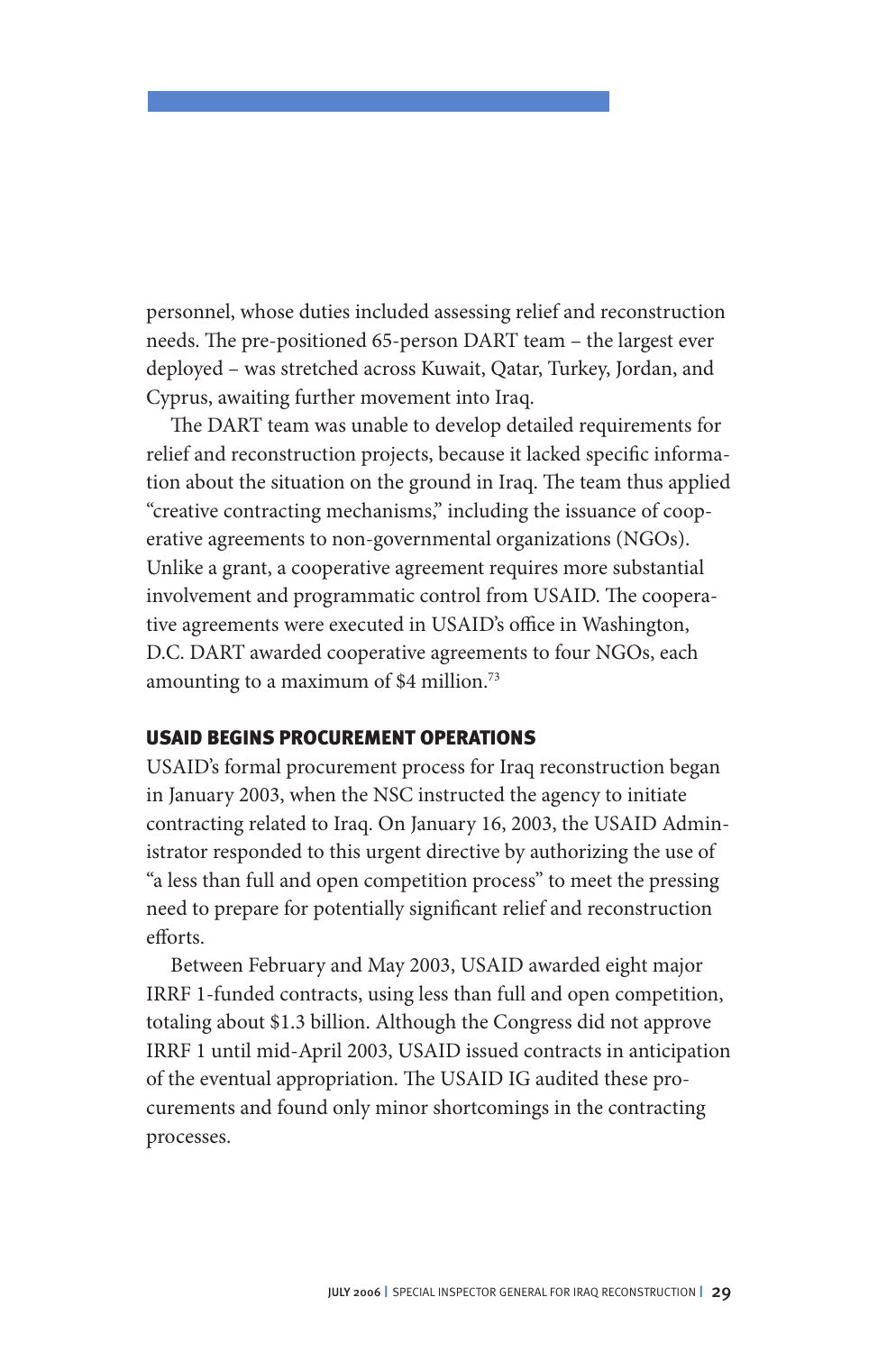#### USAID: IRRF 1 INFRASTRUCTURE CONTRACT

USAID awarded its largest IRRF 1 contract for major infrastructure reconstruction work in Iraq to Bechtel International. This contract, which obligated a substantial portion of IRRF 1, generated controversy because of its large value and the use of less than full and open competition in the solicitation process. USAID initially had sent the Request for Proposal (RFP) to seven potential contractors, with a two-week response time. Three declined to submit, and only two of the remaining four submitted competitive bids. On April 17, 2003, USAID "awarded Bechtel a cost-plus/fixed-fee 'letter contract' for a total not to exceed \$680 million."74 USAID eventually increased the contract's ceiling to \$1.03 billion in September 2003.75

The USAID procurement office estimated that the normal processing time for a contract of this size would be seven months. However, given the exigent circumstances facing reconstruction planners, USAID awarded the Bechtel contract in less than three months. The USAID IG's review of the Bechtel contract award concluded that the agency had complied with all applicable federal regulations, except for the rule requiring "notification and timely debriefing of offerors that were not selected."76

#### Other USAID Contracts during the Early-CPA Period

USAID issued four other major contracts obligating IRRF 1 dollars. These contracts, finalized from June to October 2003, addressed economic growth, agricultural assistance, and the monitoring and evaluation of USAID's Iraq reconstruction programs. USAID awarded only one of the four contracts, a \$36.9 million cost-plus fixed-fee contract for agricultural assistance, through full and open competition.77 Table 1 presents information on each of USAID's original IRRF 1 contracts (but not grants or cooperative agreements).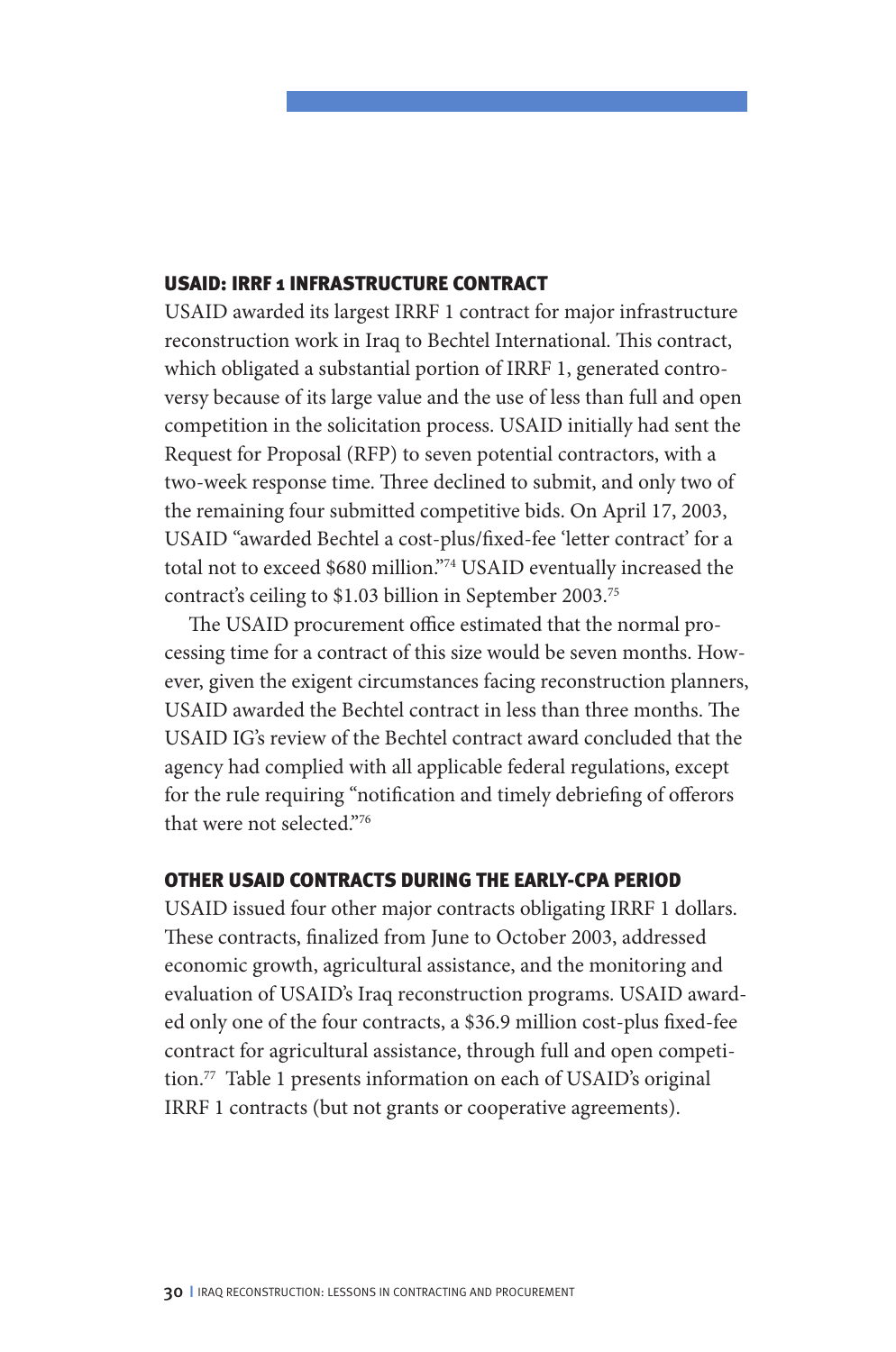#### Grants under Contracts

Several of the contracts issued by USAID contained a special provision allowing grants under contracts, which USAID is authorized by law to use. USAID regulations provide that "when the [USAID] Head of the Contracting Activity provides [gives] written approval, the Contracting Officer may enter into a contract that provides for a USAID-direct contractor to execute grants with non-governmental organizations."78USAID has found grants under contract to be an effective method throughout the world, and they were especially useful in Iraq. During the implementation of its first local government program in Iraq, a USAID contractor issued more than \$15 million in such grants to "jump-start local civil administrations' ability to restore essential services."79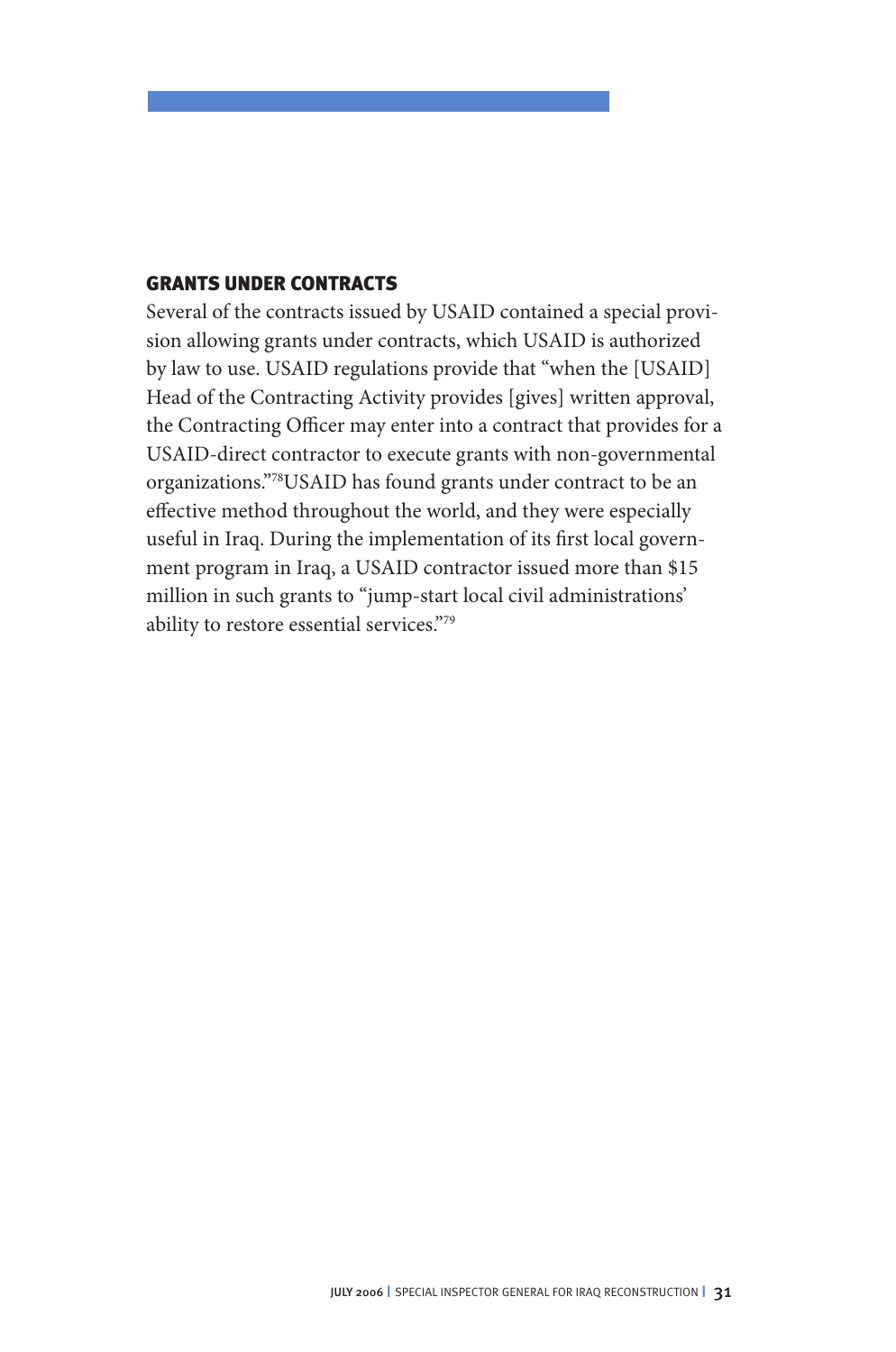# USAID'S INITIAL IRAQ RECONSTRUCTION CONTRACT AWARDS USAID's Initial Iraq Reconstruction Contract Awards

| AWARDED<br>DATE | <b>CONTRACTOR &amp; SECTOR</b>                                        | ORIGINAL CONTRACT<br>AMOUNT (MILLIONS) | CEILING OR CURRENT<br>ORIGINAL CONTRACT<br>OBLIGATION (MILLIONS) | ORIGINAL<br>CONTRACT LENGTH       | <b>CONTRACT TYPE</b><br>& PROCUREMENT<br>МЕТНОВ |
|-----------------|-----------------------------------------------------------------------|----------------------------------------|------------------------------------------------------------------|-----------------------------------|-------------------------------------------------|
| 02/07/03        | nternational Resources<br>Group (IRG): Personnel<br>Services Contract | \$7.000                                | \$27.10                                                          | 3 month, with<br>2 option years   | CPFF: Sole Source                               |
| 03/17/03        | AFCAP: Logistics                                                      | \$26.00                                | \$91.50                                                          | 2 years                           | agreement<br>Inter-agency                       |
| 03/21/03        | Airport Administration<br>SkyLink Air:                                | \$10.200                               | \$27.20                                                          | 18 months, with<br>2 option years | and open<br>CPFF: Less than full                |
| 3/07/03         | Iraq Seaport Assessment<br>SSA Marine:                                | \$4.800                                | \$14.32                                                          | 1 year with<br>2 option years     | and open<br>CPFF: Less than full                |
| 20/11/03        | Institute: Local Government I<br>Research Triangle                    | \$168.000                              | \$241.91                                                         | I year, with<br>2 option years    | and open<br>CPFF: Less than full                |
| 04/11/03        | Associates, Inc. (CAI): Education I<br>Creative                       | \$62.628                               | \$56.50                                                          | 1 year, 2 option<br>years         | and open<br>CPFF: Less than full                |
| 24/17/03        | Bechtel National:<br>Infrastructure                                   | \$680.000                              | \$1,029.83                                                       | 18 months                         | and open<br>CPFF: Less than full                |
| 04/30/03        | Health Systems<br>Abt Associates:                                     | \$43.800                               | \$23.03                                                          | 1 year                            | and open<br>CPFF: Less than full                |
| 36/01/03        | Engineers: Architecture and<br>Engineering Services<br>Army Corps of  | \$23.99                                | \$38.09                                                          | 19 months                         | agreement<br>Interagency                        |
| 06/25/03        | International: Monitoring and<br>Management Systems<br>Evaluation     | \$5.038                                | \$15.12                                                          | and 2 option years<br>1 base year | RFP to all holders<br>of IQC<br>Task Order:     |
| 07/24/03        | Economic Recovery I<br>Bearing Point:                                 | \$79.583                               | \$79.58                                                          | 1 year with<br>2 option years     | and open<br>CPFF: Less than full                |
| 10/15/03        | Agricultural Development<br>Alternatives, Inc.:<br>Development        | \$36.900                               | \$106.70                                                         | 1 year with<br>two option years   | CPFF: Full and Open                             |
| הווירפכי        |                                                                       |                                        |                                                                  |                                   |                                                 |

Sources:

שטענפא.<br>USAID's Iraq weekly financial summaries (http://www.usaid.gov/iraq/updates/index.html, accessed April 25, 2006)<br>על האינטיקאי האינטיקאי האינטיקאי האינטיקאי האינטיקאי האינטיקאי האינטיקאי האינטיקאי האינטיקאי האינטיקא USAID's Iraq weekly financial summaries (http://www.usaid.gov/iraq/updates/index.html, accessed April 25, 2006)

USAID's Iraq audits (http://www.usaid.gov/oig/iraq\_reports.html, accessed April 25, 2006)

USAID's Iraq audits (http://www.usaid.gov/oig/iraq\_reports.html, accessed April 25, 2006)<br>USAID's Iraq acquitstion information (http://www.usaid.gov/iraq/activities.html, accessed April 25, 2006) and information provided t USAID's Iraq acquitstion information (http://www.usaid.gov/iraq/activities.html, accessed April 25, 2006) and information provided to SIGIR by USAID staff.

USAID/Iraq, written comments to SIGIR, June 8, 2006. USAID/Iraq, written comments to SIGIR, June 8, 2006.

TABLE<sub>1</sub>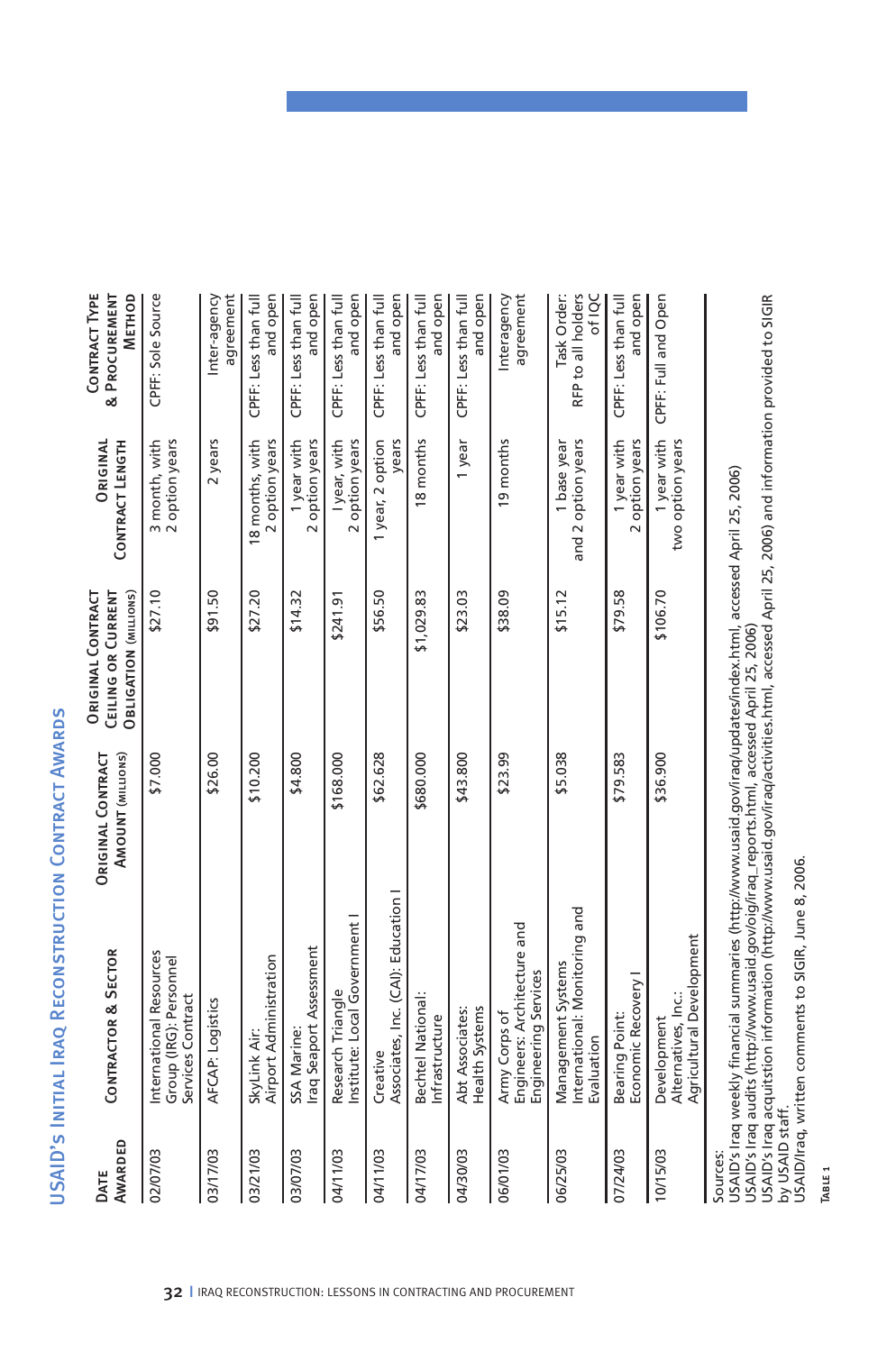#### U.S. Department of State: DynCorp Contract

The DynCorp contract, awarded in April 2003, was the principal DoS contracting event during this period. ORHA had directed the DoS Bureau of International Narcotics and Law Enforcement (INL) to manage police sector training and related reconstruction activities in Iraq, because it possessed extensive experience in training police in post-conflict environments. INL then coordinated with the U.S. Department of Justice to perform a joint assessment of Iraq's police training facilities, prisons, and courthouses.

In light of the compelling need for the rapid recovery of Iraq's security sector, DoS authorized a limited competition for the police training contract. On April 2, 2003, INL and DoS's division of Acquisition Management (DoS-AQM) hosted a pre-solicitation conference and issued an RFP for the contract on April 3. DynCorp and three other firms submitted bids, and technical presentations were held April 10-11. DoS announced the award to DynCorp on April 17, 2003.80

After the contract was issued, the focus shifted from the training of Iraqi police to the construction, operation, and maintenance of Iraqi police training facilities in Jordan.<sup>81</sup> Modifications to this contract continued to increase its value, which reached more than \$140 million by August 2003. At that time, DoS-AQM published a pre-solicitation notice to re-compete the contract.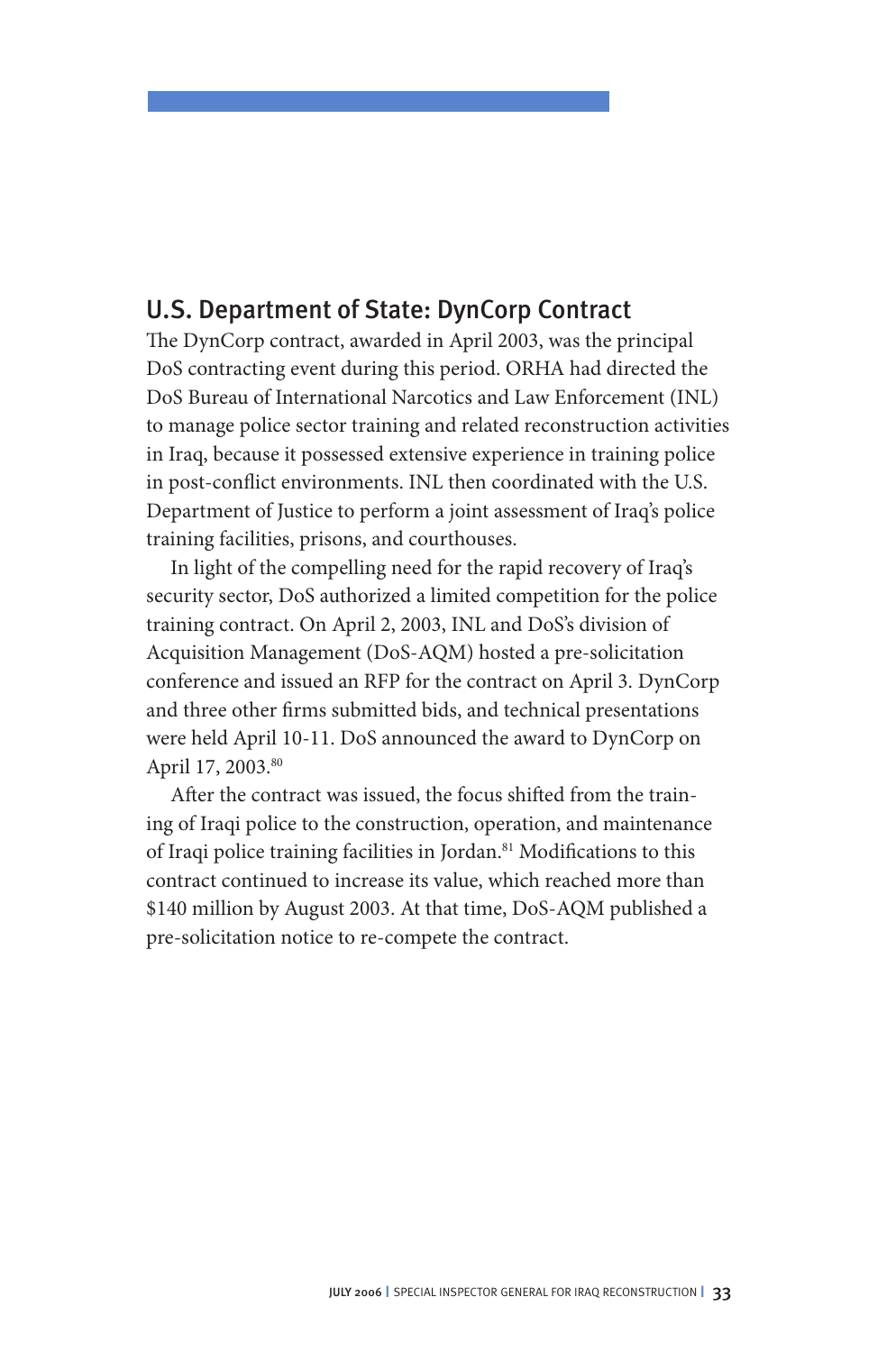## The later CPA Period (august 2003 to June 2004)—contracting Emphasis Shifts to Large-Scale Reconstruction

In late summer 2003, the CPA's reconstruction contracting emphasis moved from humanitarian relief and the restoration of essential services, funded chiefly by IRRF 1 and DFI, to large-scale infrastructure projects. This new emphasis continued through the balance of CPA's tenure, which concluded in June 2004.

Contracting efforts during this period focused on the award and allocation of funds appropriated by the Congress in Public Law 108-106. This public law, signed by the President on November 6, 2003, provided \$18.4 billion in grants through the Iraq Relief and Reconstruction Fund (IRRF 2). The effort to design and implement the IRRF 2 program became the central feature of CPA's contracting activity during this period.

#### HCA Activities Continue

When CPA's planning for the IRRF 2 program began in late July 2003, the HCA Office's contracting activities were dominated by a wide range of awards predominantly funded by DFI. The Deputy Assistant Secretary of the Army for Policy and Procurement, testifying before the Congress in March 2004, said that:

more than 1,300 contracts totaling \$1.3 billion have been awarded by our contracting office in Iraq. These contracts were awarded for the repair and renovation of schools, banks, railway stations, clinics, mosques, a human rights building, a teacher training institute, a woman's rights building, and water treatment plants. These contracts were awarded to provide police and fire fighters with uniforms and equipment; hospitals with badly needed supplies; electrical power system equipment; rescue equipment; and buses. In addition, our contract awards are helping to build playgrounds, youth centers, emergency housing, roads, sewers, and irrigation systems.<sup>82</sup>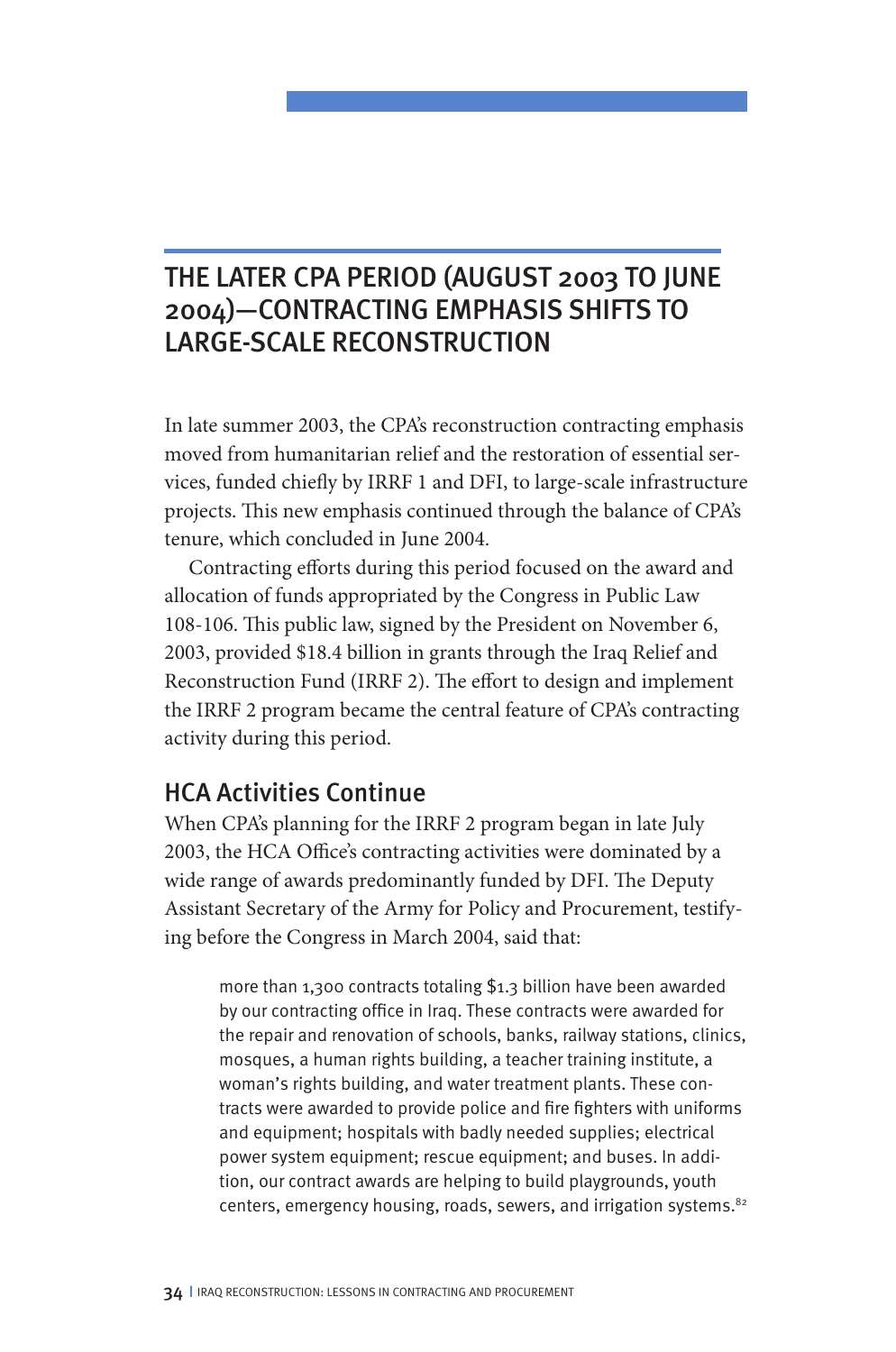In an audit of contract award processes at the CPA, SIGIR provided the following insight into the number of DFI-funded contracts let in Iraq:

the Iraq Project and Contracting Office informed [SIGIR] that [the CPA Contracting Activity] had awarded 1,988 contracts, grants, and purchase and delivery orders valued at approximately \$1.04 billion as of April 4, 2004. Of this total, 1,928 contracts valued at approximately \$847 million were awarded with Development Funds for Iraq (DFI).<sup>83</sup>

#### U.S. Army Corps of Engineers: Oil and Electricity Contracts

#### **OIL**

USACE intended the sole-source RIO contract awarded to KBR in March 2003 to be an interim measure until a new contract could be fully competed and awarded. The RIO contract's \$7 billion ceiling was the maximum amount that could be paid out, but the actual expenditures proved considerably less. <sup>84</sup> *See supra* p. 19. In June 2003, USACE solicited RFPs for two new oil sector contracts to replace the sole-source RIO contract. The offer deadline was August 15, 2003, but was extended until November 14, 2003.

The bid process for the oil contracts was fully competitive and used a formal source selection panel. The source selection panel awarded two new IDIQ contracts on January 16, 2004, one with an \$800 million ceiling to the Worley/Parsons Group for Iraq's northern oil sector and the other to KBR for the southern oil sector with a \$1.2 billion ceiling. Concurrent with this solicitation, the CPA's PRB voted to fund additional RIO task orders with DFI money, resulting in the allocation of \$1.4 billion of DFI to RIO from September 2003 through March 2004.<sup>85</sup>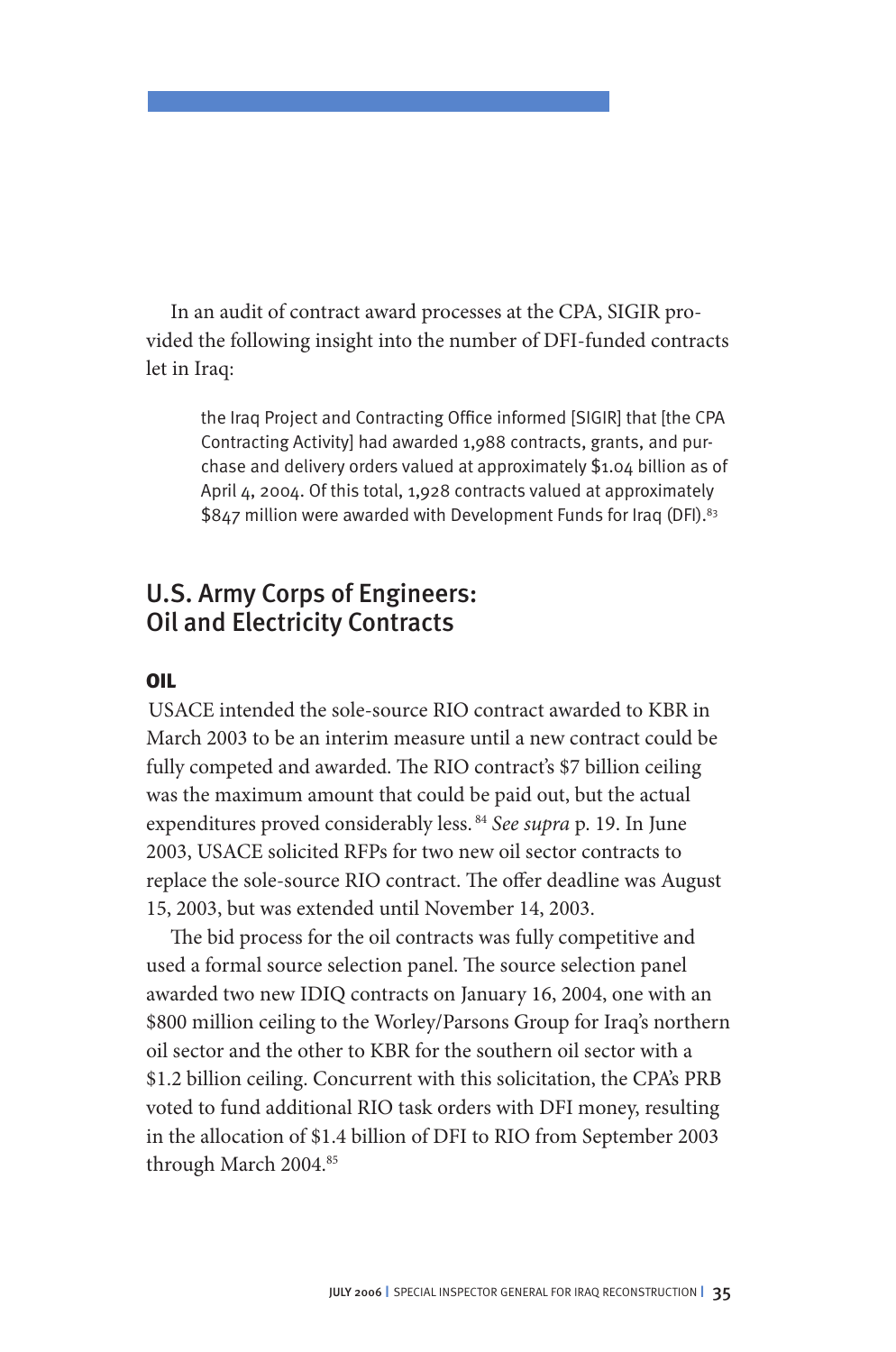#### **ELECTRICITY**

In late August 2003, the CPA identified electricity shortages as a potential threat to security in Iraq.<sup>86</sup> In response, CENTCOM tasked USACE to focus on rebuilding Iraq's electrical infrastructure.<sup>87</sup> USACE then issued task orders for reconstruction work in Iraq's electrical sector under contracts originally awarded in April 2003 to three U.S. firms. These contracts were intended to support construction work throughout CENTCOM's area of responsibility and not just in Iraq. The original maximum value for each contract was \$100 million. But the size of the Iraq task orders caused these three IDIQ contracts immediately to exceed their respective \$100 million ceilings.88

GAO criticized USACE's August 2003 award of these large task orders, because they were not competed among the three existing contract holders. GAO noted that USACE decided to divide up the work, in consultation with the contractors, based on Iraq's geography and the contractors' respective capabilities in-theater. Moreover, until requested by GAO in its review of the electricity contracts, USACE did not prepare justifications for the non-competitive task orders.89

In September 2003, USACE formed Task Force "Restore Iraq Electricity" (RIE) to provide electrical infrastructure work in Iraq using these three contractors. RIE received \$300 million from the "Iraq Freedom Fund (IFF), which helped fund the task orders issued under the contracts."90 The IFF was funded separately from the IRRF 1 program but under the same April 2003 emergency appropriation legislation. Significantly, in March 2004, each of the three contractors involved in the initial RIE awards also won competitive awards under the IRRF 2 design-build solicitation for work in the electricity sector.<sup>91</sup>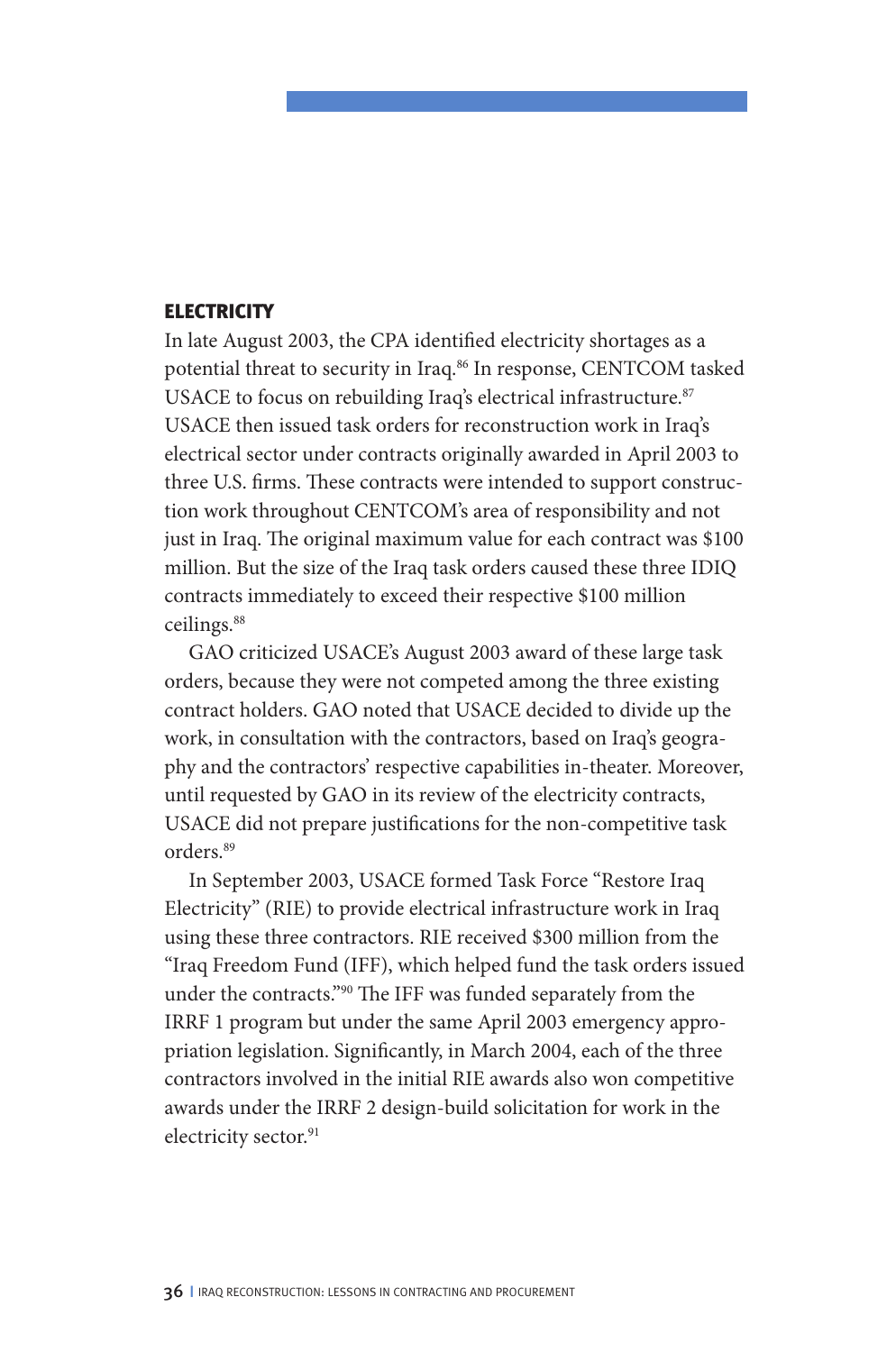# Planning Begins for IRRF 2

Planning for the IRRF 2 program began during late July 2003 and continued through the fall. IRRF 2 was both quantitatively and qualitatively different from IRRF 1, which primarily engaged in a "broad range of humanitarian and reconstruction efforts." In contrast, IRRF 2 "was intended to have an immediate impact on the two greatest reconstruction concerns raised since the occupation of Iraq began—security and infrastructure."92

In July 2003, CPA formulated an initial strategic plan and presented it to the Congress.<sup>93</sup> CPA did not link the reconstruction aspects of this plan to any specific spending or funding programs.<sup>94</sup> Instead, the plan provided general goals, such as "re-open airspace and airports" and "repair and upgrade water and sewage treatment facilities."95

More specific CPA planning for the IRRF 2 program commenced in early August  $2003<sup>96</sup>$  just a few days after the CPA Administrator had informed the Secretary of Defense that a large supplemental appropriation would be necessary to meet CPA's reconstruction goals.97 At that time, the United States was also preparing for an October 2003 conference in Madrid designed to solicit funding pledges for Iraq's relief and reconstruction from potential donor nations. The director of CPA's Office of Management and Budget (CPA-OMB) suggested that CPA draft the IRRF 2 proposal in a way that would allow its use at both the donor's conference (as the U.S. pledge) and before Congress in support of the supplemental budget request.<sup>98</sup>

#### CPA Creates the Program Management Office

In August 2003, the CPA Administrator signed an action memo creating the Program Management Office (PMO) and designating it as the primary manager for the IRRF 2 program.<sup>99</sup> To lead the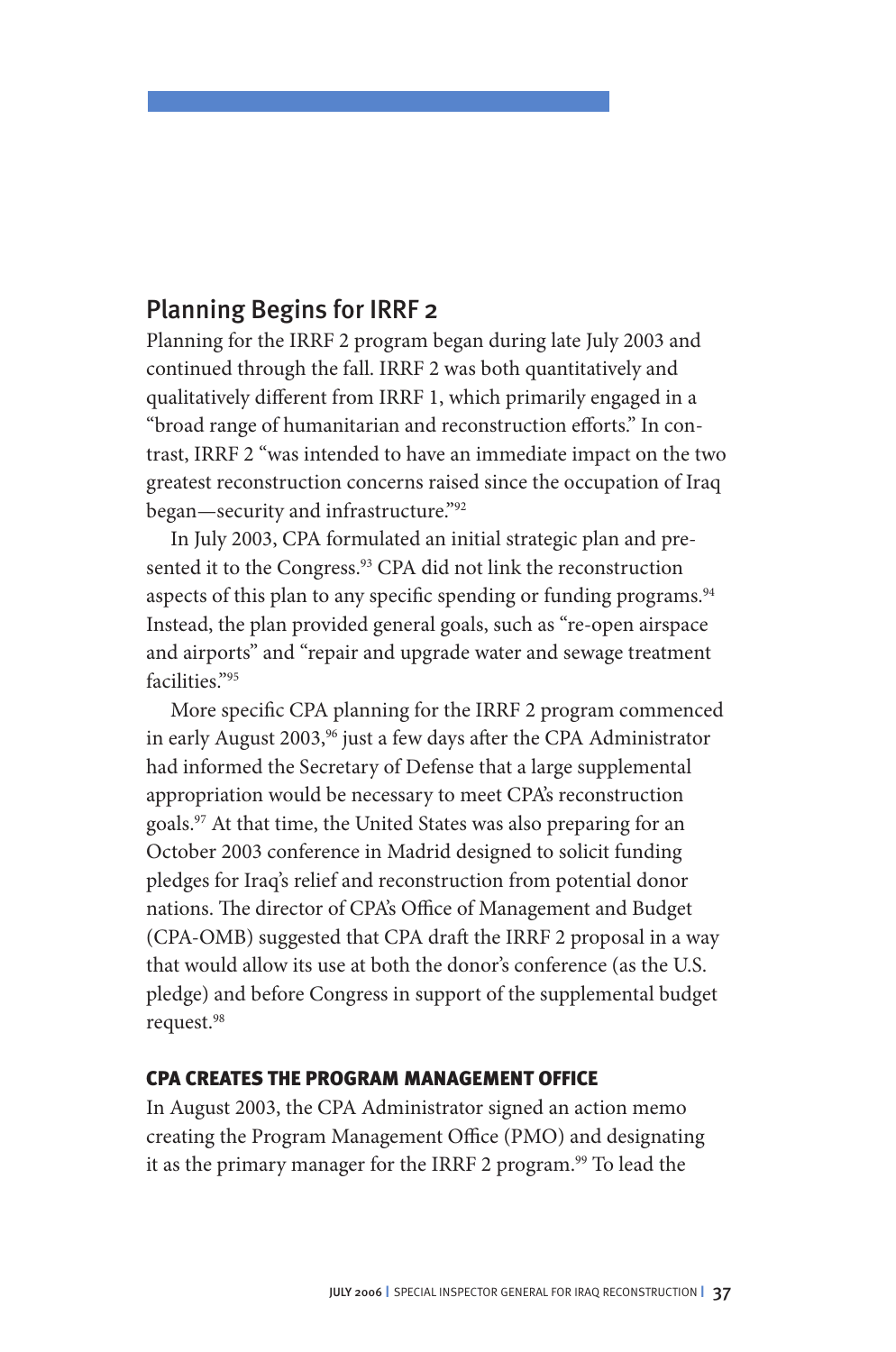PMO, the CPA Administrator selected a retired Rear Admiral (and former SEABEE), who had served as the Deputy Senior Advisor to the Transportation and Communication Ministry since his arrival in Baghdad in July 2003. The CPA Administrator tasked the new PMO Director "to create and lead an organization in Iraq charged with the execution of the [reconstruction] program" and to report to the CPA Director of Operations and Infrastructure.<sup>100</sup>

CPA established PMO, in part, because of the limited capacities of the recovering Iraqi ministries to manage a large-scale reconstruction program.101 A plan to award 3,700 fixed-price contracts directly to Iraqi contractors was proposed but rejected because of concerns about Iraq's construction capabilities. Moreover, the U.S. did not have sufficient oversight capacity in country to supervise such an enormous Iraqi-led program.<sup>102</sup>

Some disagreed with the decision to create a wholly new organization to manage most of the Iraq reconstruction program.<sup>103</sup> USAID was already managing a broad spectrum of reconstruction programs in Iraq under IRRF 1 and was ready to play a leading role under IRRF 2. And USACE was in country managing Task Forces RIO and RIE; it potentially could have been funded to expand its operations to manage the IRRF 2 program. Senior USACE officials at the time, however, did not believe that USACE had sufficient existing capacity to manage the mammoth reconstruction endeavor.<sup>104</sup>

Significant financial and administrative burdens accompanied the creation of a new large construction oversight organization in postwar Iraq.<sup>105</sup> Among other things, the lack of early funding and sufficient personnel to support PMO's structure and operations inhibited the organization's start-up. *See infra* p. 43.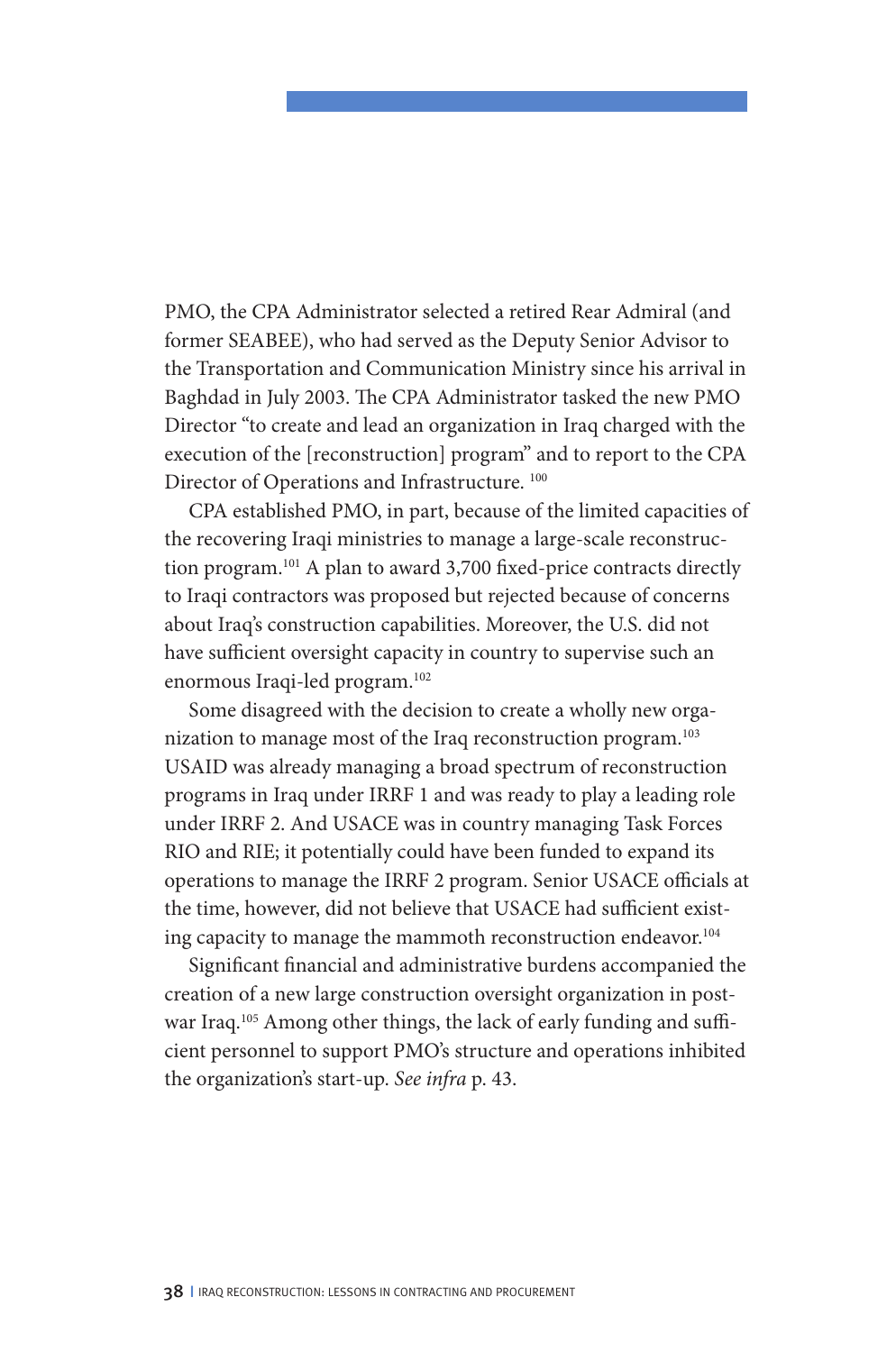#### Reconstruction Estimates and Benchmarks

In August 2003, the CPA-OMB director presented CPA's Administrator with cost estimates for the proposed Iraq reconstruction program. These preliminary estimates were derived from the findings of the World Bank/UN Assessment Mission, the Iraqi ministries project lists, and Bechtel. The World Bank/UN assessment had pegged potential overall relief and reconstruction costs for Iraq at \$56 billion.106 CPA's IRRF 2 proposal was designed to "get things started" in Iraq reconstruction through targeted programs, focusing primarily on large infrastructure projects.<sup>107</sup> CPA initially estimated that the funding necessary to fulfill this ambitious program would amount to approximately \$27 billion.

In September 2003, the CPA Administrator testified on Capitol Hill in support of the IRRF 2 proposal. He requested that the Congress appropriate over \$20 billion to fund IRRF 2. The \$27 billion estimate had apparently been reduced in the planning process. During his congressional testimony, the Administrator pledged that CPA would ensure that all appropriated funds would be contracted through full and open competition and expended with "prudent transparency." He specifically asked the Congress to provide the funding as grants rather than loans, noting that Iraq's existing debt burden of nearly \$200 billion had placed the country in a precarious financial position that would be exacerbated if the U.S. required repayment.108

At this critical juncture, the CPA had not developed consensus on benchmarks for infrastructure outputs nor analogous milestones that Iraq should meet as the program advanced. Rather, the goals at this stage were quite general: to move Iraq out of post-war chaos and toward recovery by stimulating economic growth, relieving suffering, establishing security, and repairing the critical infrastructure.<sup>109</sup>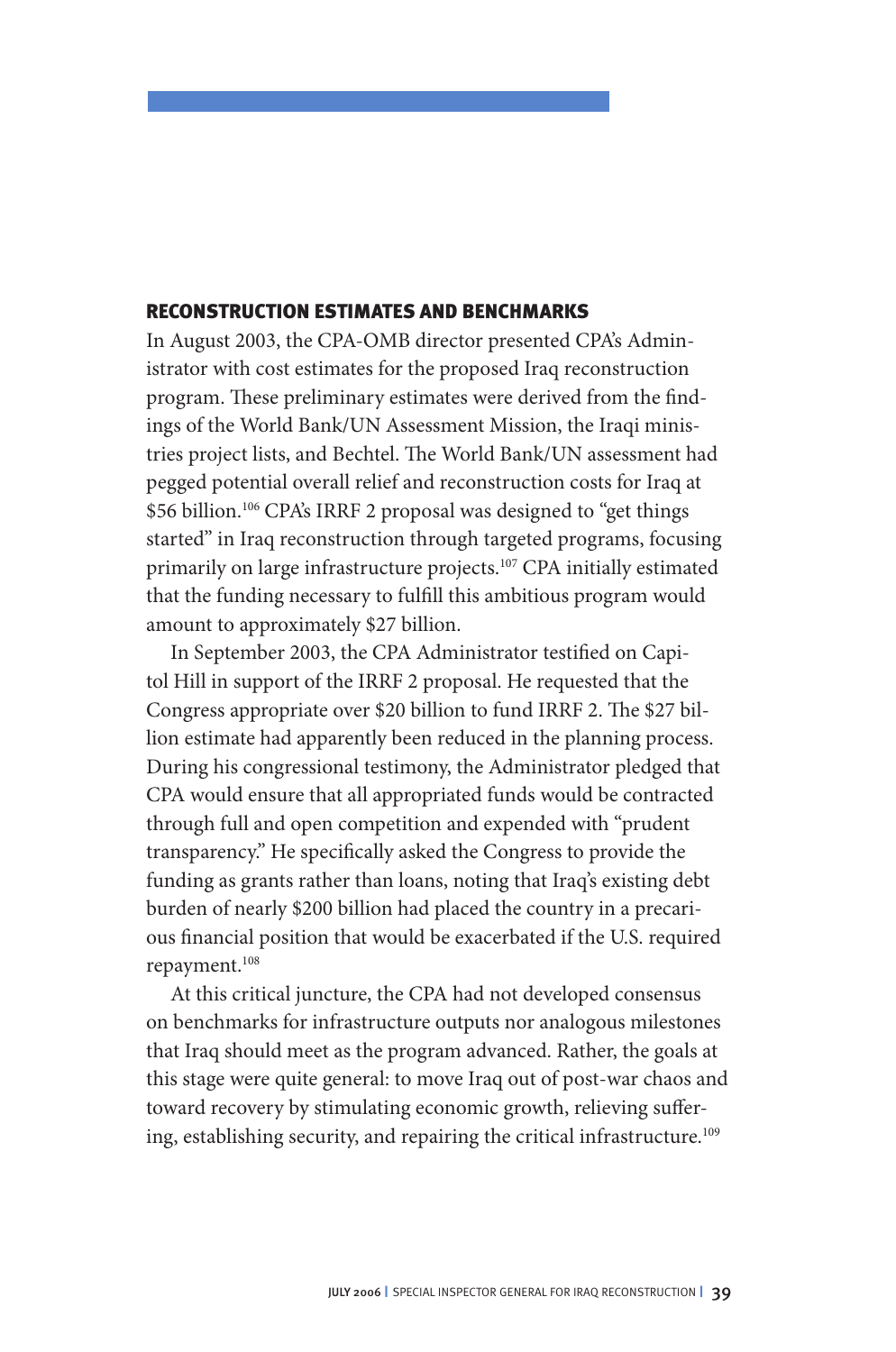Reaching these goals would restore Iraq's government and society to a level that would permit Iraqi entrepreneurs to develop a market economy.<sup>110</sup>

### The Supplemental Request

CPA completed the process of developing the IRRF 2 supplemental request largely through tasking the ministries to identify relief and reconstruction needs. Because the ministries were still "getting back on their feet," their ability to respond to these requests varied significantly.<sup>111</sup>

USAID proposed changes to the draft supplemental request, but they were not incorporated into the final document presented to Congress. USAID described its attempt to provide input as follows:

when a draft was provided to implementing agencies, [USAID noted] that critical programs for nation building (such as democracy) were not included. [USAID also suggested] broadening the overall categories to permit democratic and economic transformation programs, as well as key social services' activities. [USAID] recommended that the supplemental not list proposed projects as this would limit flexibility in programming. [USAID's] recommendations were forwarded to the Office of Management and Budget for incorporation into the supplemental. However, these recommendations were not included in the final draft, which eliminated any funding for democracy building, education, and agriculture, and reduced funding to support the economic transition. Instead, the draft IRRF-II was dominated by a collection of rapidly compiled infrastructure projects. The CPA budget office structured the request in a narrow line item format, rather than in broad categories. Congress approved the…request almost exactly as it had been submitted (with a few additions such as \$100 million for democracy building and limited funds for education). More importantly, Congress approved CPA's line item format, restricting flexibility required to respond to changing conditions in Iraq.<sup>112</sup>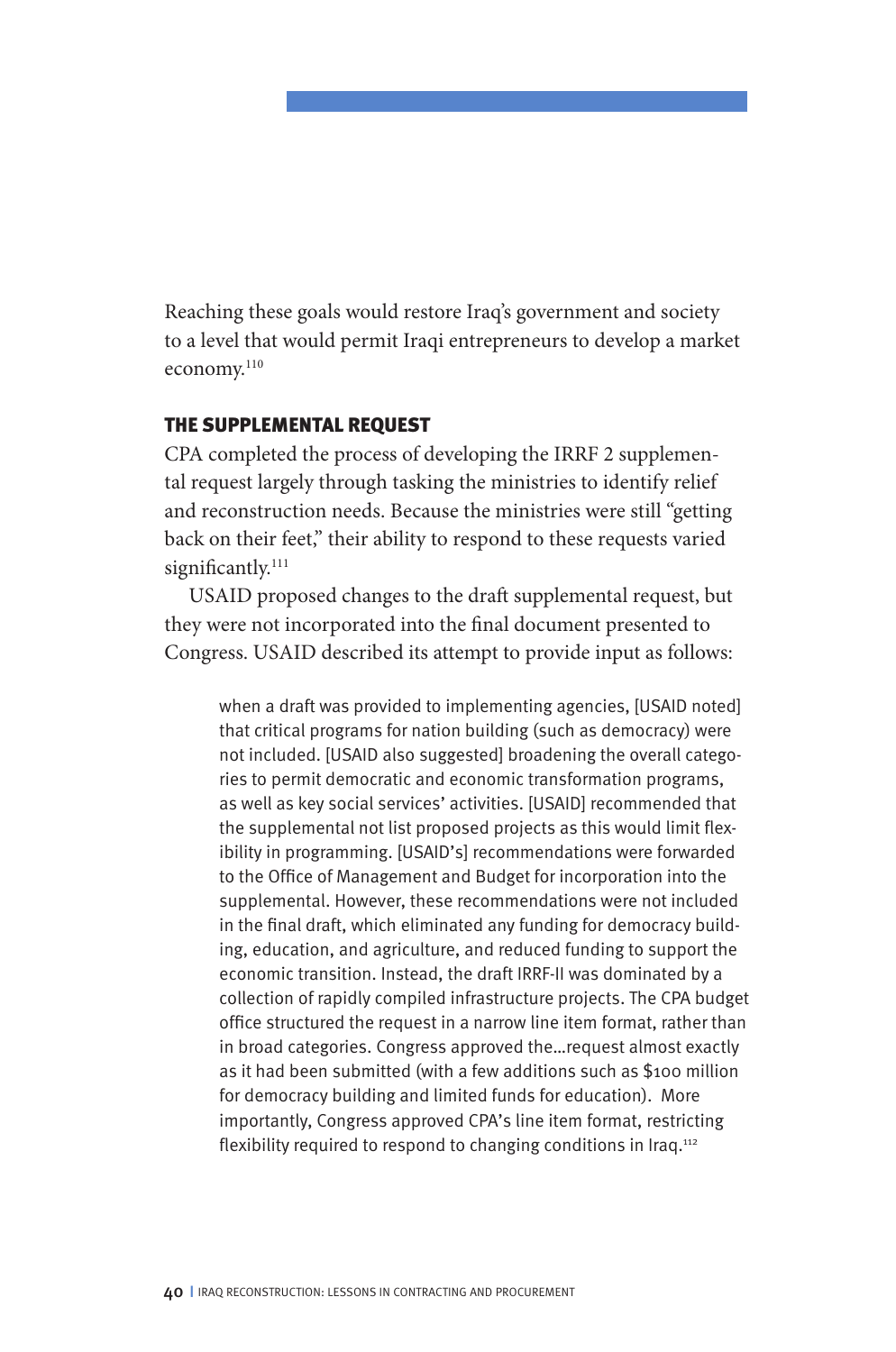# Details of IRRF 2

The \$18.4 billion in IRRF 2 money was allocated across the ten sectors for Iraq reconstruction as follows:

- Security and Law Enforcement: \$3.24 billion
- Justice, Public Safety, Infrastructure, and Civil Society: \$1.32 billion<sup>113</sup>
- Electricity: \$5.56 billion
- Oil: \$1.89 billion
- Water Resources and Sanitation: \$4.33 billion
- Transportation and Telecommunication: \$500 million
- Roads, Bridges, and Construction: \$370 million
- Private Sector Development: \$153 million
- Health Care: \$793 million
- Education, Refugees, Human Rights, and Governance:  $$280$  million<sup>114</sup>

There were a number of key differences between IRRF 1 and IRRF 2:

- IRRF 1 was much smaller in scale than IRRF 2 (\$2.475 billion vs. \$18.4 billion).
- IRRF 1 contracting was primarily managed by USAID, whereas IRRF 2 contracting was managed chiefly by DoD.
- IRRF 1 contracting commonly used less than full and open competition, whereas IRRF 2 contracting was executed almost exclusively using full and open competition.
- IRRF 1 did not specifically allocate its \$2.475 billion across different sectors. IRRF 2 was entirely sector driven.
- IRRF 2 eliminated funding for certain areas covered by IRRF 1, including food provision and distribution, de-mining, and agriculture.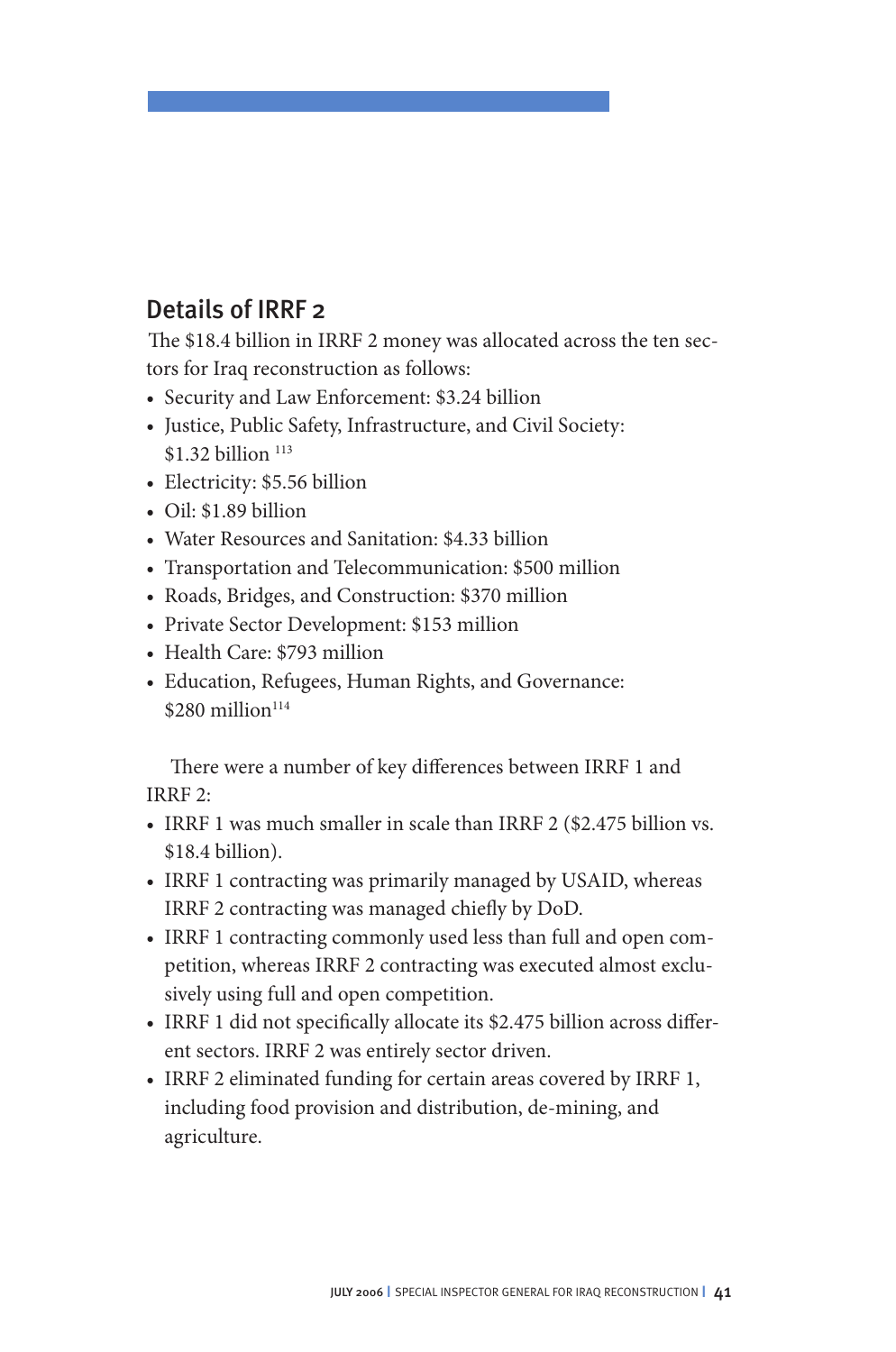- IRRF 2 combined certain IRRF 1 spending priorities into a single sector. For example, education, refugees, human rights and governance were all placed in one sector.
- IRRF 2 included nearly \$2 billion for the oil sector. Because oil was covered under a separate section of the April 2003 emergency supplemental, IRRF 1 obligated no funds for oil projects.

P.L. 108-106 required that full and open competition be used for any contract obligating IRRF 2 money or for any "extension, amendment or modification of contracts" that had used less than full and open competition for IRRF 1 funds. One official involved in contracting planning for IRRF 2 observed:

Congress appeared to be very unhappy with the way things had happened [under IRRF 1]…not enough transparency, not enough competition, sole-source contracting. They were very specific about the way they wanted it done in accordance with peacetime federal acquisition regulations with lots of transparency.<sup>115</sup>

An important (and subsequently oft-used) provision in P.L. 108- 106 gave the President the authority to reallocate 10% of any sector's funding to another sector, "except that the total for the allocation receiving funds may not be increased by more than 20 percent," except in an emergency.<sup>116</sup> This provision was applied during the 2004 reprogrammings of IRRF 2 funds, which moved \$5.8 billion out of traditional reconstruction sectors and into the security and justice and democracy building sectors. Of note, there were over 250 reprogramming actions after IRRF 2 was appropriated.117

### Limiting IRRF 2 Competition to Coalition Countries

On December 5, 2003, the Deputy Secretary of Defense published a memo restricting which countries were eligible to win IRRF 2 contracts noting that: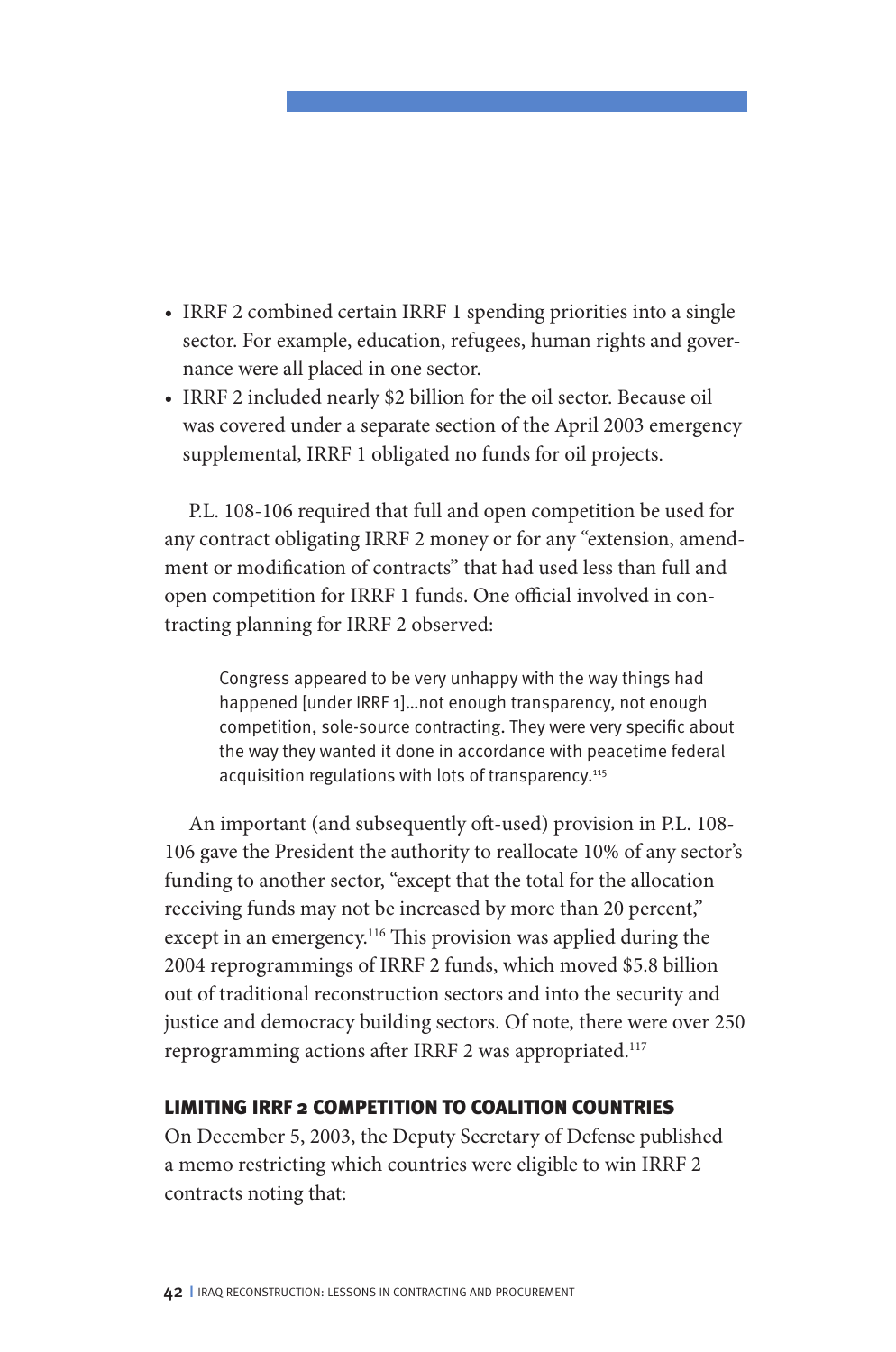It is necessary for the protection of the essential security interests of the United States to limit competition for the prime contracts of these procurements to companies from the Unites States, Iraq, Coalition partners, and force contributing nations. Thus, it is clearly in the public interest to limit prime contracts to companies from these countries.118

Attached to the Deputy Secretary's memo was a list of 63 countries that were qualified to compete for IRRF 2 contracts. This limitation applied to all IRRF 2 sectors, except oil. Of note, this limitation had not been applied to IRRF 1 contracting.

In its review of Iraq-related contracts, GAO noted "the plain language of the law provides that [the Secretary of the Defense's] authority to approve public interest exceptions may not be delegated and we conclude that the Deputy Secretary did not have authority [to enact the exception] in this instance."119 Further, because the exception was meant to apply to 26 contract actions, GAO determined that this was a "class" determination, which is "specifically prohibited by FAR 6.302-7(c)(4)." DoD did not concur with GAO's findings.<sup>120</sup>

# PMO Operational Funding and HCA Staffing

PMO's operating costs were supposed to be paid from appropriated funds. In August 2003, the CPA Administrator approved \$10 million for the PMO, but the funds were not received until November 2003,<sup>121</sup> which limited its capacity to execute an effective start-up. The November 2003 supplemental appropriated an additional \$50 million for management systems to support reporting on uses of IRRF 2. The PMO, however, did not receive these reporting funds until May 2004, hampering its ability to develop a system to manage project data.<sup>122</sup> A SIGIR audit of the use of the \$50 million in reporting funds found that only \$22.6 million ultimately was obligated for activities directly related to "reporting."123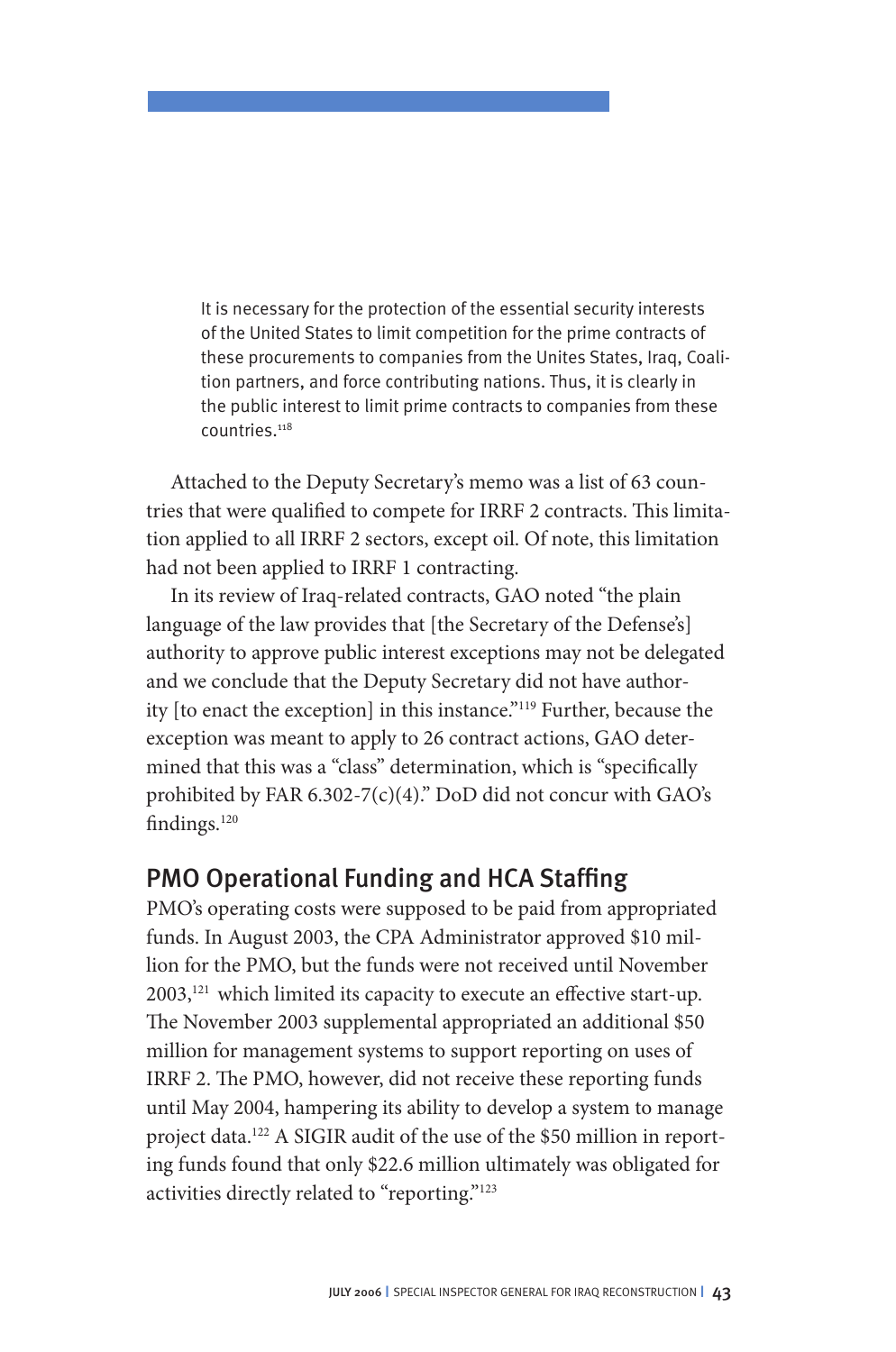The amount of funding provided under IRRF 2 was so large and the need for action so urgent that no single service could assume the contracting burden alone.<sup>124</sup> In the late fall of 2003, the HCA Office, PMO, and the Deputy Assistant Secretary of the Army (Policy and Procurement) developed a joint manning document (JMD) to increase the number of contracting personnel supporting the reconstruction effort. The JMD directed expansion of the HCA office's contracting staff from 15 to 57, with approximately 24 slots to be filled by contractors.<sup>125</sup> But by February-March 2004, just before the award of the major IRRF 2 contracts, a total of about 16 people were serving in the HCA office.<sup>126</sup>

# CPA Develops a Spend Plan for IRRF 2

P.L. 108-106 mandated that a "spend plan" for IRRF 2 reconstruction funds be filed each quarter with the Congress, beginning on January 5, 2004. In the two months following the passage of P.L. 108-106, the staff and contractors at PMO and CPA developed the required spend plan, which provided details on the developing reconstruction program.

During this period, the Iraqi ministries became more involved in developing projects for IRRF 2, working with CPA to prepare Project Identification Forms (PIF) that were used to provide details about each project. The CPA Administrator had directed that the CPA's senior advisors and the Iraqi ministries—and not PMO—should determine which projects would be funded under the IRRF 2 plan.<sup>127</sup> PMO helped develop the PIFs, but its participation occasioned some tension in the project selection process. A senior advisor from a ministry that was then widely considered to be one of the best developed provided this perspective on the project identification process: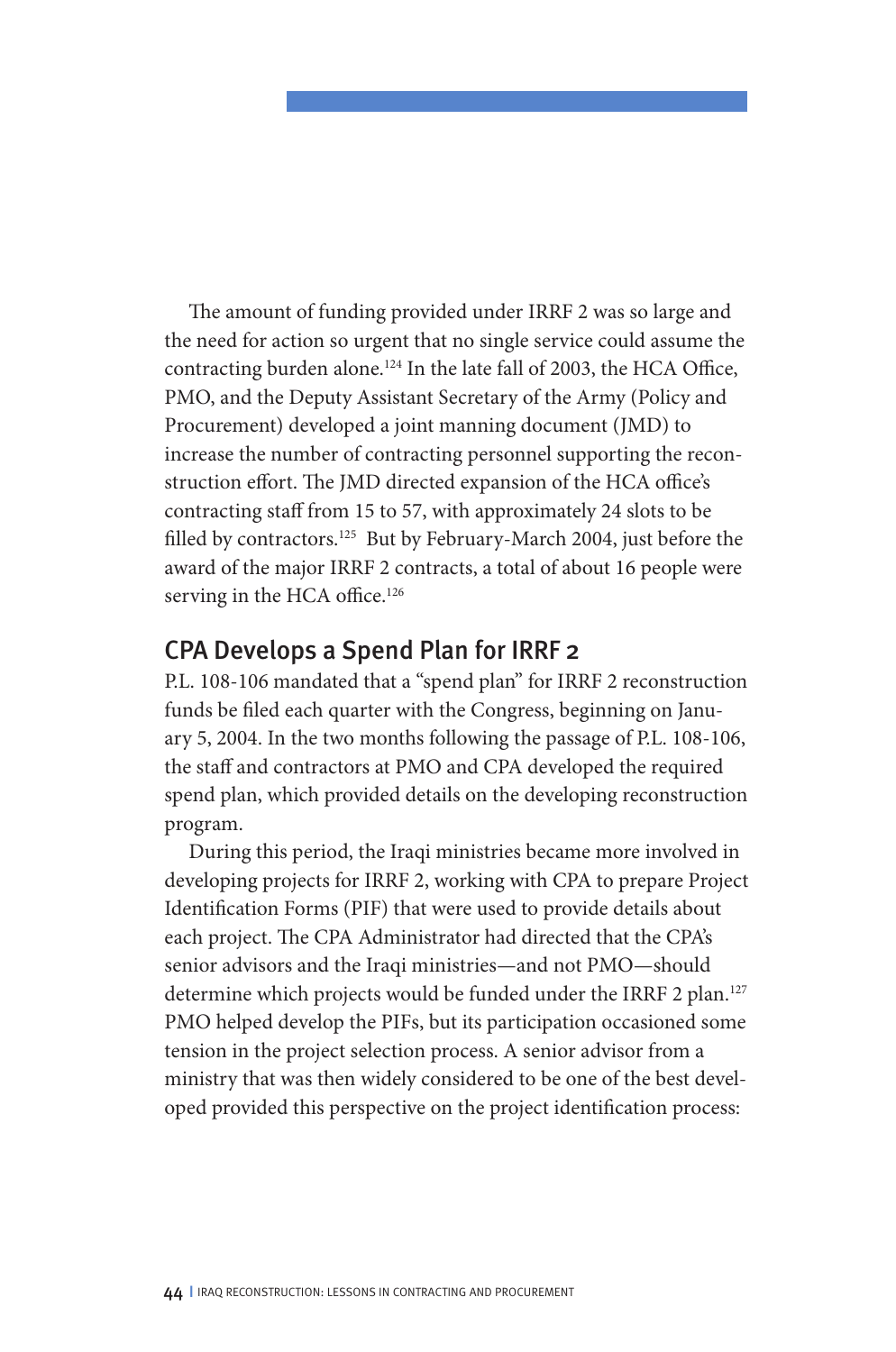Once funds had been appropriated, [we] needed to work aggressively to ensure that the PMO accepted [our] priorities, which were Iraqi priorities, and everything from [building] design to location was dictated by the Iraqis. Part of the challenge was taking the Iraqi product into the "design-build" part of the contracting process. As the PMO tried to make changes to get things on contract, we insisted that the Iraqis needed to be consulted.<sup>128</sup>

Project costs were estimated through analysis of specific project data in the PIFs, with add-ons made for security. PMO personnel involved in IRRF 2's formulation reported that original security add-ons were relatively low, typically ranging from 7% to 10% of total contract cost. But as the security situation worsened in Iraq, security add-ons rapidly increased to above 15%.<sup>129</sup>

PMO entered all the PIFs into a database, prioritizing them into a master list and matching them against available funding.<sup>130</sup> Lower priority projects did not receive funding; these proposals were given to the Ministry of Development, Planning and Cooperation, which was expected to work with other donors to fund them. The PMO then provided the list of funded projects to the CPA Administrator, who approved and authorized the submission of the list with the first *Section 2207 Report*. 131

The initial slate of projects created by this process had a variety of problems, largely because of indeterminate scopes of work. The ministries and the CPA senior advisors provided much of the information for the list, but many ministries did not understand the requirements for scopes of work. Moreover, some ministries did not have good relationships with provincial leaders and thus had difficulty obtaining accurate information, especially regarding the condition of more distant or dangerous project sites. As a result, many PIFs were "basically place holders," especially for smaller projects such as schools. $132$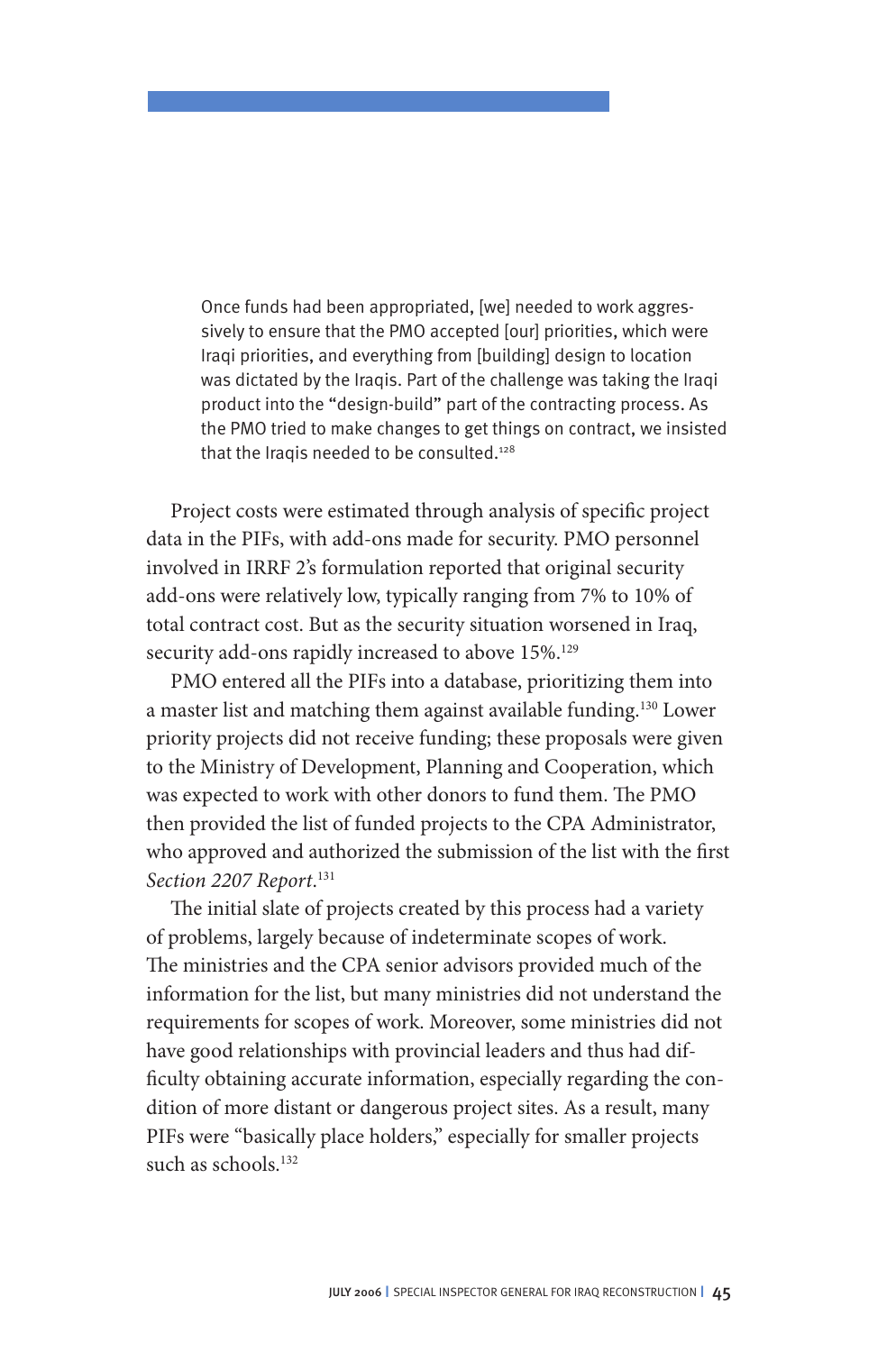#### *Section 2207 Report* to Congress

On January 5, 2004, CPA presented its IRRF 2 spend plan in the first *Section 2207 Report* to the Congress. The plan identified funding according to the ten sectors specified by P.L. 108-106 and quantified spending on proposed projects within each sector.<sup>133</sup> It also recommended funding for approximately 2,300 separate projects.<sup>134</sup>

The January 2004 spend plan proposed the first sector reprogramming, increasing the amounts allocated for justice/public safety/ infrastructure/civil society and private sector development and concomitantly reducing oil sector funding allocations. This reprogramming was based on the need to "expand and accelerate democracybuilding initiatives" and put a "greater concentration of resources on local facilities and community centers."<sup>135</sup> These changes in funding allocations reflected the perception that more money was needed to develop Iraq's democratic institutions in preparation for the July 2004 transfer of sovereignty to the Iraqis, which the President had announced in November 2003.136

## Administrative and Funding Bottlenecks

Concurrent with PMO's development of the IRRF 2 spend plan, a DoD-led contracting team developed an acquisition strategy that would guide the award of IRRF 2 sector contracts. *See infra* p. 54. The structure for the contracting program developed slowly, because there was significant debate over which agencies should administer contracting for each sector and how much funding should be allocated to each sector.137 These decisions had to be made before the start of the solicitation process.

Approximately \$12 billion of the \$18.4 billion IRRF 2 supplemental was allocated to "hard construction" sectors. Pursuant to P.L. 108-106, the funds were distributed among the six primary sectors where construction work was the predominant activity: electrical;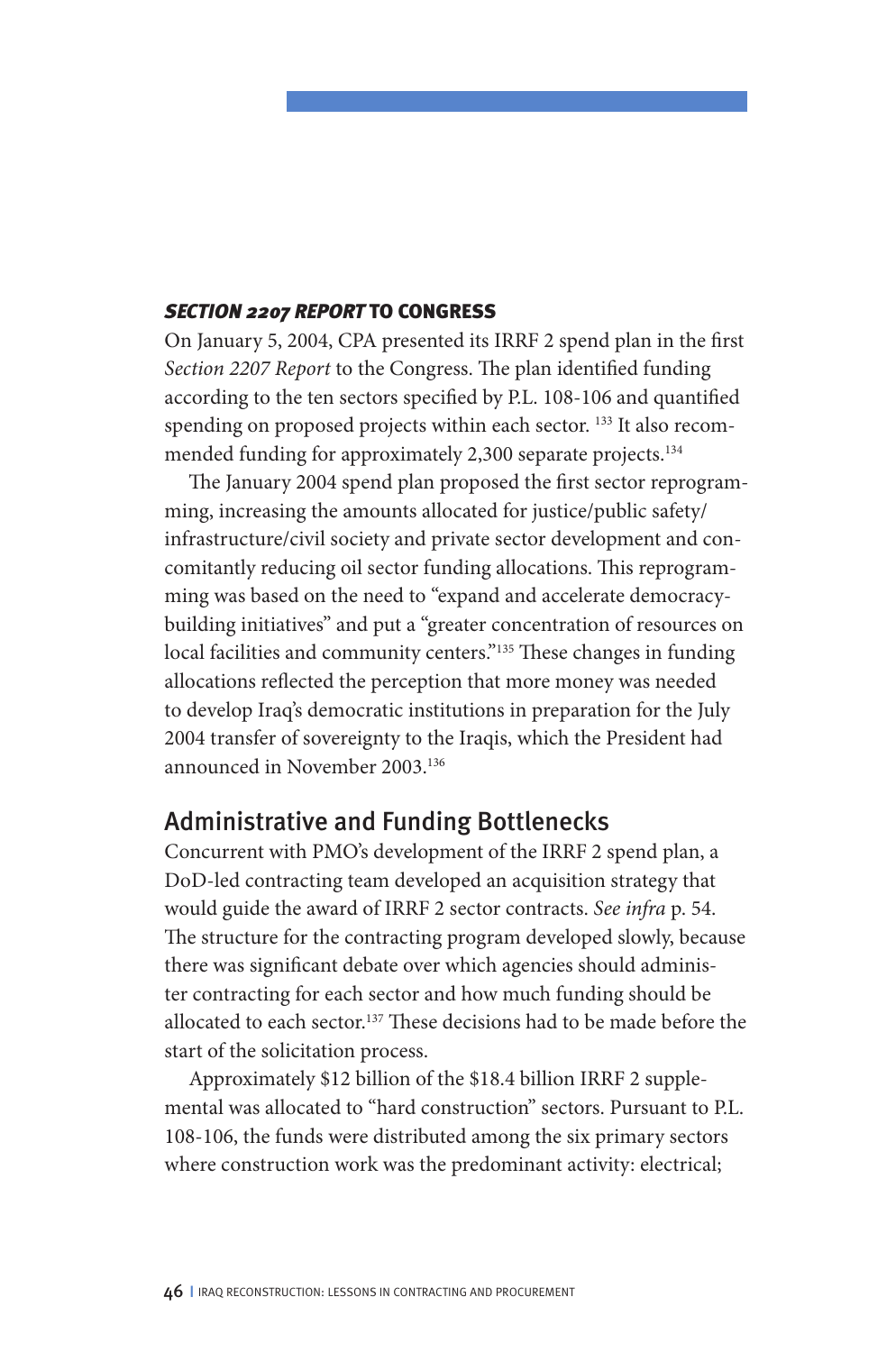public works and water; security and justice; transportation and communications; buildings, housing and health; and oil. Health care was included under hard construction because most of these funds were to be spent on building new primary health care facilities and renovating existing hospitals. The IRRF 2 funds were channeled by OMB through the Army, which served as DoD's executive agent supporting the CPA.

Although the Congress appropriated the IRRF 2 funds in November 2003, the money did not become available to the executing agencies until OMB apportioned it. OMB initially released IRRF 2 funds in January 2004. The delay in release was caused partially by a high-level policy debate over IRRF 2's spending strategy.138 There was some resistance within the NSC to CPA's approach, which was perceived as overly ambitious given the deteriorating security situation in Iraq. This debate led to an effort to hold back \$4 billion of the IRRF 2 funds until PMO had achieved some measure of progress.

A senior contracting official, who was part of the PMO team and later worked for its successor, the Project and Contracting Office (PCO), gave this description of the situation at that time:

We had to go out subject to the availability of funds because we didn't have the funding approved by OMB. We knew it was appropriated, but it just hadn't been apportioned yet. But we took [leadership's] direction, and we took the risk and put [the contracts] out, subject to the availability of funds.<sup>139</sup>

## DoD Sends an Acquisition Assessment Team to Iraq

In December 2003, DoD developed plans to send assessment teams to Iraq to review various problematic areas within CPA, including security, human resources, and contracting. The Acquisition Management Assessment Team, which was assigned to review CPA's contracting capability, was composed of representatives from USAID,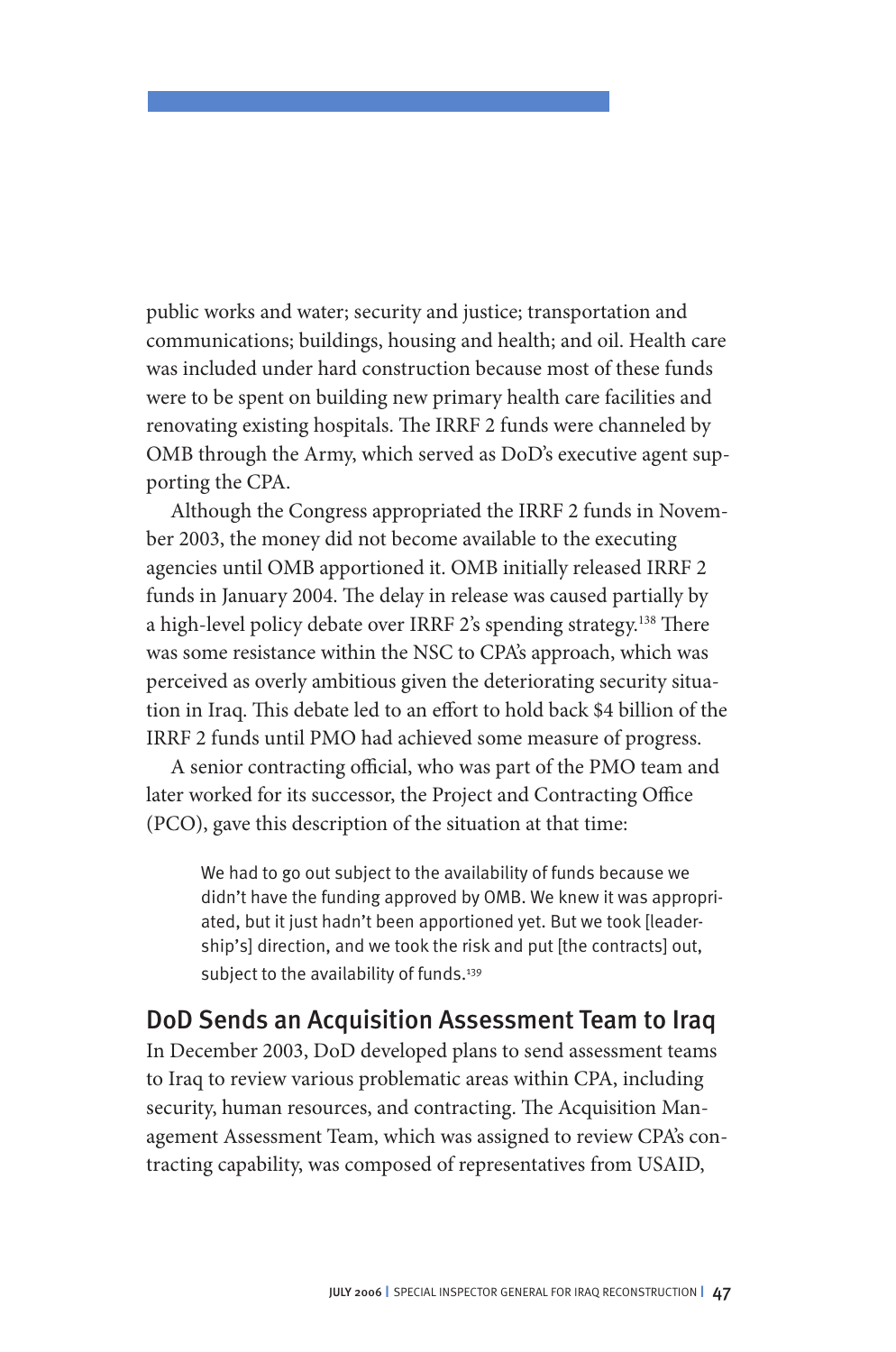USACE, and DoS, and led by a senior military contracting officer. In late January 2004, the team traveled to Baghdad with the charge to:

assess the mission; composition; requirements; resourcing; and command and control of program management, facilities management, contracting and logistics functions in order to ensure an incremental, orderly transfer from CPA to the appropriate authority no later than June 30, 2004.140

The Team's key recommendations and findings on contracting included:141

- **Immediately increase contracting staff.** The HCA Office urgently needed more personnel. At existing staff levels, the HCA was experiencing difficulty carrying out the necessary contracting for DFI and IRRF 1 demands. The assessment team concluded that the existing staff could not handle the increased workload that IRRF 2 would bring.
- **Create a program management team to help define and determine project requirements.** The HCA Office needed more individuals with acquisition expertise who could help PMO's program side of the operation, which was not adequately performing the contract requirements function.
- **Create a project prioritization board comprising PMO, HCA, and ministry officials.** HCA needed to develop contracting priorities based on construction needs that aligned with each sector's strategy for reconstruction.
- **Continue to support implementation of the Standard Procurement System (SPS).** DoD's automated contracting system was needed to help the HCA Office provide timely delivery of services and equipment.
- **End the unauthorized procurement of goods and services.** CPA senior advisors, ministry, and military personnel were engaging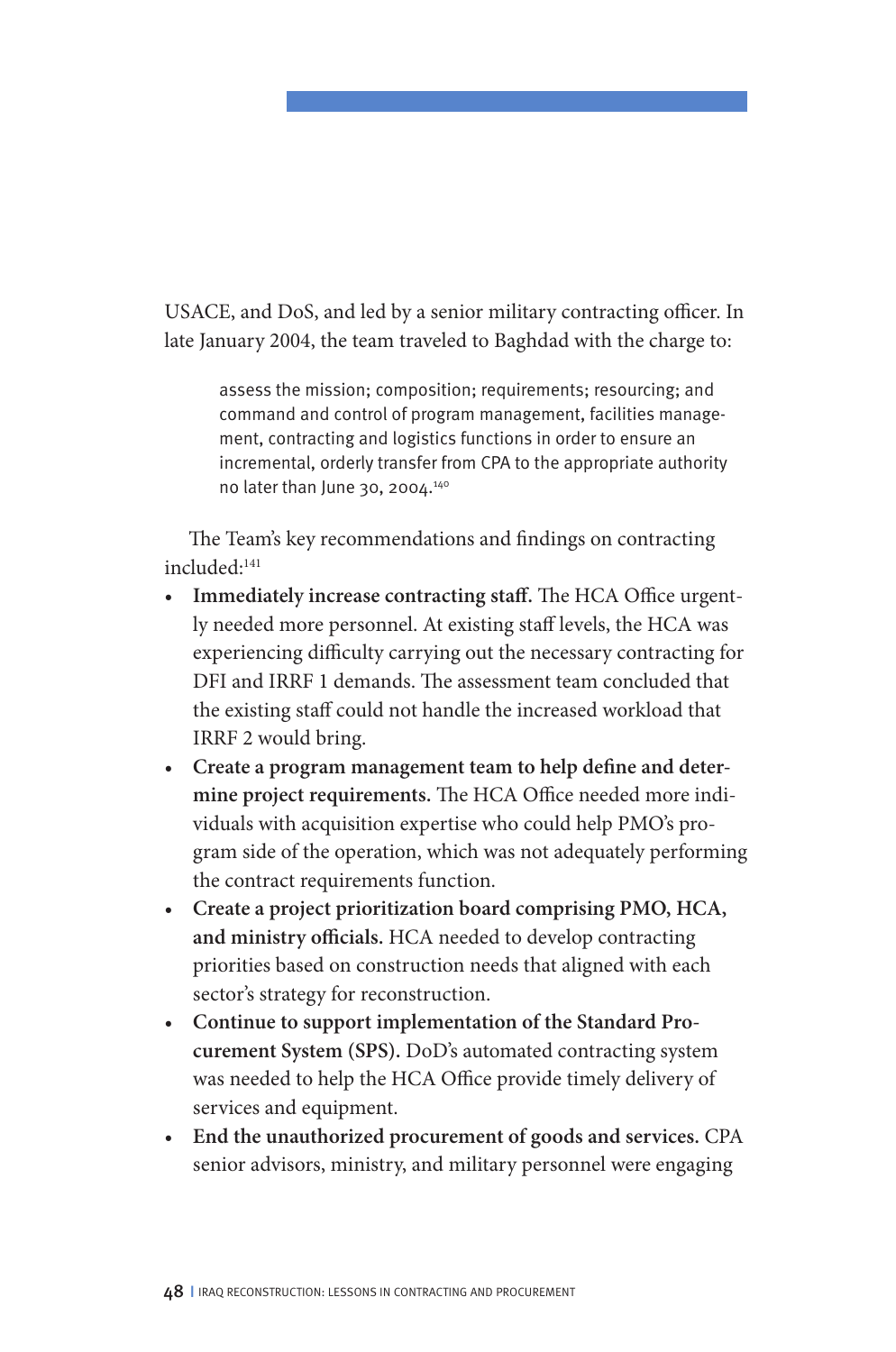in unauthorized procurements in violation of CPA Memo 4.142

• **Provide additional legal expertise to the HCA Office.** The HCA Office needed more contracting lawyers to troubleshoot solicitation problems and to support the office so that legal disputes did not cause undue delays.

In February 2004, the head of the DoD contracting assessment team returned to Iraq as the head of a requirements generation team that supported the HCA Office. In March 2004, he became the new HCA, remaining in Baghdad until February 2005.

# CPA Head of Contracting Activity Initiatives

The HCA responded to the assessment team's recommendations by instituting a variety of initiatives to systematize CPA's contracting process. The HCA focused first on improving requirements formulation, both in quality and timeliness. The requirements process is critical because it determines what work must be done to accomplish a construction project. Effective contracting demands clear project requirements. The assessment team found that the lack of a good requirements system significantly burdened CPA's contracting activity:

under normal contracting circumstances, customers come to KOs [contracting officers] with Statements of Work and a clear idea of what they need. In Iraq, at the time, this didn't happen and sometimes a contract would be written, and then the customer would say it wasn't what he or she wanted. This was due to unclear requirements definition. Industry bidders require a very clear understanding of what the work would entail.<sup>143</sup>

Because of this shortfall in good requirements, HCA contracting officers devoted an inordinate amount of time helping PMO write project requirements. To remedy this situation, HCA assigned 12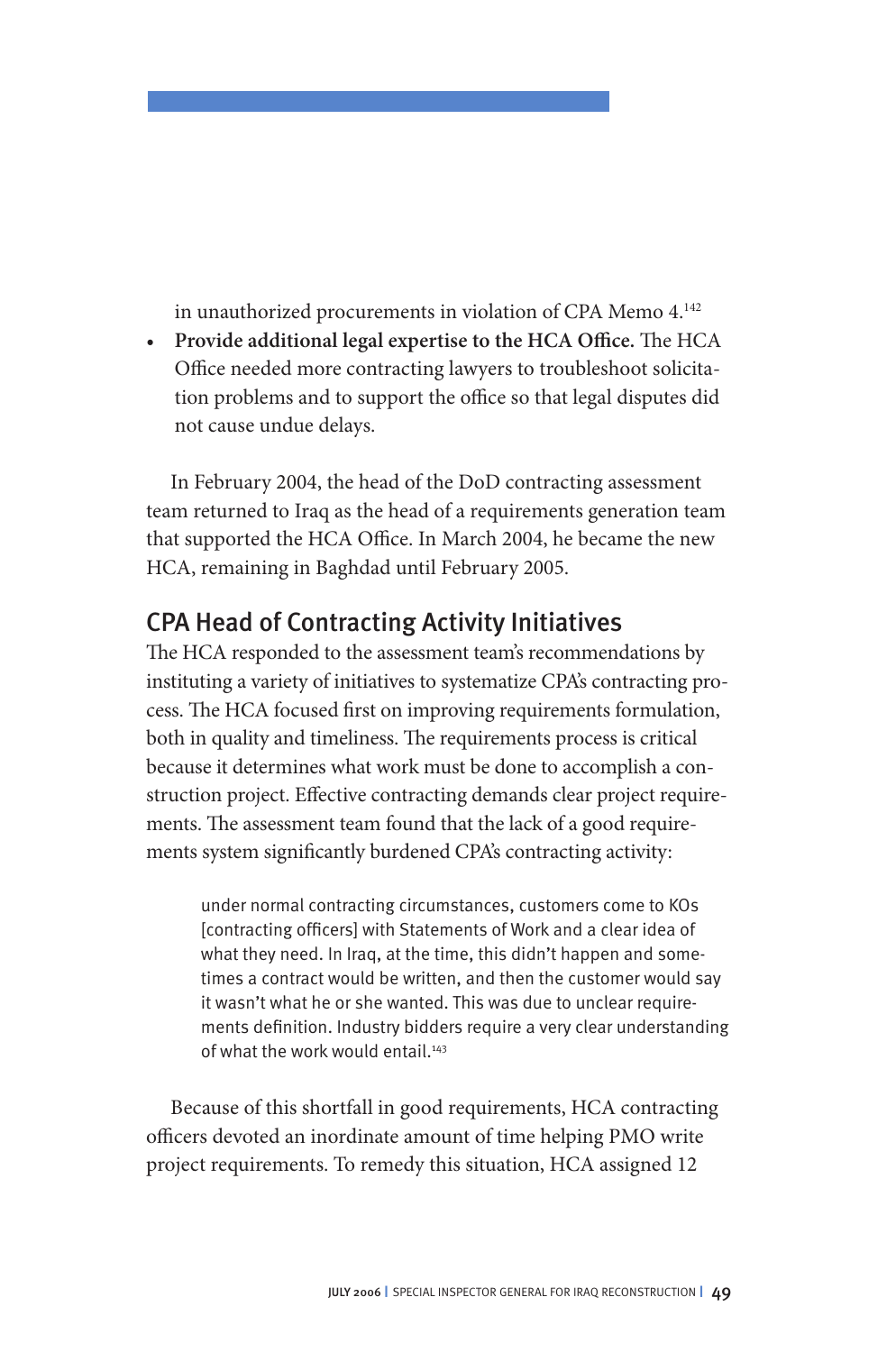staff members to handle requirements, which immediately alleviated the contracting bottleneck that had developed because of the requirements problem.

In early 2004, there were "about 20 different organizations undertaking contracting [in Iraq]. The HCA [Office] was contracting, companies were contracting with sub-contractors, and some who didn't have authority—such as the ministries—were also awarding contracts."144 In April 2004, the HCA sent a memorandum to all CPA personnel informing them that "recurring actions concerning the unauthorized commitment of U.S. appropriated funds and Iraqi funds have become an issue." The memo noted that the unauthorized commitments are "not binding on the Government because the individual[s] who make the agreements lack the authority to enter into the agreements on behalf of the Government."145 The HCA's memorandum was a belated effort to ensure that CPA contracts obligating DFI complied with Memo 4.

Other major HCA initiatives implemented in response to the DOD Assessment Team's report included:

- **Organizing contracting officers by sector, with at least two or three contracting officers assigned per contract.** This allowed contracting officers to become experts in a specific sector.
- **Securing additional legal personnel to ensure the legality of the contracting process at each stage, thereby avoiding time-consuming contract disputes.146** Many legal questions arose in the unique context of CPA, and contracting officers generally had little legal experience to resolve them. CPA attorneys, who had numerous other duties, were called upon to answer these questions, which frequently delayed the contracts involved. Contracting officers thus needed their own legal staff to avoid the delays that legal issues could create if not resolved promptly.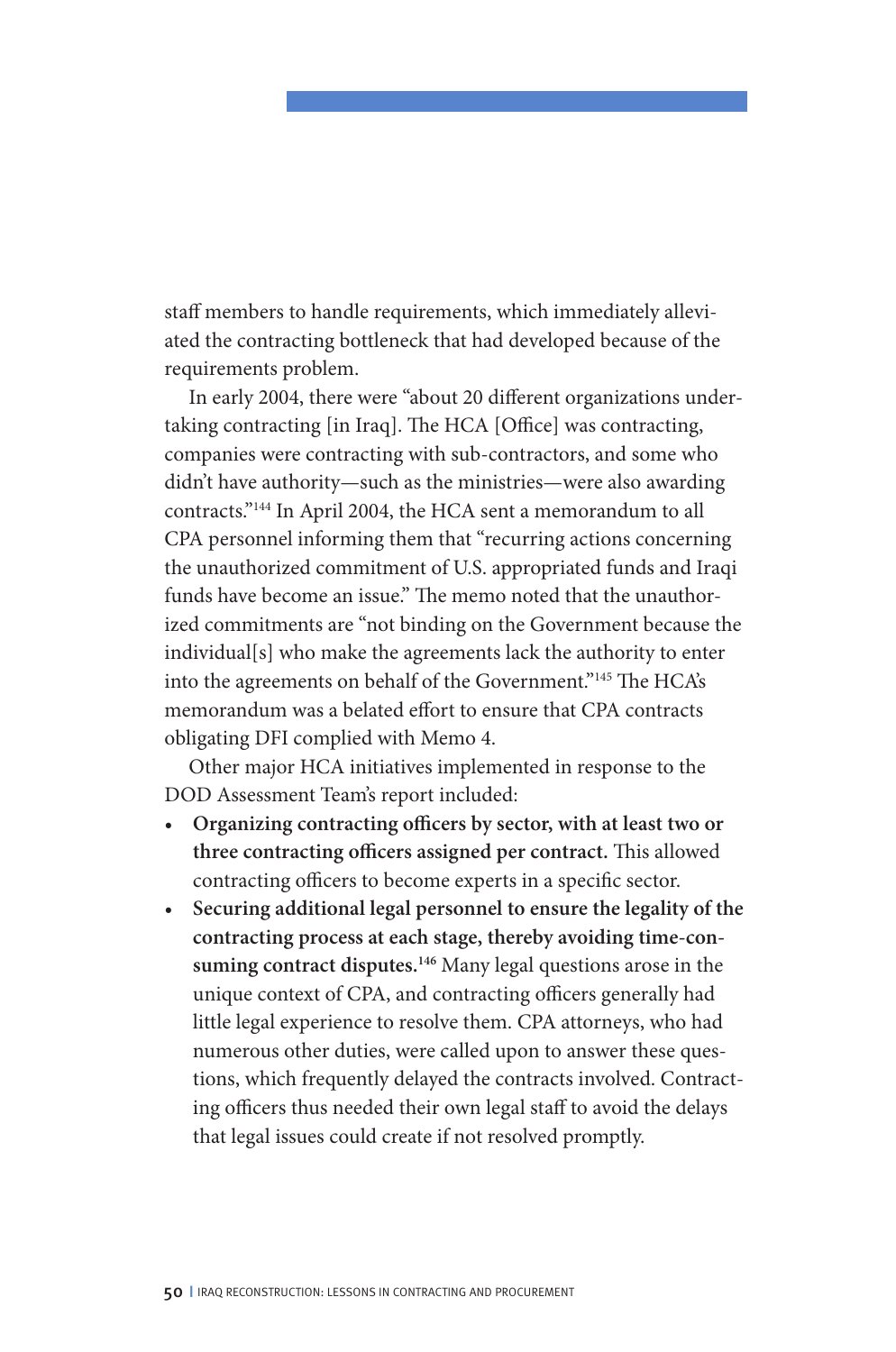- **Creating an internal, automated contract documentation system that replaced the existing manual system.147** The HCA's contract management system was weak.<sup>148</sup> Part of the reason was that the Standard Procurement System (SPS), DoD's automated procurement system, was not easily implemented in Iraq. As a result, contracting offices had developed *ad hoc* contract documentation systems that proved inconsistent. SIGIR audits of contracting during this period found numerous instances of missing contracts.<sup>149</sup>
- **Applying the FAR to contracts funded by DFI and IRRF.** The new HCA ordered the FAR to be used for all contracting, regardless of funding source, to avoid confusion on which law applied.150

### PMO Turns to the Air Force Center for Environmental Excellence

In December 2003, the PMO Director recognized that the award of the design-build contracts for IRRF 2 would take time. However, he wanted to move forward immediately with urgently needed reconstruction activity in the security sector. Thus, the Director looked for other means by which to execute high priority construction work for New Iraqi Army (NIA) facilities.<sup>151</sup>

Since P.L. 108-106 required that all work funded by IRRF 2 be fully and openly competed, PMO investigated existing IDIQ construction contracts that met this competition requirement. In mid-December 2003, CPA officials approached the Air Force Center for Environmental Excellence (AFCEE), which had an IDIQ contract—the Worldwide Environmental Restoration and Construction (WERC) contract—to provide a wide range of construction and related services for U.S. military bases. In late 2003, the WERC contract had 27 qualified construction firms available to perform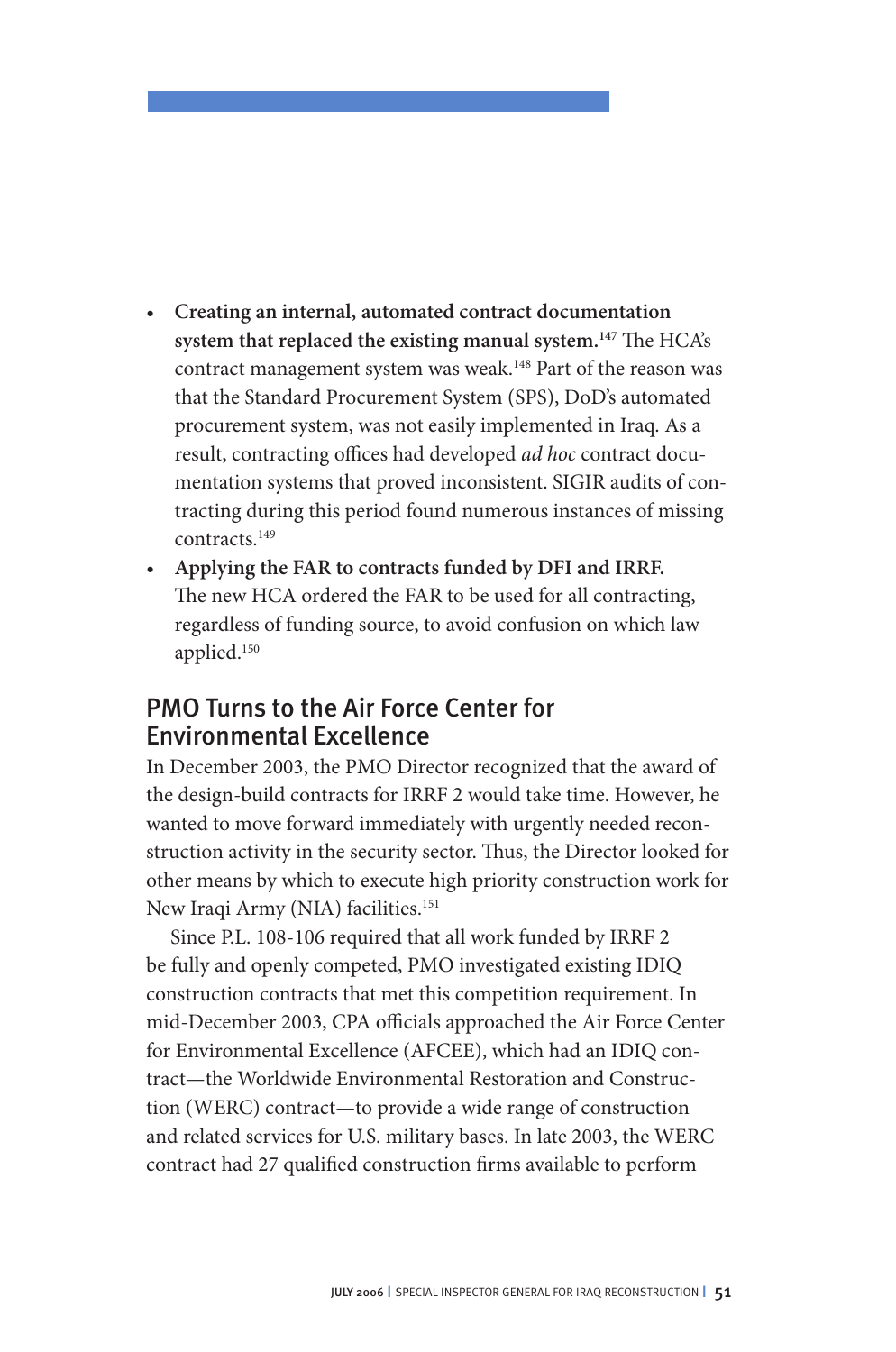construction task orders, with a potential contracting capacity of \$10 billion.152

In December 2003, the Air Force Chief of Staff approved CPA's request to use AFCEE's services for Iraq reconstruction. Pursuant to PMO's direction, AFCEE immediately began executing task orders under the WERC IDIQ contract for reconstruction projects in Iraq's security sector. By the end of CPA's tenure, AFCEE had undertaken more than \$500 million in Iraq reconstruction work, with USACE providing oversight for the projects.

An AFCEE contracting staff member assigned to Baghdad described the contracting process:

> when we get a request from a customer here in Iraq…they identify a requirement, we work with them to help define the requirement, they fund it, we send out…an announcement to all 27 contractors of what the scope is if they want to bid on it, then we do a best value determination, not low bid, and we award the contract…153

A July 2004 CPA Inspector General (CPA-IG)154 audit of task orders awarded by AFCEE at the request of CPA found that eight were beyond the scope of work approved by the Air Force Chief of Staff and the Joint Chiefs of Staff. Moreover, the CPA-IG found that these task orders provided "less than the necessary transparency to the public." CPA-IG therefore called for a Memorandum of Agreement (MOA) to be signed between PCO (as PMO's successor) and AFCEE to detail the roles and responsibilities of each organization and to address the scope of any new projects that AFCEE might undertake. This MOA was to be executed no later than August 15, 2004.155 PCO and AFCEE, however, never executed the MOA.156

This continuing breach was resolved in June 2005, when AFCEE signed an MOA with the Multi-National Security Transition Com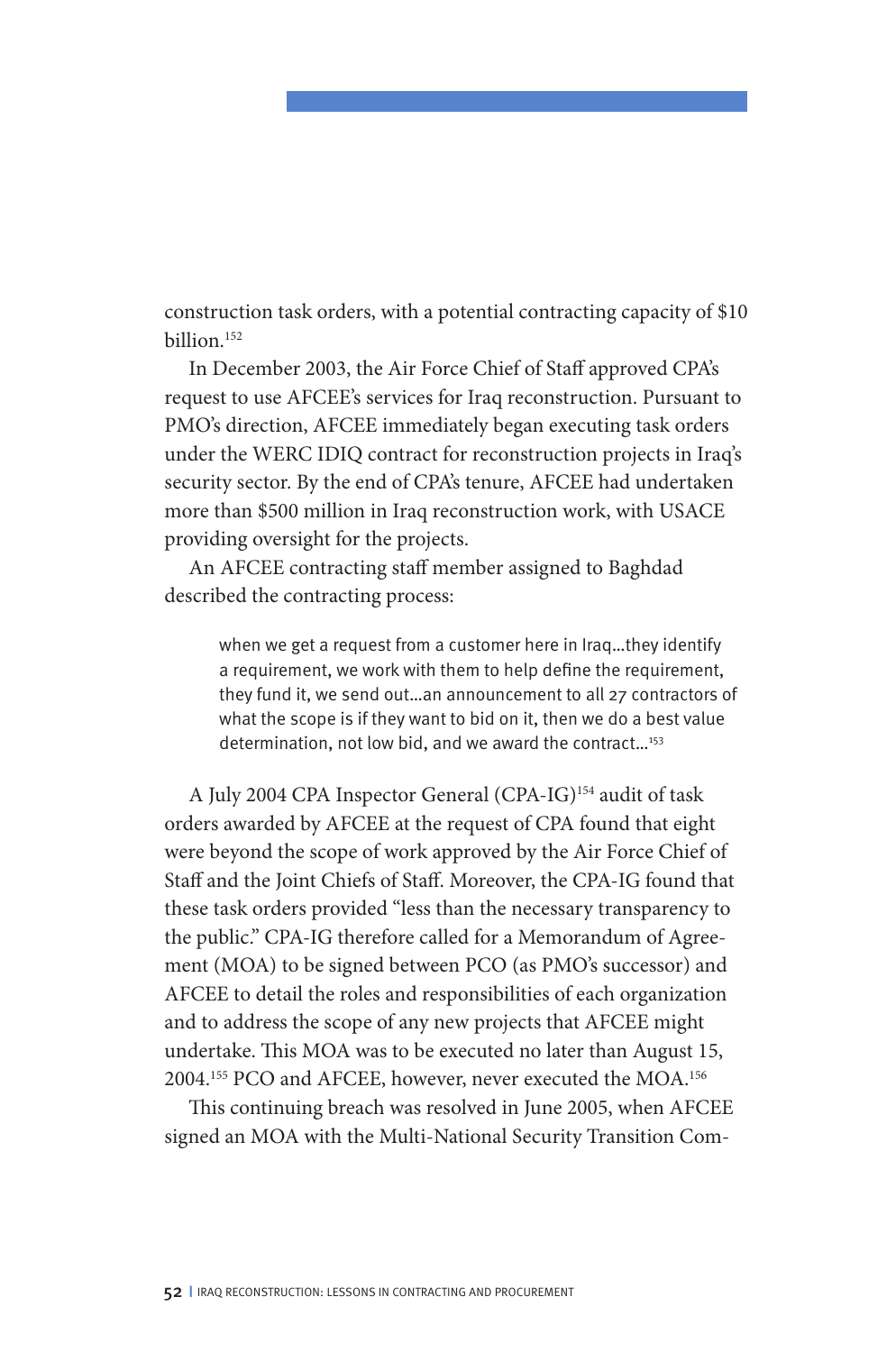mand-Iraq (MNSTC-I), which had taken over security training and related contracting functions from the Project and Contracting Office (PMO's successor) during the previous year. Among other things, the MOA required that AFCEE support MNSTC-I "within the scope of their pre-solicited IDIQ contracts." The MOA also listed a variety of construction-related services that AFCEE may provide to MNSTC-I but noted that its services were "not limited" to those listed $157$ 

# CPA/DOD IRRF 2 Contracting Award Process

### IRRF 2: Infrastructure Contracting Strategy

The complex strategy for contracting the core IRRF 2 infrastructure program had two main components: design-build construction contracts and program management contracts. PMO planned for twelve design-build cost-plus contracts to execute projects in six primary construction sectors: electrical; public works and water; security and justice; transportation and communications; buildings, housing and health; and oil. In addition, PMO planned for seven program management contracts—one to provide management of the entire program and six to provide supervisory management for the six sectors. Figure 2 indicates how the design-build program was organized.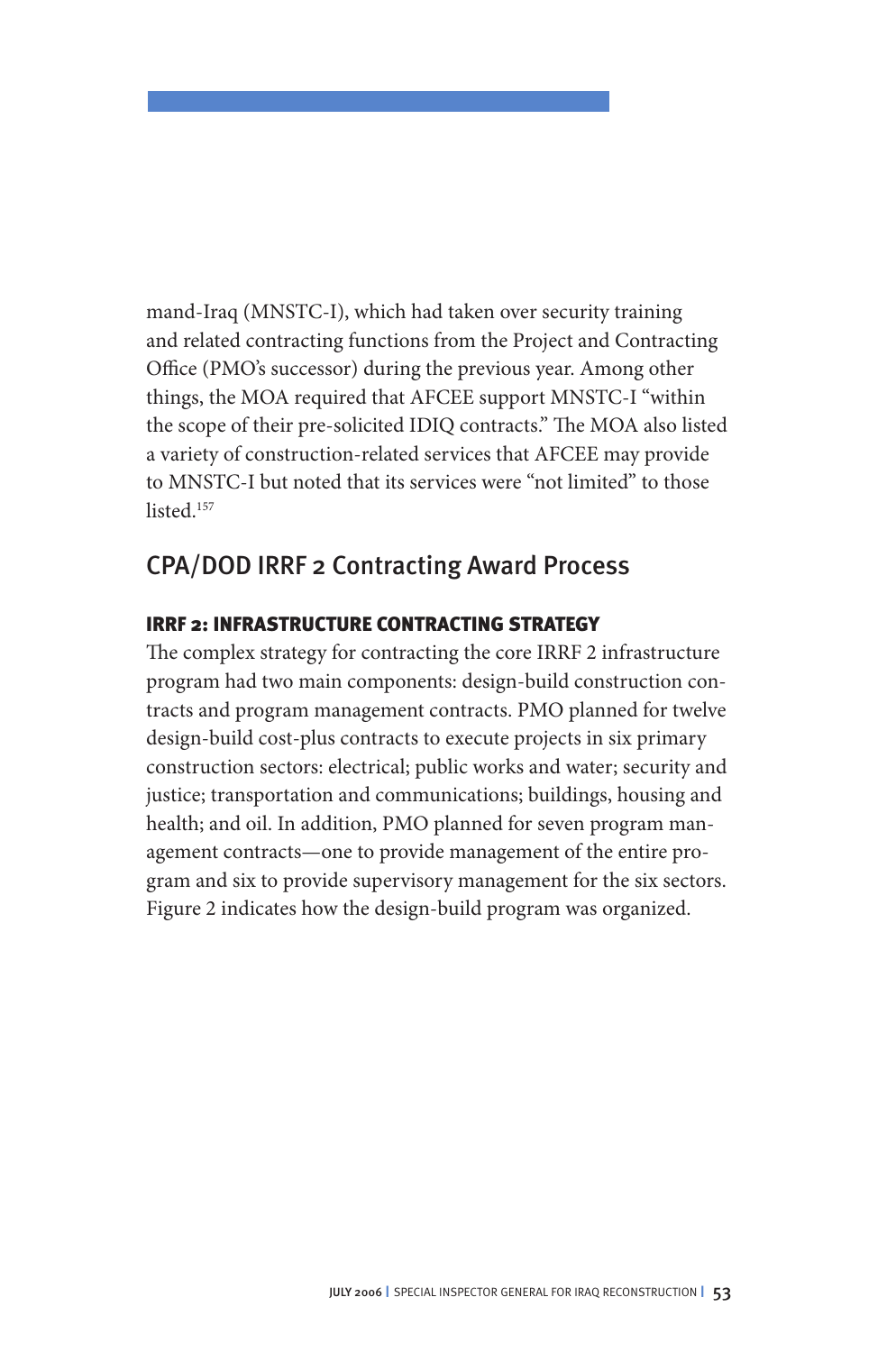

#### **IRRF 2 Design-build Program Management Structure**

1 Sector Program Management Office 2 Design-build

FIGURE 2

### The Single Acquisition Management Plan

The FAR requires that an acquisition plan be completed for all RFPs before issuance. In late 2003, a group of DoD contracting officials developed an IRRF 2 acquisition strategy, which was formalized into a single acquisition management plan (SAMP).<sup>158</sup>

The SAMP established the acquisition management approach and supporting strategy for IRRF 2 contracting. It provided the following processes:

• **Program management support:** Two levels of oversight responsibility to govern reconstruction program management comprising: (1) total program management, which required one contractor to oversee management of the six reconstruction sectors, and (2) six Sector Program Management Offices (SPMO) to oversee the design-build contractors' work within each sector.<sup>159</sup>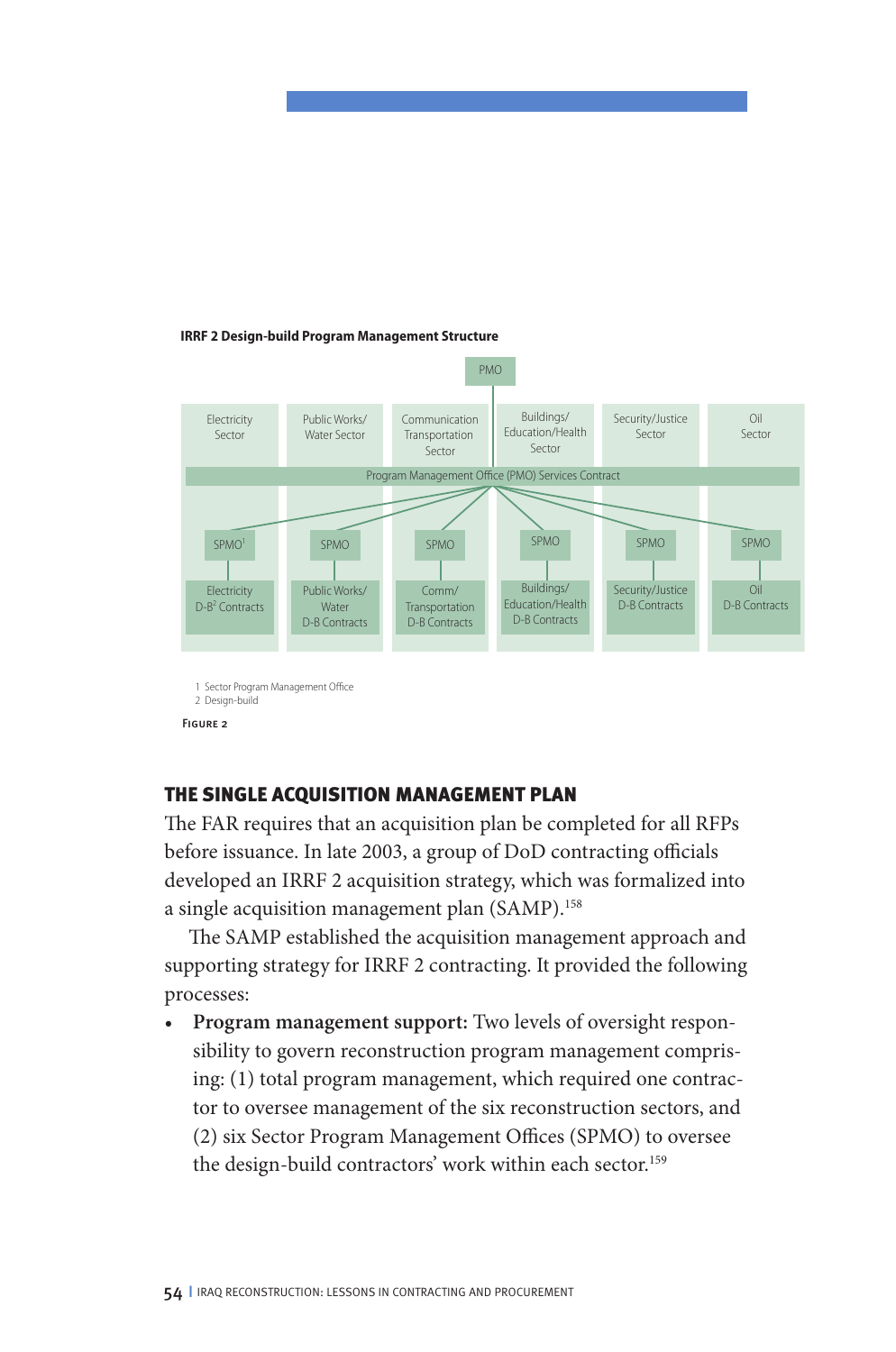- **Contract terms**: Each design-build contract would have a twoyear base period followed by three one-year renewal options.<sup>160</sup> The program management contracts would have one-year base periods, with two one-year renewal options.<sup>161</sup>
- **Contract type:** To facilitate the design-build construction program, a cost-plus IDIQ contract approach was selected, with issuance of task orders on either a cost-reimbursement or fixed-price basis (after definitization).<sup>162</sup>
- **Single awards rather than multiple awards per sector:** The SAMP outlined a single-award strategy for the IRRF 2 program, in which a single contractor would be awarded an IDIQ contract for a sector and all task orders issued under the contract would go to that contractor. The rationale for the single-award strategy was to limit costs for mobilization and demobilization of contractors by limiting the number of contractors. This was also expected to reduce contract administration costs and facilitate training and transfer of responsibilities to Iraqi managers.<sup>163</sup>
- **Conflict of interest avoidance:** The SAMP restricted contractors from winning awards in the same sector for both SPMO services and design-build construction. Further, the contractor that received the umbrella management contract was restricted from winning any other program management or design-build construction contracts. The government reserved the right to restrict any contractor to a total of four contract awards.<sup>164</sup>
- **Source selection authority:** The SAMP provided a source selection authority for each sector.<sup>165</sup> Some advocated for one authority to make award decisions for all sectors. However, this idea was rejected because broader participation by a variety of source selection boards and authorities would provide more transparency and greater competition.<sup>166</sup>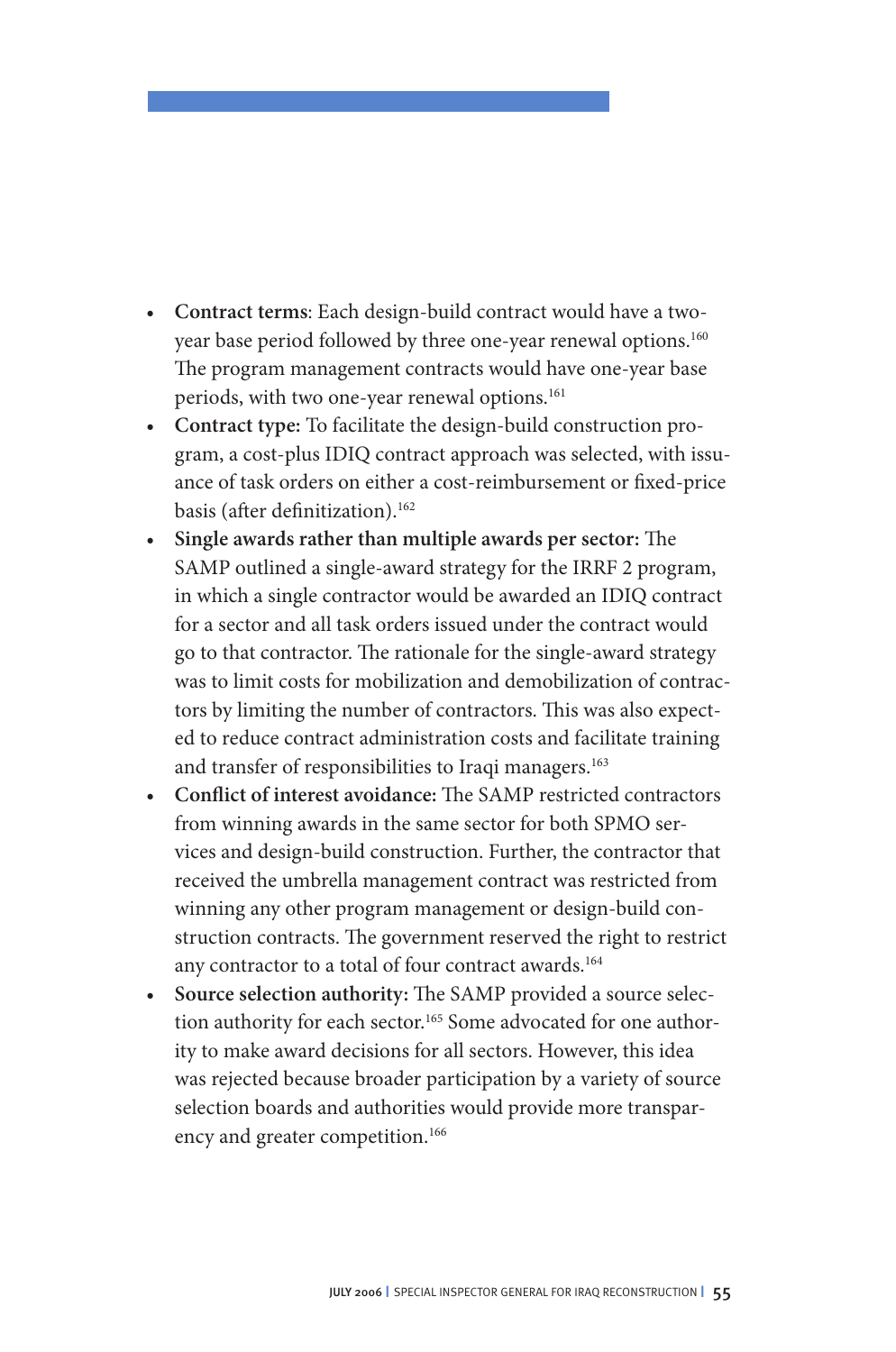The SAMP placed post-award procurement under the aegis of the HCA Office in Iraq.<sup>167</sup> It also set out special provisions for firms working in Iraq, including security responsibilities,<sup>168</sup> prohibitions on hiring or subcontracting to former members of the Ba'ath party,<sup>169</sup> and limitations on the nationality of firms allowed to compete for contracts.170 Finally, the SAMP provided procedures for evaluating proposals and awarding contracts.171 After some delays caused by differing views on spending strategy, the SAMP was approved in late January 2004.

#### Key Contracting Terms

Indefinite Delivery, Indefinite Quantity (IDIQ) contracts "provide for an indefinite quantity, within stated maximum and minimum limits, of specific supplies or services" to be furnished within an unspecified time period. Under these contracts, task orders are issued on either a *cost-reimbursement (e.g., cost-plus)* or *fixedprice* basis.

Under fixed-price task orders, "payment is made to the contractor on the basis of pre-established prices."

Under cost-reimbursement task orders, the U.S. government reimburses the contractor for all allowable, allocable, and reasonable contract costs. Cost-reimbursement contracts are typically used in risky situations when the U.S. government is unable to provide sufficient information for offerors to accurately determine a competitive price.

Source: Ralph Nash, et.al., *The Government Contracts Reference Book,*  Second Edition, 1998.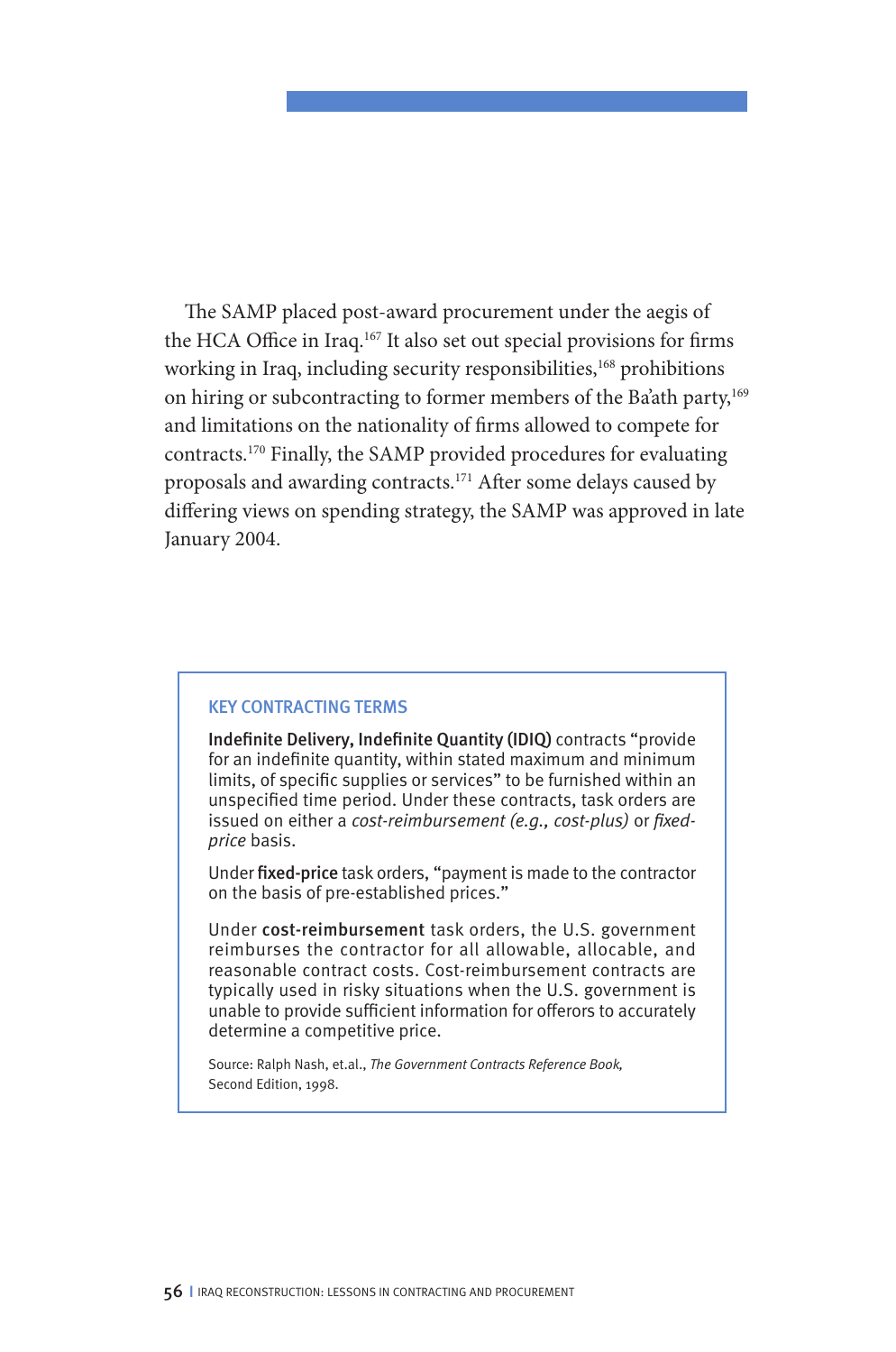### Standardizing the IRRF 2 Design-Build Contract Solicitation

The SAMP provided separate source selection boards to manage the awards for each sector. The DoD planners devised the following structure for the awards' process:

- A *source selection authority* for each sector to make the *final decision* on contract award.
- A *source selection committee* for each sector tasked with providing information and recommendations to the sector's source selection authority.
- *Source selection advisory councils* comprised of senior officials who provided counsel and advice to source selection authorities and participated in briefings and reviews.

Standardization was essential because different authorities, in different branches of the services and at varying locales, were executing the solicitations. A senior DoD contracting official was designated to oversee selection operations, provide training for all staff involved, and monitor activities to ensure consistent practices for all the committees.<sup>172</sup>

### IRRF 2 Design-Build Construction Contract Awards

All IRRF 2 construction sector proposals, except those in the oil sector, had to be submitted by February 5, 2004. (In the oil sector, competition began in the summer of 2003, with awards made in January of 2004).

After receiving the proposals, the source selection committees determined whether they complied with the solicitation's administrative requirements and then assessed them according to the selection factors provided in the RFP. This included factors required by the FAR: technical capability, management expertise, past per-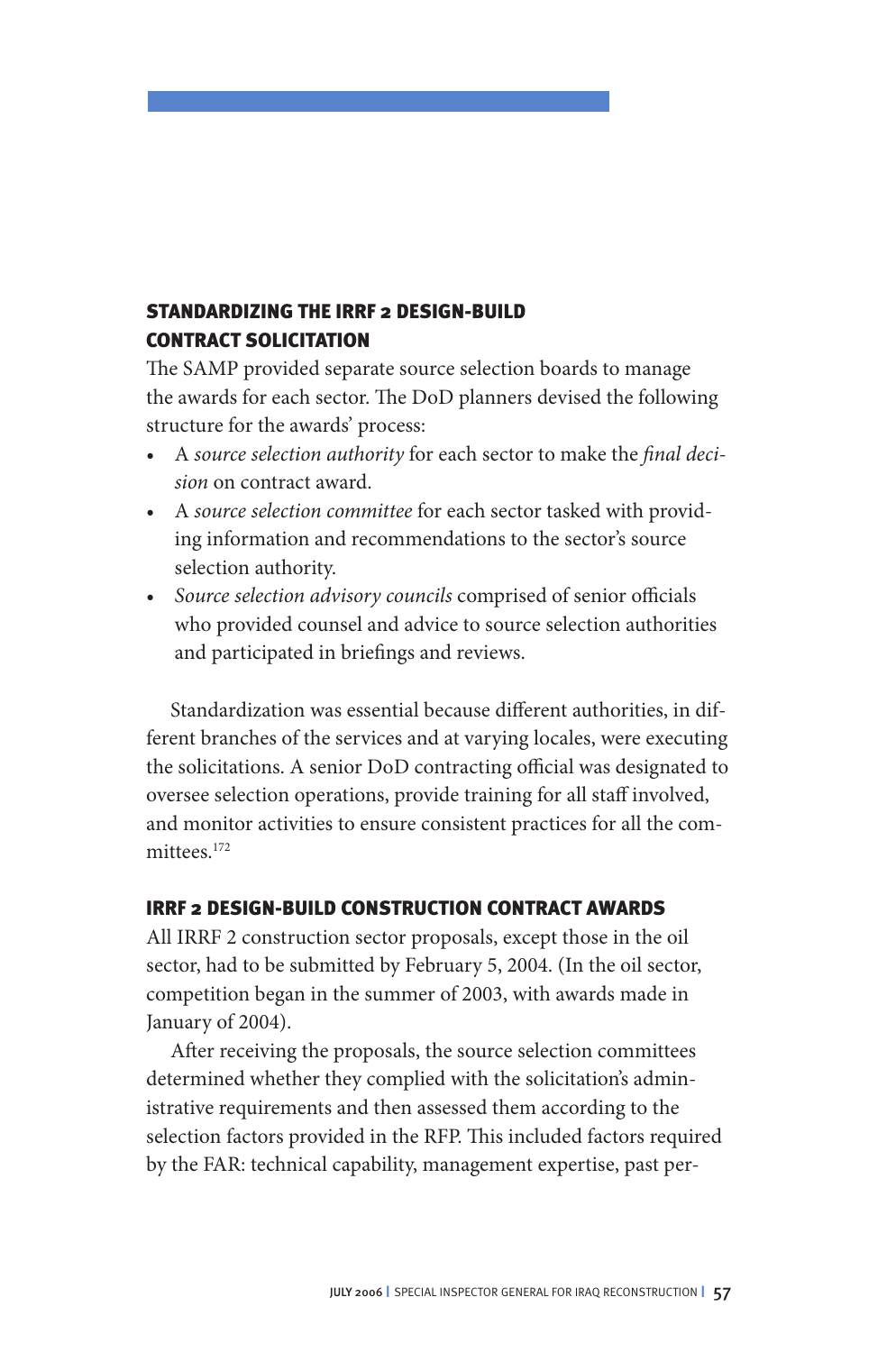formance, and cost effectiveness. The evaluators also assessed the bidders' approach to a hypothetical mobilization order and a sample project task order.<sup>173</sup> The committees then reviewed every proposal to assess which were the most competitive and provided the best value to the U.S. government.

A SIGIR audit of the IRRF 2 contract solicitation process found that the source selection committees properly carried out their duties, individually evaluating proposals, consolidating individual assessments into consensus reports, and presenting them to the source selection authority for final decision. The source selection authority then made an independent evaluation of each proposal, which usually concurred with the source selection committee's conclusions. If the authority disagreed with the source selection committee, it was required to "provide a reasonable rationale" for divergence.174 The source selection authority then made the final determination as to the award recipient.

After the evaluation process, each source selection committee and source selection authority briefed the Deputy Assistant Secretary of the Army for Policy and Procurement on the award process. Of particular note, no protests were filed challenging any decisions by the IRRF 2 source selection authorities.<sup>175</sup>

The major IRRF 2 design-build construction and program management contract awards were announced in March 2004. After a series of delays, the required contract documentation began arriving in Baghdad at PMO in early April 2004. Table 2 lists information about selected IRRF 2 contracts.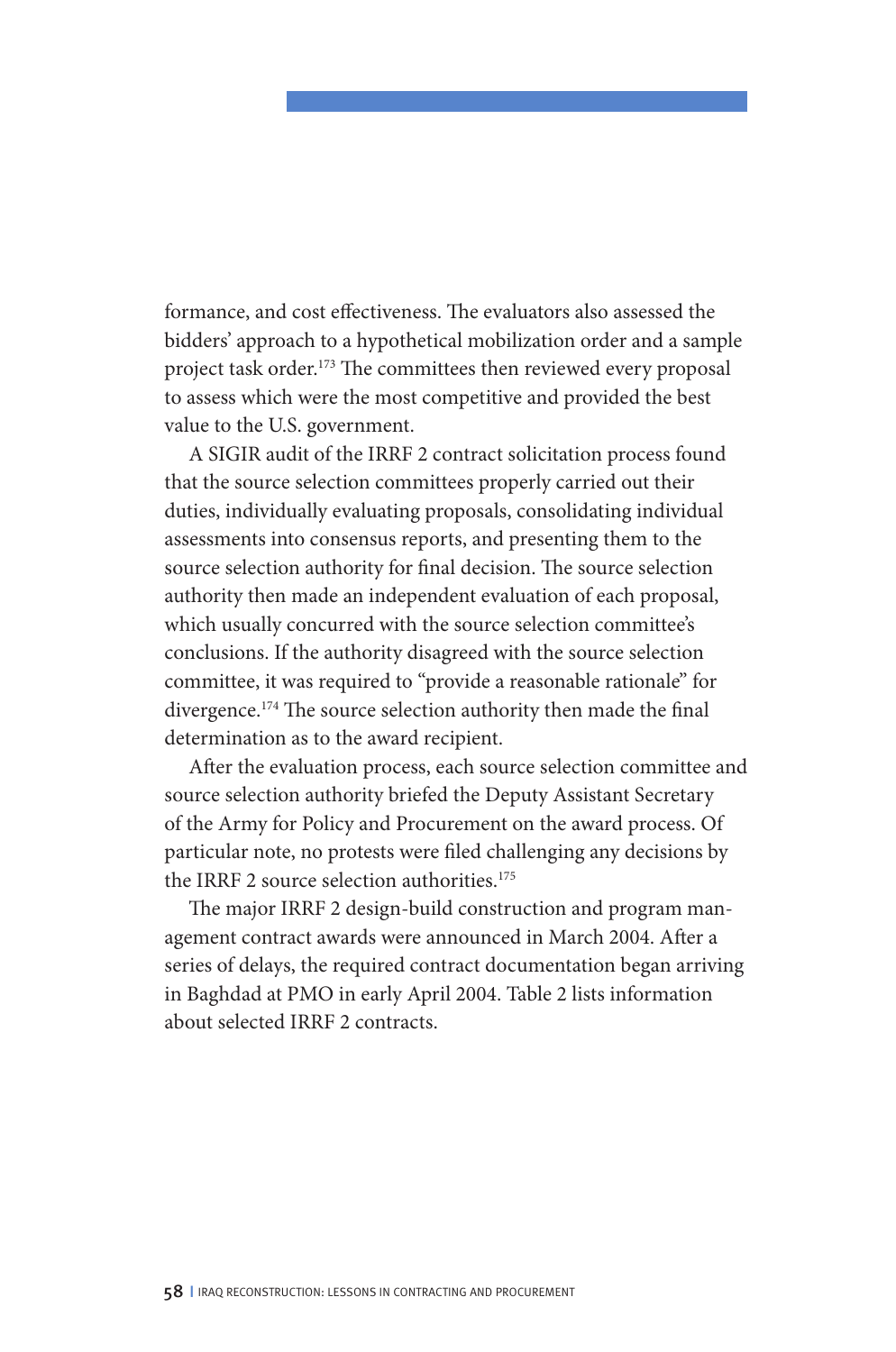### IRRF 2 – Selected Contracts

PMO Program Management Contracts

|                                         | <b>Solicitation</b><br>Office | Contractor(s)                                                                                         | <b>Maximum</b> | Date<br>Awarded |
|-----------------------------------------|-------------------------------|-------------------------------------------------------------------------------------------------------|----------------|-----------------|
| <b>PMO Services</b>                     | PenRen*                       | <b>AECOM</b>                                                                                          | \$50M          | 10-Mar-04       |
| <b>Electrical Sector</b>                | PenRen                        | Iraq Power Alliance<br>JV (Parsons Energy<br>and Chemical Group,<br>Parsons Brinckerhoff<br>– USA/UK) | \$55M          | 10-Mar-04       |
| Public Works/<br>Water                  | PenRen                        | <b>CH2M Hill and Parsons</b><br>Water Infrastructure<br>(USA)                                         | \$55M          | 10-Mar-04       |
| Communications and<br>Transportation    | PenRen                        | Berger/URS JV, (Louis<br>Berger Group & URS<br>Group 9USA))                                           | \$15M          | 10-Mar-04       |
| <b>Building Education</b><br>and Health | PenRen                        | Berger/URS JV,<br>(Louis Berger Group<br>& URS Group (USA))                                           | \$15M          | 10-Mar-04       |
| Security and<br>Justice                 | PenRen                        | Berger/URS JV,<br>(Louis Berger Group<br>& URS Group (USA))                                           | \$30M          | 11-Mar-04       |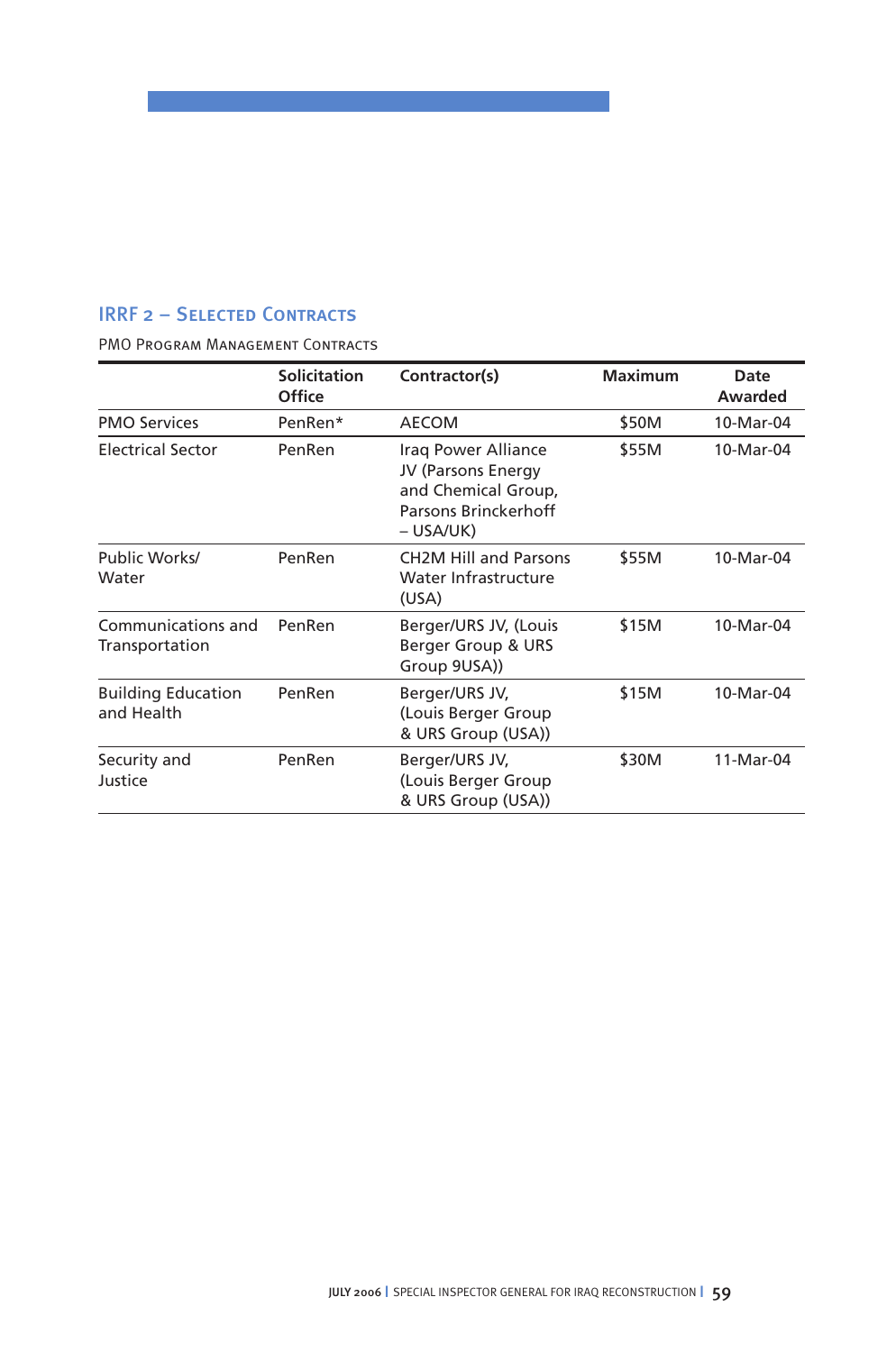#### IRRF 2 – Selected Contracts

| Oil                                                          | PenRen                                           | Foster Wheeler (UK)                                                                               | \$30M          | 10-Mar-04              |  |  |
|--------------------------------------------------------------|--------------------------------------------------|---------------------------------------------------------------------------------------------------|----------------|------------------------|--|--|
| <b>DESIGN-BUILD CONSTRUCTION CONTRACTS</b>                   |                                                  |                                                                                                   |                |                        |  |  |
|                                                              | <b>Solicitation</b><br><b>Office</b>             | Contractor(s)                                                                                     | <b>Maximum</b> | Date<br><b>Awarded</b> |  |  |
| <b>Electrical Sector</b><br>Generation                       | Louisville<br>District, USACE*(USA/ UK)          | Fluor-Amec JV                                                                                     | \$500M         | 11-Mar-04              |  |  |
| Electrical Transmission Louisville<br>& Distribution (North) |                                                  | Washington<br>District, USACE International (USA)                                                 | \$500M         | 12-Mar-04              |  |  |
| Electrical Transmission Louisville<br>& Distribution (South) | District, USACE                                  | Perini Corp (USA)                                                                                 | \$500M         | 12-Mar-04              |  |  |
| <b>Public Works</b><br>North                                 | <b>Navy Facilities</b><br>Engineering<br>Command | Fluor-Amec JV<br>(USA/UK)                                                                         | \$600M         | 23-Mar-04              |  |  |
| <b>Public Works</b><br>South                                 | <b>Navy Facilities</b><br>Engineering<br>Command | Fluor-Amec JV<br>(USA/UK)                                                                         | \$500M         | 23-Mar-04              |  |  |
| <b>Water Resources</b>                                       | <b>Navy Facilities</b><br>Engineering<br>Command | Washington<br>International & Black<br>and Veach (USA)                                            | \$600M         | 11-Mar-04              |  |  |
| Communications                                               | Army-CECOM<br>Acquisition<br>Center              | Lucent Technologies<br>World Services (USA)                                                       | \$75M          | 23-Mar-04              |  |  |
| Transportation                                               | <b>USACE</b>                                     | Seattle District, Contrack/AICI/OIC/<br>Archirodon JV (USA,<br>Eqypt, Netherlands/<br>Panama/UAE) | \$325M         | 23-Mar-04              |  |  |
| <b>Building</b><br>Education<br>and Health                   | Philadelphia<br>District, USACE (USA)            | <b>Parsons Delaware</b>                                                                           | \$500M         | 25-Mar-04              |  |  |
| Security and<br>Justice                                      | Transatlantic<br>Program<br>Center, USACE        | Parsons Delaware<br>(USA)                                                                         | \$900M         | 26-Mar-04              |  |  |
| Oil North                                                    | <b>USACE</b>                                     | Parsons Iraq JV<br>(USA/ Australia)                                                               | \$800M         | 16-Jan-04              |  |  |
| Oil South                                                    | <b>USACE</b>                                     | <b>KBR (USA)</b>                                                                                  | \$1.2B         | 16-Jan-04              |  |  |

\*Pentagon Renovation Office (PENREN), United States Army Corps of Engineers (USACE) Program Management, Construction as of March 2004. Modifications to contractors, sector, and award amounts are not represented. Source: DoD document, PMO Chart of Contracts, March 27, 2004; USACE document, "Frequently Asked Questions. USACE Missions-Oil Fire Suppression and Restoration of Production," January 20, 2004 (online at: http://www.hq.usace. army.mil/cepa/iraq/faq.htm, accessed April 25, 2006).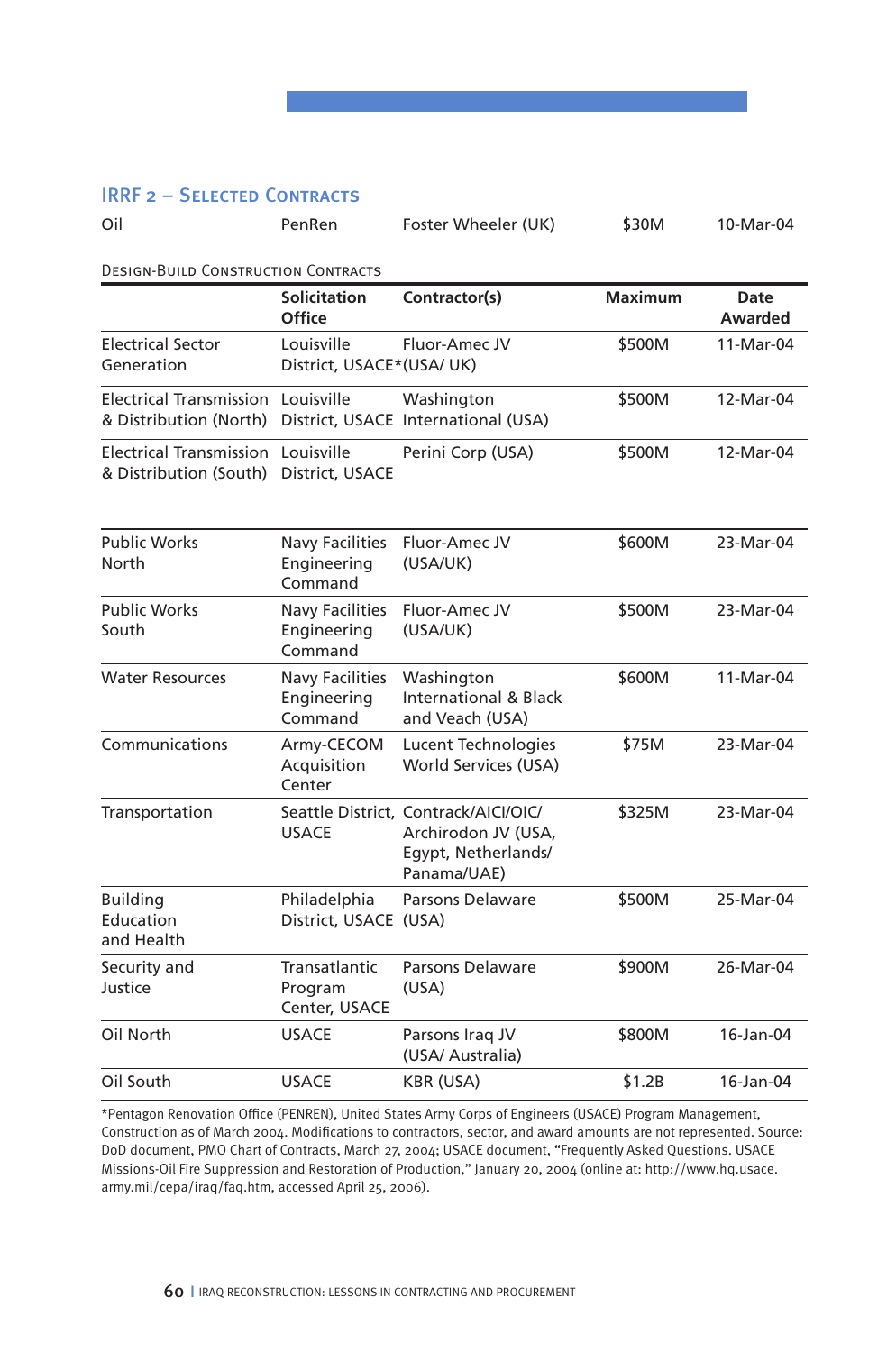### IRRF 2 – Selected Contracts

Bridge Contracts

|                                                   | Solicitation<br>Office | Contractor(s)                                   | <b>Maximum</b> | Date Awarded |
|---------------------------------------------------|------------------------|-------------------------------------------------|----------------|--------------|
| <b>Bechtel National II</b><br>(Infrastructure)    | <b>USAID</b>           | Bechtel                                         | \$1.82B        | $4$ -Jan-04  |
| <b>Renovation of New</b><br>Iragi Army Facilities | AFCEE <sup>+</sup>     | Earth Tech, Inc.                                | \$65M          | 22-Jan-04    |
| <b>Renovation of New</b><br>Iragi Army Facilities | <b>AFCEE</b>           | Shaw<br>Environmental                           | \$75M          | 22-Jan-04    |
| <b>Renovation of New</b><br>Iragi Army Facilities | <b>AFCEE</b>           | Parsons<br>Infrastructure &<br>Technology Group | \$33M          | 22-Jan-04    |
| <b>Renovation of New</b><br>Iragi Army Facilities | AFCEE                  | <b>Weston Solutions</b>                         | \$16M          | 22-Jan-04    |

† AFCEE awards were task orders under the Worldwide Environmental Restoration and Construction IDIQ contract. Above listing includes initial 4 awards. A total of 15 task orders were awarded as of May 31, 2004. Sources: SIGIR report, "Task Orders Awarded by AFCEE in Support of the Coalition Provisional Authority," SIGIR 04-004, July 28, 2004; USAID document, "Contracts: Iraq Infrastructure Reconstruction Phase II," (online at: http://www.usaid gov/iraq/contracts/iirii. html, accessed April 25, 2006).

TABLE<sub>2</sub>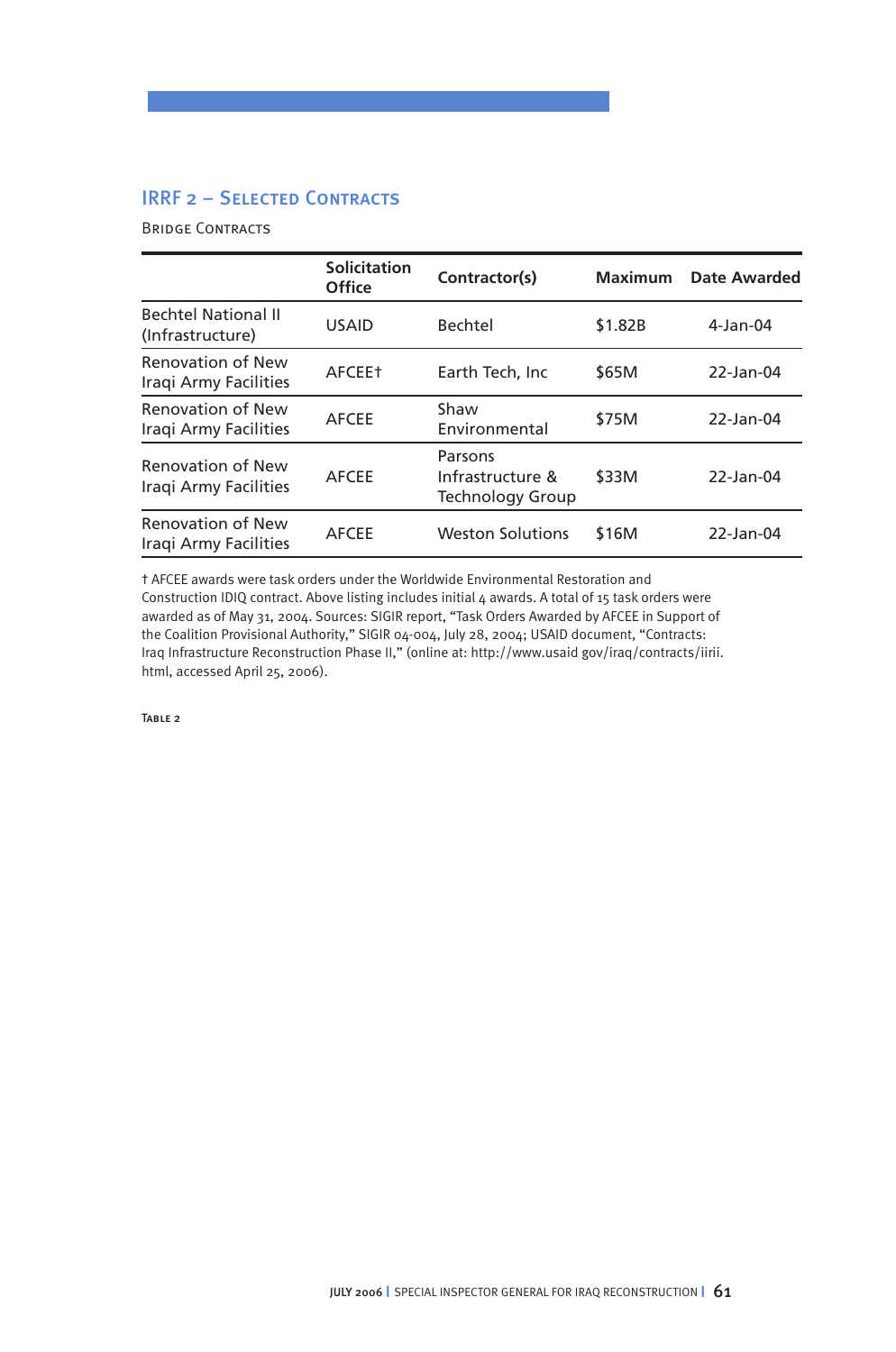## More on Design-Build Contracts

According to the design-build approach, a prime contractor would receive a task order from PMO directing it to carry out a specific project or set of projects. The contractor would then execute an initial field survey, develop a cost estimate, and provide it to PMO for review. After PMO's approval, the contractor would accomplish the necessary design work, procure the materials, and manage the project's construction.176 The prime contractor usually performed survey, design, and procurement work, but much of the actual construction work was carried out by sub-contractors (frequently Iraqi or Middle Eastern firms).

Although the initial design-build contracts were let as IDIQ costplus contracts, some of the contracts had clauses allowing for their conversion to firm fixed-price after a set percentage of design work had been completed. However, "this conversion was inexplicably not exercised by the government."<sup>177</sup> Subsequently, when the some of the contracts were renewed, the conversion requirement was removed.<sup>178</sup>

A senior DoD official offered this description of how the agencies awarded design-build contracts:

[There was] this large, large complex problem…trying to get a pipeline of people going in country. We needed a large capacity very quickly to do a large amount of projects that still needed to be definitized and shaped in order to even know what we were building and where we were going to build them. That's where the design-build concept came into being with the IDIQ, so we could create capacity in different sectors of areas of expertise and then throw in the definitized requirements and award and get going. You had to award these large contracts in accordance with the FAR, somewhat of a traditional set of laws and regulations, and by deploying teams all across the country [i.e., the USA] across different agencies, they awarded 17 contracts, \$5 billion in capacity, within 90 days and no protests at that time. 179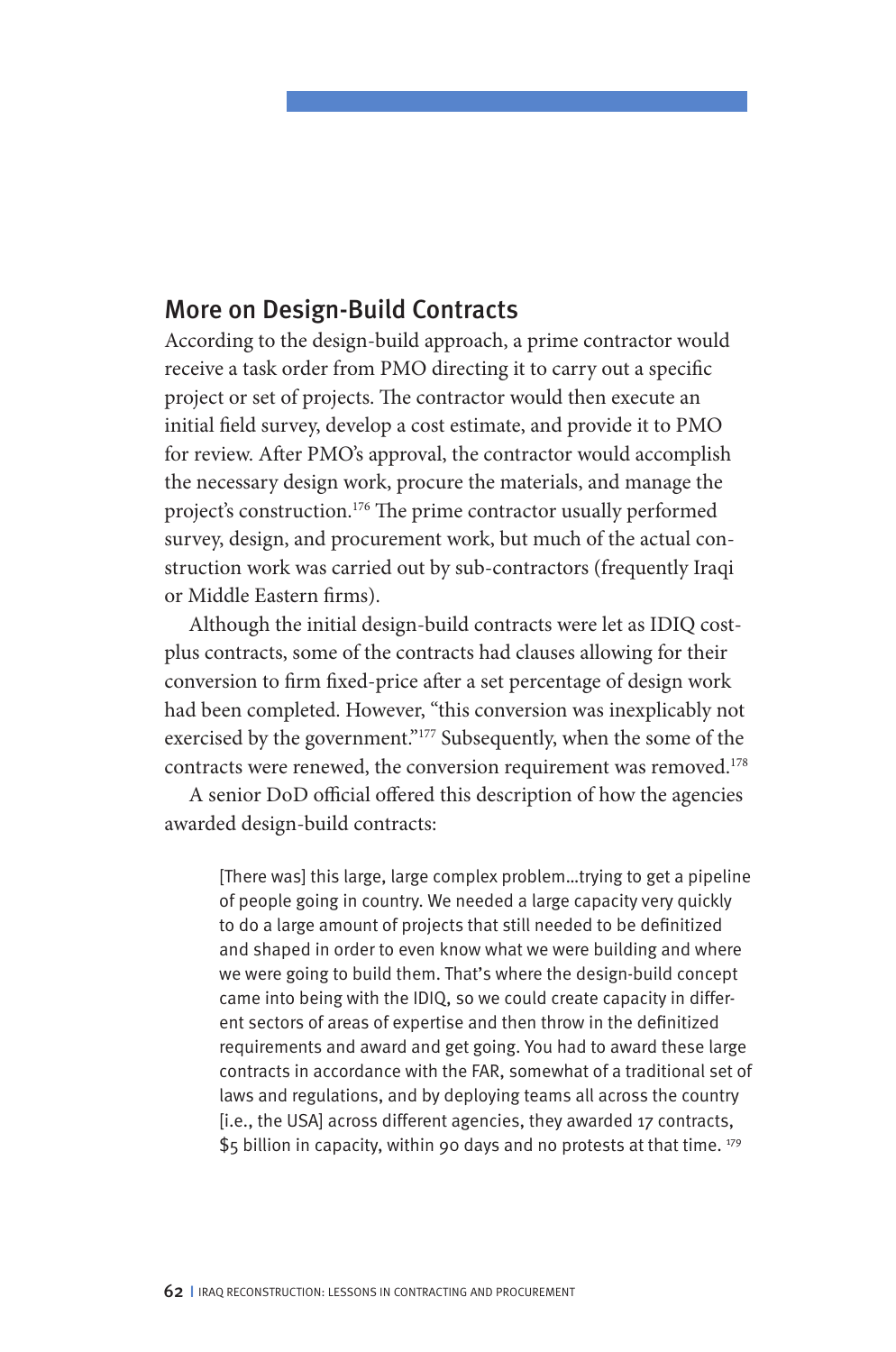#### The Costs of Delay

The start-up of IRRF 2 projects lagged because of communication problems between the Iraq contracting team and the awarding offices in Washington, the slow response of contractors to get "boots on the ground," the delay in issuing task orders, and the uncertainty created by the rapid deterioration of the security situation in Iraq.180

After the award of the design-build contracts, the prime contractors were pressured to move personnel and resources to Iraq rapidly to prepare for the flow of task orders that they expected would soon begin. But the task orders arrived more slowly than anticipated.

There was great pressure on the design-build contractors to get [to Iraq] immediately. They were given a \$2.5 million task order to mobilize, which was half of what was in our proposals, because [PMO wanted] us to mobilize to be able to perform on a given schedule at a given volume of work. And so we mobilized at full force and started spending mobilization money, and then the task orders did not come, but the mobilization costs kept growing, and we had nowhere to charge any more. Once we started getting task orders, they came in one or two at a time. [This happened from] the summer of 2004 to the fall of  $2004.<sup>181</sup>$ 

Contractors charged their "waiting costs" against their IDIQ contracts; thus, delays in task-order issuance resulted in charges for overhead with no work being carried out.<sup>182</sup> This issue will be covered in greater depth in SIGIR's next LLI report, *Iraq Reconstruction: Lessons in Program and Project Management*.

#### Rising Security Costs and Issues

Security problems (and their proximate costs) began rising during early 2004, spiking dramatically in April 2004 when deadly conflict erupted in Falluja. Because of the increasingly dangerous environment in Iraq, the percentage of security-related contract costs even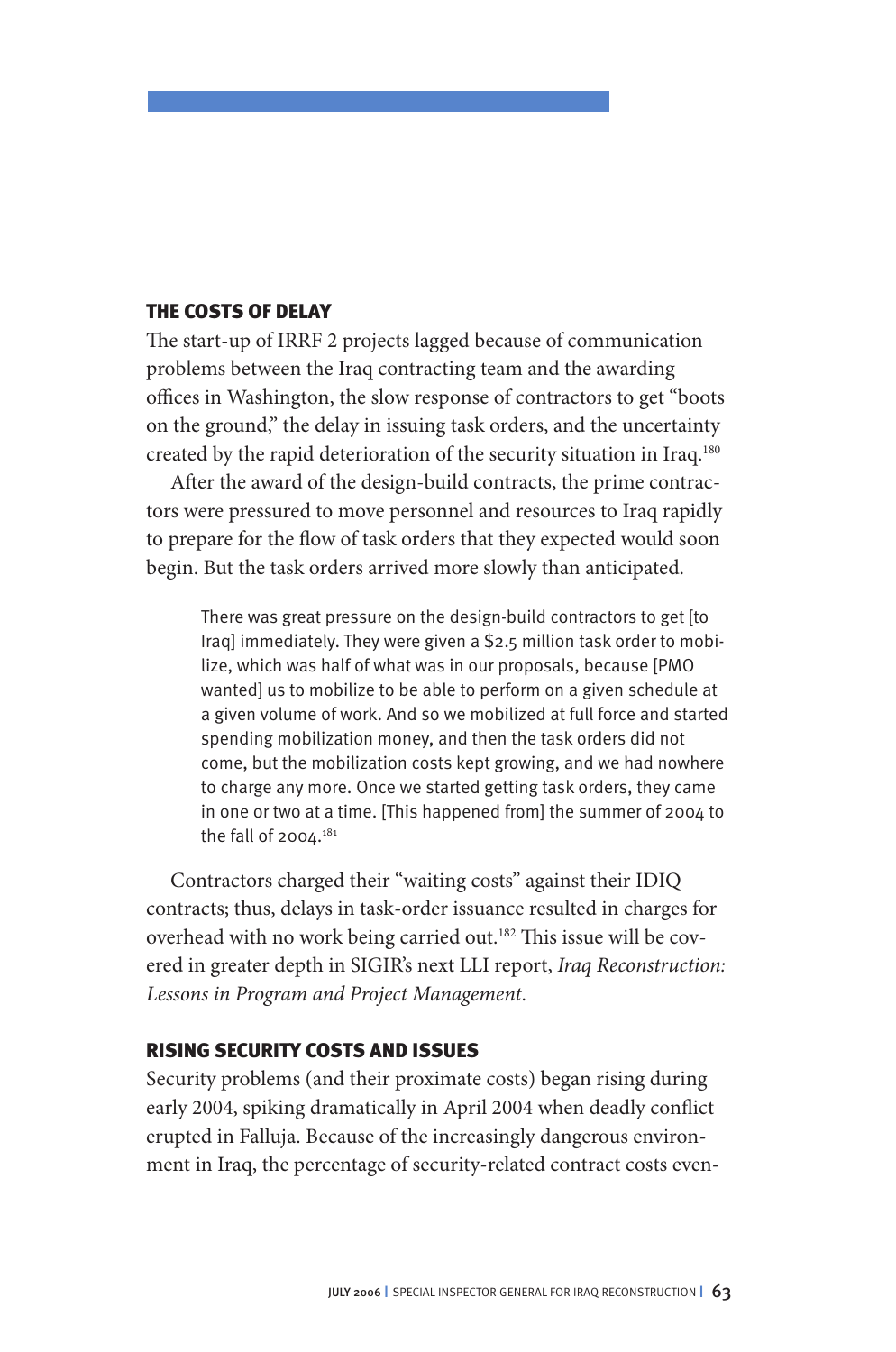tually rose from under  $10\%$  to as much as  $20\%$ .<sup>183</sup>

Pre-award site assessments became more difficult to perform as security concerns increased. This created problems in defining project requirements and, in some cases, made project site selection impossible. The deteriorating security situation meant that contractors had to resort to historical data rather than field visits to accomplish site assessments. Contractors arriving at a project site selected via historical data frequently found that site conditions differed significantly from what they had expected. Over time, actual site visits increased, which mitigated the problem of second-hand assessments.184

### From PMO to PCO

As planning for post-CPA reconstruction management developed, PMO's role within the reconstruction program came under scrutiny.185 The issue was addressed directly by National Security Presidential Directive 36 (NSPD 36), which the President signed on May 11, 2004. NSPD 36 directed the creation of the Project and Contracting Office (PCO), which supplanted PMO at the end of June 2004, and the establishment of the Iraq Reconstruction Management Office (IRMO) under the Department of State, which was assigned the responsibility to coordinate reconstruction priorities for the Ambassador. Most important, NSPD 36 designated the Ambassador as the strategic director and primary decision maker regarding Iraq reconstruction. PCO would "provide acquisition and project management support with respect to activities in Iraq, as requested by the Secretary of State and heads of other departments and agencies."<sup>186</sup>

A few days after the issuance of NSPD 36, the Department of the Army, ostensibly to clarify lines of authority defined by NSPD 36, issued a memo reiterating the Army's role in providing acquisition and program management support to the CPA and any successor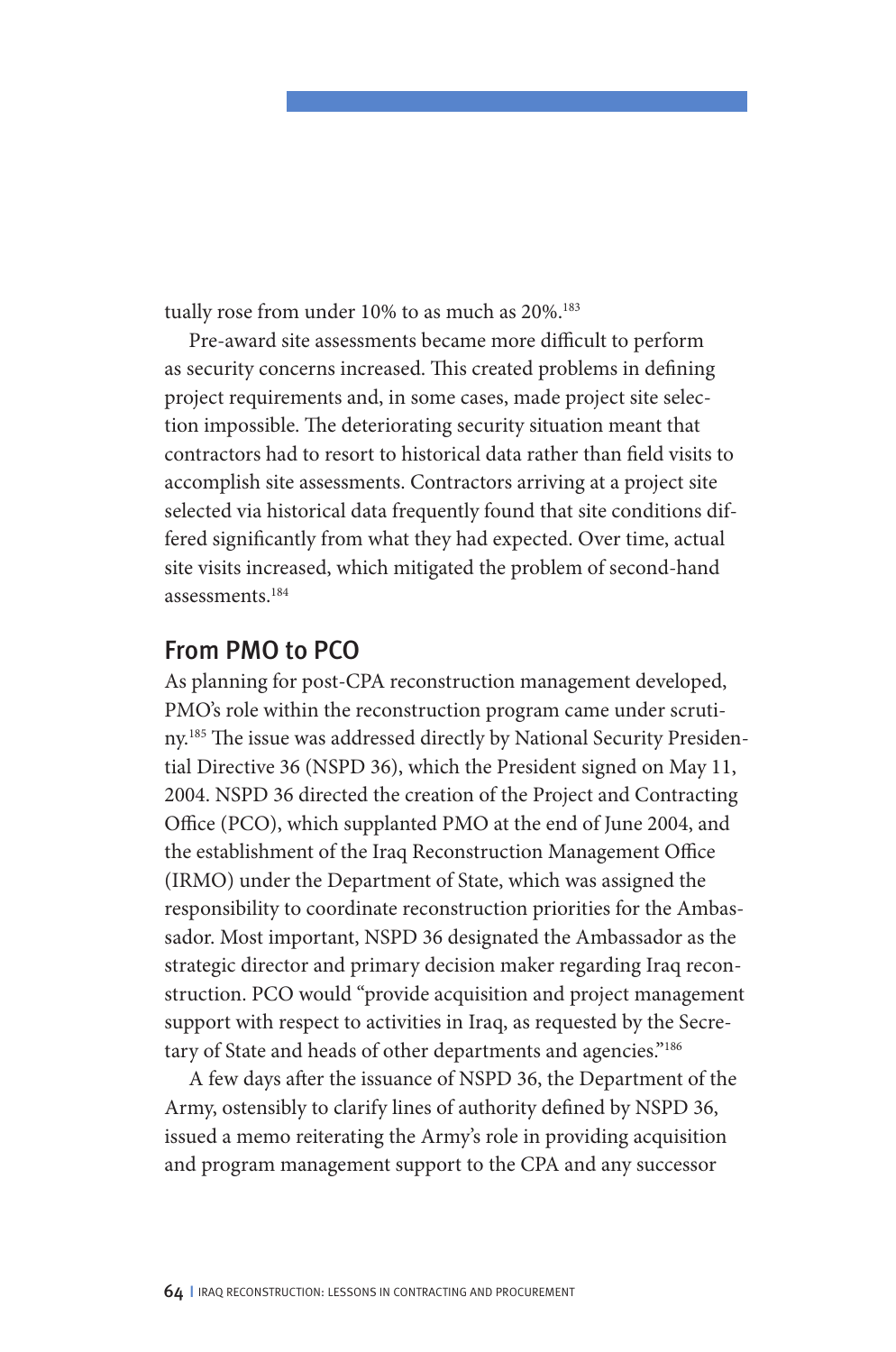entity.187 On June 22, 2004, the Deputy Secretary of Defense issued a memorandum specifically establishing PCO "within the Department of the Army" to carry out these functions, including "support related to the close-out of the CPA."188 Regardless of the intentions of these DoD directives, they tended to perpetuate the inter-departmental difficulties that NSPD 36 had sought to resolve.

The need to maintain continuity of oversight for ongoing reconstruction contracts and task orders meant that PCO and its affiliated HCA Office would remain under the Army's control.189 The structure of contracting activity thus remained largely unchanged after CPA's dissolution until the Joint Contracting Command–Iraq (JCC-I) was created in November 2004. JCC-I served as an umbrella contracting organization, overseeing both military and reconstruction contracting. *See infra* p. 76.

### USAID's Contracting Role in the CPA/IRRF 2 Period

USAID's contracting role, prominent during the first phase of Iraq reconstruction, decreased during IRRF 2.<sup>190</sup> Moreover, its relationship with DoD became strained, largely because DoD had functional control over most of the IRRF 2 reconstruction program. The tension arose in part because USAID believed that it should have had a greater role under the IRRF 2 program (as it had during IRRF 1), particularly in light of its institutional experience in post-conflict relief.191 USAID was allocated about \$3 billion from IRRF 2, which was approximately one-third of what it requested.<sup>192</sup>

During this period, USAID issued four democracy-building grants, amounting to \$126.3 million, to support the January 30, 2005 elections. Other USAID awards included five cooperative agreements under its successful Community Action Program, totaling \$275 million. Of note, USAID's Office of Transition Initiatives (OTI)<sup>193</sup> received more funding under IRRF 2 than it had under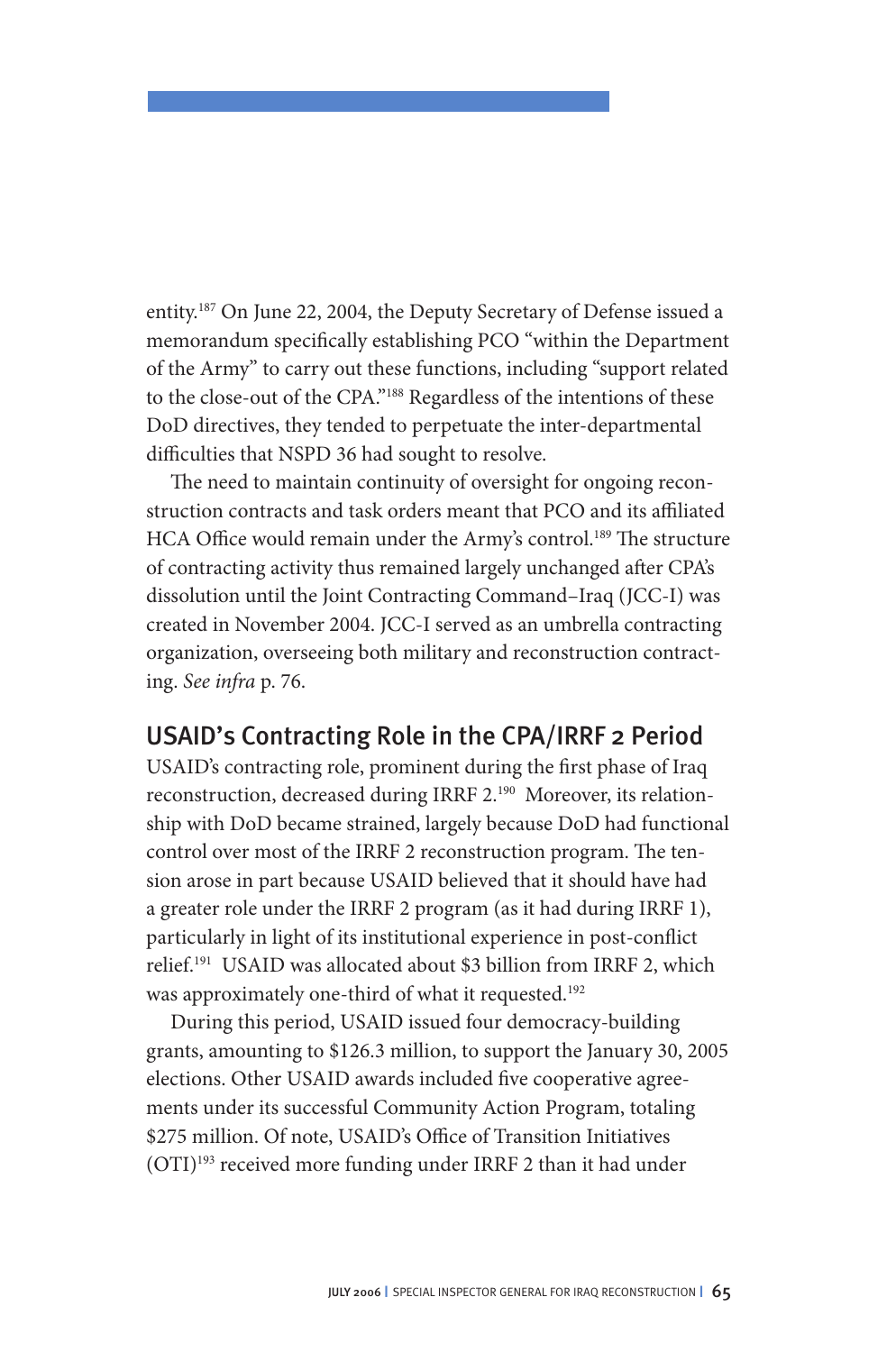IRRF 1. As of November 2005, OTI had been allocated \$340 million of IRRF 2 funds.<sup>194</sup> New commitments to OTI reflected the growing demands for democracy-building and civic-development programs to support upcoming elections.<sup>195</sup>

#### The Bechtel II Award: Full and Open Competition

Most of USAID's share of IRRF 2 funded the second Bechtel Infrastructure Rehabilitation and Reconstruction Program. Unlike Bechtel I, however, this new contract was awarded through full and open competition and in full compliance with the FAR.196 Only three firms submitted bids in response to USAID's IRRF 2 RFP, one fewer than USAID's IRRF 1 limited competition solicitation. On January 4, 2004, USAID awarded Bechtel its second large Iraq reconstruction contract, this one amounting to \$1.823 billion.

Bechtel II was intended to be a bridge between the infrastructure work begun under IRRF 1 and the design-build construction work that would be accomplished under IRRF 2. However, PMO's delay in issuing task orders under this contract prevented the Bechtel II bridge concept from working effectively.<sup>197</sup> Between January and March 2004, USAID received only 4 task orders under Bechtel II, amounting to a total of \$180 million in work.<sup>198</sup>

It is unclear why PMO failed to use the Bechtel II contract as a bridge between the IRRF 1 and the IRRF 2 programs. According to PMO leadership, part of the reason was PMO's desire to manage the entire IRRF 2 reconstruction effort as one program.<sup>199</sup> Work under Bechtel II rapidly increased after March 2004, and by August 2004, USAID had obligated \$1.4 billion under Bechtel II.

### DoS Re-competes the DynCorp Contract

DoS's main contracting action during this period was the re-competing of the DynCorp contract for Iraq police training. The re-compe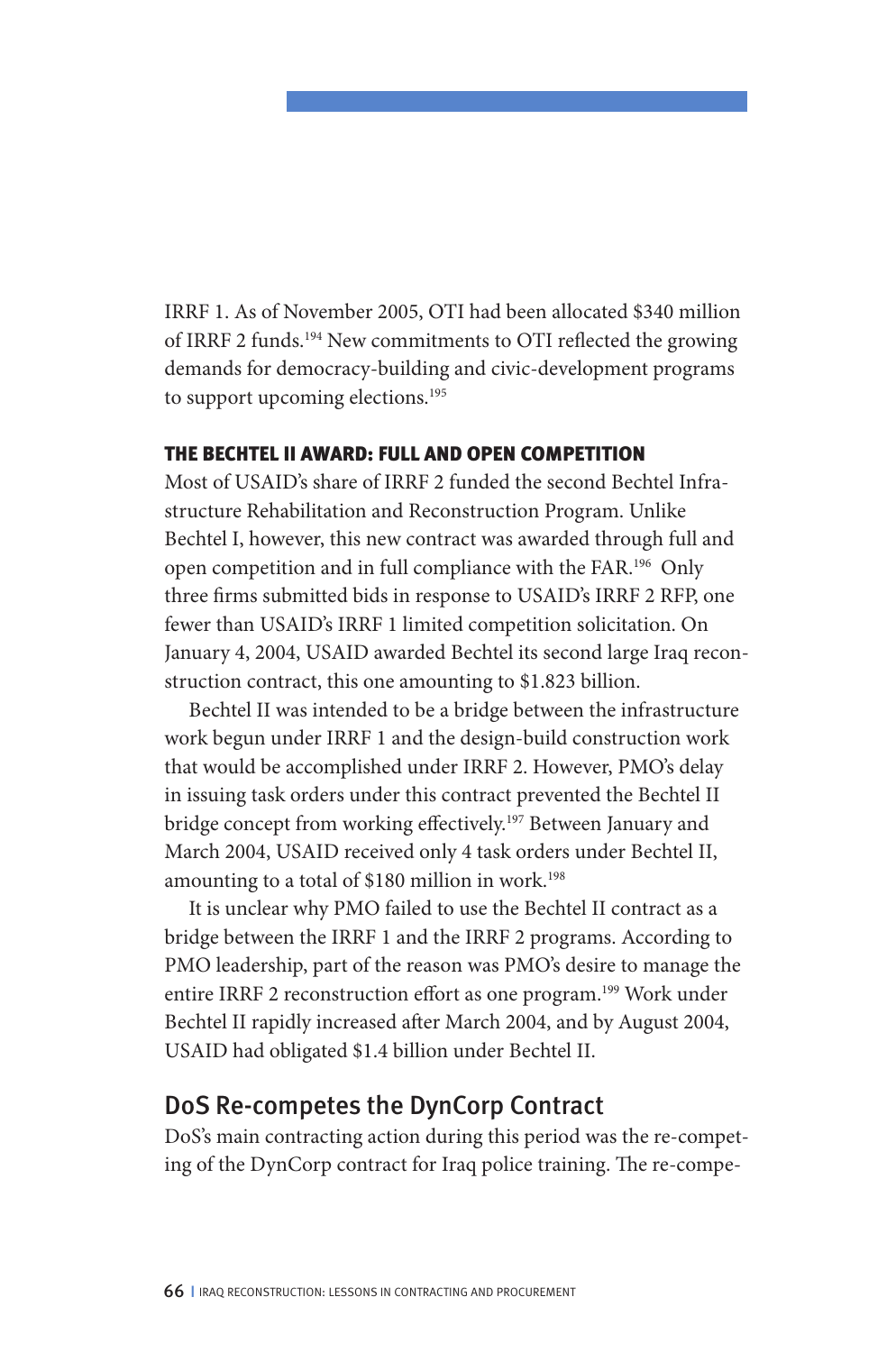tition happened under the supervision of the DoS Bureau of International Narcotics and Law Enforcement Affairs (INL). The decision to re-compete was made after the original DynCorp contract reached its ceiling of \$145 million.

INL had always intended the initial police training contract, which was awarded through limited competition, to be an interim measure until a full and open competition could be held. DoS announced the re-competing of the contract in August 2003.<sup>200</sup> This new global contract included work in Afghanistan as well as Iraq. DoS simultaneously published a statement of "Justification for Other Than Full and Open Competition"<sup>201</sup> that allowed an extension of the DynCorp contract to permit ongoing reconstruction work to continue.

In February 2004, DoS announced the award of the new police training contract. DynCorp was one of three recipients. Each firm was eligible to receive up to \$1.5 billion over a 5-year period, with a guarantee that each would receive at least one task order. Of the three recipients, however, only DynCorp engaged in Iraq work. DynCorp also received a \$188 million task order to continue the Baghdad portion of its support work it had begun under the first contact.

NSPD 36 greatly diminished INL's role in Iraq with respect to police training by directing CENTCOM to take charge of training all of Iraq's security forces. CENTCOM then created the Multi-National Security Transition Command-Iraq, (MNSTC-I) to execute this mission. The CPA's Civilian Police Assistance Training Team (CPATT) consequently fell under the management of MNSTC-I, and INL's role was reduced to contract oversight for CPATT, including the DynCorp contract. Thus, after the dissolution of CPA, INL became a contract manager for police training, while MNSTC-I assumed the day-to-day operational direction, which was partially funded by the DynCorp contract.202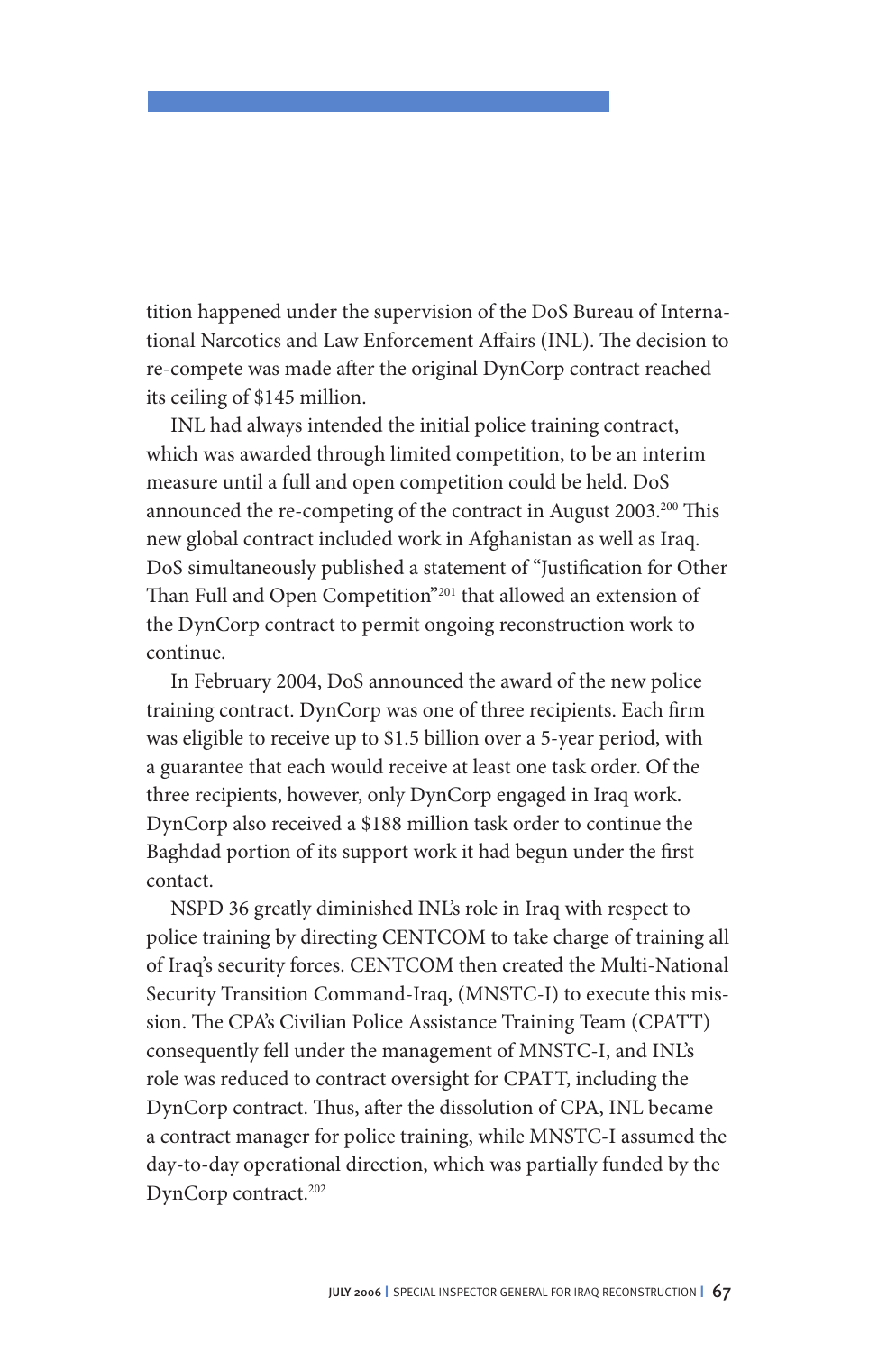# The End of CPA

The CPA ceased operations on June 28, 2004, two days earlier than expected. Pursuant to NSPD 36, the Chief of Mission assumed leadership of the reconstruction program, "serving under the guidance of the Secretary of State and responsible for the direction, coordination, and supervision of all United States government employees, policies, and activities in country, except those under the command of an area military commander."203

# Post-CPA Contracting Developments (June 2004 to the Present)—shift from design-build to direct contracting

On June 28, 2004, the CPA Administrator transferred sovereignty to the Iraq Interim Government (IIG). This action activated the provision of NSPD 36, creating the Project and Contracting Office (PCO) and Iraq Reconstruction Management Office (IRMO). The PMO Director continued on as the PCO Director until August 2004.

A GAO review of the new structure provided the following description of IRMO and PCO:

The Presidential Directive established two temporary offices: The Iraq Reconstruction Management Office (IRMO) to facilitate transition of reconstruction efforts to Iraq; and the Project and Contracting Office (PCO) to facilitate acquisition and project management support for US-funded reconstruction projects. Iraq-based personnel from both offices are under U.S. Chief of Mission authority, although the U.S. Army funds, staffs and oversees the operations of PCO. IRMO is a State Department organization and its responsibilities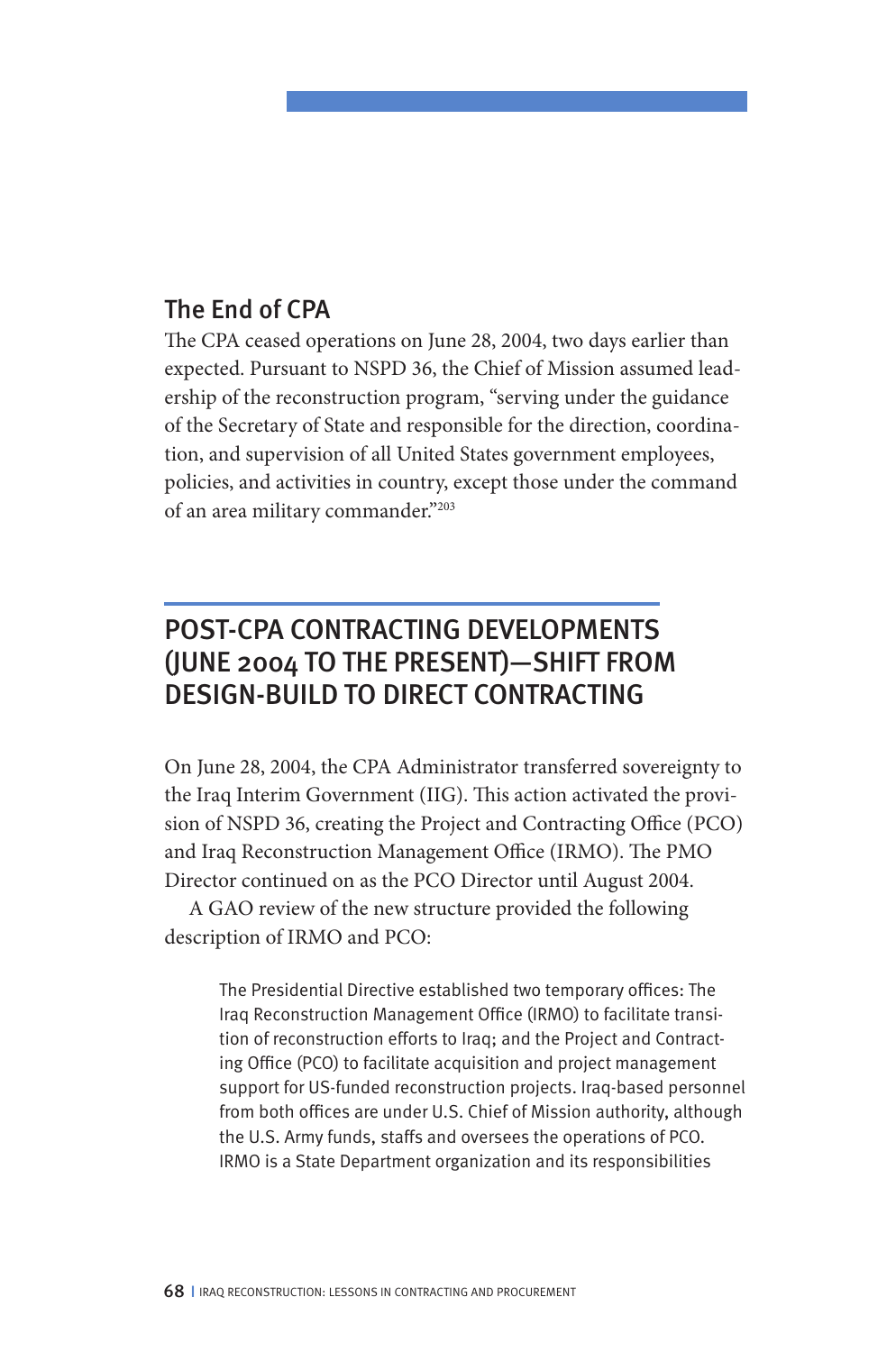include strategic planning, prioritizing requirements, monitoring spending, and coordinating with the military commander. Under the authority of the U.S. Chief of Mission in Baghdad, the PCO's responsibilities include contracting for and delivering services, supplies, and infrastructure<sup>204</sup>

IRMO took on program coordination responsibilities, while PCO and U.S. Army Corps of Engineers-Gulf Region Division (USACE-GRD) focused on project execution, picking up PMO's management of task orders under the design-build contracts. USAID managed its own set of ongoing IRRF 2 projects, loosely coordinating with PCO.205

### Problem Areas during the CPA/Embassy Transition

During the spring of 2004, there was widespread concern within the U.S. governement about the slow progress of reconstruction work under the IRRF 2 program. This concern persisted into the summer of 2004, after PCO had replaced PMO. The slow issuance of task orders and the further deterioration of security conditions contributed to construction delays. In addition, the new procedures that the HCA Office initiated in February 2004 took time to implement, and problems in contract execution arose with the transfer of sovereignty engendered by the new level of influence exerted by Iraqi ministries over reconstruction decision-making. Some ministers were "holding contractors hostage" by threatening to break contracts they did not like.<sup>206</sup> "Nobody was sure of the legal consequences for contracting during or after the transition," either on the Iraqi or the American side.<sup>207</sup>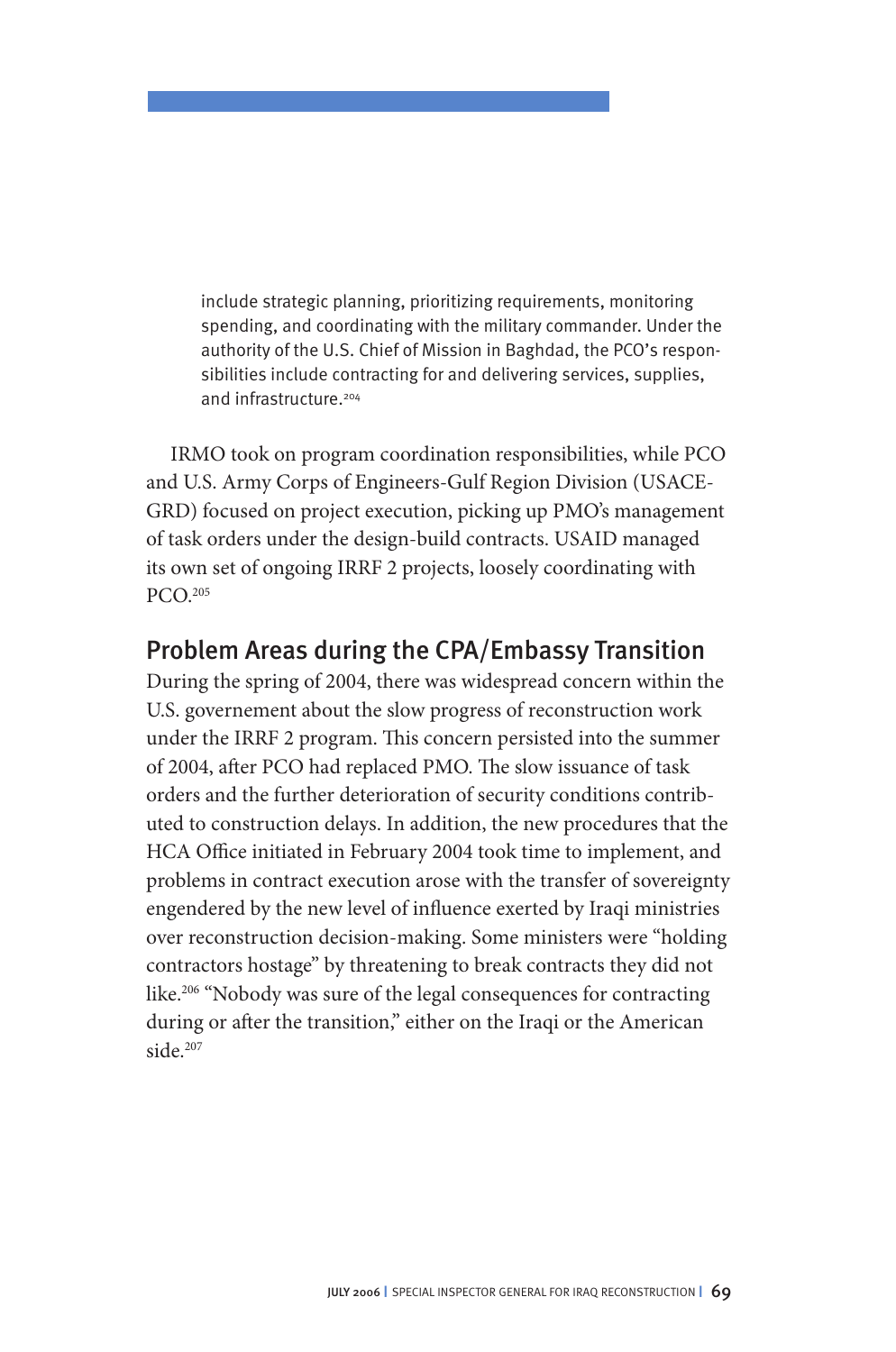# Human Resource Issues

Human resources remained an issue both before and after the transition from CPA to the Chief of Mission. Some of the persistent problems included:

- short tours
- lack of adequate (or any) handoff time with replacement personnel
- varying tour lengths among personnel
- lack of standard contracting procedures
- inadequately qualified personnel

Many contracting officers did not have construction backgrounds, while others had only a "Level 1 Contracting Certification."<sup>208</sup> High turnover rates among HCA office personnel—at both the upper management and worker levels—resulted in shifting contract oversight, which increased costs and delays. The change in leadership of the PCO also caused delays in issuing task orders as new management became acclimated to its roles and responsibilities.<sup>209</sup> For a detailed review of human resource problems, see SIGIR's *Lessons Learned in Iraq Reconstruction: Human Capital Management,* January 2006.

# DFI Funds and Accelerated Iraqi Reconstruction Program

In April 2004, two months before CPA's termination, the CPA Administrator directed the PMO to start using DFI funds to finance projects that could be "quickly implemented to improve the daily lives of the Iraqi people, by creating jobs and providing additional security."<sup>210</sup> CPA allocated these funds to the Commanders' Emergency Response Program (CERP), as well as to the Accelerated Iraqi Reconstruction Program (AIRP).<sup>211</sup>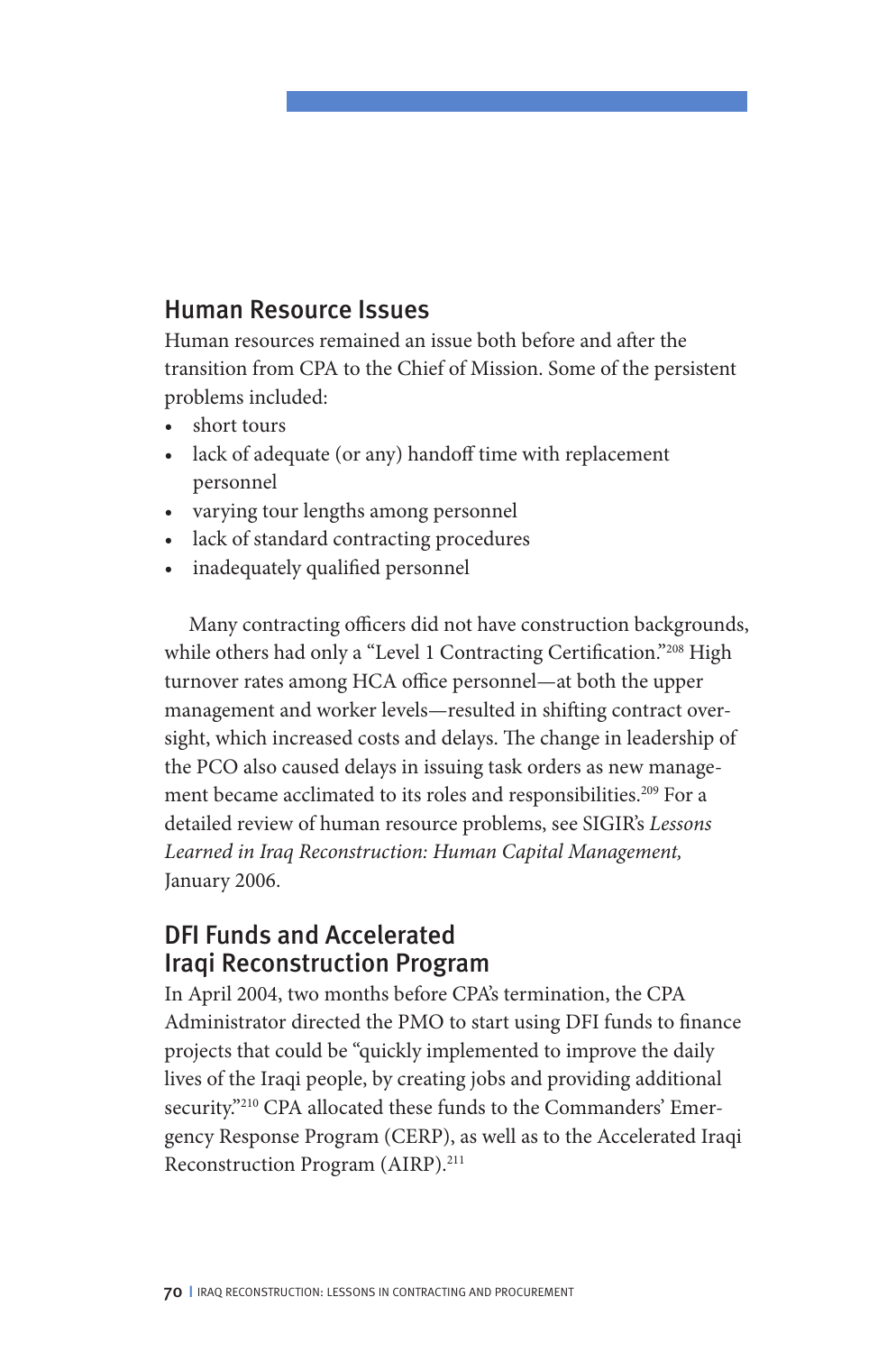AIRP originally focused its efforts in ten cities: Baghdad, Ba'quba, Falluja, Mosul, Ramadi, Samarra, Tikrit, Najaf, Diwaniya, and Karbala.212 Teams of representatives from PMO, Coalition Joint Task Force 7 (CJTF-7), and the Ministry of Planning and Cooperation worked with officials in each city to identify priority projects. Some local officials focused on multiple, small-scale projects; others were more interested in implementing larger scale and longer-term efforts.213 CPA initially planned to put \$500 million under contract via AIRP.214 However, the April 2005 DoS *Section 2207 Report* reveals that approximately \$313 million was put under contract for 360 projects, which were reportedly completed by July 2005.215

## DFI Transfers to the Ministry of Finance

With the transition of sovereignty, CPA transferred responsibility for all unobligated DFI funds to the Iraqi Ministry of Finance. CPA and the Iraqi Ministry of Finance entered into an agreement to ensure the continued U.S. management of DFI-funded contracts that the CPA initiated before the transfer of sovereignty. The agreement directed the Chief of Mission and the Commander of the Multi-National Force-Iraq (MNF-I), successors to the CPA and the CJTF-7, to ensure the continued administration and payout of funds on contracts executed during the CPA period. The Chief of Mission and Commander MNF-I had no authority from the Iraqis to initiate any new contracts with DFI funds. The Iraqi Ministry of Finance provided these instructions regarding DFI contracts:

the powers, privileges, rights and authorities granted to you under this designation, shall be exercised in coordination with relative officials from the IIG and consistent with UN Resolution 1546 of 2004 to satisfy outstanding obligations against the DFI. This designation does not authorize you to terminate, amend or novate any contracts or grants covered by this designation. However, if requested by the IIG, you shall assist the IIG if it decides to terminate, amend or novate any such contract.<sup>216</sup>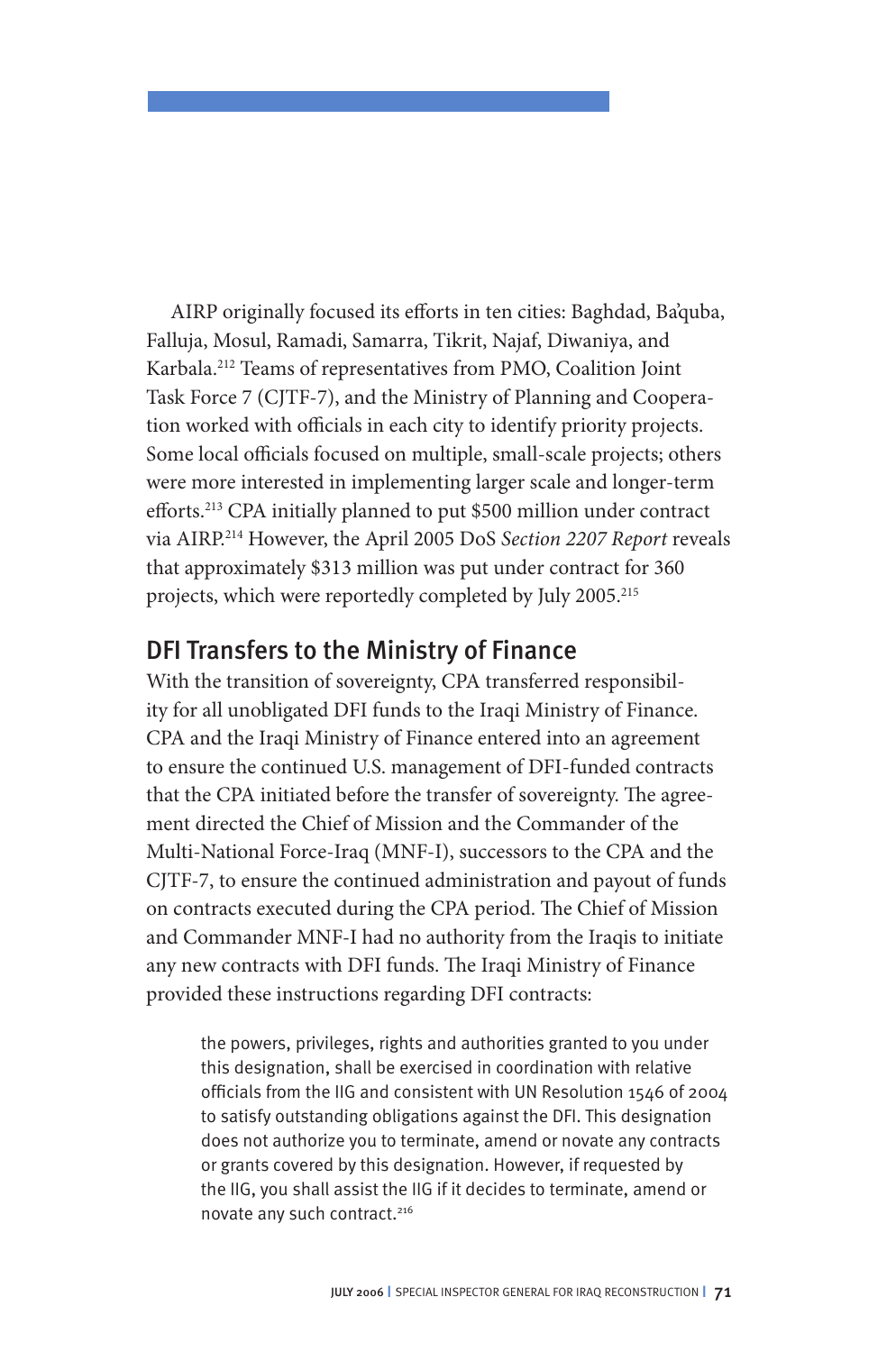# Slow Contracting Process: Security and Lack of Information

A variety of obstacles slowed the progress of reconstruction contracting in the spring and summer of 2004.<sup>217</sup> The early project lists that constituted the first phase of the reconstruction program were, in many cases, place holders.218 This meant that PMO/PCO issued many task orders with insufficient information. The complex process of drafting task orders required the project manager, the SPMO program manager, and the HCA contracting officer to form a consensus on the contents of each task order. This caused bottlenecks in the execution process.<sup>219</sup>

When PMO/PCO initially awarded task orders they were often undefinitized (meaning their costs could not yet be concretely calculated). Contracting regulations allow for the government to award undefinitized task orders to allow necessary job performance to begin immediately.<sup>220</sup> But by law, undefinitized task orders must be definitized within 180 days. PMO/PCO usually did not meet this 180-day definitization deadline. The failure to definitize contracts—essentially to come to a final agreement on what will be done, how much it will cost, and when it will be completed—significantly inhibited the government's ability to control costs within the program and concomitantly reduced the incentive of contractors to minimize costs.

There were a variety of reasons for PMO/PCO's inability to definitize task orders in a timely fashion, including:

- Security issues that made it difficult to travel to worksites.
- The bundling of smaller projects into one task order. For example, construction or repair of 150 schools were bundled in one task order, which necessitated that contracting personnel visit all 150 different sites to definitize the task order.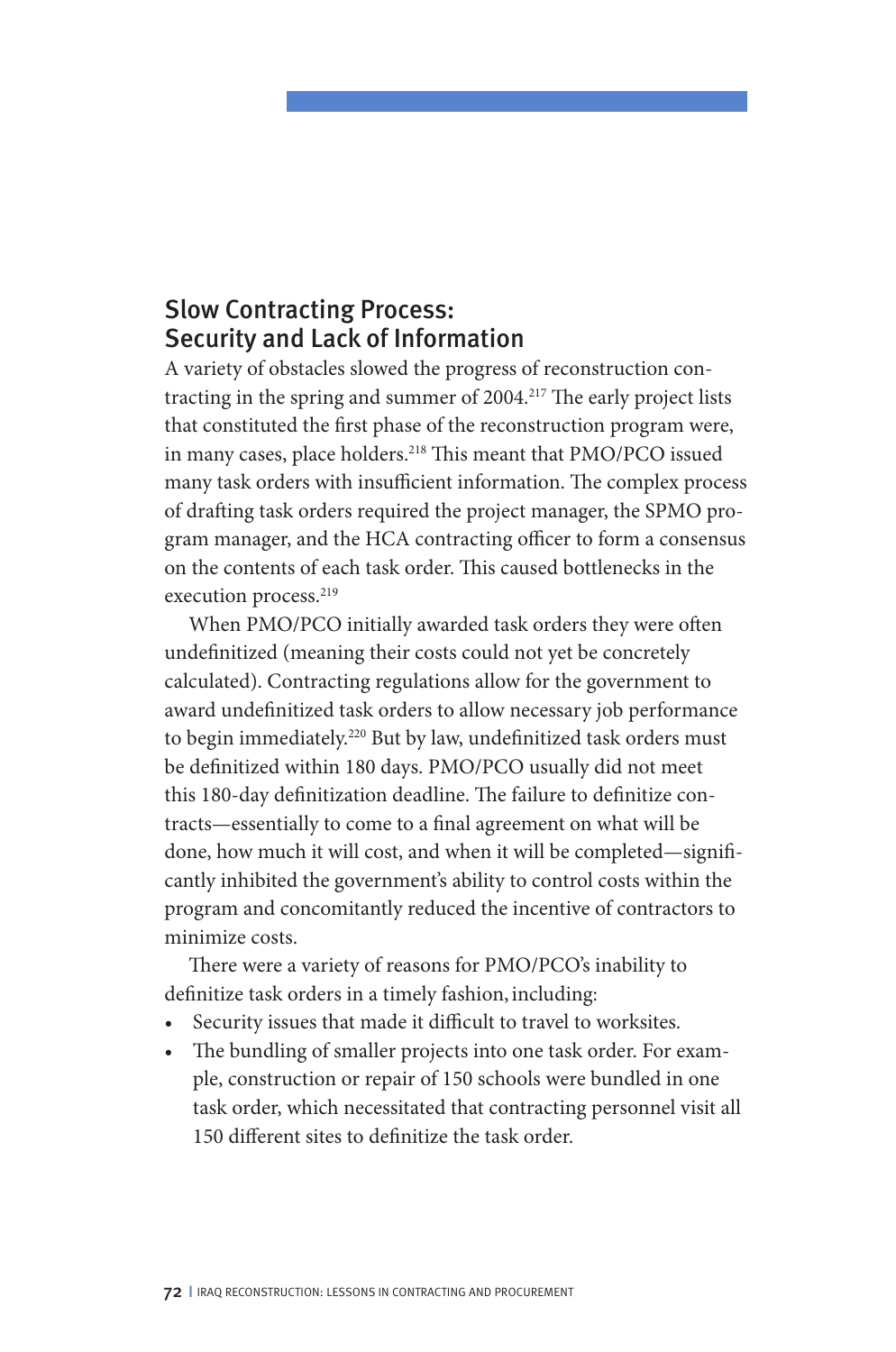- Understaffing and heavy rotation of personnel in the contracting element.
- Limited training or experience among program management personnel.<sup>221</sup>

The number of undefinitized contracts escalated over time. Then, as the number of ongoing projects grew, the backlog of task orders in need of definitization also grew, which threatened the PMO/PCO's control over the total contract costs.<sup>222</sup>

## Shift in Project Emphasis and Contracting Strategy

In the summer of 2004, the U.S. civil and military leadership agreed that "things needed to get moving" in the Iraq reconstruction program.223 PCO and USACE-GRD sought to expand the means of project execution beyond the design-build program, shifting emphasis to smaller, shorter-term projects, and to a new contracting approach. The shift meant that reconstruction projects would be delivered not only through the design-build process, but also through a variety of additional mechanisms, most notably, direct contracting with local or regional firms.

Important changes in contracting strategy increased the number of entities involved in contracting, the variety of contracts used, and the kinds of contractors receiving contracts. The changes affected:

• **Contracting capability**: PCO tapped into alternative contracting capabilities that could move work forward. For example, PCO asked the contracting arm of the USACE-GRD to start engaging in reconstruction contracting. Previously, USACE-GRD's role in reconstruction was largely confined to project management and quality assurance. In addition, the USACE TransAtlantic Center in Winchester, Virginia, awarded several new contracts to support work in Iraq.<sup>224</sup> Another new initiative called for Iraqi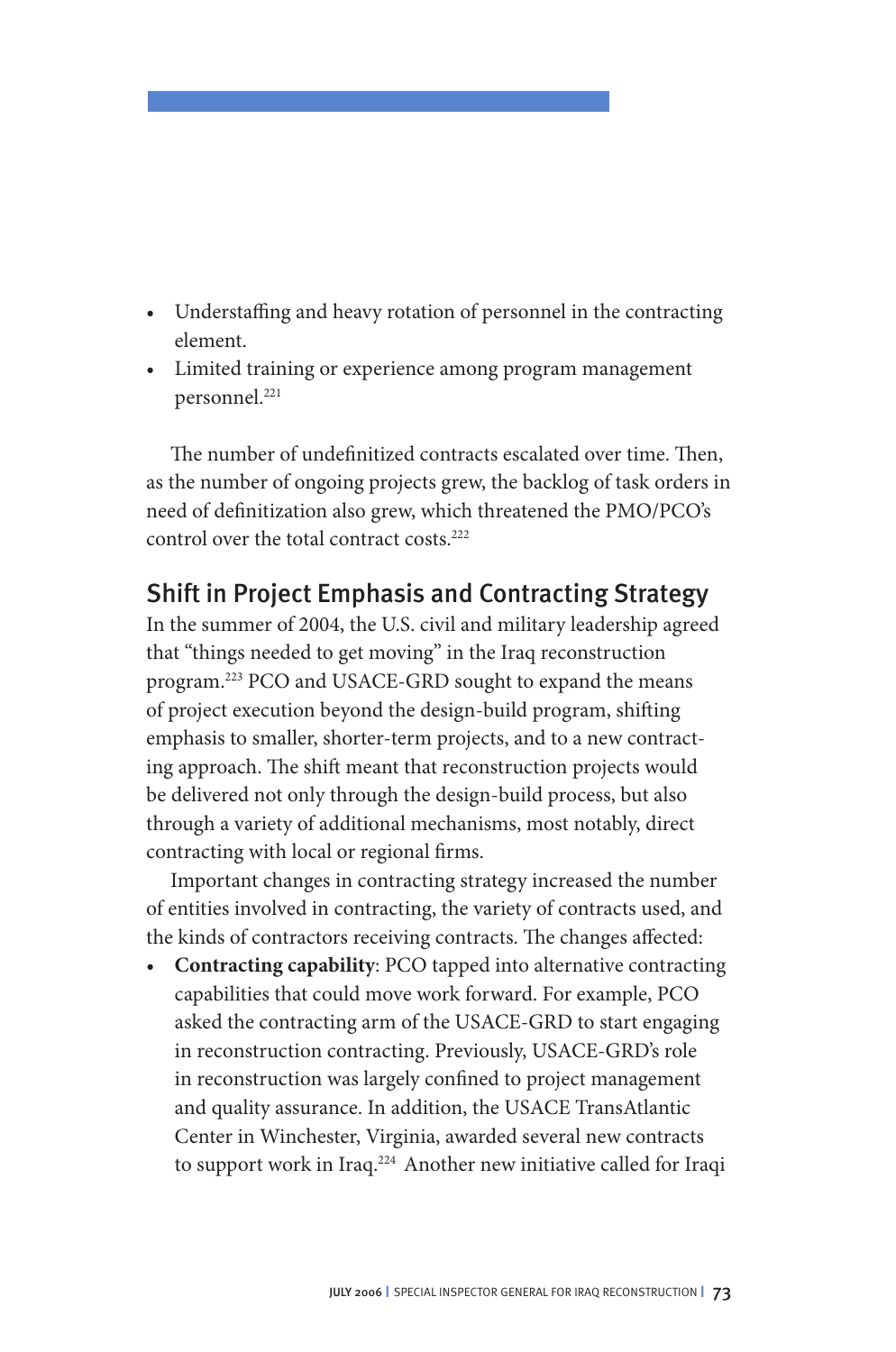ministries to oversee projects through pilot grant programs that reimbursed the ministries as contractors completed work.

- **Local and regional contractors**: As reconstruction effort progressed, it became clear that large design-build contractors were not necessary to carry out certain construction projects or programs. Local or regional contractors were available, and their mobility was less restricted by security concerns. Indeed, from the outset, the design-build contractors had been subcontracting to this kind of contractor. Local companies thus were identified, and their management was trained by PCO in U.S. procurement processes. While there were some drawbacks to using Iraqi contractors, many Iraqi firms exceeded expectations.<sup>225</sup>
- **Diverse contracting mechanisms:** The HCA Office used fixedprice contracts when directly contracting with Iraqis. The HCA Office also used existing contracts with offshore entities, such as the USACE TransAtlantic Center IDIQ contracts and the AFCEE IDIQ. "Simplified acquisition" was also employed, pursuant to the FAR, to expedite contracting; it permitted fewer bids and had less burdensome cost data requirements. In the fall of 2004, Congress increased the allowable threshold for simplified acquisition from \$500,000 to \$1 million under the FY 2005 National Defense Authorization Act.<sup>226</sup>
- **Organization of project work:** To speed up definitization, the HCA Office broke down large projects into smaller elements.<sup>227</sup> This ensured that the design-build contractors would engage in actual construction work, while the HCA Office continued to definitize larger aspects of the project. The Rapid Contracting Initiative was instituted to use local contractors to execute simple water projects, limited electrical distribution projects, and school construction.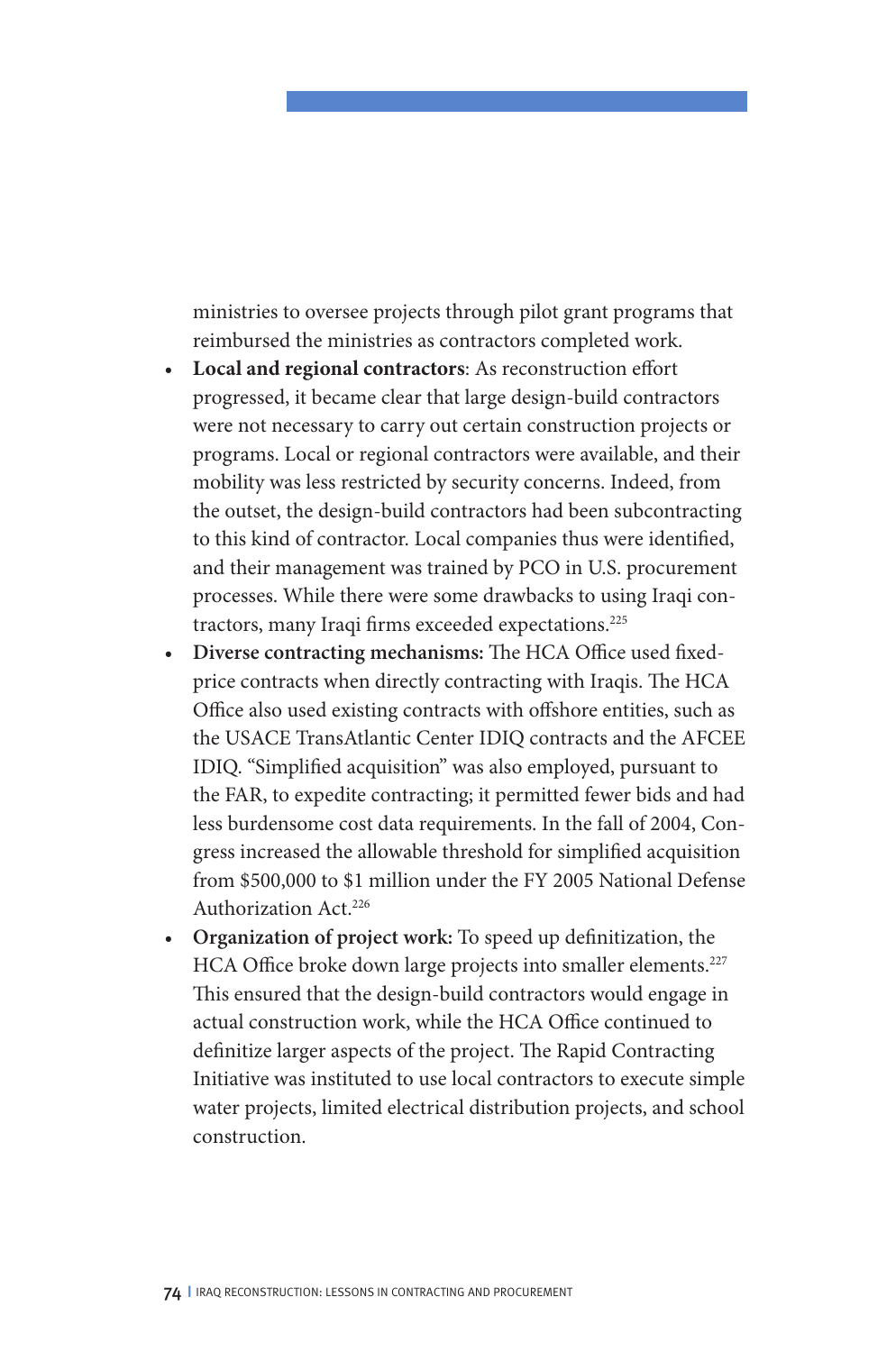By mid-2004, the design-build program began to take hold; but it simultaneously began to lose its primacy. A SIGIR Government Contracting Lessons Learned Forum participant noted:

the added emphasis by [the] State Department [in late 2004] on generating more Iraqi employment started making a shift towards how much more work we can give to the Iraqis. There is a much larger percentage going to Iraqi firms [now], than when we started in year one. It shifted based on what we were learning out there and the desire is to get the Iraqis more involved. I think the start-off was correct because it got us up and running but it wasn't a cure-all. Design-build wasn't the single way to get all the work completed.<sup>228</sup>

It had become apparent that, while the design-build approach may have been appropriate for very large and complex infrastructure projects, it was not economically well-suited to simpler projects, especially when standard structures were needed in large numbers over a wide geographical area (like schools and clinics).<sup>229</sup>

## Further Changes in Strategy and Structure

By the end of 2004, the U.S. mission in Iraq continued to pursue a "more integrated management structure for projects and programs already underway."230 The April 2005 DoS *Section 2207 Report* described the program as changing its:

focus from longer range infrastructure development projects, as originally envisioned, to a plan providing for and sustaining a stable base of current infrastructure systems needed for short and intermediate range economic development. These moves [were] necessary not only because of the added operating complexity and cost caused by the continuing combat operations, but also because (1) the original estimate of the damage done to the basic infrastructure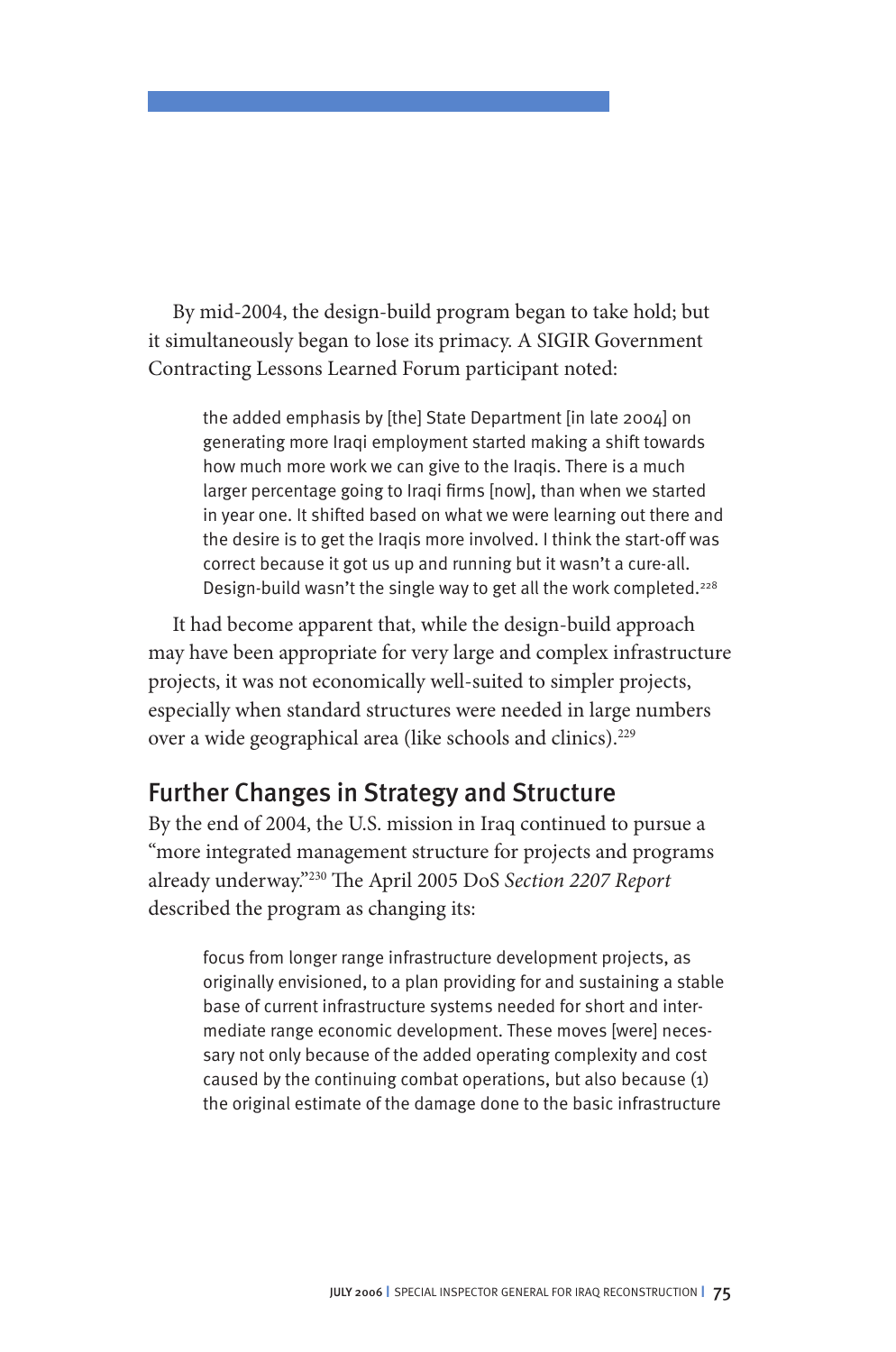from decades of neglect and warfare was significantly underestimated; as a result, more time and resources [were] required to stand up and maintain systems than originally thought; and (2) the limited capacity of the Iraqi government to provide their own resources for near-term reconstruction.231

In February 2005, the Assistant Secretary of the Army for Acquisition, Logistics and Technology (ASA-ALT) requested a business plan from PCO leadership to consolidate the PCO into USACE-GRD.232 PCO provided the plan a month later, which recognized USACE-GRD's increasing role in the reconstruction program and helped streamline management of the overall reconstruction effort. The high costs associated with using civilian contractors as management personnel within PCO also shaped this decision.<sup>233</sup> The merger of PCO into USACE-GRD occurred on December 4, 2005, and, with this transition, the USACE-GRD commander became the primary operational director of most reconstruction activity in Iraq.

## The Creation of the Joint Contracting Command-Iraq

In November 2004, the Joint Contracting Command-Iraq (JCC-I) was created. The need for it had become apparent in light of the absence of any central coordinating authority managing contracting in Iraq.234 Creating JCC-I had been under consideration since the release of an April 2004 white paper suggesting just such a reform. Concerns over who would be in charge of contracting had delayed the decision.235 The Army had been overseeing military contracting in Iraq and the majority of reconstruction contracting. But JCC-I merged both processes under one roof. The move also consolidated all contracting that had been scattered among the HCA Office, DCMA, and USACE-GRD.

 An October 27, 2004 letter from the ASA-ALT designated the HCA for Iraq as the JCC-I commander and appointed two Principal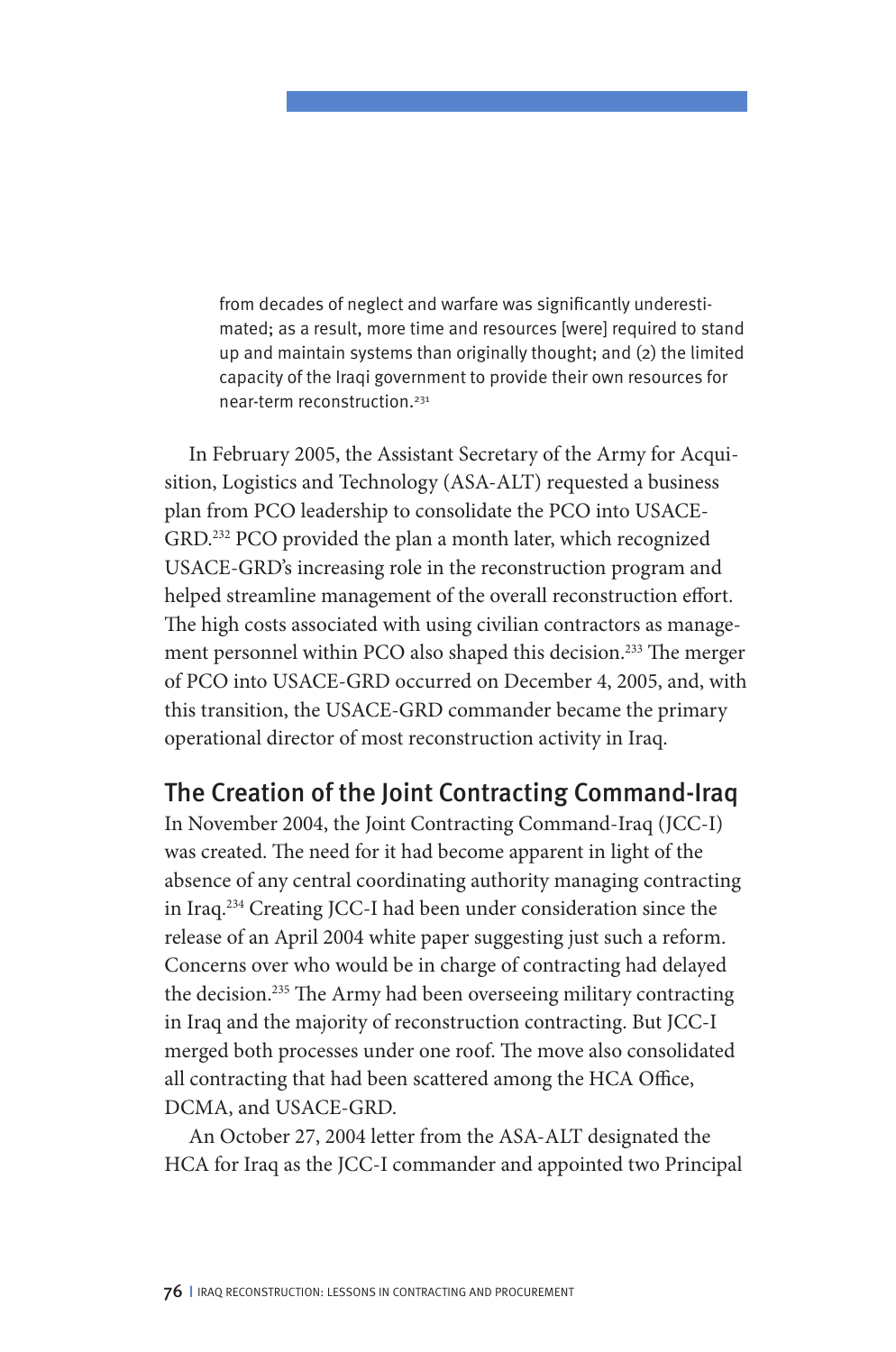Assistants for Responsible Contracting (PARC), one who would supervise military contracting (PARC-Forces) and another who would oversee reconstruction contracting (PARC-Reconstruction). Fragmentary Order<sup>236</sup> 09-668, issued on November 12, 2004, formally created JCC-I, affirming the appointments of the two PARCs and the HCA as the JCC-I commander. USACE-GRD continued to use its own USACE PARC, based in Washington, D.C., with a forward contingent based in Iraq.237

A second FRAGO subsequently provided the following directives, which further centralized contracting activity in JCC-I:

- **Prioritize contracting activities:** JCC-I should work with the military to ensure that their recommended projects have available funds and with the Ambassador to prioritize reconstruction work in each sector.
- **Resolve contract disputes in theater:** Contract disputes in theater should be resolved in theater and not in Washington.<sup>238</sup>

A number of other structural modifications were made to allow JCC-I to carry out its mission more effectively. For example, JCC-I was required to establish an audit trail to ensure that all contracting laws and regulations were met and to provide contract reporting requirements for all units attached to MNF-I and CENTCOM in Iraq. JCC-I was also directed to manage the DFI-funded contracts portfolio and train the Iraqi ministries on acquisition.<sup>239</sup>

## USAID in the Post-CPA Contracting Environment

With the June 2004 transition of sovereignty from CPA to the IIG (and the Chief of Mission's contemporaneous assumption of control over reconstruction), USAID contracting transitioned from focusing on emergency and humanitarian response to economic assistance and development. Moreover, USAID contracting staff believed that the Chief of Mission placed a greater emphasis on strategic planning,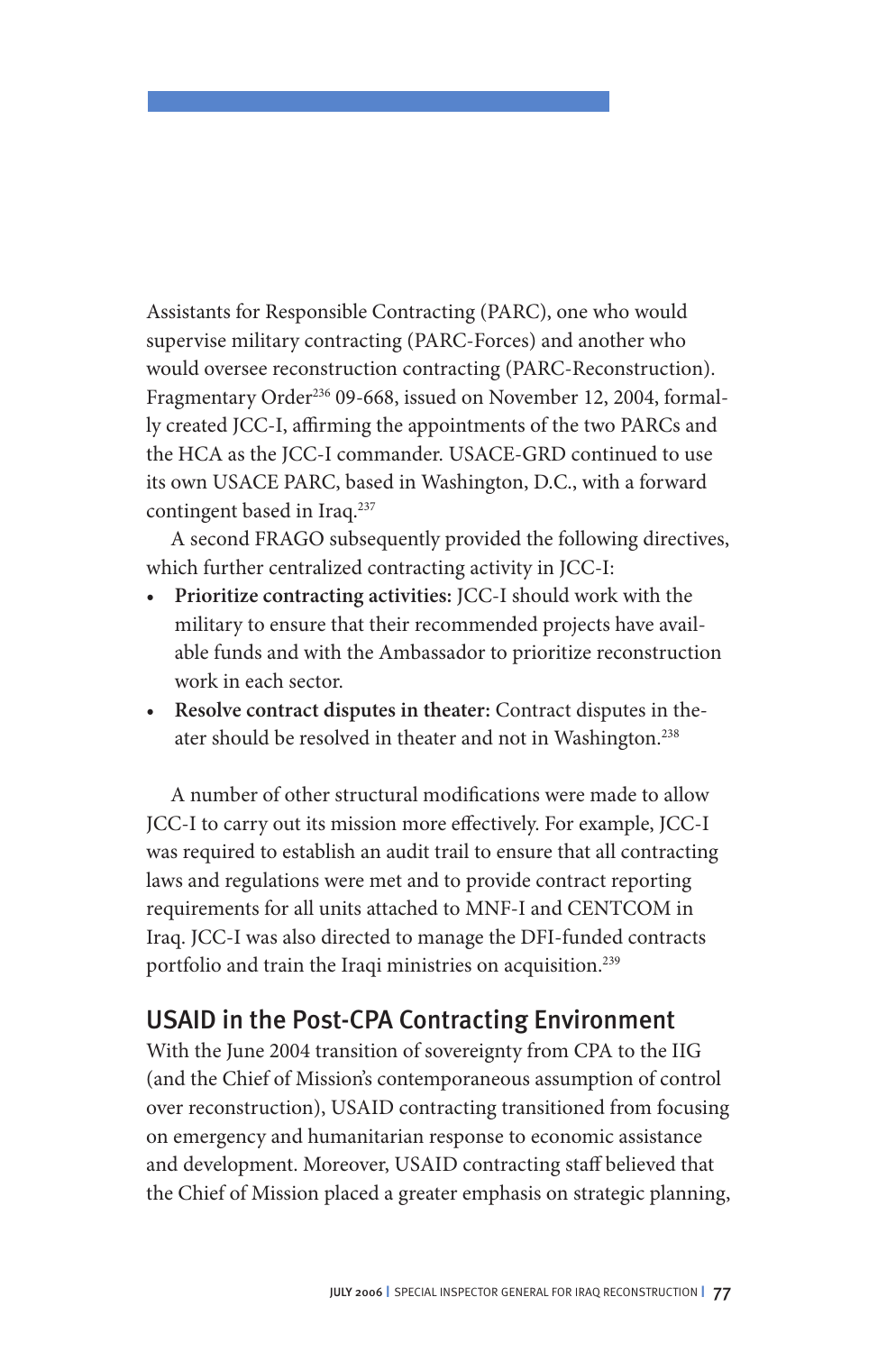which resulted in more orderly procurements. This was in contrast to CPA, which was viewed by USAID as operating in a perpetual "emergency mode."240

Senior USAID contracting staff continued to provide oversight from Washington, while the majority of new contracts were issued out of USAID's Amman, Jordan office. Contract administrators continued to work in Baghdad to carry out a full range of postaward management functions. The decision to place contracting staff in both Jordan and Baghdad proved beneficial, because Jordan's stable atmosphere enabled USAID to recruit more senior contracting staff for longer tours. But USAID, like other agencies, faced high staff turnover in Iraq. For example, one USAID Iraq contract had an estimated ten different contracting officers during its life.<sup>241</sup>

#### USAID's Contracting Process

From the start of the reconstruction effort in Iraq, USAID used its website to provide information about reconstruction contracting. Information was posted about projects, including redacted contracts and pending procurement activities. Advertisements and solicitations for these activities were then posted on the website for government contracting (FedBizOpps).

USAID's procurement program for full and open competition followed this process:

- 1. After USAID made strategy and funding determinations, technical staff members defined the requirements for a specific contract and wrote a statement/scope of work (SOW).
- 2. This SOW was approved, and a pre-solicitation notice was posted on FebBizOpps.
- 3. USAID contracting staff then drafted the RFP, which included the SOW. Firms were given a specific period of time to submit a proposal.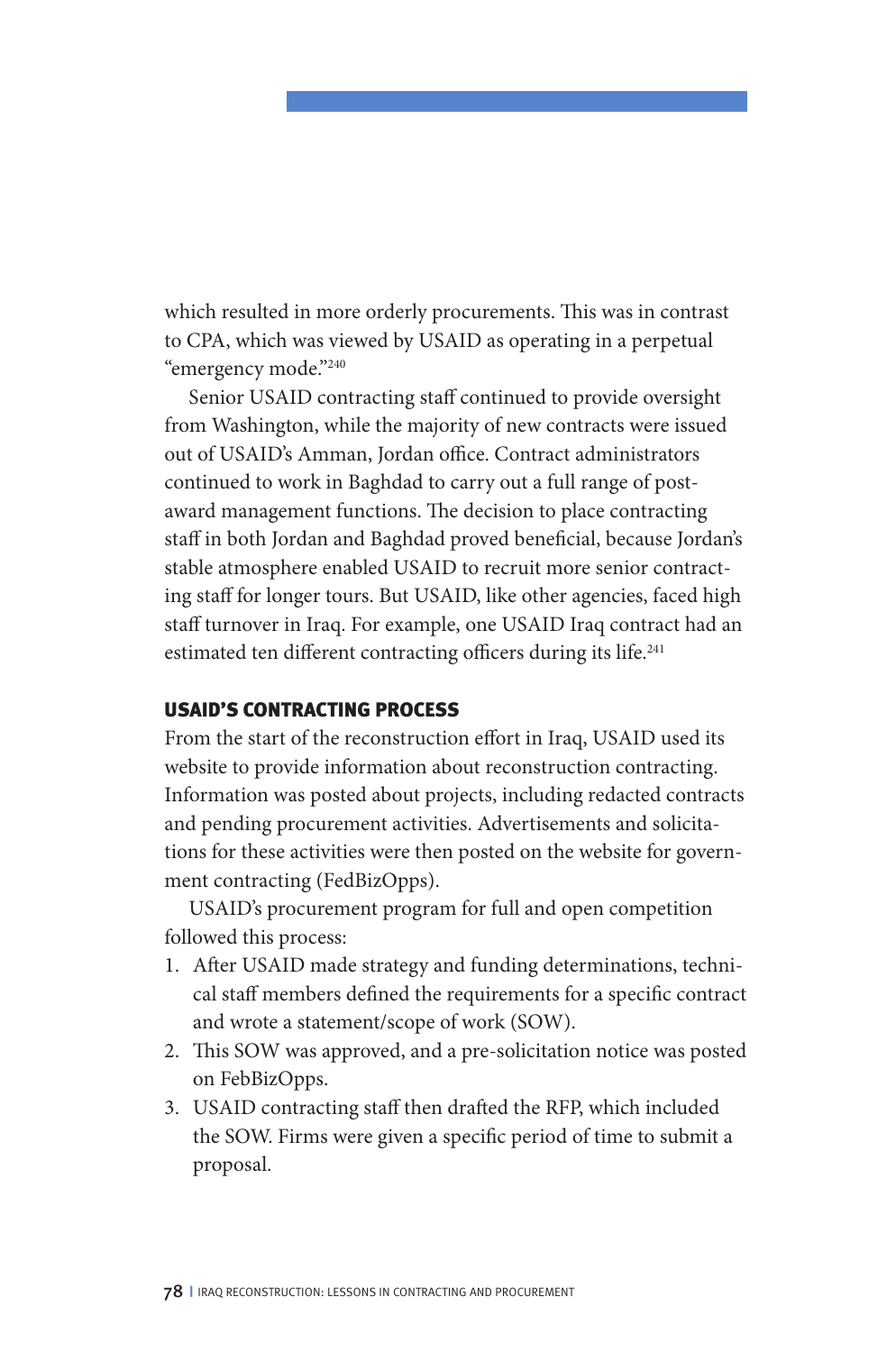- 4. Proposals were reviewed by both a technical and cost panel. Cost was scored based on "quality and reasonableness," and the technical portion was scored based on the methodology defined in the RFP.
- 5. The contracting officer reviewed the panel's findings and ranked the submissions.
- 6. Firms were then notified if they reached competitive range, and proposals were revised if necessary.
- 7. The contract was awarded to the selected firm.
- 8. Once the award was made, other competing firms were notified that they were not selected and were offered a debriefing session.

The contracting office was responsible for ensuring the entire process was properly documented.242

P.L. 108-106 required IRRF 2 contracts to be awarded using full and open competition. This requirement applied to "any extension, amendment or modification of contract entered into before the enactment of this Act, using other than full and open competition procedures."243 Pursuant to this statutory provision, USAID used Congressionally-mandated full and open competition when competing extensions, modifications, and follow-on awards to its initial contracts. Table 3 outlines some of these contracts, as well as other non-construction contracts and grants awarded during this period.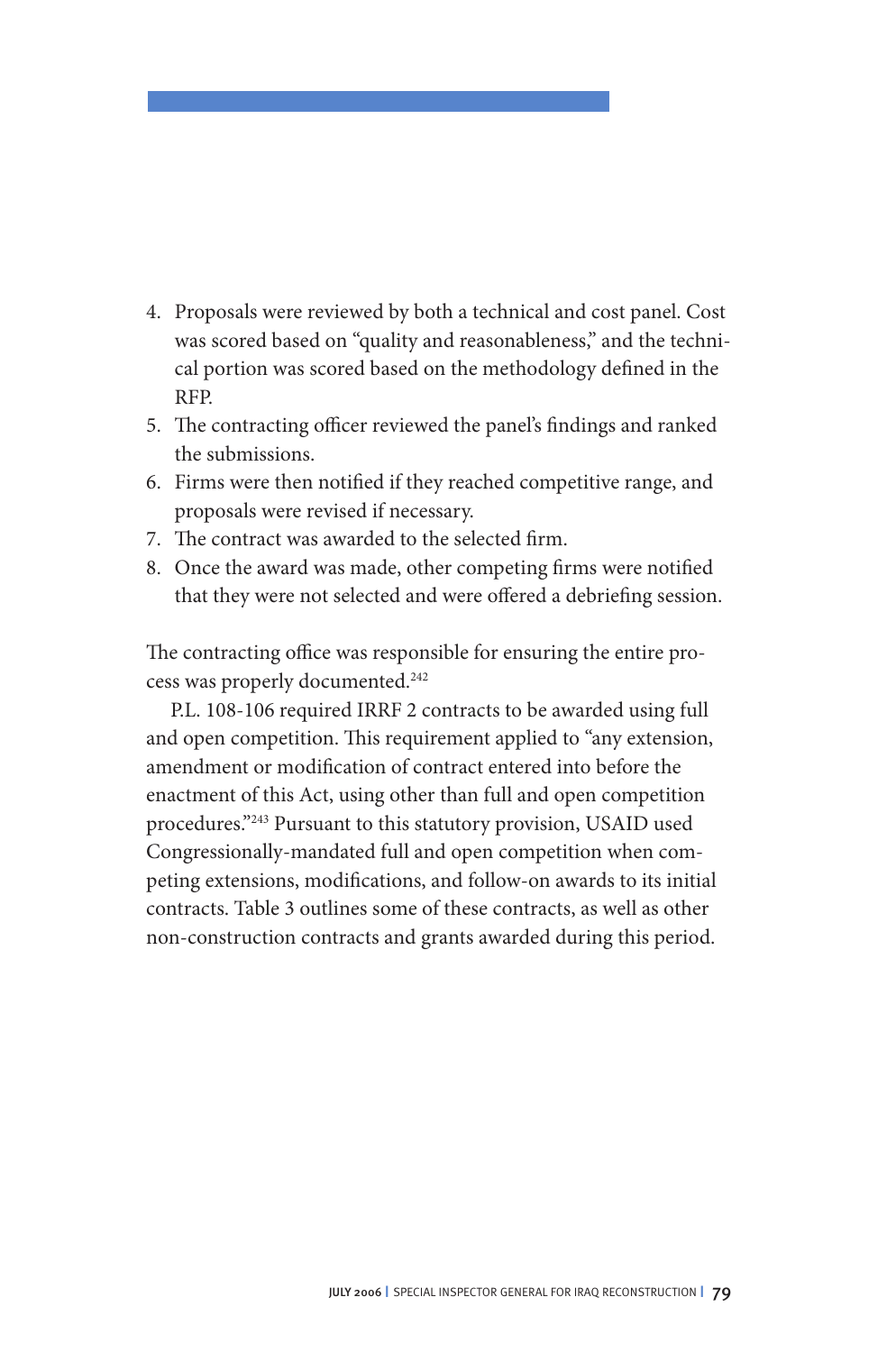|                                                                                     | Solicitation<br>Office | Contractor(s)                                | Maximum | Date<br>Awarded |
|-------------------------------------------------------------------------------------|------------------------|----------------------------------------------|---------|-----------------|
| <b>Education II</b>                                                                 | <b>USAID</b>           | Creative Associates.<br><b>Inc</b>           | \$56.4M | 7-Jul-04        |
| <b>Business Skills</b><br>Training                                                  | <b>USAID</b>           | Volunteers in<br>Economic Growth<br>Alliance | \$12M   | 7-Jul-04        |
| Consortium<br>for Elections &<br><b>Political Process</b><br>Strengthening<br>(II)  | <b>USAID</b>           | IRI & NDI                                    | \$50M   | 7-Jul-04        |
| Consortium<br>for Elections &<br><b>Political Process</b><br>Strengthening<br>(III) | <b>USAID</b>           | IRI & NDI                                    | \$35.7M | 26-Jul-04       |
| Consortium<br>for Elections &<br><b>Political Process</b><br>Strengthening<br>(IV)  | <b>USAID</b>           | <b>IFES</b>                                  | \$40M   | $1-Sep-04$      |
| <b>Private Sector</b><br>Development                                                | <b>USAID</b>           | <b>Bearing Point</b>                         | \$184M  | $3-$ Sep $-04$  |
| Vocational<br>Education                                                             | <b>USAID</b>           | Louis Berger                                 | \$87M   | 27-Sep-04       |
| <b>Private Sector</b><br>Development II                                             | <b>USAID</b>           | Louis Berger                                 | \$119M  | 30-Sep-04       |
| Local<br>Governance II                                                              | <b>USAID</b>           | Research Triangle<br>Institute               | \$89M   | $9-May-05$      |

#### IRRF 2: Selected USAID Non-Construction Contracts and Grants

Amounts are those listed at time of award. Subsequent modifications are not included in the chart. Sources: USAID documents, "Acquisition and Assistance Activities: Awarded Grants and Contracts" (online at: http://www.usaid.gov/iraq/activities.html#contracts, accessed April 25, 2006) and "Contracts and Grants" (online at: http://www.usaid.gov/iraq/ contracts/, accessed April 25, 2006); SIGIR document, Quarterly Report to Congress. January 2006, Appendix I: List of Contracts.

TABLE<sub>3</sub>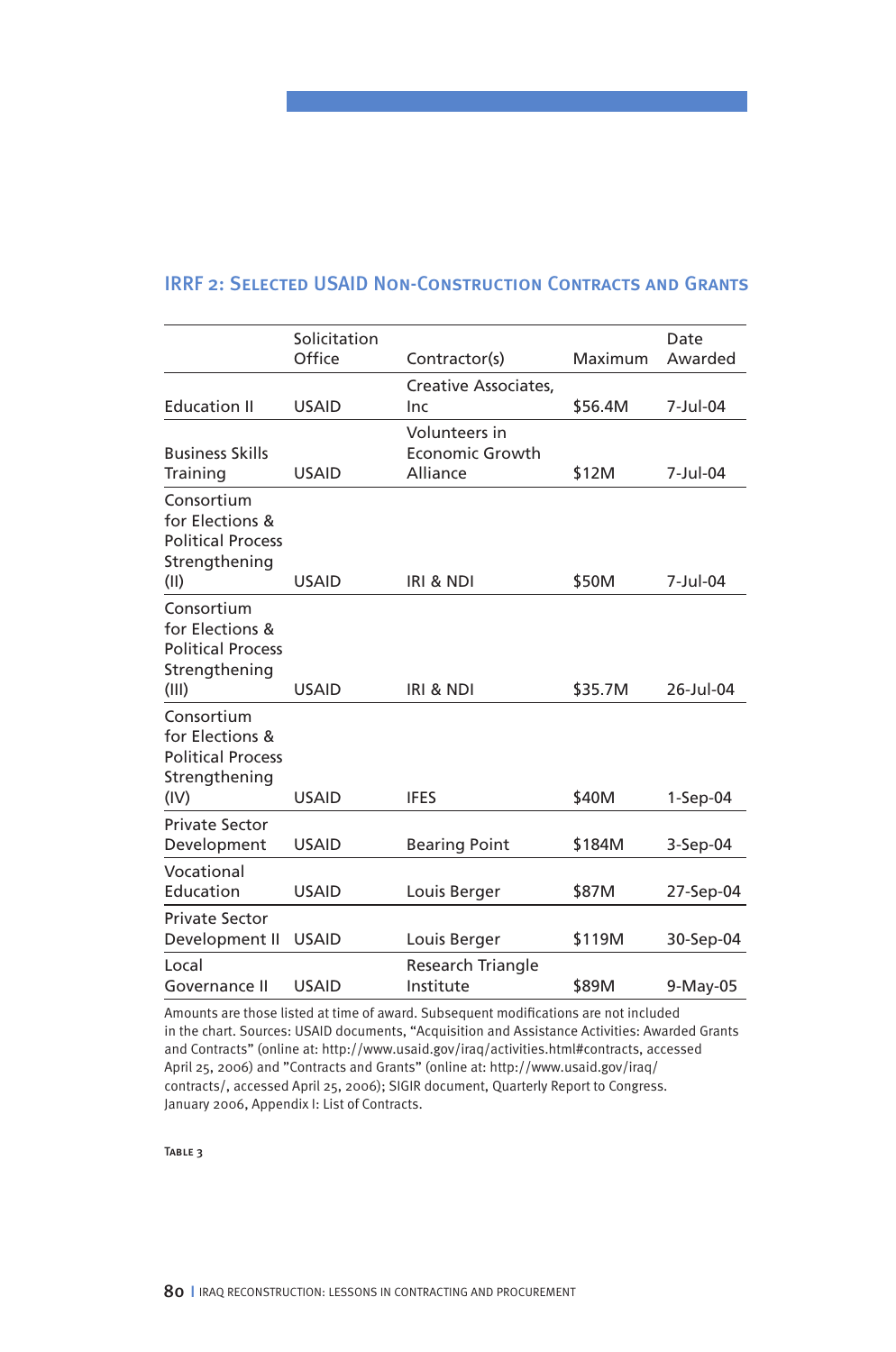## special Contracting Programs: CERP and CHRRP (June 2003-Present)—Balancing Rapid Response with Regulation

Most IRRF funding was used for design-build infrastructure projects, security forces training, and equipment procurement. The IRRF contracting strategy generally did not focus on supporting smaller projects at the local level that could provide immediate improvements in basic services. But U.S. military field commanders operating in Iraq noted the need for exactly this kind of localized project.

The Commander's Emergency Response Program (CERP) was formally created by the CPA Administrator to contract, procure, and implement small projects in a short timeframe. A similar program, the Commanders Humanitarian Relief and Reconstruction Program (CHRRP), subsequently was developed by MNF-I to target reconstruction of water and sewerage services, primarily in Baghdad. CHRRP began nearly a year after CERP started, reportedly in large part because of CERP's success.<sup>244</sup> Of note, the two programs were not derived from legislative directives or military doctrine but from military commanders who recognized a compelling need and initiated the rapid development of agile reconstruction methods to address them.

In hostile environments, the rapid provision of programs and projects that have a pacifying effect is essential, but complex contracting and procurement regulations can cause costly delays. CERP and CHRRP helped resolve this problem in Iraq by permitting military commanders to respond rapidly through simplified contracting processes and thereby mitigate the pressing humanitarian needs they encountered daily in the field. Both CERP and CHRRP succeeded in providing "some of the most important reconstruction efforts." 245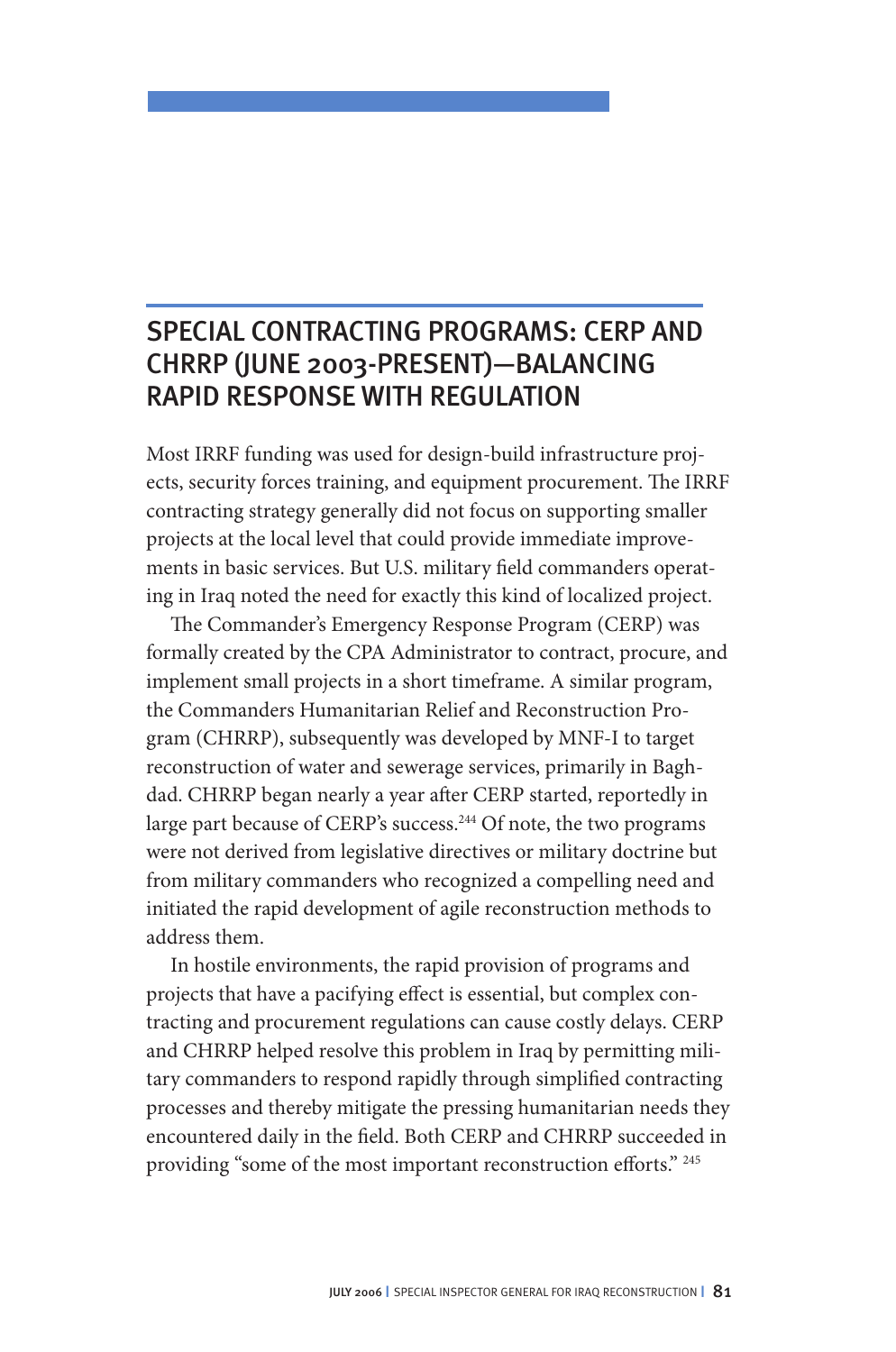CERP and CHRRP had several key differences:

- CERP was implemented in Iraq and Afghanistan; CHRRP was only for projects in Iraq.
- CERP received far more funding than CHRRP—\$1.4 billion for CERP vs. CHRRP's \$220 million in U.S and Iraqi funds.
- CERP was exempt from the FAR and other regulations; $^{246}$ CHRRP was not.
- CERP used a warranted contracting officer for any project of more than \$200,000; CHRRP used a warranted contracting officer for any project of more than \$2,500.
- CERP projects had a wide functional and geographic range of application; CHRRP focused on water and sewerage services in Baghdad.

### Commander's Emergency Response Program

Two factors led to the creation of the CERP program. First, after the fall of Saddam Hussein, the need for sewerage system repair, garbage collection, and other basic civil administration services in Iraq became immediately apparent. Second, coalition forces confiscated hundreds of millions of dollars in cash that then became available for such projects. On May 7, 2003, Combined Joint Task Force-7 authorized the "Brigade Commander's Discretionary Recovery Program to Directly Benefit the Iraqi People" to use seized assets for rapid reconstruction projects. The initial allocation was approximately \$180 million.<sup>247</sup>

On June 16, 2003, the CPA Administrator gave the incipient program its formal name (CERP) and provided regulations and an overarching direction for the use of funds. The CPA implementation memo authorized the Commander of the Coalition Forces to operate CERP,<sup>248</sup> set a limit on the expenditure of seized funds, and established spending ceilings and transactional caps for commanders at different levels.<sup>249</sup>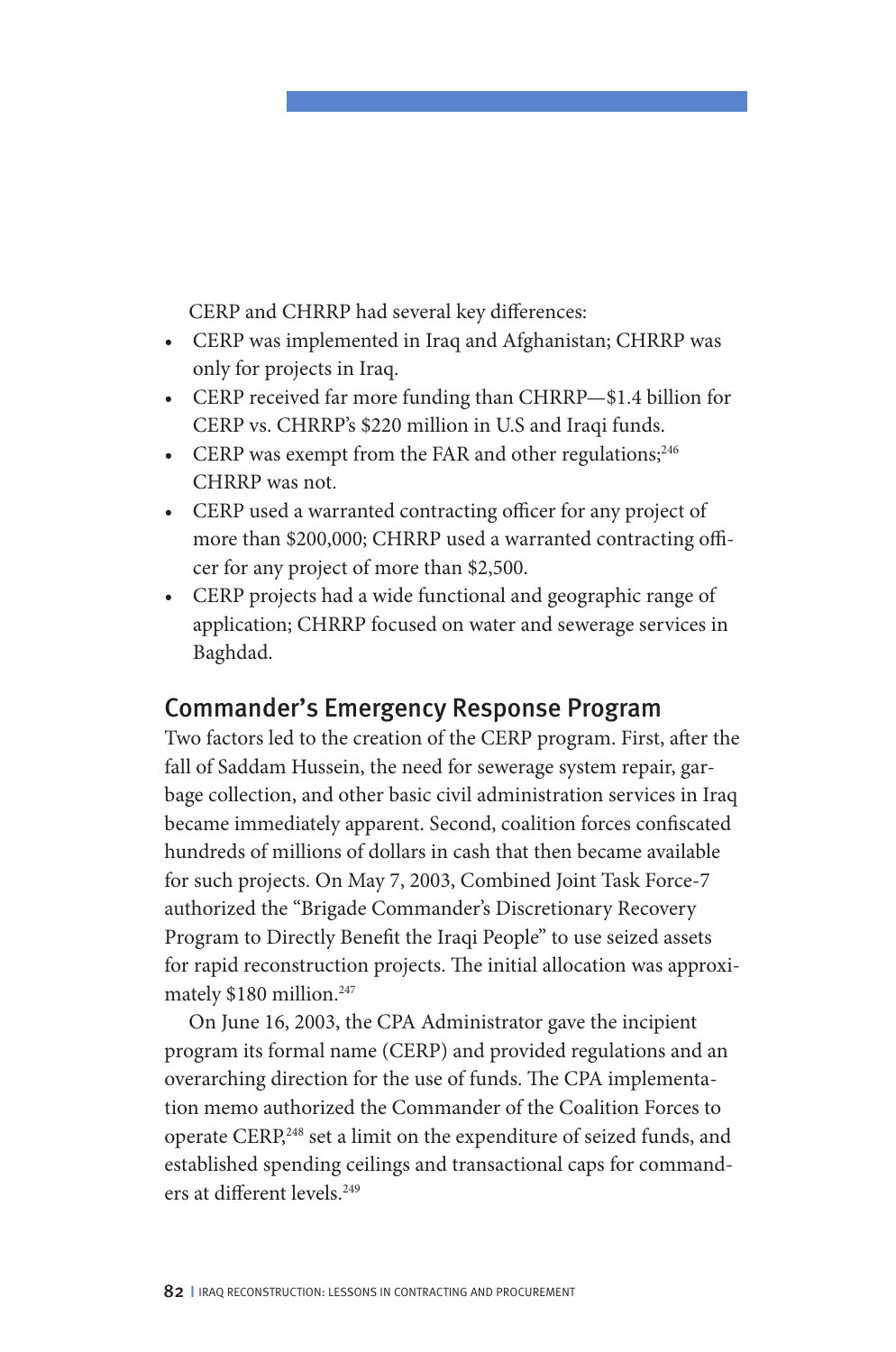## CERP Goes Operational

On June 19, 2003, the Commander of Combined-Joint Task Force 7 (CJTF-7) issued FRAGO 89, ordering CERP into operation. FRAGO 89 states that CERP activities include, but are not limited to:

water and sanitation infrastructure, food production and distribution, healthcare, education, telecommunications, projects in furtherance of economic, financial, management improvements, transportation, and initiatives which further restore the rule of law and effective governance, irrigation systems installation or restoration, day laborers to perform civic cleaning, purchase or repair of civic support vehicles, and repairs to civic or cultural facilities.<sup>250</sup>

In the program's early stages, CERP funding came from seized assets and DFI. (CERP eventually received more than \$368 million in funding from DFI.) The program subsequently received funding from IRRF 2 as well.<sup>251</sup>

Although commanders sometimes used CERP for larger-scale, strategic projects, its primary uses were tactical—projects with a short-term delivery and grassroots impact. The varying types of CERP projects are presented in Figure 3. The category with greatest funding—Other Reconstruction Projects—was primarily for condolence payments to Iraqi citizens.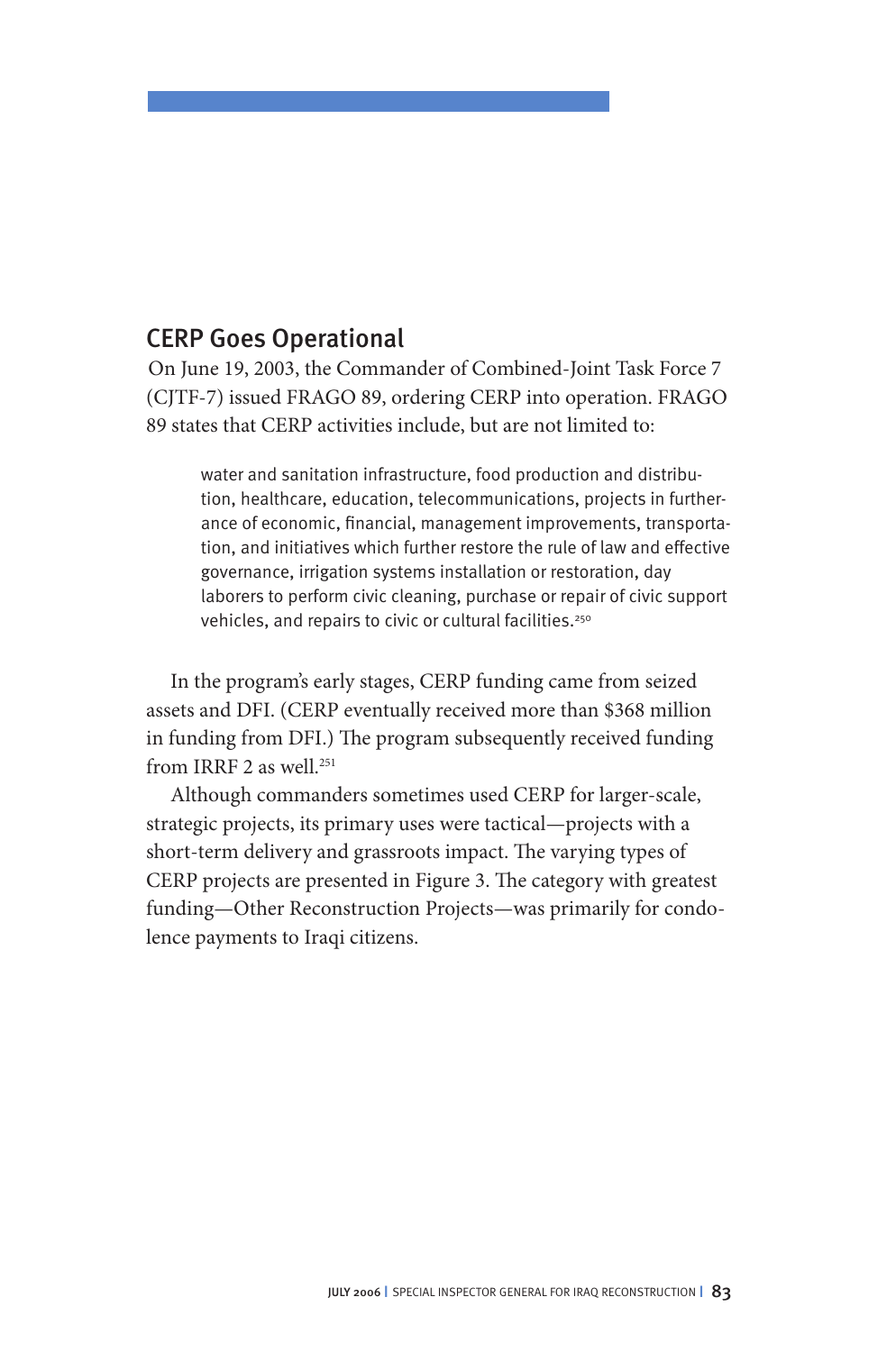

### Types of CERP Projects (as of September 1, 2005)

Source: MNC-I, FY 2005<sup>252</sup> These data have not been reviewed or audited.

Figure 3

The process of CERP project implementation was quite streamlined compared to that of typical IRRF projects. The contracting was executed as follows:

- U.S. commanders and local Iraqi leaders identified projects, developed scopes of work, estimated costs, and solicited contractors.
- U.S. commanders nominated projects for CERP funding via an email to the CERP regional coordinating officer.
- Approval depended on variables such as community need, geographic distribution, and potential project success.
- The size of the award depended on the rank of the commander sponsoring the project.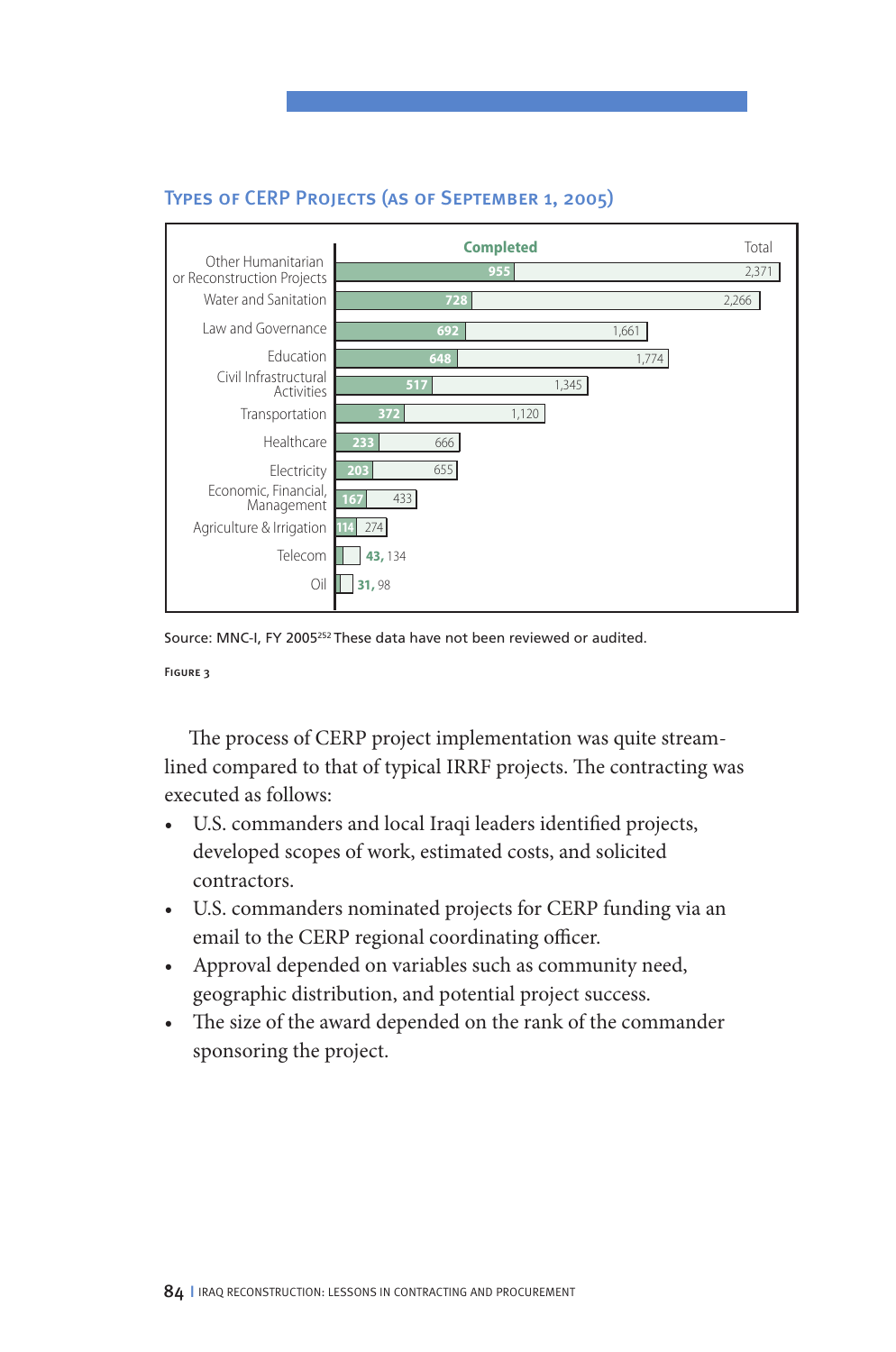## Funding for CERP

By late 2003, appropriated U.S. dollars began to be allocated to the CERP program. Public Law 108-106 (IRRF 2) budgeted \$180 million to CERP.253 And on August 5, 2004, P.L. 108-287 budgeted another \$300 million to CERP for FY 2005.<sup>254</sup> These laws required the Secretary of Defense to submit quarterly reports to Congress on the source, allocation, and use of CERP funds.

CERP received further appropriations under P.L. 108-447 (December 8, 2004) and P.L. 109-13 (May 11, 2005). This legislation increased CERP's maximum funding, first to \$500 million and then to \$854 million (\$136 million of it earmarked for Afghanistan).<sup>255</sup> Congress exempted these appropriated funds from standard contracting regulations, such as the FAR or DFARS.<sup>256</sup>

As of September 30, 2005, CERP had received more than \$1.4 billion in funding for Iraq programs from the following sources:

- Seized Assets: \$180 million
- DFI: \$368 million
- U.S. Appropriations: \$858 million

In the National Defense Authorization Act for FY 2006, Congress gave DoD authority for FY 2006 and FY 2007 to use up to \$500 million from its operations and maintenance funds for CERP in Iraq (and a similar program in Afghanistan). 257 These data are summarized in Table 4.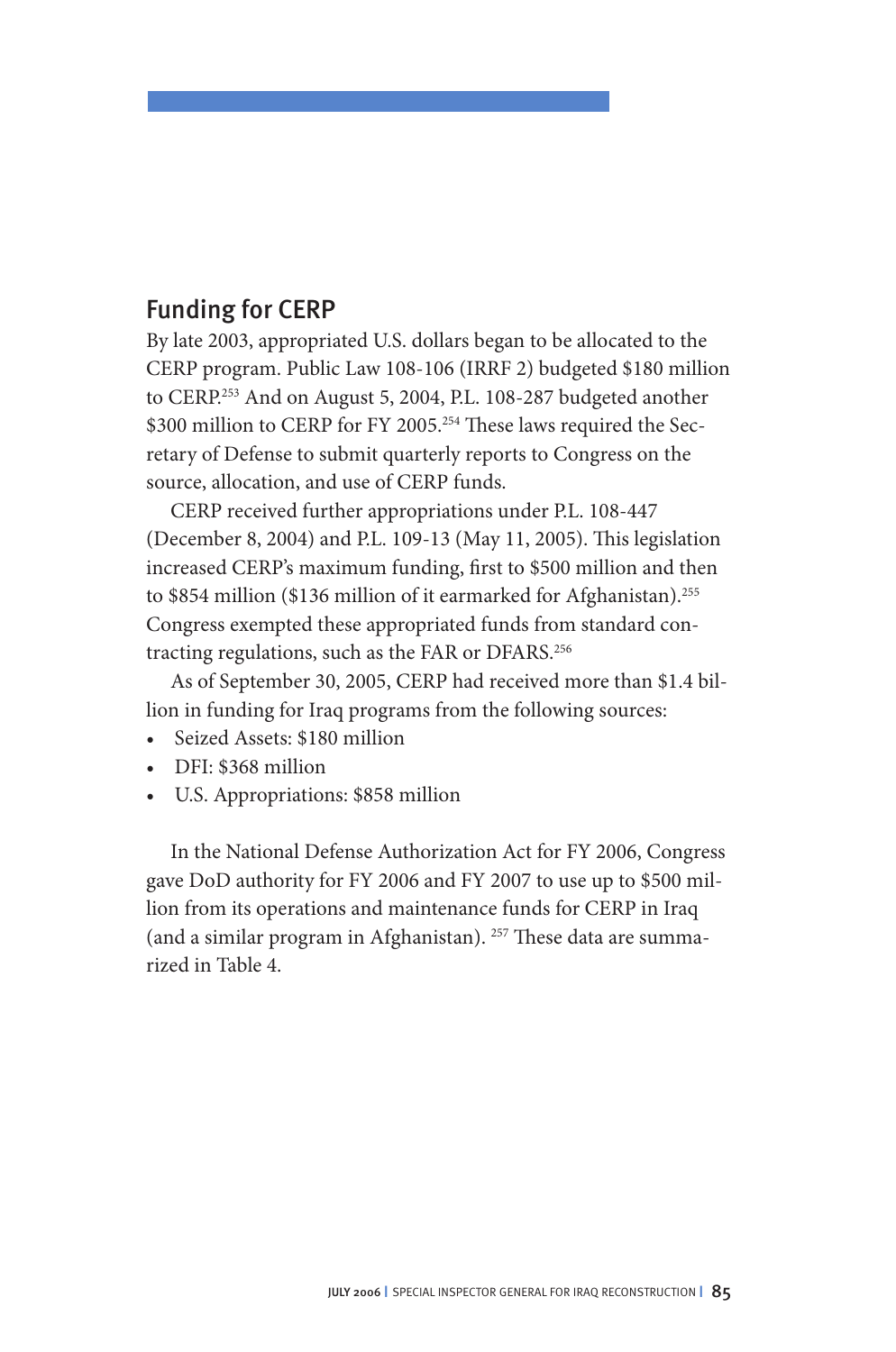|                       | <b>TOTAL PROGRAM</b><br><b>FUNDING</b> | CUMULATIVE<br><b>FUNDS OBLIGATED</b> | <b>CUMULATIVE</b><br><b>FUNDS EXPENDED</b> |
|-----------------------|----------------------------------------|--------------------------------------|--------------------------------------------|
| Seized Assets         | \$180.2                                | \$178.6                              | \$177.1                                    |
| IRRF 2 (P.L. 108-106) | 140.0                                  | 140.3                                | 130.5                                      |
| P.L. 109-13           | 718.0                                  | 718.0                                | 333.2                                      |
| DFI                   | 368.1                                  | 360.1                                | 353.2                                      |
| FY 2006 Request       | 500.0                                  | <b>NA</b>                            | <b>NA</b>                                  |
| Total*                | \$1,406.3                              | \$1,397.1                            | \$994.0                                    |

#### TOTAL CERP FUNDING (In millions of S)

Source: MNC-I, 2005<sup>258</sup> \* Total Excludes FY 2006 Request

TABLE<sub>4</sub>

### Regulations and Responsibilities

FRAGO 89 defined CERP's operating regulations for military commanders. Pursuant to that FRAGO, the size of a command determined the limit of that commander's contracting authority: brigadeand division-level commanders had contracting authority to spend up to \$200,000 and \$500,000 per project, with transaction limits of \$50,000 and \$100,000, respectively.<sup>259</sup> Commanders had to report weekly to headquarters on CERP activity, providing dates, locations, amounts spent, and descriptions of projects. Commanders also had to appoint trained and certified project purchasing officers to document and follow purchase order procedures. These procedures included standard forms for purchases up to \$100,000. Any purchase greater than \$10,000 required:

- O–7/O–8 (i.e., Brigadier General /Major General) level commander oversight
- three competitive bids
- an identified project manager
- payment for services as progress occurred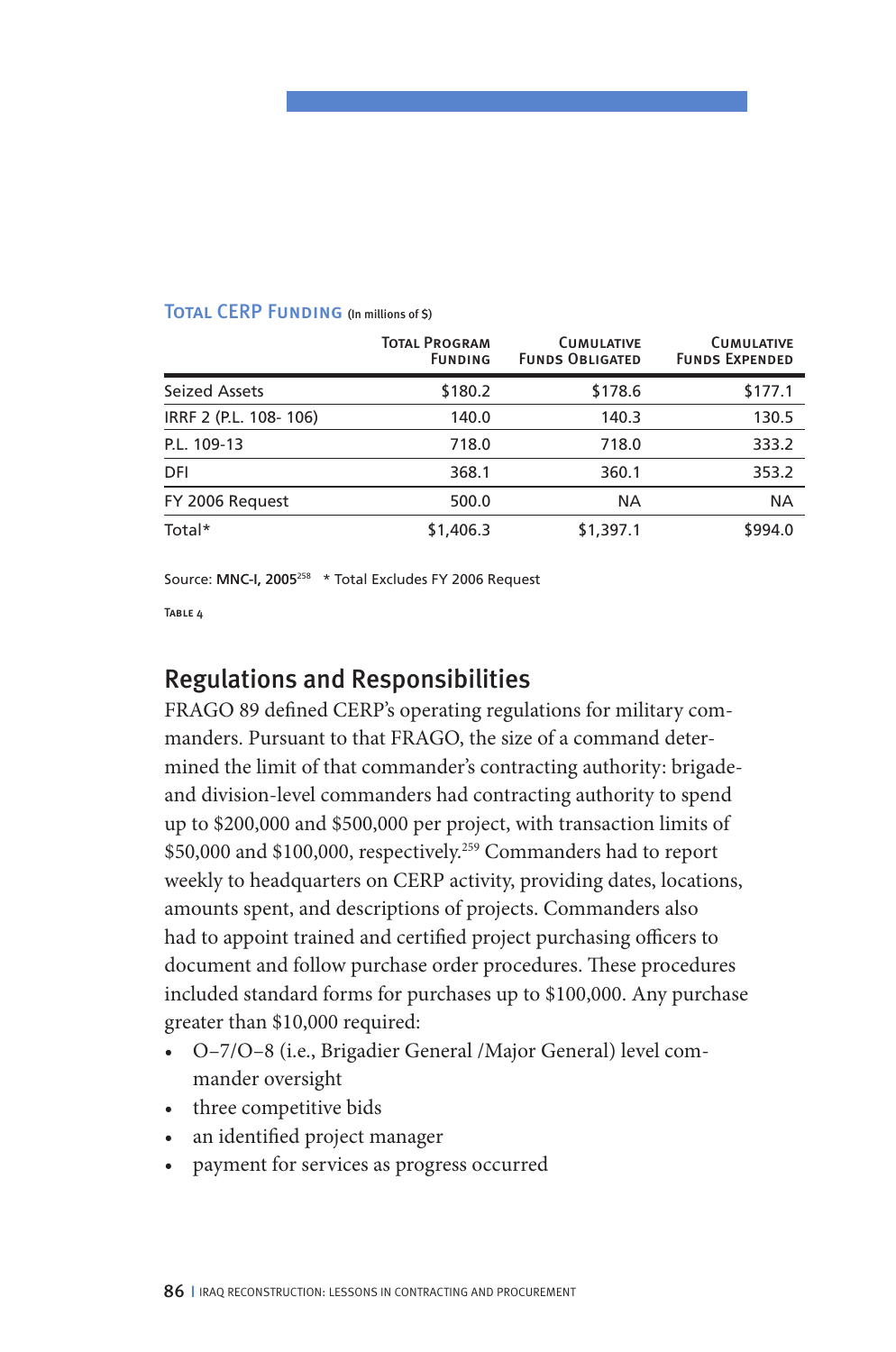In early November 2003, the passage of P.L. 108-287 exempted CERP from standard contracting requirements and left the regulation of funds to DoD. On November 25, 2003, the Under Secretary of Defense (Comptroller) (USD-C) issued guidance on using appropriated CERP funds. The USD-C stated the DoD's intent to "preserve the same flexibility and responsiveness…maintained with the original CERP [under FRAGO 89 and CPA regulations]." The guidance assigned the Department of the Army as the Executive Agent for CERP and gave it the task of developing further operating procedures for use of the funds. USD-C directed CENTCOM to determine funding distribution.<sup>260</sup> DoD's financial management regulations were eventually amended to codify CERP policies, drawing from FRAGO 89 and the CPA requirements.

#### SIGIR and USAAA Audits of CERP

CERP funds have been subject to audits from various organizations.261 At the request of DoD OIG, SIGIR conducted an audit of CERP to determine whether funds were properly administered. SIGIR concluded that "while CERP-appropriated funds were properly used for intended purposes, overall controls over CERP processes required improvement."262

In its audit, SIGIR found that:

- 58 of 74 projects reviewed did not have documentation showing that the commander obtained a contracting officer's approval.
- 5 of 46 projects that exceeded a \$10,000 threshold did not have the required three quotes from vendors.
- 19 of 46 projects did not have documentation of obtaining a fair and reasonable price.
- A budget officer inappropriately signed the Statement of Agent Officer's Account form for more than \$289 million.

In September 2005, the U.S. Army Audit Agency conducted an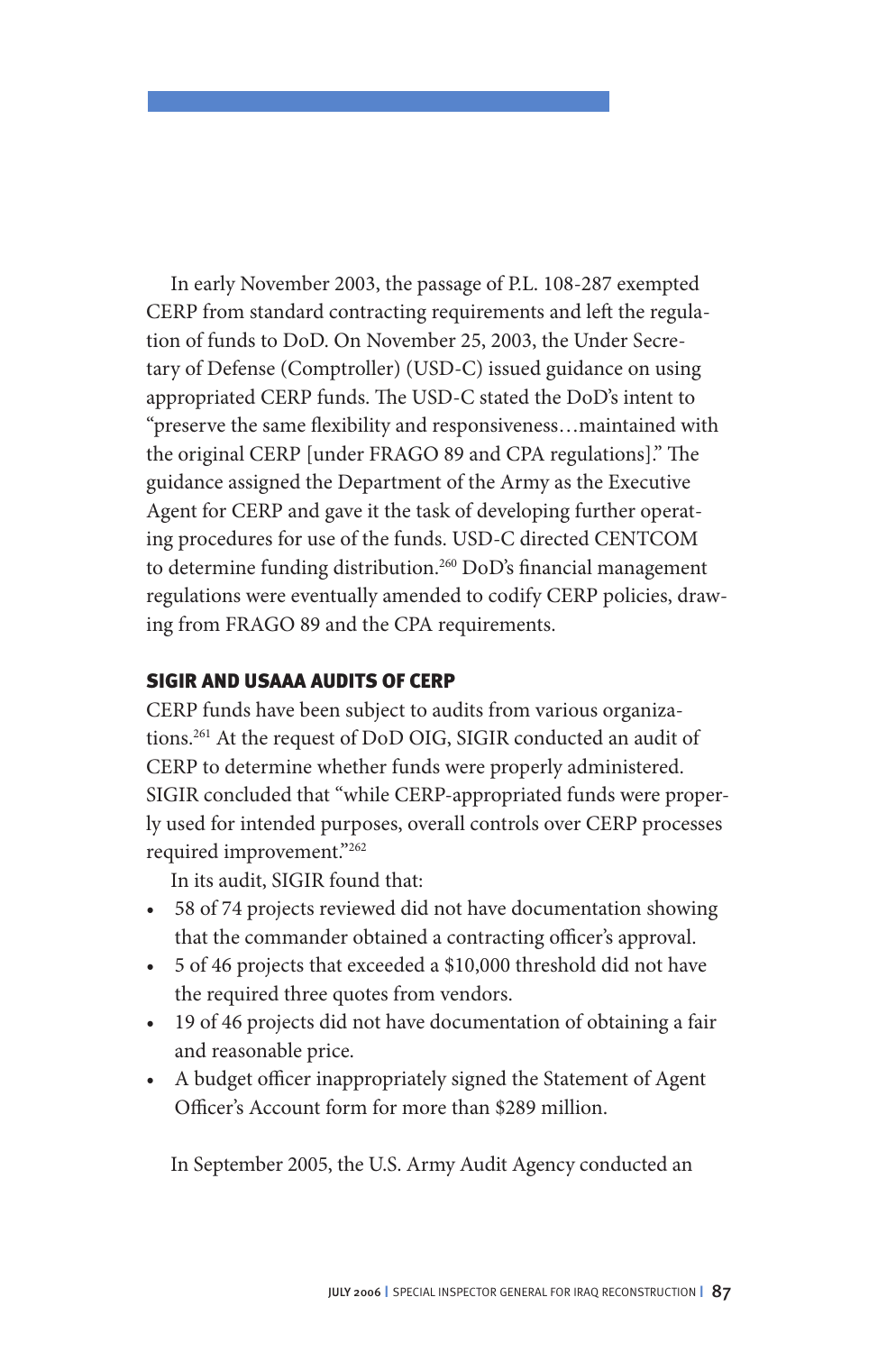audit of CERP and found that "command personnel demonstrated adequate oversight over administrative processes and processed cash disbursements properly." The audit found, however, that there were some deficiencies in carrying out required oversight responsibilities.<sup>263</sup>

#### Impact of CERP

CERP is widely viewed as a success story in Iraq reconstruction. Military commanders report that the "benefit received from CERP funds far outweighs the amount [of funds] provided. Funding minor efforts such as repairs to houses and buildings are helping to stabilize areas in Iraq."264

Iraqis immediately felt the impact of CERP projects: thousands in Baghdad were employed by the program to clean streets, alleys, buildings, and public spaces. CERP projects also employed Iraqis to install hundreds of generators and air conditioners, as well as repair jails and police stations in and around Baghdad. In other parts of the country, CERP projects accomplished water and sewerage repairs that provided clean water and improved health for local Iraqis.

CERP projects tended to be executed rapidly. For example, in the first 18 weeks of the program almost 1,800 CERP projects completed the repair of, among other things, bridges, roads, and schools. Northern Iraq was the site of a notable CERP initiative. In the fall of 2003, the 101<sup>st</sup> Airborne Division partnered with the local population to complete more than 3,600 projects valued at \$28 million. The projects included the refurbishment of more than 400 schools, employing more than 1,000 Iraqis in the process.<sup>265</sup>

The CERP program received significant praise during the SIGIR government contracting forum, with one USAID participant noting that:

Divisional Commanders told us that CERP money was as important as bullets because they could be used right away, [were] highly flexible, tactical as well as reconstruction. They loved it.<sup>266</sup>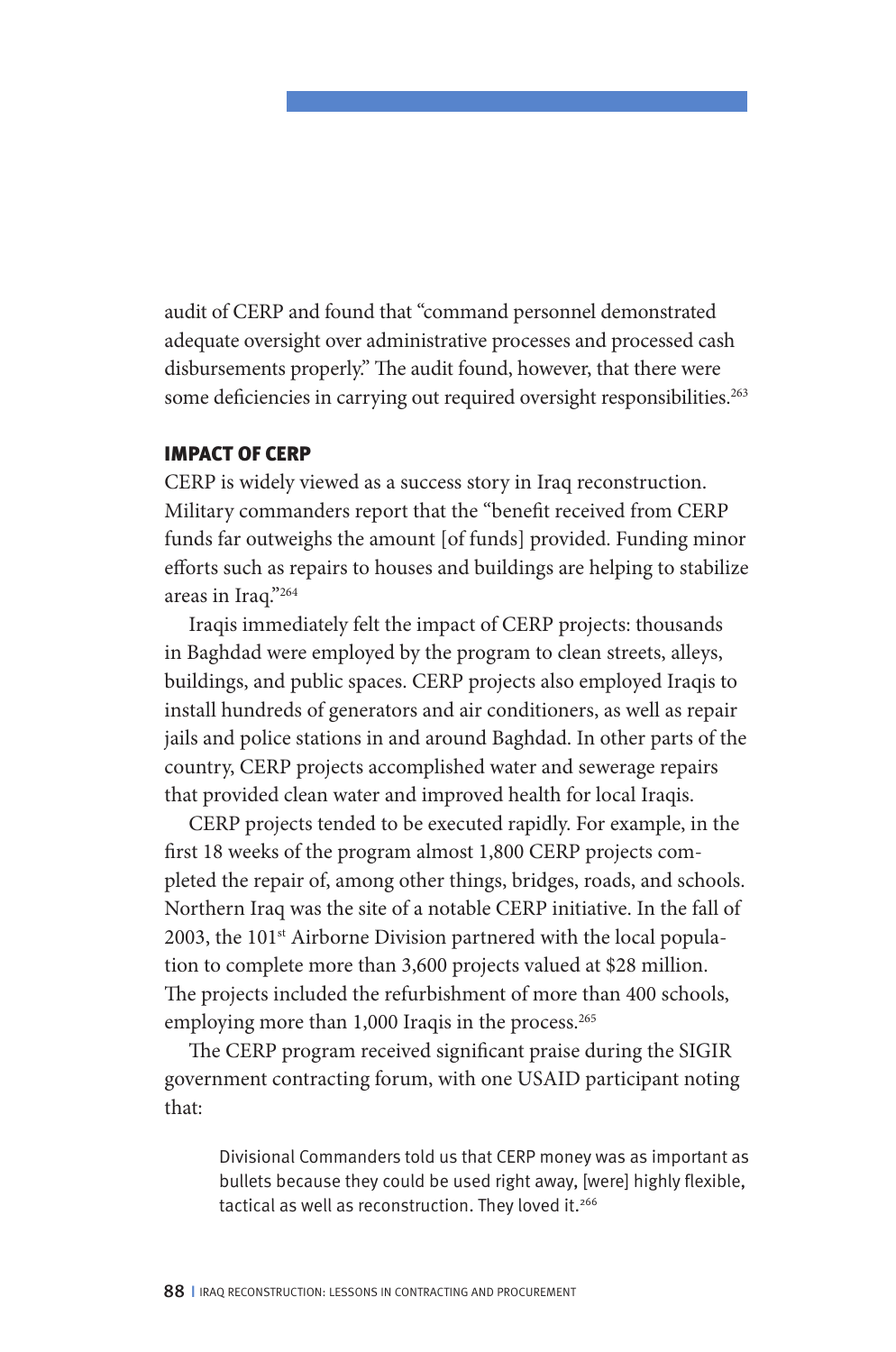## Commanders Humanitarian Relief and Reconstruction Program

When the Interim Iraqi Government began operations on June 28, 2004, the MNC-I Commanding General asked the IIG Prime Minister to partner with MNF-I to support CERP by providing DFI funds for a number of proposed projects.<sup>267</sup> The Deputy Prime Minister agreed to provide \$86 million in IIG funds, with the proviso that the United States must match the Iraqi contributions.268 MNF-I agreed to use U.S. appropriated funds for this request, and designated this fund the "Commanders Humanitarian Relief and Reconstruction Program (CHRRP)."

The October 2004 DoS *Section 2207 Report* contained the first mention of CHRRP and explained the difference between this program and CERP:

Although CHRRP and CERP funds are both for requirements defined by military commanders in the field, the laws and implementing regulations governing their expenditure differ. Procurements using CHRRP funds must follow the federal acquisition regulations and provisions pertaining to full and open competition in Public Law 108- 106 for IRRF…specific focus of CHRRP is to provide urgent, essential water and sewage services with a primary focus on Baghdad.<sup>269</sup> Additionally, the goal of CHRRP was to support labor-intensive, highimpact programs that generate employment, stimulate economic activity, and provide immediate assistance in areas targeted by insurgents.<sup>270</sup>

The January 2005 SIGIR *Quarterly Report* explained that \$86 million was reallocated from IRRF security and law enforcement funds to the CHRRP program to match the IIG contribution. During 2004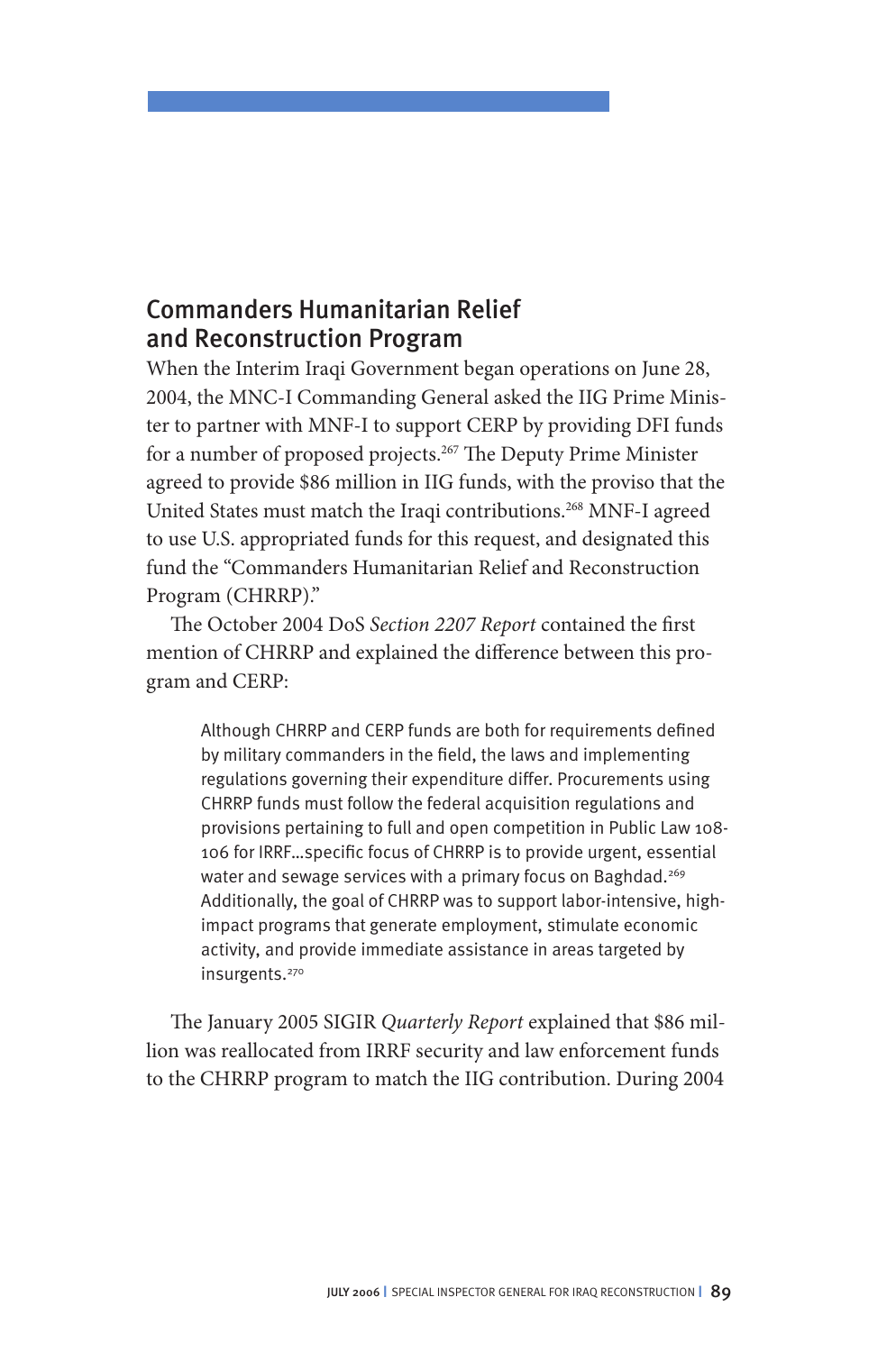and early 2005, the Iraqi government transferred an additional \$52 million to support the CHRRP program. That brought total program funding from all sources to more than \$220 million.<sup>271</sup> This program also succeeded in rapidly producing hundreds of completed water and sewerage projects that benefited Iraqis in the Baghdad area.<sup>272</sup>

### CHRRP Funding and Execution

Only the Multi-National Division-Baghdad (MND-B) and Multi-National Division-North Central (MND-NC) received CHRRP funds. To receive CHRRP money, the sponsoring command had to prepare a project proposal. For purchases of more than \$2,500, the sponsoring command prepared a purchase request and commitment form and forwarded it to the contracting office. Purchases of less than \$2,500 required only a purchase order form. CHRRP projects required a warranted contracting officer to execute any project above \$2,500.

The DoS 2005 *Section 2207 Reports* highlighted CHRRP accomplishments. For example, completed CHRRP projects included:

- the completion of sewer line repair in Baghdad: \$58,555
- seven water and sewer projects in Baghdad that focused on pumping stations and sewage line cleaning: \$1.56 million
- renovation of the Al Jadriya Irrigation System in Baghdad: \$869,000
- additional pump work at Pumping Station 14A in Baghdad: \$45,635
- modification to the Baghdad Solid Waste Transfer Haul contract in Baghdad:  $$8.3$  million<sup>273</sup>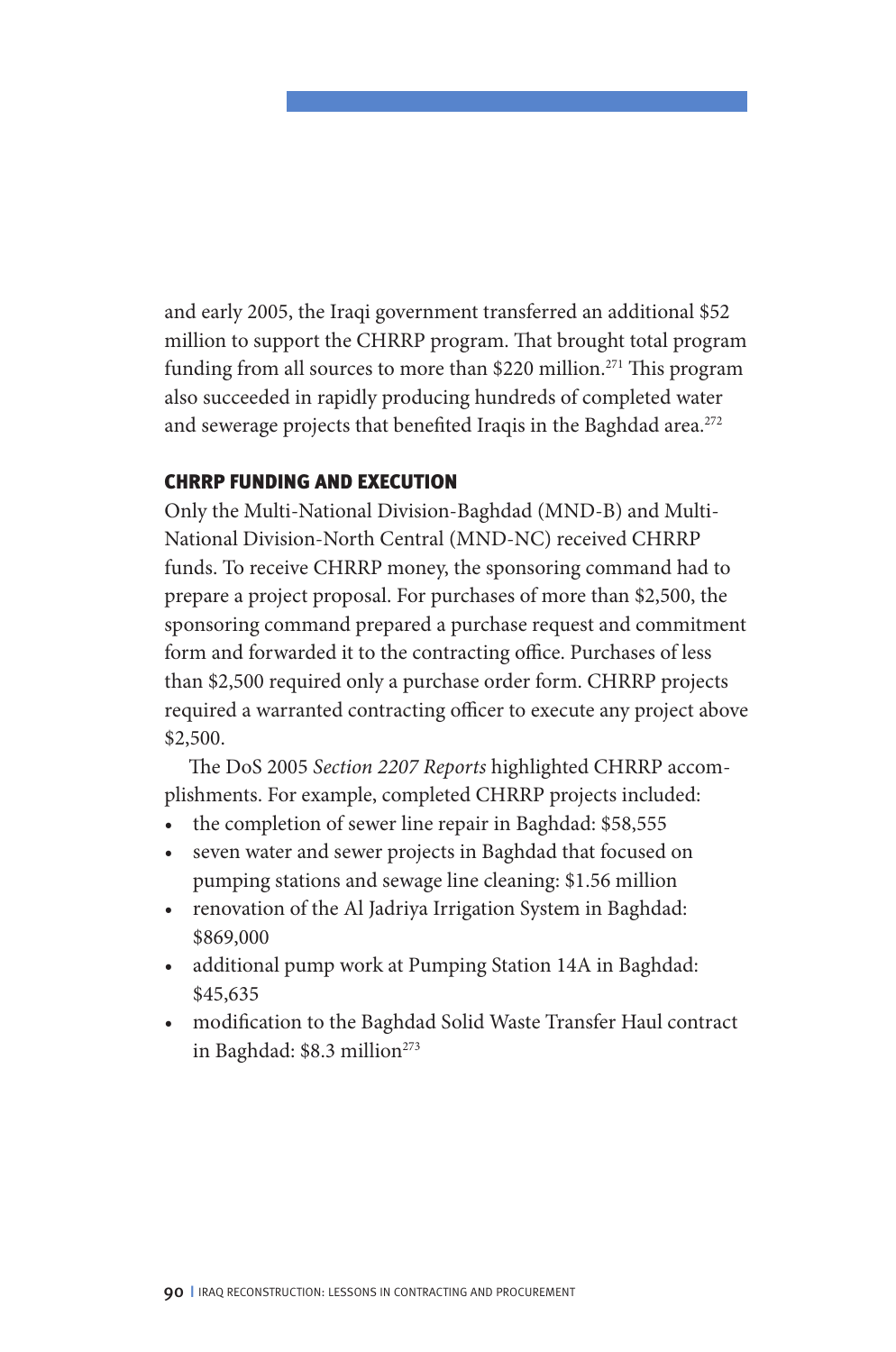JULY 2006 | SPECIAL INSPECTOR GENERAL FOR IRAQ RECONSTRUCTION | 91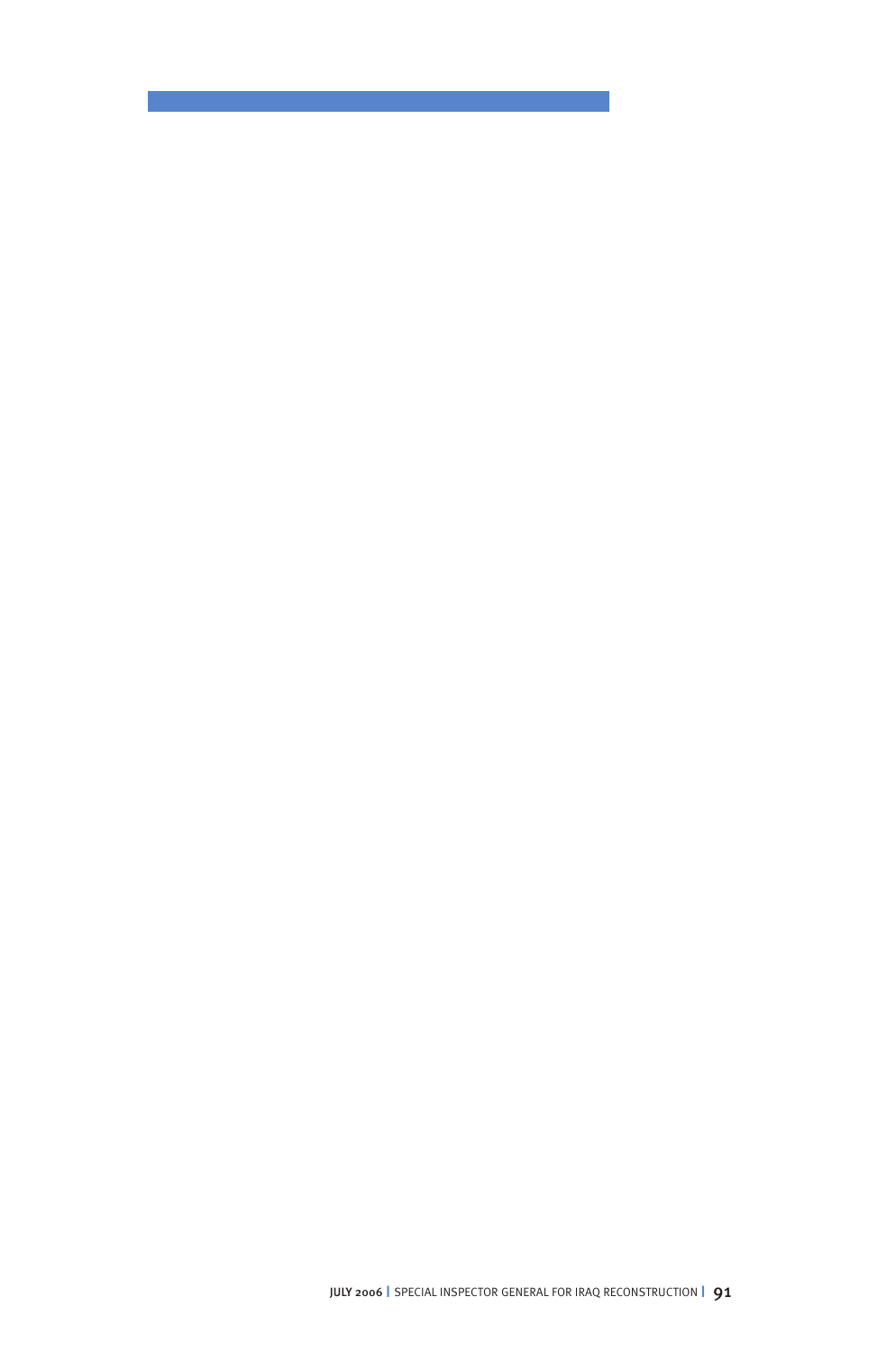92 | IRAQ RECONSTRUCTION: LESSONS IN CONTRACTING AND PROCUREMENT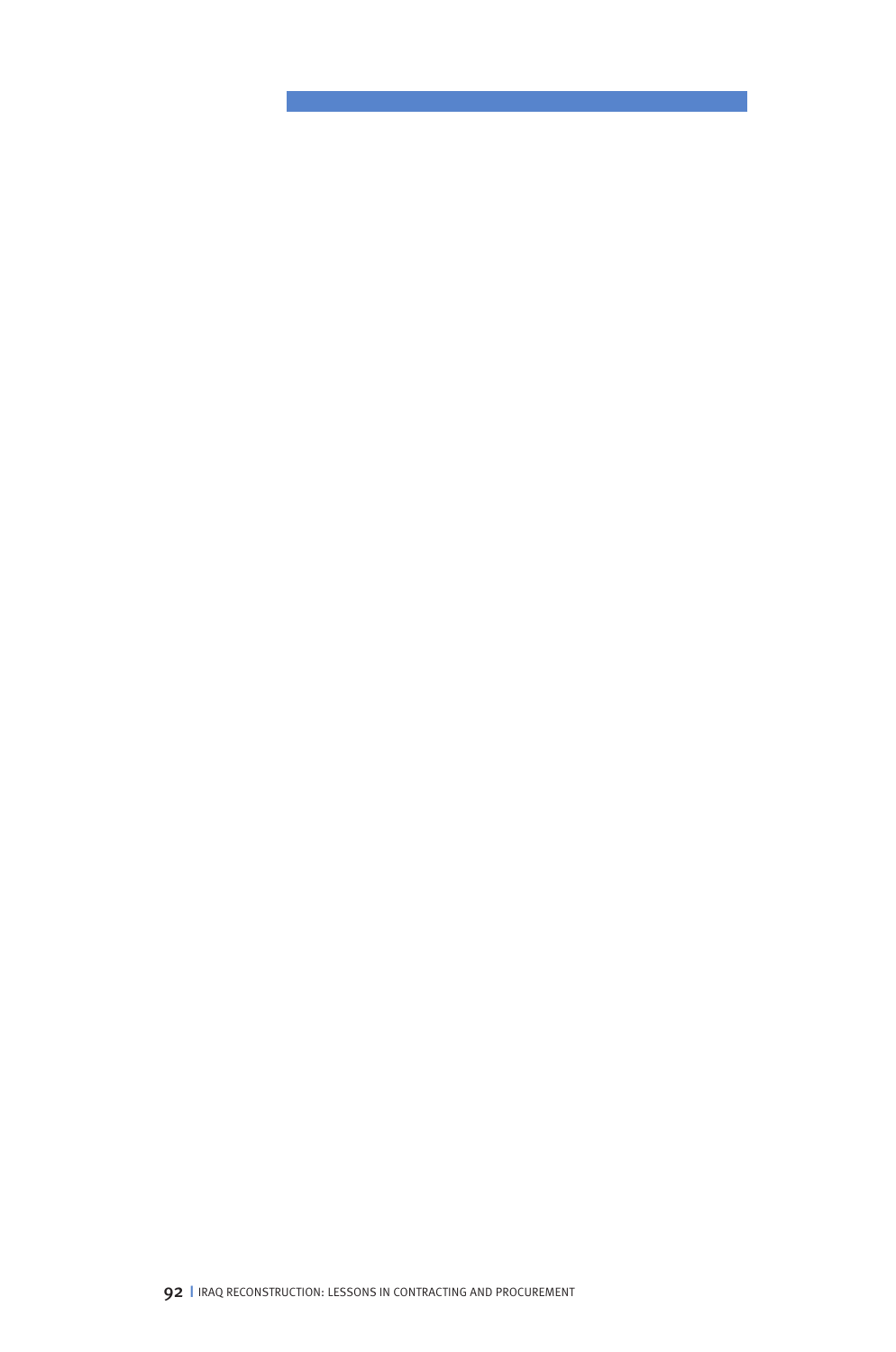Lessons Learned and Recommendations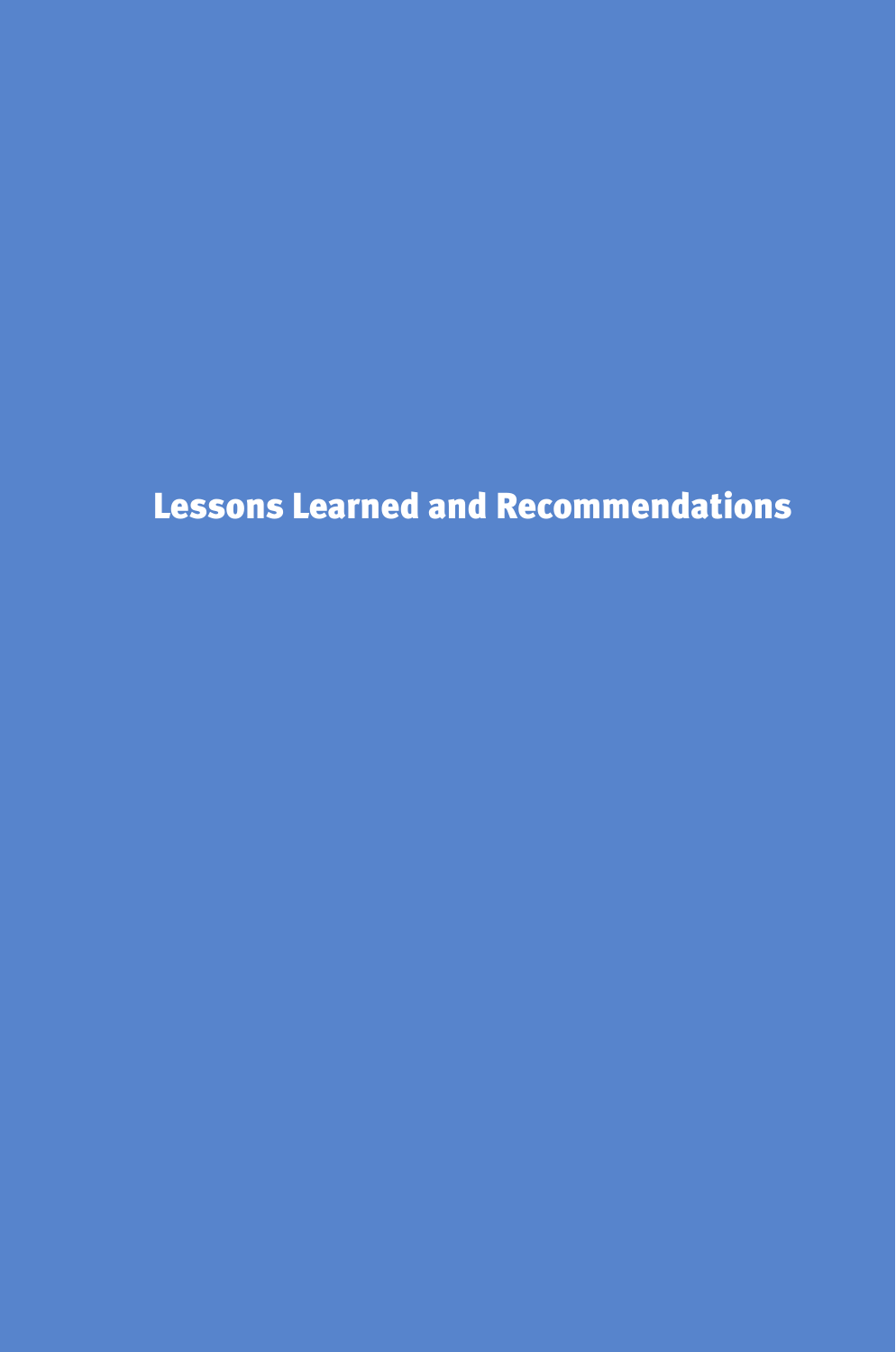## Lessons in Contracting from Iraq Reconstruction

### Key Lessons Learned: Strategy and Planning

- Include contracting and procurement personnel in all plan**ning stages for post-conflict reconstruction operations.** The pre-deployment interagency working groups for Iraq reconstruction did not adequately include contracting and procurement personnel.
- **Clearly define, properly allocate, and effectively communicate essential contracting and procurement roles and responsibilities to all participating agencies.** The failure to define contracting and procurement roles and responsibilities at the outset of the Iraq endeavor resulted in a subsequently fragmented system, thus foreclosing opportunities for collaboration and coordination on contracting and procurement strategies.
- **• Emphasize contracting methods that support smaller projects in the early phases of a contingency reconstruction effort.** The Commander's Emergency Response Program (CERP) and similar initiatives in Iraq proved the value of relatively small, rapidly executable projects that meet immediate local needs and thereby have the salutary effect of enhancing relations with local communities.
- **• Generally avoid using sole-source and limited-competition contracting actions.** These exceptional contracting actions should be used as necessary, but the emphasis must always be on full transparency in contracting and procurement. The use of sole-source and limited competition contracting in Iraq should have virtually ceased after hostilities ended (and previously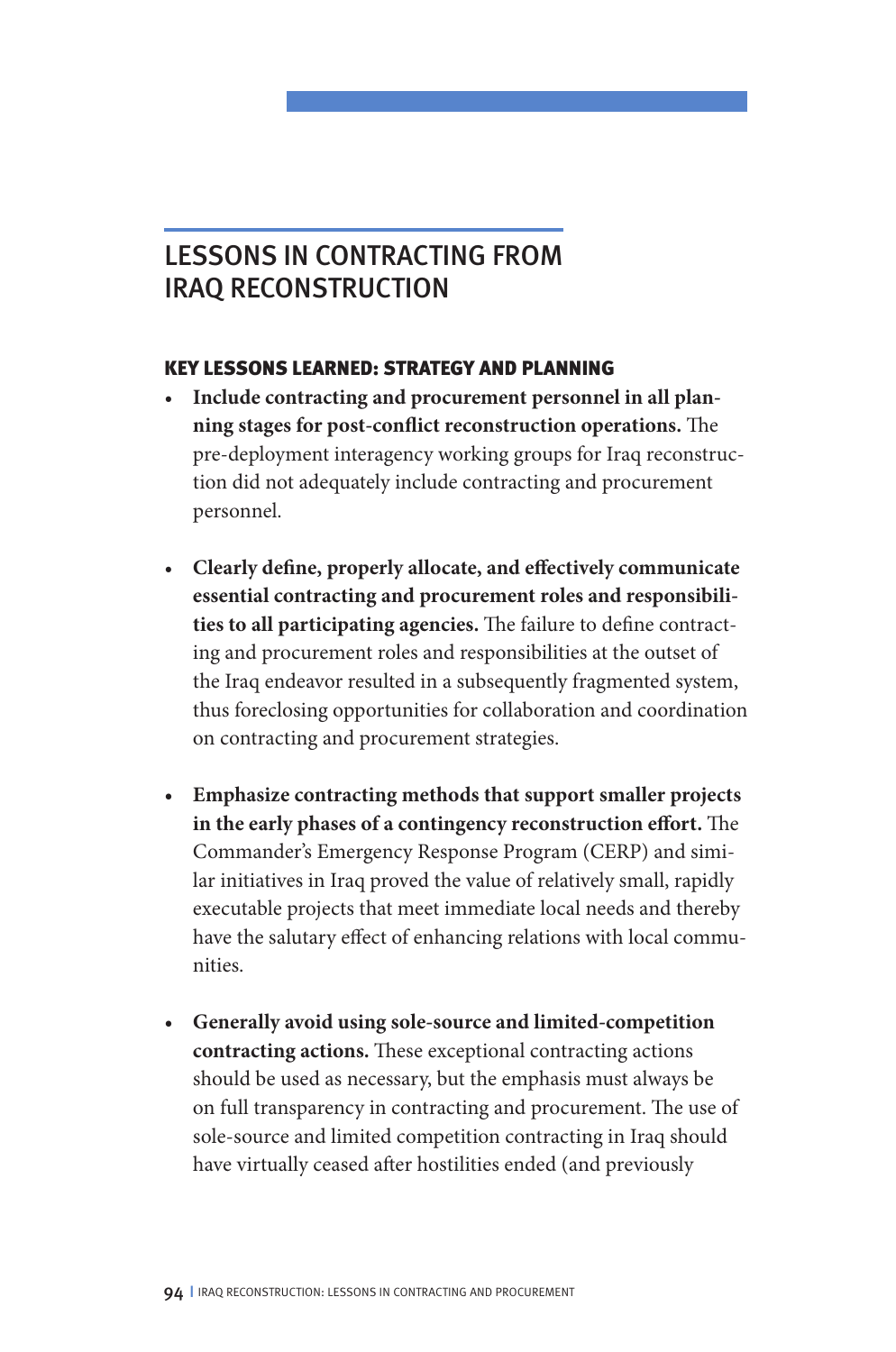sole-sourced limited competition contracts should have been promptly re-bid).

### Key Lessons Learned: Policies and Process

- **• Establish a single set of simple contracting regulations and procedures that provide uniform direction to all contracting personnel in contingency environments.** The contracting process in Iraq reconstruction suffered from the variety of regulations applied by diverse agencies, which caused inconsistencies and inefficiencies that inhibited management and oversight. CPA contracting developed CPA Memorandum 4 for contracts funded by the Development Fund for Iraq (DFI). Other agencies used the Federal Acquisition Regulation<sup>274</sup> (FAR) and its supplements. Certain agencies used departmental regulations to modify their application of the FAR for contracting in Iraq. USAID used its own statutory authority for contingency contracting (within the FAR).
- **• Develop deployable contracting and procurement systems before mobilizing for post-conflict efforts and test them to ensure that they can be effectively implemented in contingency situations.** After reconstruction operations began in Iraq, contracting entities developed *ad hoc* operating systems and procedures for monitoring contracts and maintaining contracting and procurement histories; this limited contracting efficiency and led to inconsistent documentation of contracting actions.<sup>275</sup>
- **• Designate a single unified contracting entity to coordinate all contracting activity in theater.** A unified contract review and approval point would help secure the maintenance of accurate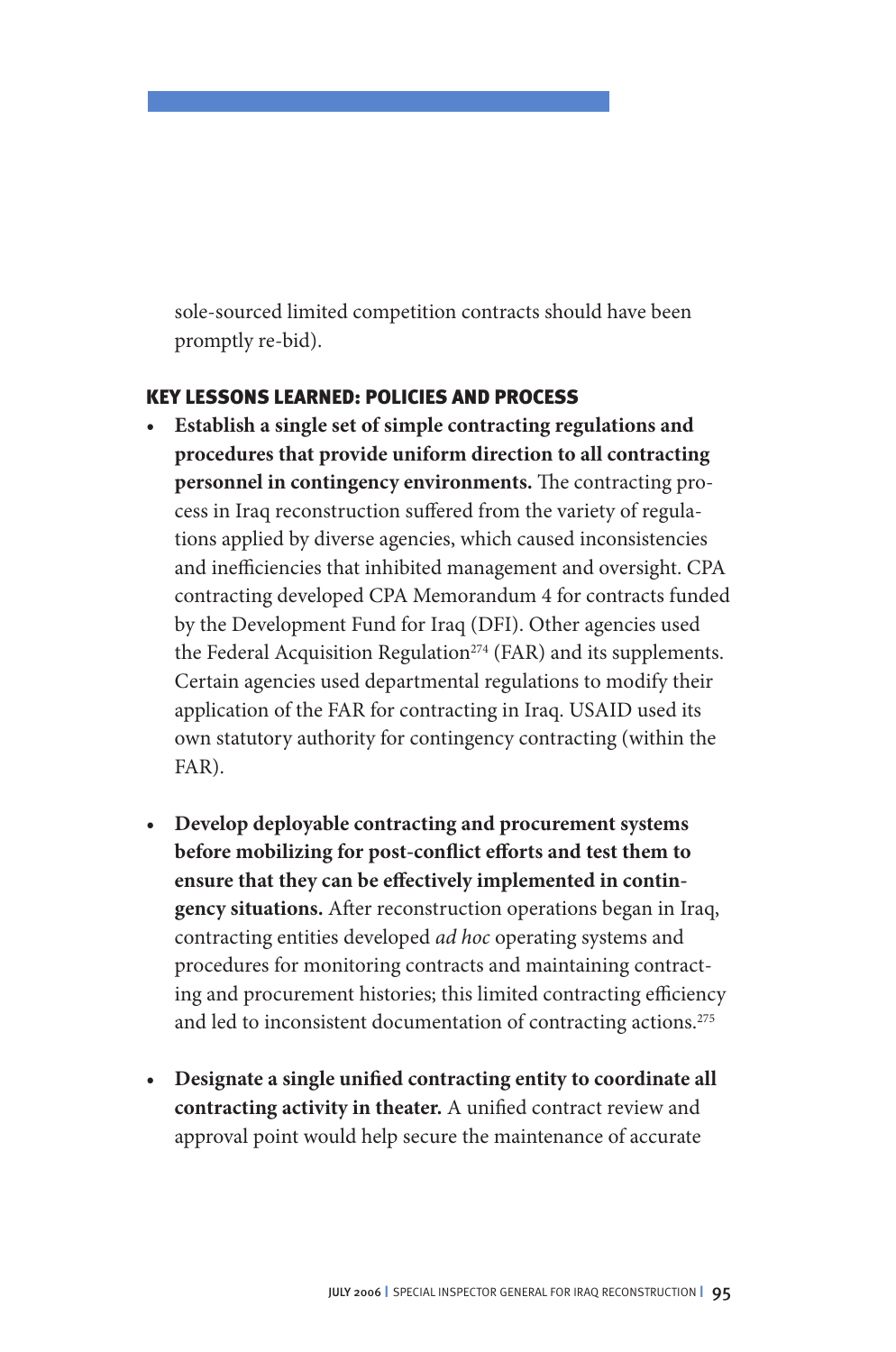information on all contracts, thereby enhancing management and oversight.

- **• Ensure sufficient data collection and integration before developing contract or task order requirements.** The lack of good requirements data slowed progress early in the reconstruction program.
- **• Avoid using expensive design-build contracts to execute small scale projects.** While the use of large construction consortia may be appropriate for very extensive projects, most projects in Iraq were smaller and could have been executed through fixed-price direct contracting.
- **• Use operational assessment teams and audit teams to evaluate and provide suggested improvements to post-conflict reconstruction contracting processes and systems.** Oversight entities should play a consultative role (along with their evaluative role), because the rapid pace of reconstruction contingency programs cannot easily accommodate the recommendations of long-term assessments or audits.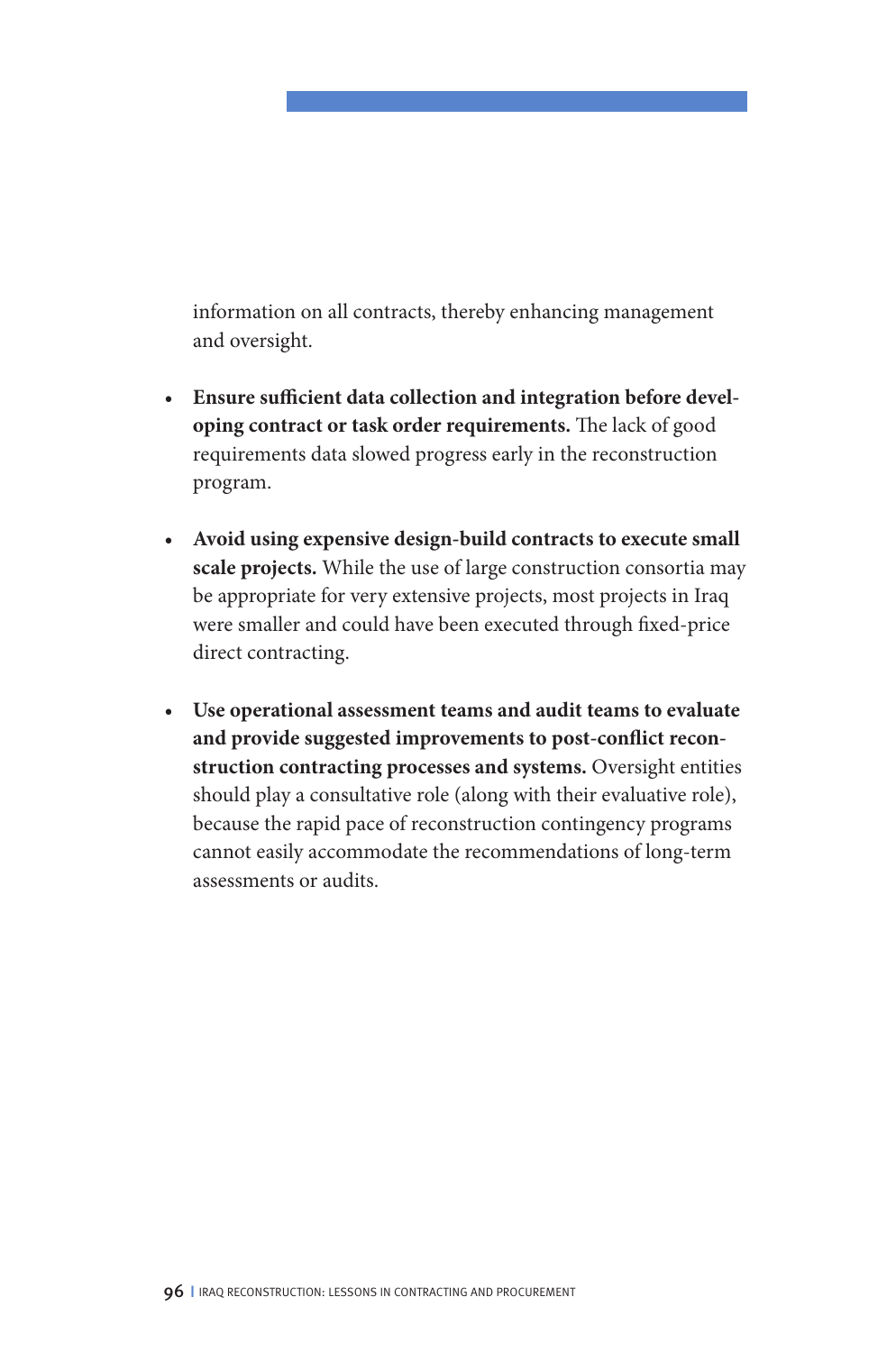## Recommendations

### Recommendation 1:

**Explore the creation of an enhanced Contingency FAR (CFAR)**. When the SIGIR met with the Commanding General of the Multi-National Forces-Iraq and told him of the contracting Lessons

Learned Initiative, he observed that there was a compelling need for a single, simplified, and uniform contracting process for use during contingency operations. Although the existing FAR provides avenues for rapid contracting activity, the Iraq reconstruction experience suggests that the FAR lacks ease of use. Moreover, promoting greater uniformity through a single interagency CFAR could improve contracting and procurement practices in multi-agency contingency operations. An interagency working group led by DoD should explore developing a single set of simple and accessible contracting procedures for universal use in post-conflict reconstruction situations. Congress should take appropriate legislative action to implement the CFAR, once it is developed by the interagency working group.

### Recommendation 2:

**Pursue the institutionalization of special contracting programs.**  In Iraq, smaller scale contracting programs, like the Commander's Emergency Response Program (CERP) and the Commanders Humanitarian Relief and Reconstruction Program (CHRRP), achieved great success. Commanders used these programs to accomplish projects that immediately met the needs of a post-war population in distress. Given the positive performance of CERP and CHRRP in Iraq, the Congress should legislatively institutionalize such programs for easy implementation in future contingency operations.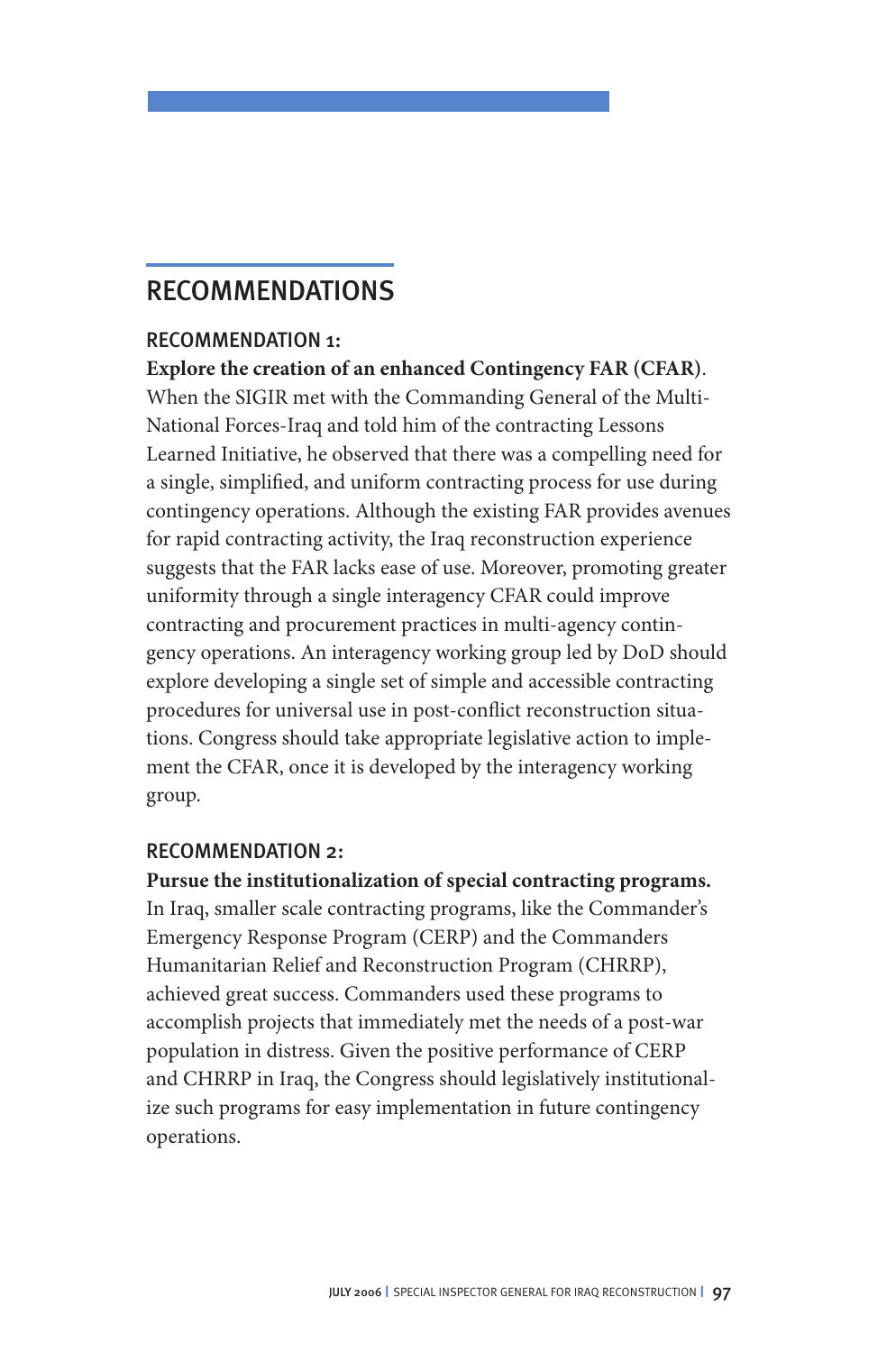### RECOMMENDATION 3:

**Include contracting staff at all phases of planning for contingency operations.** Contracting plays a central role in the execution of contingency operations, and thus it must be part of the pre-deployment planning process. Whether for stabilization or reconstruction operations, contracting officials help provide an accurate picture of the resources necessary to carry out the mission.

### Recommendation 4:

**Create a deployable reserve corps of contracting personnel who are trained to execute rapid relief and reconstruction contracting during contingency operations.** This contracting reserve corps could be coordinated by the DoS Office of the Coordinator for Reconstruction and Stabilization as part of its civilian ready reserve corps. An existing contingent of contracting professionals, trained in the use of the CFAR and other aspects of contingency contracting, could maximize contracting efficiency in a contingency environment.

### RECOMMENDATION 5:

**Develop and implement information systems for managing contracting and procurement in contingency operations.** The interagency working group that explores the CFAR should also review current contracting and procurement information systems and develop guidelines and processes for enhancing these existing systems or, if necessary, creating new ones to meet unique contingency operational needs.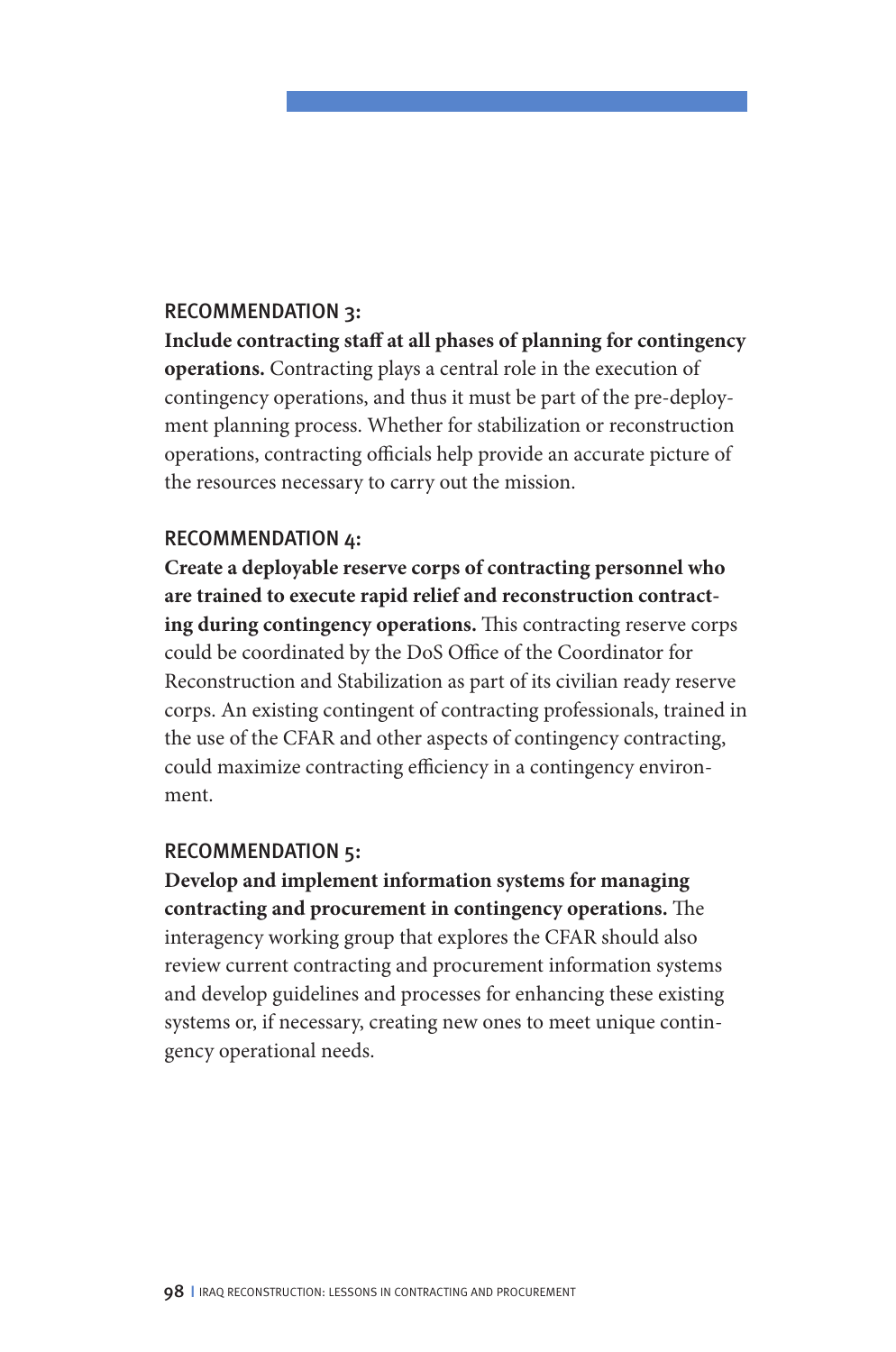### Recommendation 6:

**Pre-compete and pre-qualify a diverse pool of contractors with expertise in specialized reconstruction areas.** These contractors should receive initial reconstruction contracts during the start-up phase of a post-conflict reconstruction event.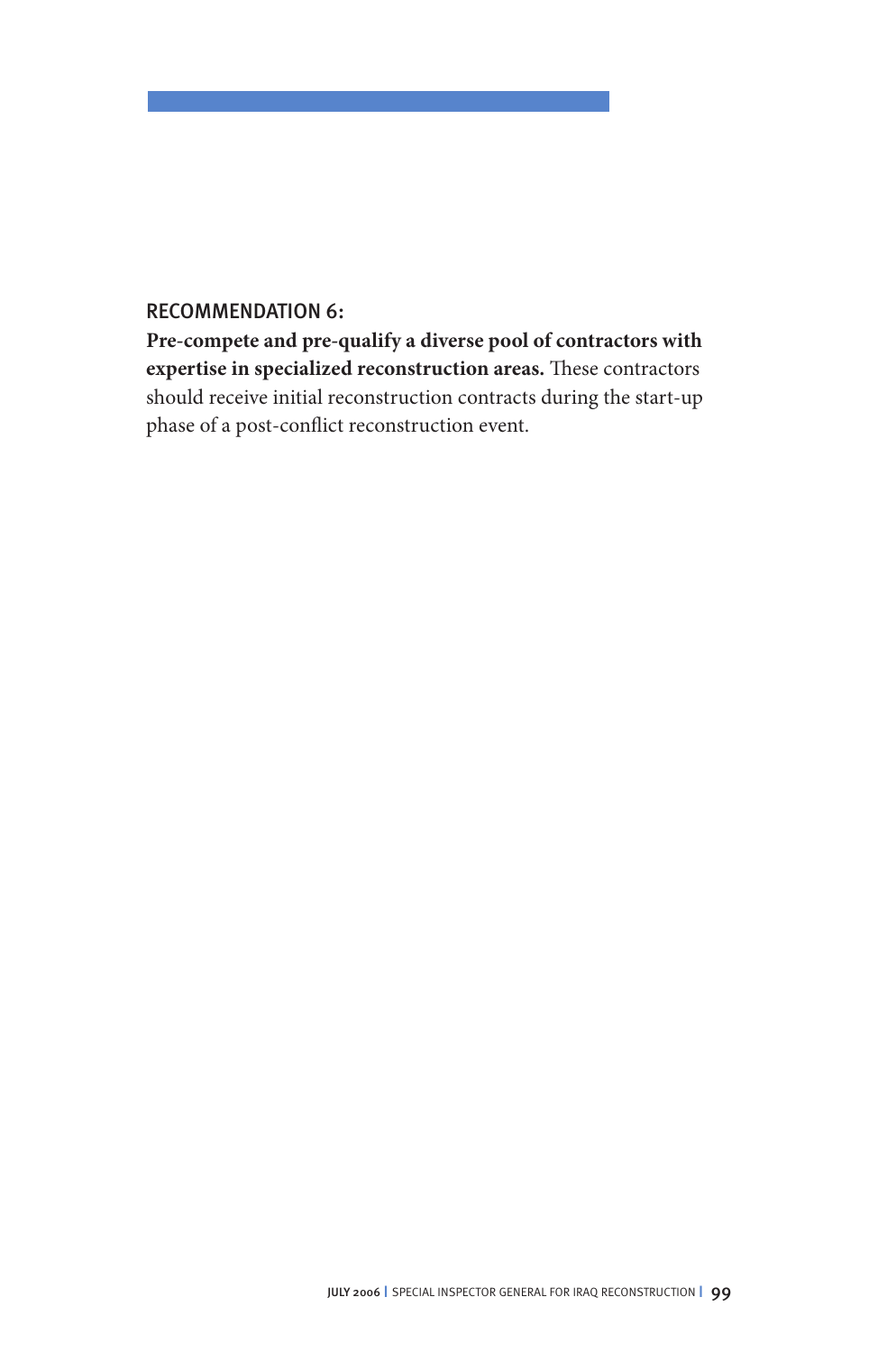100 | IRAQ RECONSTRUCTION: LESSONS IN CONTRACTING AND PROCUREMENT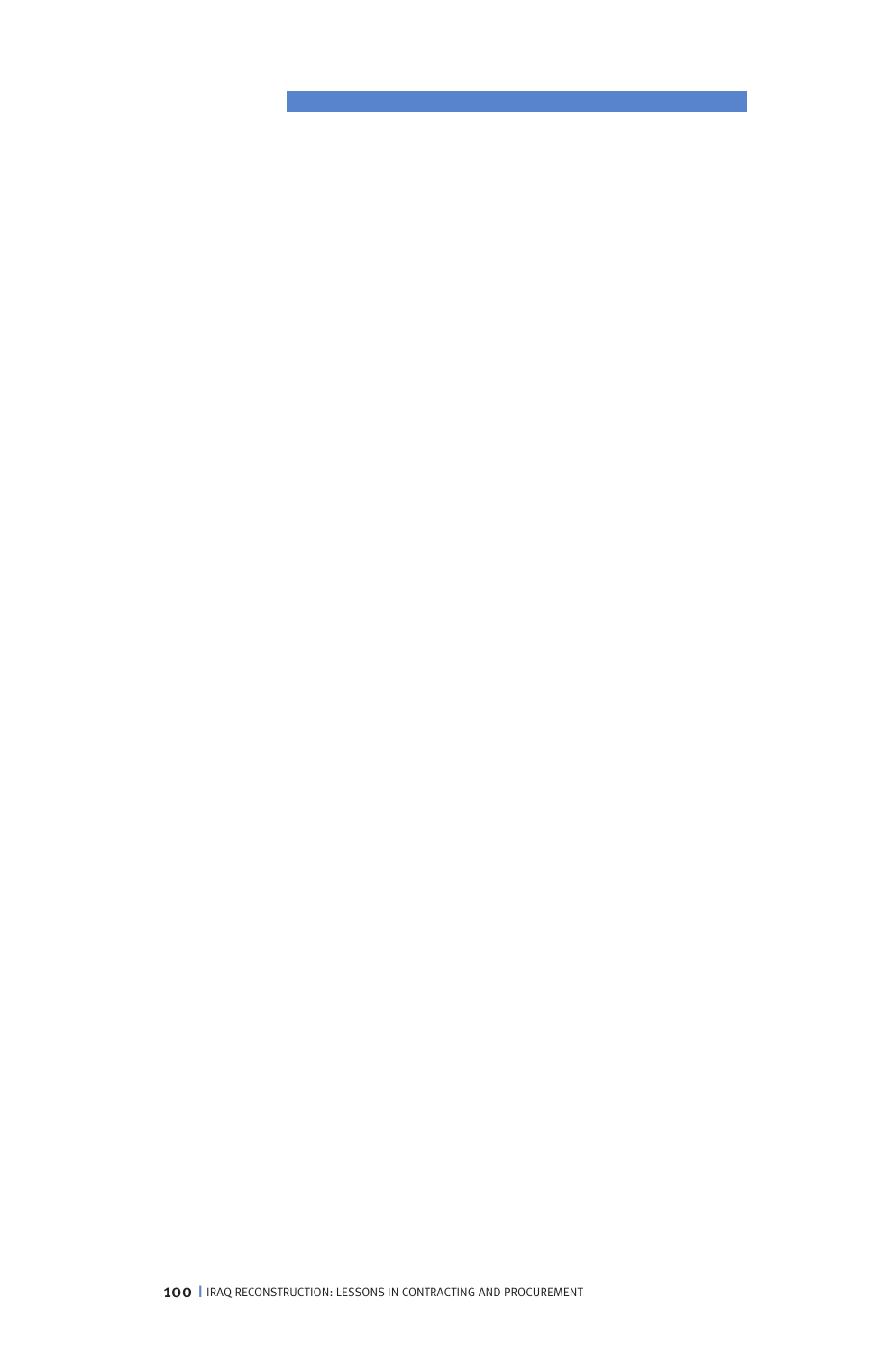# **APPENDICES**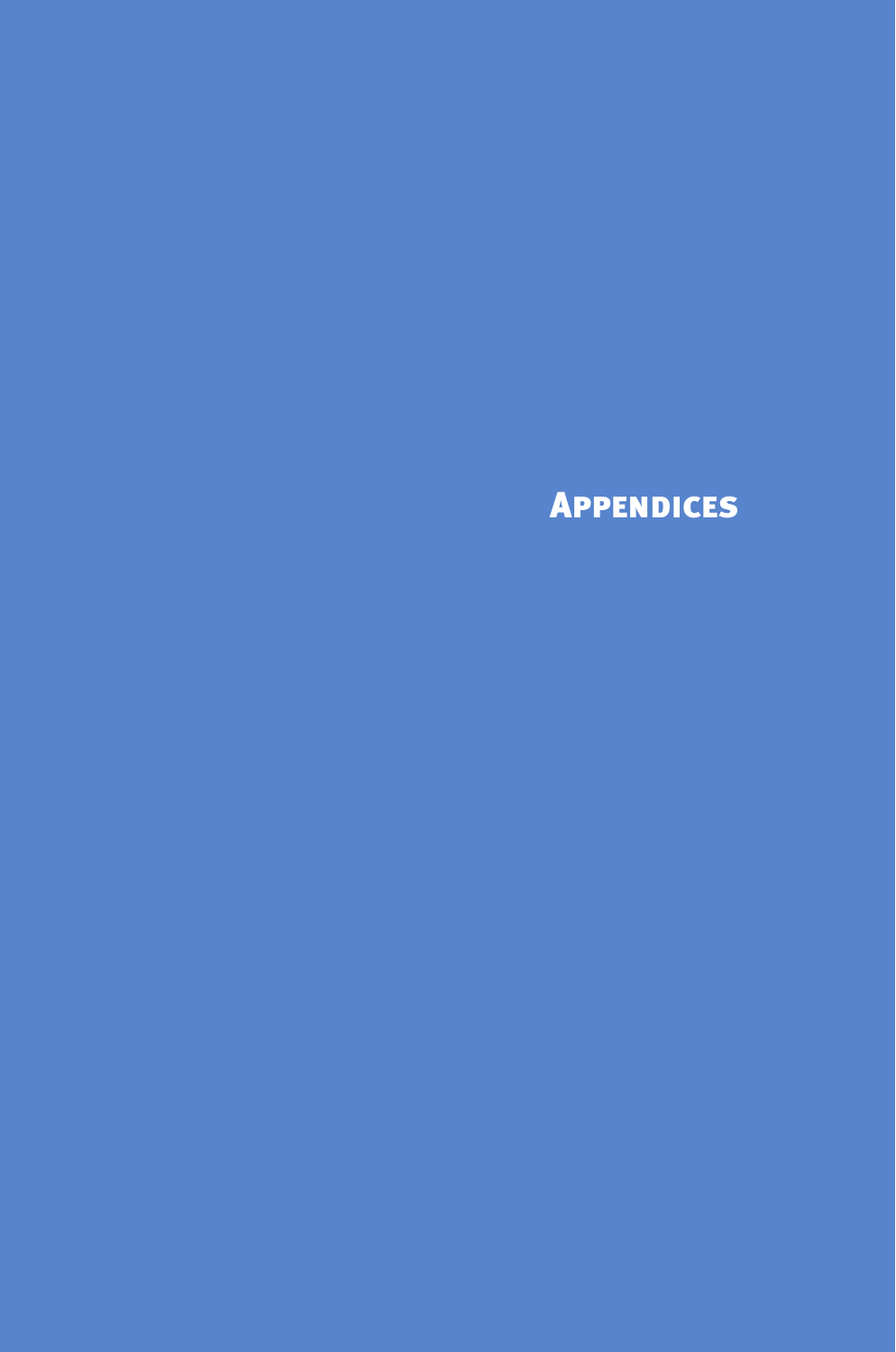## Appendix A: Requested Changes to the Federal Acquisition Regulation

SIGIR research shows that throughout the Iraq experience there has been debate about whether the Federal Acquisition Regulation<sup>276</sup> (FAR) provides appropriate flexibilities for the fast-paced contracting required in conflict/post-conflict environments like Iraq. This debate continues. What is clear, however, is that after more than a year of contracting in Iraq, staff at different U.S. agencies in the fall of 2004 felt compelled to ask for relief from various FAR requirements.

At that time, an interagency effort coordinated through IRMO requested changes to the FAR for use in Iraq contracting. The organizations making requests included PCO, MNF-I and entities under its command, USAID, and USACE-GRD. The Chief of Mission in Iraq sent more than 20 proposed changes in a cable to the Secretary of State on October 4, 2004. The Secretary of State provided interagency responses to the requests on October 14, 2004, and October 27, 2004. These communications are summarized in Table A-1.

A review of the requested changes provides insight into the differing concerns of staff at various agencies working in Iraq, as well as their level of awareness of existing FAR flexibilities. Additionally, the responses highlight that the levels of flexibility allowed to contracting staff sometimes differed from agency to agency. Finally, although some of the flexibilities requested by agencies technically already existed in the FAR, some sources have told SIGIR that the process necessary to justify, document, and act on these flexibilities is too cumbersome and time-consuming to be practical in a contingency environment.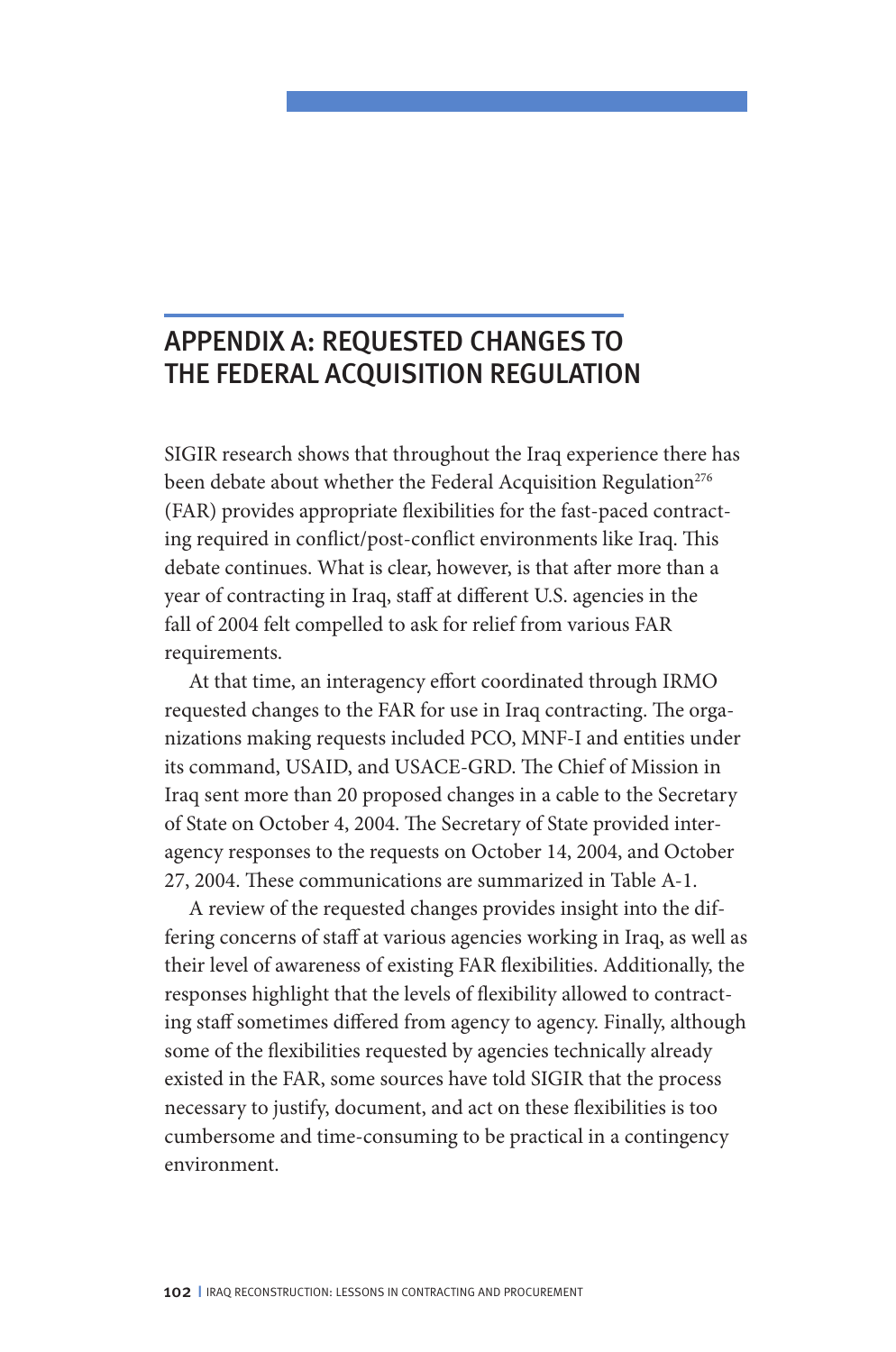For example, many of USAID's requests for changes related specifically to contractor insurance rather than to more general issues with the FAR. USAID did not feel particularly constrained by FAR regulations, said one SIGIR interviewee, perhaps due to the degree of pre-planning they undertook for their contracts.277

Instead, some of USAID's suggested changes proposed the inclusion in contracts of contractors' costs for accidental death and dismemberment insurance and additional war risk insurance. The interagency response to these requests indicated that contracting officers had the flexibility to construct insurance as an allowable cost within individual contracts. However, the response also recognized the larger issues of insurance availability, as it indicated that the (lack of) availability of such insurance was an issue being addressed by an interagency working group.

In contrast, PCO's requests focused on increasing dollar thresholds for micro-purchases and reducing the length of notification time required for particular solicitation processes. The response to the PCO's notification request indicated that authority for this process already existed; however, the threshold request was addressed in the FY 2005 National Defense Authorization Act.

In addition to the requests made through IRMO, the HCA in Iraq also made requests directly to the Deputy Assistant Secretary of the Army (Policy and Procurement). Conversely, a DoS contracting official informed SIGIR that DoS has not requested any waivers outside of those allowed in the FAR or the DoS supplement to the FAR, known as the DOSAR.278

Table 5 provides a limited sample of excerpts from agency requests for changes in contracting regulations in Iraq during the fall of 2004, and the resulting interagency responses.<sup>279</sup> They reflect only this time period and only the agencies involved in the communications.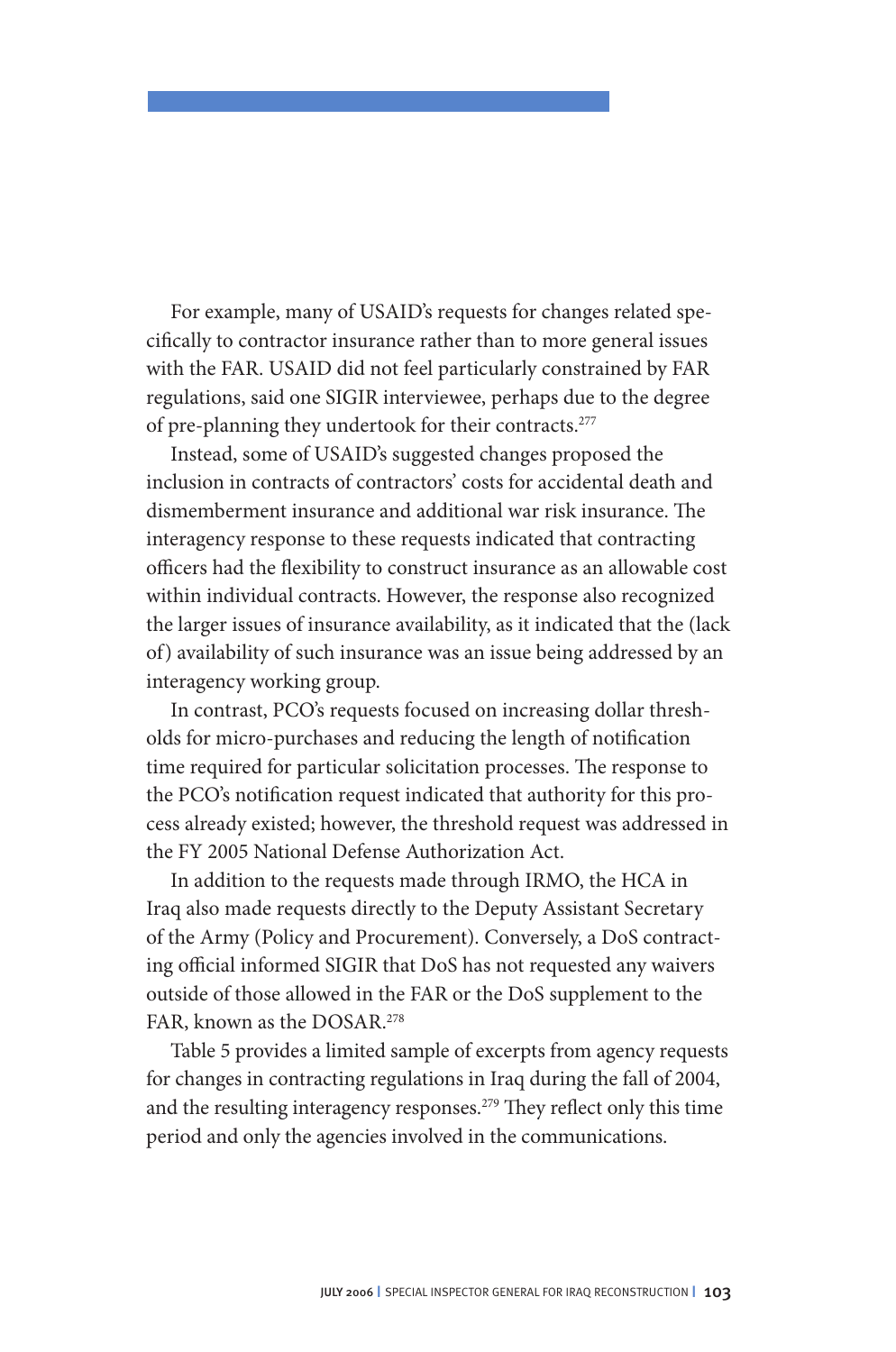Written comments to SIGIR from DoD contracting officials regarding these fall 2004 communications suggest that both the requestors and responders may have been unaware of the existing flexibilities in the FAR. They may also have been unaware of waivers previously enacted, or other actions underway, to provide greater contracting flexibility.280 Ensuring broad knowledge of contracting regulations pertinent to post-conflict contracting, as well as improving forward-rear and interagency visibility of activities underway would increase contracting flexibility. This in turn would assist contracting personnel in pre-stabilization or post-conflict environments to more effectively use all of the contracting mechanisms at their disposal.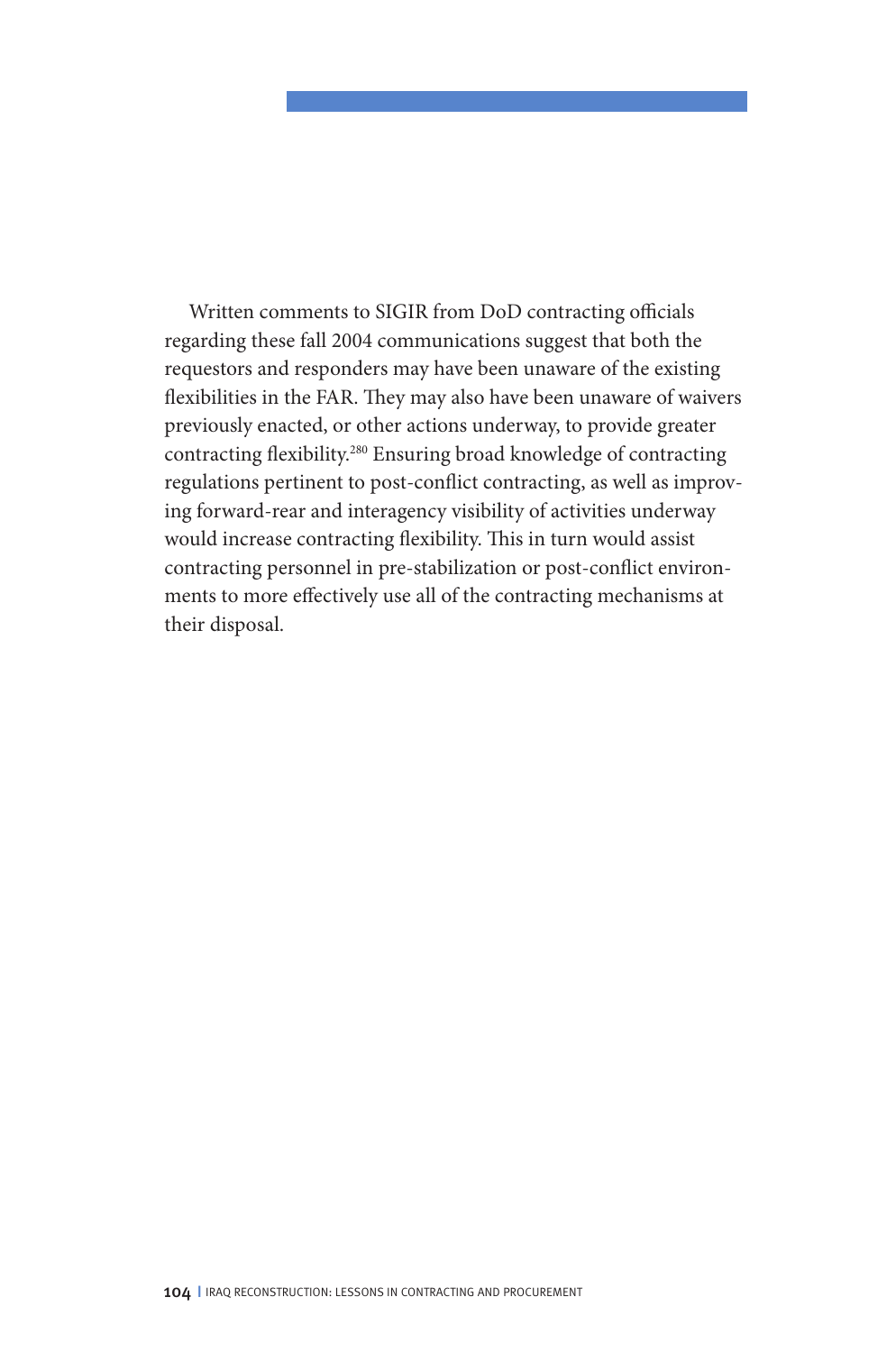|                                                                                        |                   | REQUESTED CHANGES TO THE FAR FROM IRAQ-BASED STAFF AND INTERAGENCY RESPONSES (OCTOBER 2004)*                                                                                                                                                              |
|----------------------------------------------------------------------------------------|-------------------|-----------------------------------------------------------------------------------------------------------------------------------------------------------------------------------------------------------------------------------------------------------|
| REQUEST FROM STAFF IN IRAQ                                                             | REQUESTING AGENCY | <b>INTERAGENCY RESPONSE</b>                                                                                                                                                                                                                               |
| Increase the Simplified Acquisition Threshold to<br>$$1$ million $^*$                  | MNSTC-I (MNF-I)   | "The requested increase is included in the final version of FY 05 National<br>Defense Authorization Act, which will become law on signature by the<br>President."***                                                                                      |
| Increase the Micro-purchase Threshold to \$25,000 PCO                                  |                   | "The requested increaseis included in the final version of FY 05 National<br>Defense Authorization Act, which will become law on signature by the<br>President."                                                                                          |
| Waive the requirement for Performance and<br>Payment Bonds of more than \$100,000      | USACE-GRD         | "DoD, USAID and DoS concur that authority already exists under FAR<br>28.102-1 for the Contracting Officer to waive this requirement."                                                                                                                    |
| Equipment Risk of Loss. Make additional war risk                                       | USAID             | 'State, USAID, and DoD concur that flexibility currently exists to reimburse<br>contractors for war risk insurance if it is available. The reasonableness of<br>cost is a determination of each contract."                                                |
| insurance available; if not available, U.S. should<br>accept equipment at border       |                   | "An interagency insurance working group [exists] to interact with the<br>insurance industry and contractor associations on the larger issue of<br>insurance availability."                                                                                |
| Limit price reasonableness determinations to<br>commercial standard for subcontractors | USACE-GRD         | state, USAID, and DoD concur that contracting officers already have the<br>authority you seek, and Washington encourages Contracting Officers to<br>use this authority in accordance with the FAR requirements to expedite<br>reconstruction activities." |
| Reduce combined commercial synopsis/                                                   | PCO****           | "Agency Heads can already waive the 15-day requirement." "DoS currently<br>has a waiver in effect for DoS procurement up to \$5 million, as does<br>USAID."                                                                                               |
| solicitation time from 15 to 7 days                                                    |                   | Executive Agency for contracting in Iraq is the waiver authority for DoD."<br>"DoD regulations permit this waiver, using existing authorities. General<br>authorities regarding synopsizing exist in regulation. The Army, as                             |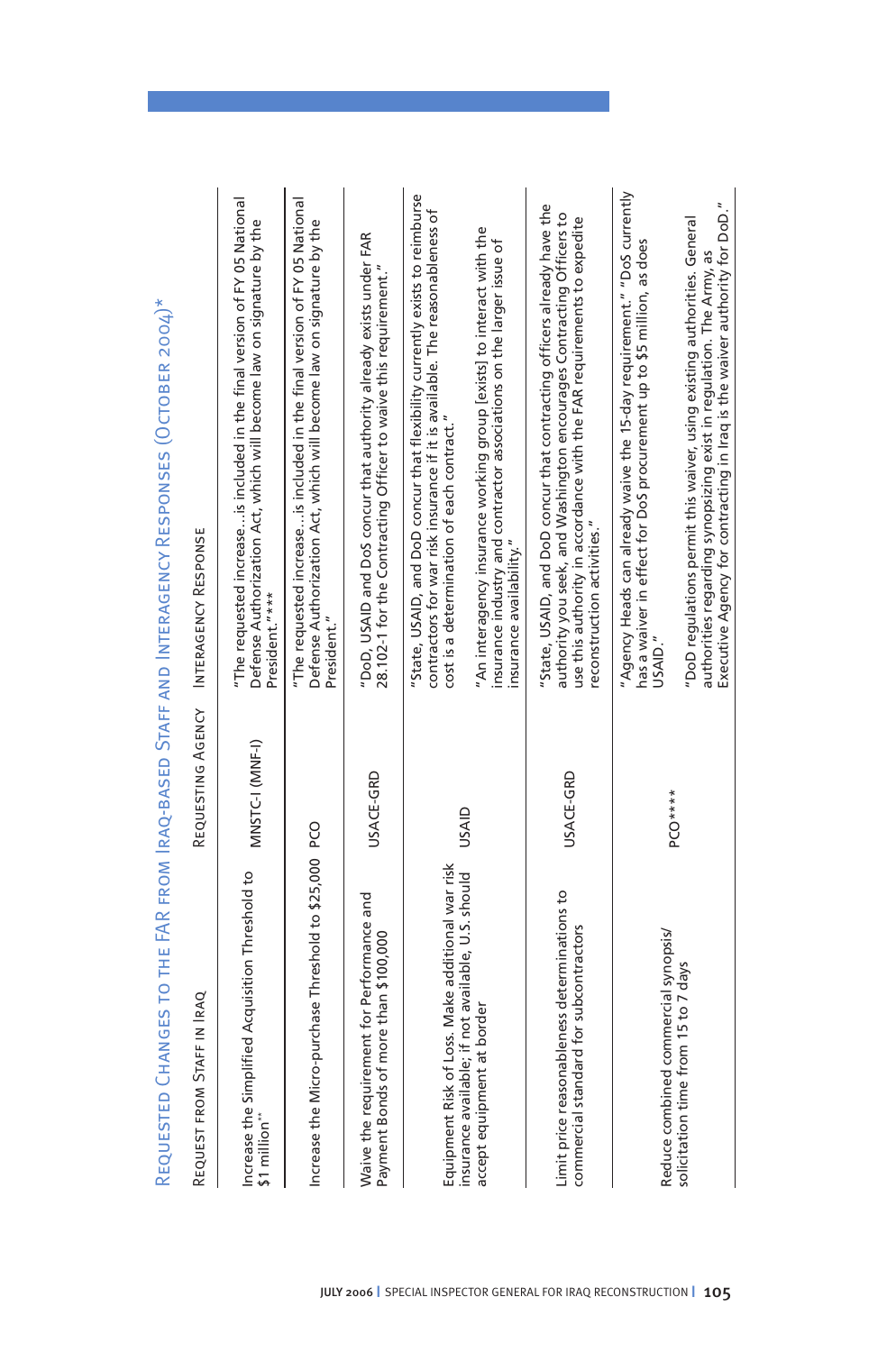| $\overline{\phantom{a}}$                                                                                                                                                                                                      |
|-------------------------------------------------------------------------------------------------------------------------------------------------------------------------------------------------------------------------------|
|                                                                                                                                                                                                                               |
| l                                                                                                                                                                                                                             |
|                                                                                                                                                                                                                               |
|                                                                                                                                                                                                                               |
|                                                                                                                                                                                                                               |
|                                                                                                                                                                                                                               |
|                                                                                                                                                                                                                               |
|                                                                                                                                                                                                                               |
|                                                                                                                                                                                                                               |
|                                                                                                                                                                                                                               |
|                                                                                                                                                                                                                               |
|                                                                                                                                                                                                                               |
|                                                                                                                                                                                                                               |
|                                                                                                                                                                                                                               |
| ֚֚֚֬                                                                                                                                                                                                                          |
|                                                                                                                                                                                                                               |
|                                                                                                                                                                                                                               |
|                                                                                                                                                                                                                               |
| ֧֖֖֖֖֧֪֪֪֪֚֚֚֚֚֚֚֚֚֚֚֚֚֚֚֚֝֝֓֕֓֕֓֞֓֝֓֩׀<br>֧֪֪֪֖֖֖֖֧֧֖֧֖֧֦֧֚֚֚֚֚֚֘֘֘֘֩֩֩֩֓֘֘֩֩֩֓֘֘֩֩֩֓֩֩֩֓֞֩֩֩֩֓֞                                                                                                                             |
|                                                                                                                                                                                                                               |
|                                                                                                                                                                                                                               |
|                                                                                                                                                                                                                               |
|                                                                                                                                                                                                                               |
|                                                                                                                                                                                                                               |
|                                                                                                                                                                                                                               |
|                                                                                                                                                                                                                               |
|                                                                                                                                                                                                                               |
|                                                                                                                                                                                                                               |
|                                                                                                                                                                                                                               |
| i di secolul di secolul di secolul di secolul di secolul di secolul di secolul di secolul di secolul di secolul di secolul di secolul di secolul di secolul di secolul di secolul di secolul di secolul di secolul di secolul |
|                                                                                                                                                                                                                               |
|                                                                                                                                                                                                                               |
|                                                                                                                                                                                                                               |
|                                                                                                                                                                                                                               |
|                                                                                                                                                                                                                               |
|                                                                                                                                                                                                                               |
|                                                                                                                                                                                                                               |
|                                                                                                                                                                                                                               |
| $\begin{array}{c} \hline \end{array}$                                                                                                                                                                                         |
|                                                                                                                                                                                                                               |
| ֧֖֖֖֖֚֚֚֚֚֚֚֚֚֝׀<br>֧֖֢ׅ֖֖֧֖֦֧֧֦֧֧֧֧֧֧֧֧֧֧֧֚֘֩֩֩֩֩֩֩֩֓֘֘֩֩֩֩֓֓֬֘֓֩֩֓֓֬֓֬֩֩֩֓֬֓֩֩֩֩֓֩֩֩֩֩֩֩֓֩֬֩֩֩֬֓֩֩֬֩֩֩֩֓֩֩֩֩֩֩֩֩֩֩֩֩֩֩                                                                                                      |
|                                                                                                                                                                                                                               |
|                                                                                                                                                                                                                               |
|                                                                                                                                                                                                                               |
| - 1<br>  1<br>  1<br>  1<br>  1                                                                                                                                                                                               |
|                                                                                                                                                                                                                               |
|                                                                                                                                                                                                                               |
|                                                                                                                                                                                                                               |
|                                                                                                                                                                                                                               |
|                                                                                                                                                                                                                               |
|                                                                                                                                                                                                                               |
|                                                                                                                                                                                                                               |
|                                                                                                                                                                                                                               |
|                                                                                                                                                                                                                               |
|                                                                                                                                                                                                                               |
|                                                                                                                                                                                                                               |
|                                                                                                                                                                                                                               |
|                                                                                                                                                                                                                               |
|                                                                                                                                                                                                                               |
|                                                                                                                                                                                                                               |
|                                                                                                                                                                                                                               |
|                                                                                                                                                                                                                               |
|                                                                                                                                                                                                                               |
|                                                                                                                                                                                                                               |
|                                                                                                                                                                                                                               |
|                                                                                                                                                                                                                               |
|                                                                                                                                                                                                                               |
|                                                                                                                                                                                                                               |
|                                                                                                                                                                                                                               |
|                                                                                                                                                                                                                               |
|                                                                                                                                                                                                                               |
|                                                                                                                                                                                                                               |
|                                                                                                                                                                                                                               |
|                                                                                                                                                                                                                               |
| リンパー けいけい                                                                                                                                                                                                                     |
|                                                                                                                                                                                                                               |
|                                                                                                                                                                                                                               |
|                                                                                                                                                                                                                               |
|                                                                                                                                                                                                                               |
|                                                                                                                                                                                                                               |
|                                                                                                                                                                                                                               |
|                                                                                                                                                                                                                               |
| ֖֖֖֖ׅ֛ׅ֛֪ׅ֪ׅ֪ׅ֖֚֚֚֚֚֚֚֚֚֚֚֚֚֚֚֚֚֚֚֚֚֚֚֚֡֡֡֡֡֡֓֞                                                                                                                                                                               |
|                                                                                                                                                                                                                               |
|                                                                                                                                                                                                                               |
|                                                                                                                                                                                                                               |
|                                                                                                                                                                                                                               |
|                                                                                                                                                                                                                               |
| j                                                                                                                                                                                                                             |
| į<br>I                                                                                                                                                                                                                        |

**b.**<br>
Request reporting that Mike SETOTHE FAR FROM IRAC-BASED STAFF AND INTERAGENCY RESPONSES (OCTOBER 2004)\*<br>
Request means your manual findings (086) for Microscopic Microscopic Interaction Response<br>
Request the operati

Procurement Prohibition of Section 203(a) of the Trade Agreements Act of 1979, as amended." June 16, 2003. According to these sources, no new related waivers have been granted since that date. See DoD officials, written comments to SIGIR, March 10, 2006.

TABLE<sub>5</sub>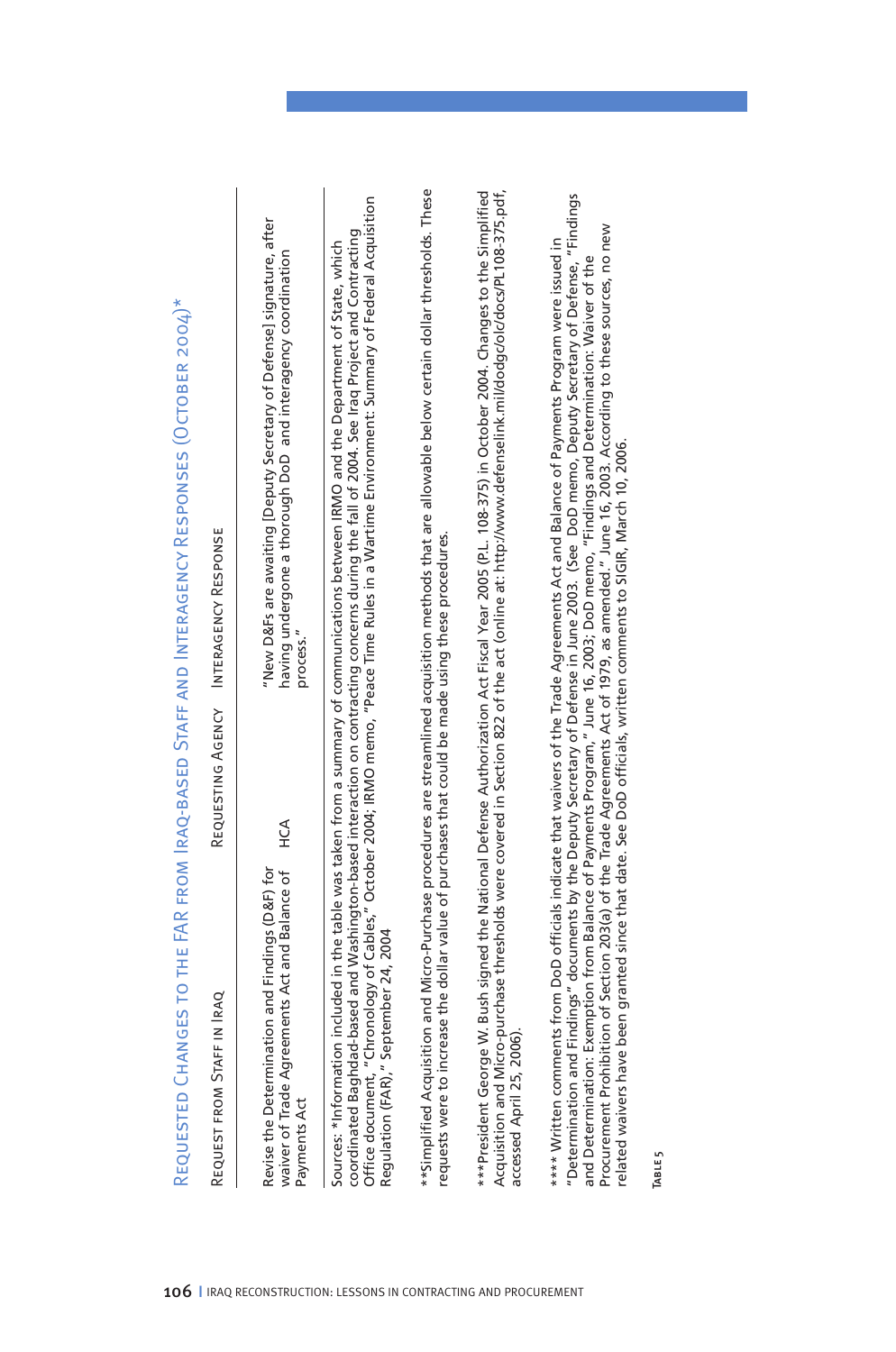## Appendix B: Trends in the Acquisition Workforce

## Workforce Trends: Skills and Numbers

An April 2003 GAO report, *Federal Procurement: Spending and Workforce Trends*, reported that while federal contracting increased by 11% between 1997 and 2001, the federal acquisition workforce decreased by 5%. The report notes that the decline in the acquisition workforce varied by agency. DoD experienced the largest decrease about 9%.281

A senior official at the OMB Office of Federal Procurement Policy provided an explanation of this trend. During the 1990s, there was a major acquisition reform movement in the U.S. government. It was believed that the increased use of technology and more efficient contracting vehicles, including the use of the purchase card, could result in a decrease of the acquisition workforce.<sup>282</sup>

GAO reported that these 1990 reforms created a need for an expanded skill set among acquisition personnel:

Over the last decade, the federal acquisition workforce has had to adapt to changes in staffing levels, workloads, and the need for new skill sets. Procurement reforms have placed unprecedented demands on the acquisition workforce. For example, contracting specialists are required to have a greater knowledge of market conditions, industry trends, and the technical details of the commodities and services they procure.<sup>283</sup>

During the last several years, policies were issued to improve the management and training of acquisition workforce, including the Defense Acquisition Workforce Improvement Act, 1990, and the Services Acquisition Reform Act (SARA), 2003. More recently, Policy Letter 05-01, dated April 15, 2005, was issued by the OMB Office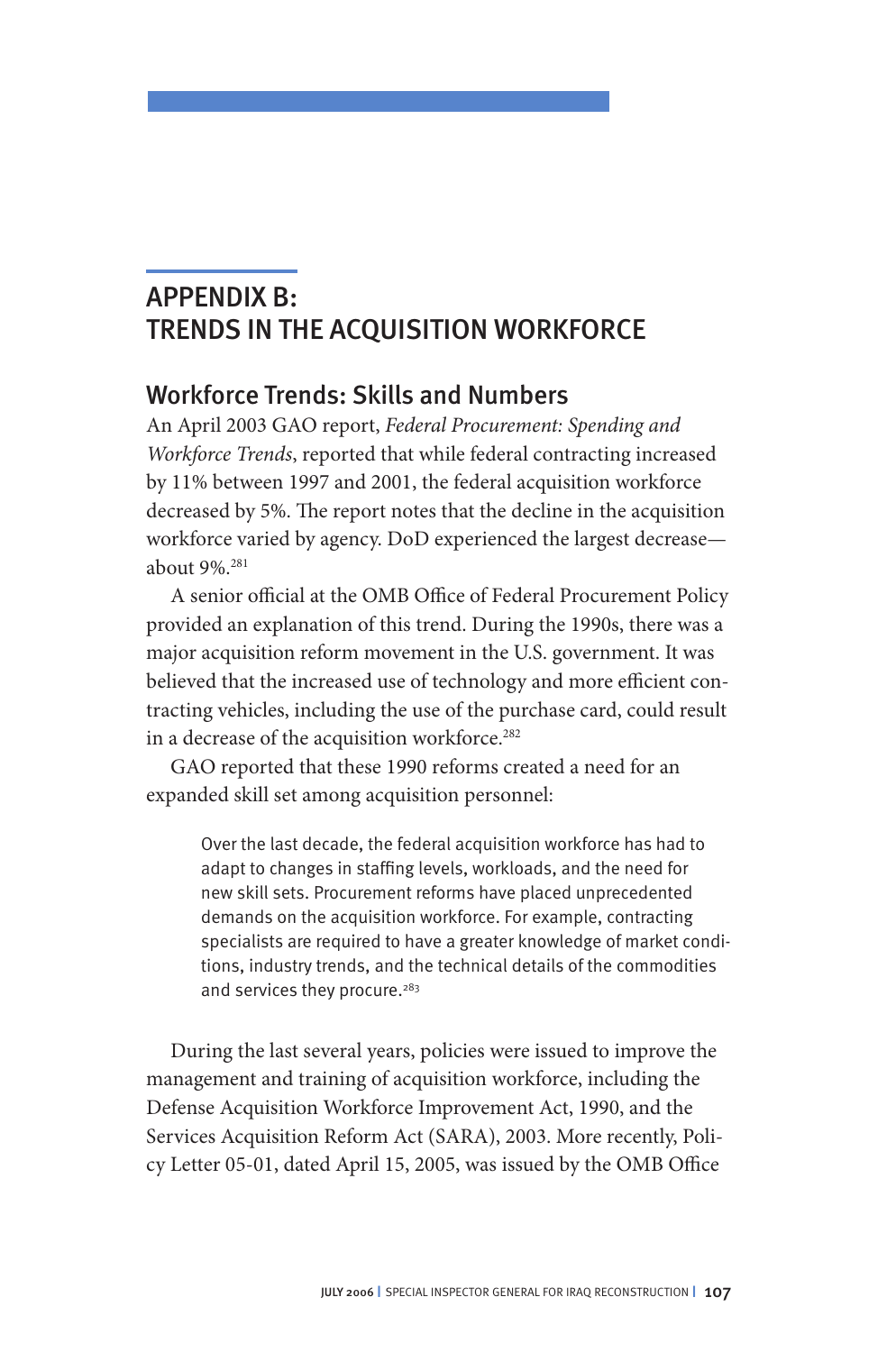of Federal Procurement Policy. This policy letter "broadens the definition of acquisition workforce, expands duties of the agencies acquisition workforce manager, aligns civilian and defense acquisition workforce requirements…and increases continuous learning requirements."284 The office also has launched a certification program that uses DoD modules as a standard for all acquisition personnel.<sup>285</sup>

### Skills and Numbers: Effect in Iraq

In Iraq, acquisition numbers and skills seemed to be a challenge for DoD, USAID, and to a lesser extent, DoS, especially early in the reconstruction effort.

A senior DoD official stressed the importance of deploying with people who had proper skill sets, but felt that not everyone working with PMO had the "right skills to do the work in Iraq."286 This official also noted that there was high turnover, especially among the legal support. He said that many of the lawyers did not have contracting backgrounds or the temperament and experience to work in a war zone. Instead, they were all trying to learn on the job.<sup>287</sup>

Another senior DoD official mirrored these opinions. He felt that some contracting staff lacked experience in large construction contracts. He said deployment was tied to the need to "have a warm body" and not necessarily to skills. However, he said that most people learned very quickly.288 This official asserted that, "until we get a larger acquisition/contracting workforce, we will never resolve the deployment resources issue."289

A senior member of the USAID acquisition staff reflected on human resource challenges:

I was proud of the way we handled the procurements and of our taking a strong stand on the need for competition. The biggest area of concern from my perspective was the lack of senior talent. I had to handle complex and politically sensitive contracts totaling multi-mil-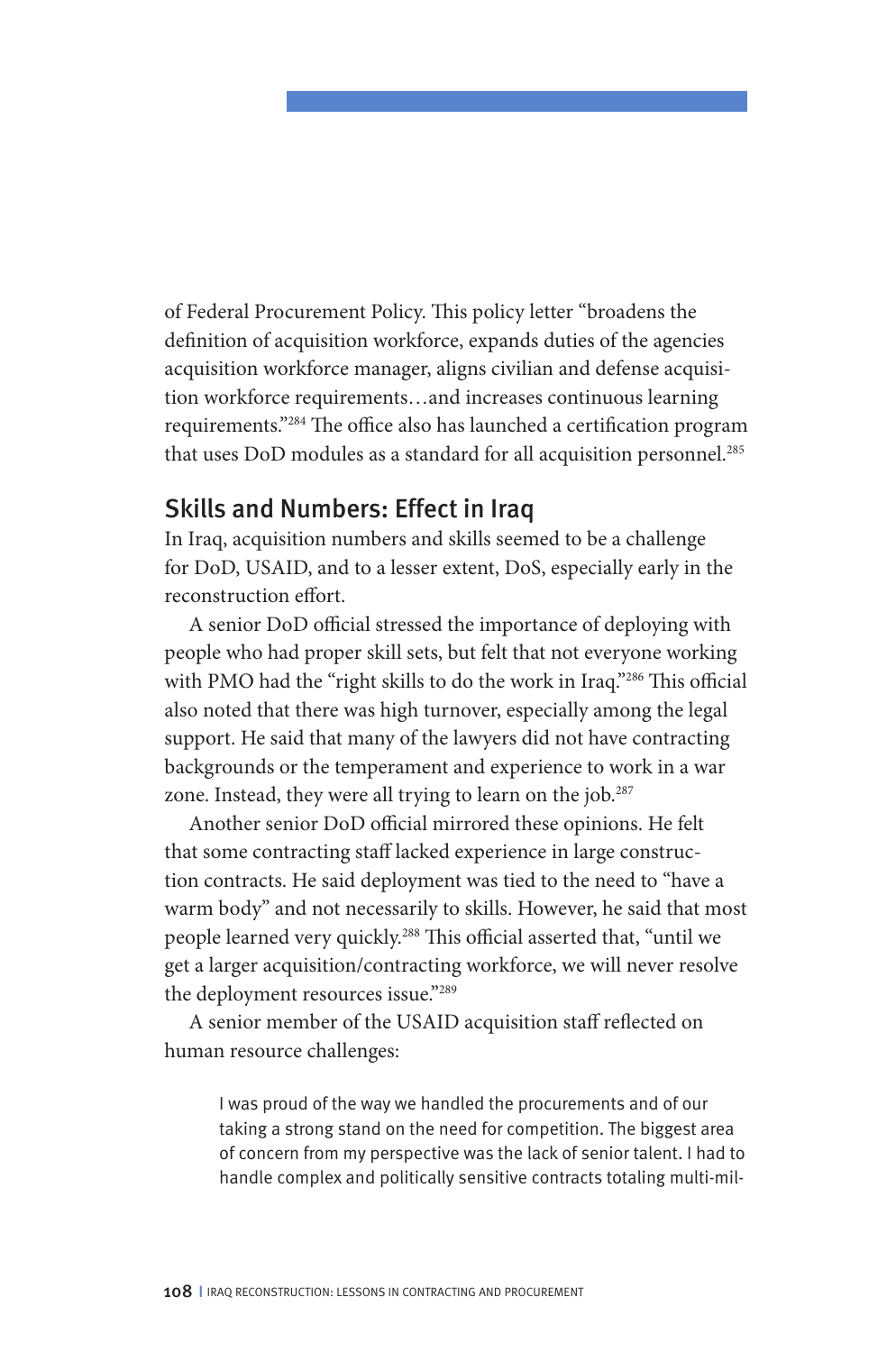lion dollars. We obviously put senior talent on the initial contracts, but as things started to move faster, and people became engaged on the award of earlier actions, we were forced to move to less senior contract specialist with tight oversight by a more senior contracting officer. This is perfectly o.k., and is the way junior contracting talent is developed. However, with such politically sensitive actions, I wanted only the best talent available, and I found myself having to assign people that may not have worked on multi-million dollar contracts under intense pressure to be awarded ASAP. I believe we helped grow USAID's contractual talent base considerably during this time, and that is good. However, I did not want younger talent learning on the job…I wanted senior contracting officers with 25 years of experience and we found them difficult to find in Washington.<sup>290</sup>

In the last two years, USAID has been able to increase its overall acquisition staff, and this is reflected in the number of contracting staff assigned to the Iraq effort. In 2004, USAID had 306 contracting officers and specialists; in 2005, this number grew to 358.291 A USAID official described some of the reasons for this increase. He said that "after years of efforts, the Office of Acquisition and Assistance (OAA) obtained the resources in FY 2005 to fill vacancies that had gone long unfilled. Filling these vacancies has helped OAA reduce vulnerabilities caused by its previous understaffing."292 In 2004, the USAID Iraq office (Baghdad and Amman, Jordan) had six contracting officers and specialists. In 2005 this number grew to nine.293

A senior DoS contracting official told SIGIR that, in general, DoS had the "right" number of contracting staff. However, this individual indicated that a number of people will be eligible for retirement in the next several years; therefore, hiring and developing the next generation of DoS contracting officers is of special importance.<sup>294</sup>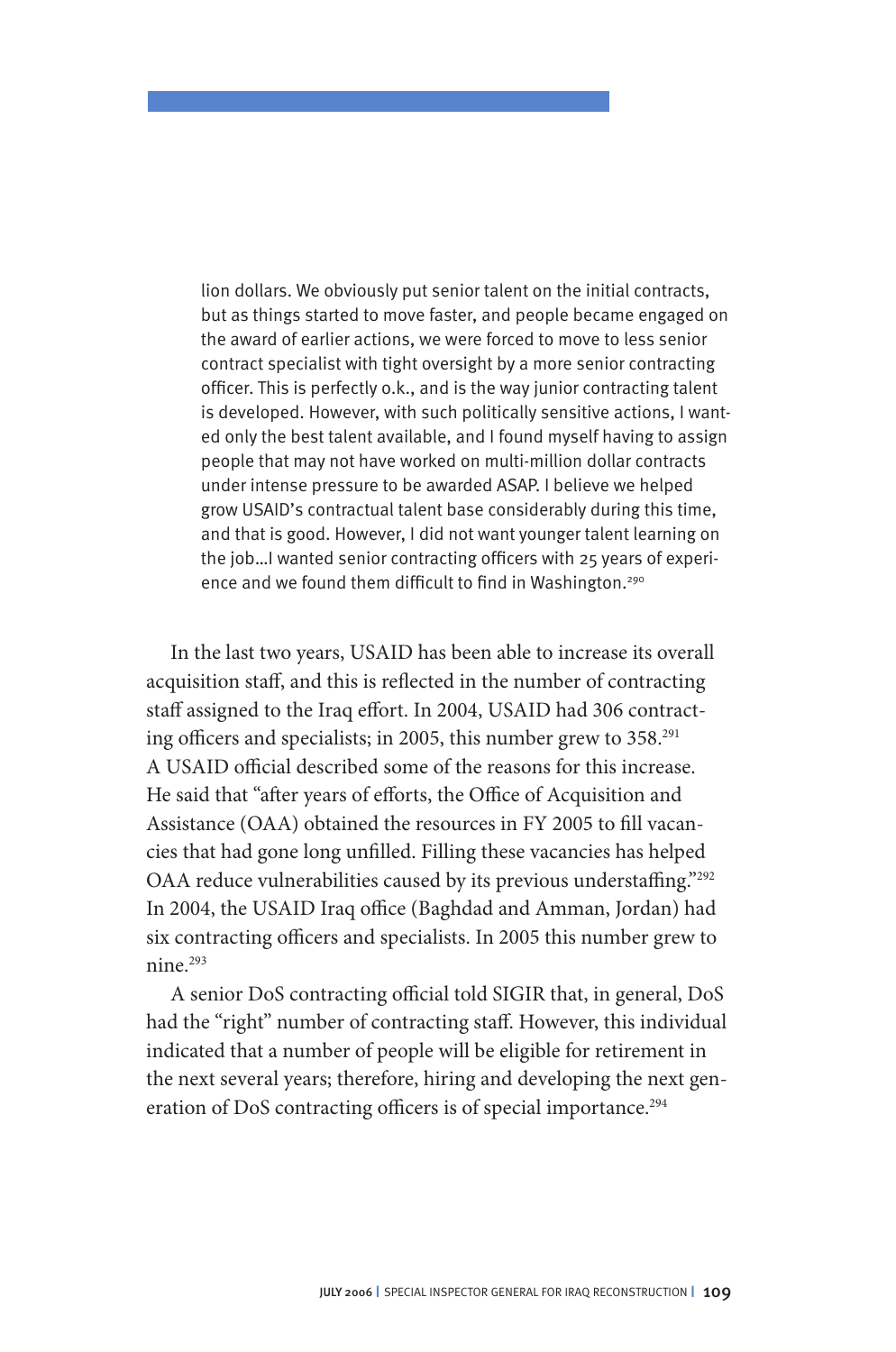## Appendix C: Recent Developments in Contracting for Contingencies/Emergencies

More than three years have passed since the first contracts related to Iraq reconstruction were awarded. Modifications have been made to improve contracting, and lessons from the Iraq experience continue to inform new initiatives to improve U.S. readiness for contracting in contingency and post-conflict environments. This appendix offers details of recent developments.

### Joint Policy on Contingency Contracting

Contingency contracting takes place during "an event which requires the deployment of military forces in response to natural disasters, terrorist or subversive activities, collapse of law and order, political instability, or other military operations…[and which] requires plans for rapid response and procedures to ensure the safety and readiness of personnel, installations, and equipment"295

The National Defense Authorization Act for FY 2006 requires the Secretary of Defense, in consultation with the Chairman of the Joint Chiefs of Staff, to develop a joint policy among all the military services for contingency contracting during combat and post-conflict operations.

The joint policy is to include, at a minimum, an organizational approach to contingency contracting, provision and maintenance of a training program for contingency contracting personnel,<sup>296</sup> and "such steps as may be needed to ensure jointness and cross-service coordination in the area of contingency contracting."297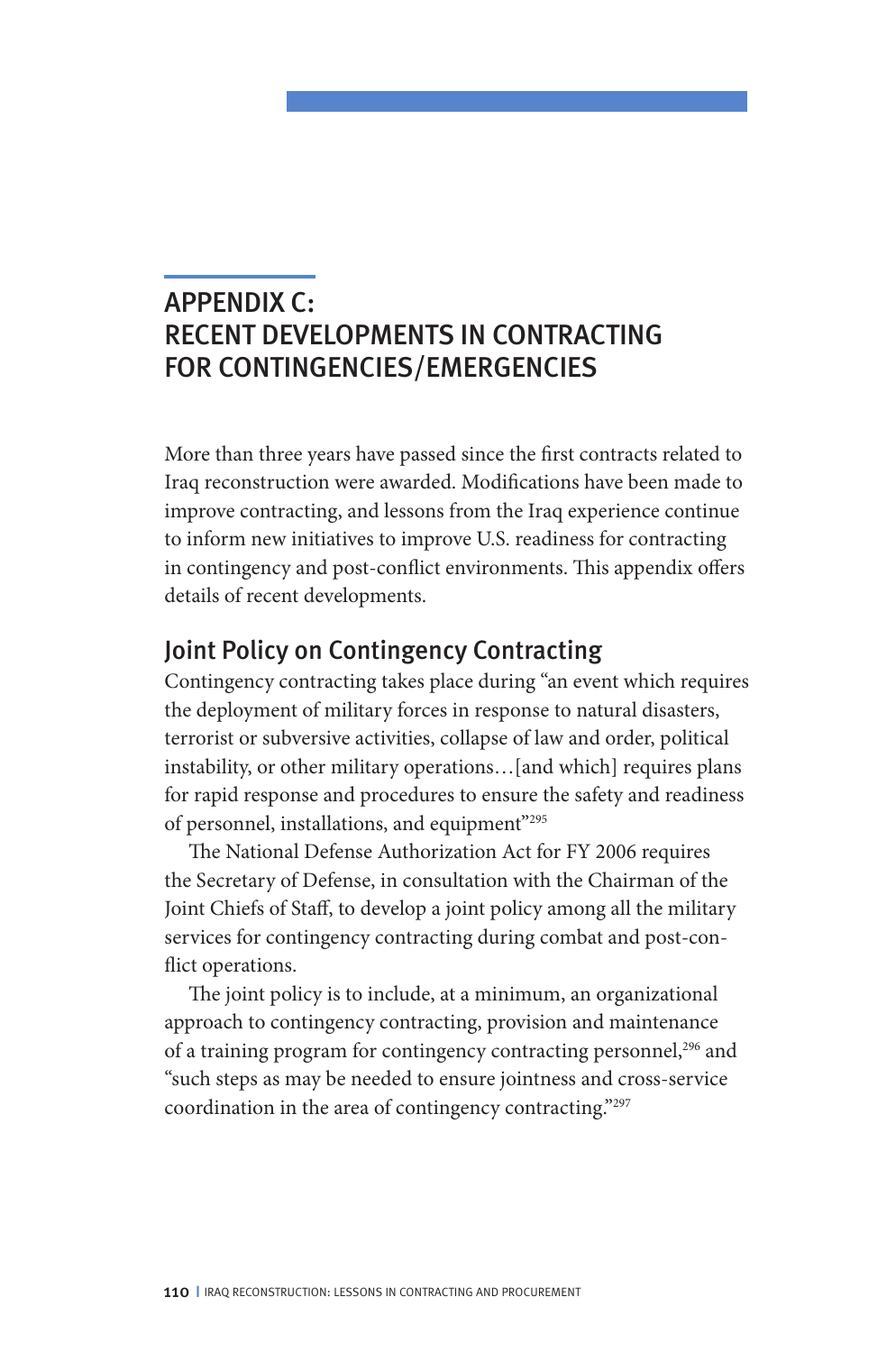### Contractors on the Battlefield

A recent House of Representatives bill aimed at establishing specific requirements for contractors on the battlefield, including those who do not accompany military forces, did not win Senate approval. However, earlier in 2005, DoD issued regulations addressing requirements for contractors accompanying the military, as directed under section 1205 of the Ronald W. Reagan National Defense Authorization Act for FY 2005 (P.L. 108-375). House and Senate conferees instructed DoD to revise this guidance to include contractors or subcontractors:

…at any tier under a contract with any federal government agency, if the work to be performed is related to:

- private security
- reconstruction
- humanitarian assistance
- peacekeeping

• other activities in an area of responsibility of a commander of a combatant command in which there are ongoing combat operations or there is a significant risk that contractor employees could come under hostile fire. <sup>298</sup>

The revisions are to address, among other things, the issues of force protection, weapons issuance, security, visibility and accountability, and provision of threat information to contractors not accompanying the force.

# Contracting Guides

#### DoD

The Deputy Secretary of the Army for Policy and Procurement is currently preparing two guidebooks for contingency contracting: *The Army Guidebook for OCONUS Contingency Contracting* and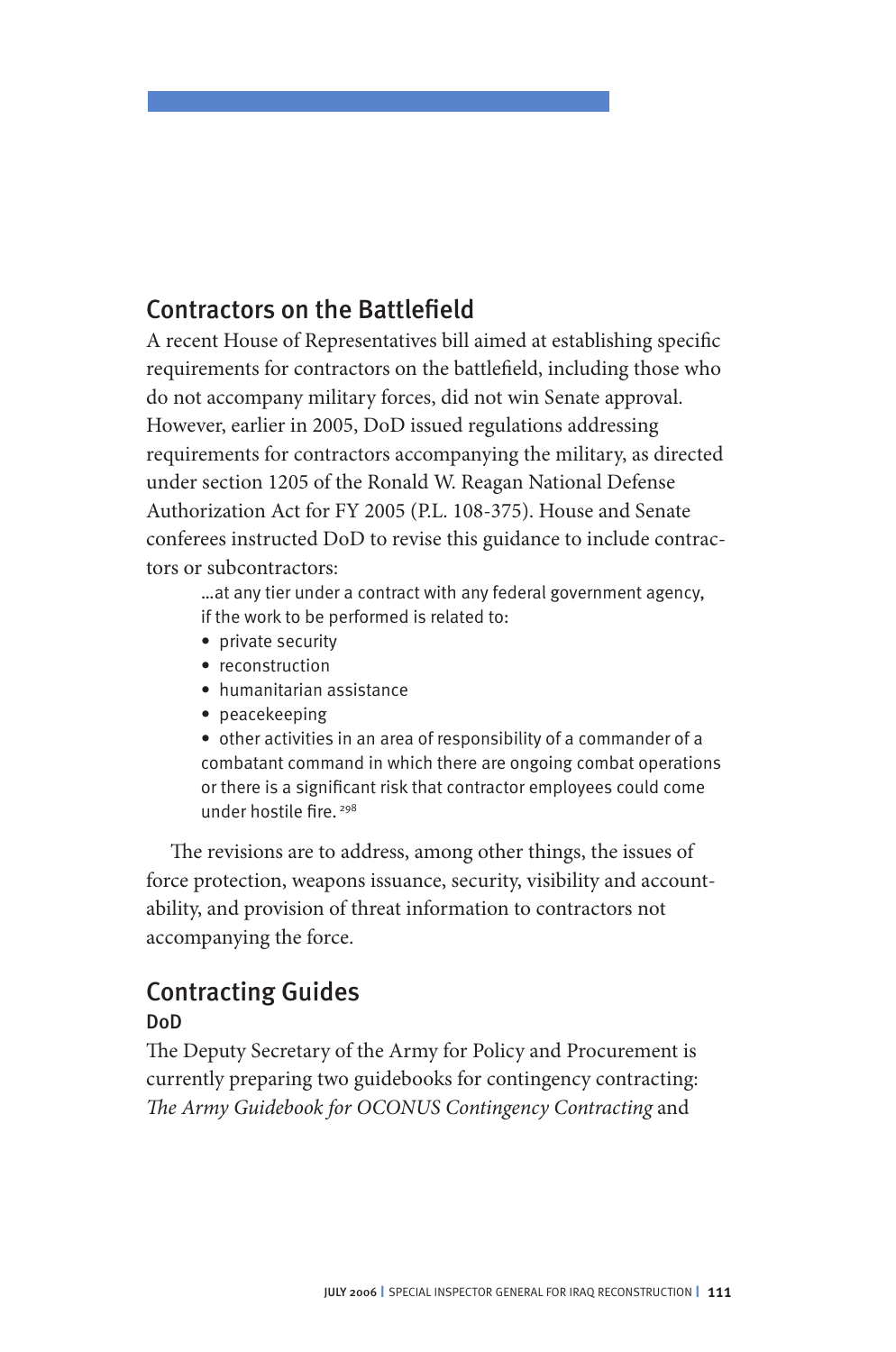#### *CONUS Guide for Supporting Emergencies within the United States and Supporting Overseas Contingencies from CONUS Locations*.

The guidebooks are not training manuals, but rather refreshers for those who have already been trained in contingency contracting procedures. An official involved in the creation of the documents noted that the aim was twofold:

- to "fill in the gaps" of information highlighted by personnel who worked in Iraq and other recent contingencies
- to help contracting personnel focus on how they will need to operate differently in a contingency environment

As their primary source, the draft guidebooks use a Special Operations Command (SOCOM) compendium of contracting documents (pertinent regulations, procedures, and guidance) for use by SOCOM contracting officers. The guidebooks also draw on the *Air Force Guidebook on Contingency Contracting* and other materials for samples that contracting officers can refer to, highlighting established procedures and regulations, as well as special provisions that may need to be considered in different types of contingency situations. The draft documents also address some of the tactical-level challenges that contracting personnel have relayed to SIGIR during interviews<sup>299</sup>

Both draft guidebooks outline wartime regulations, approval levels and thresholds triggered by contingency declaration, as well as information on relationships with contractors and planning for contingency contracting. The draft OCONUS guidebook also contains information for "customers" on how to write requirements, and includes a copy of CPA Memo 4 as a sample policy for use when procuring with seized funds.

The draft OCONUS guidebook makes reference to relief from regulatory requirements that certain contingencies may demand,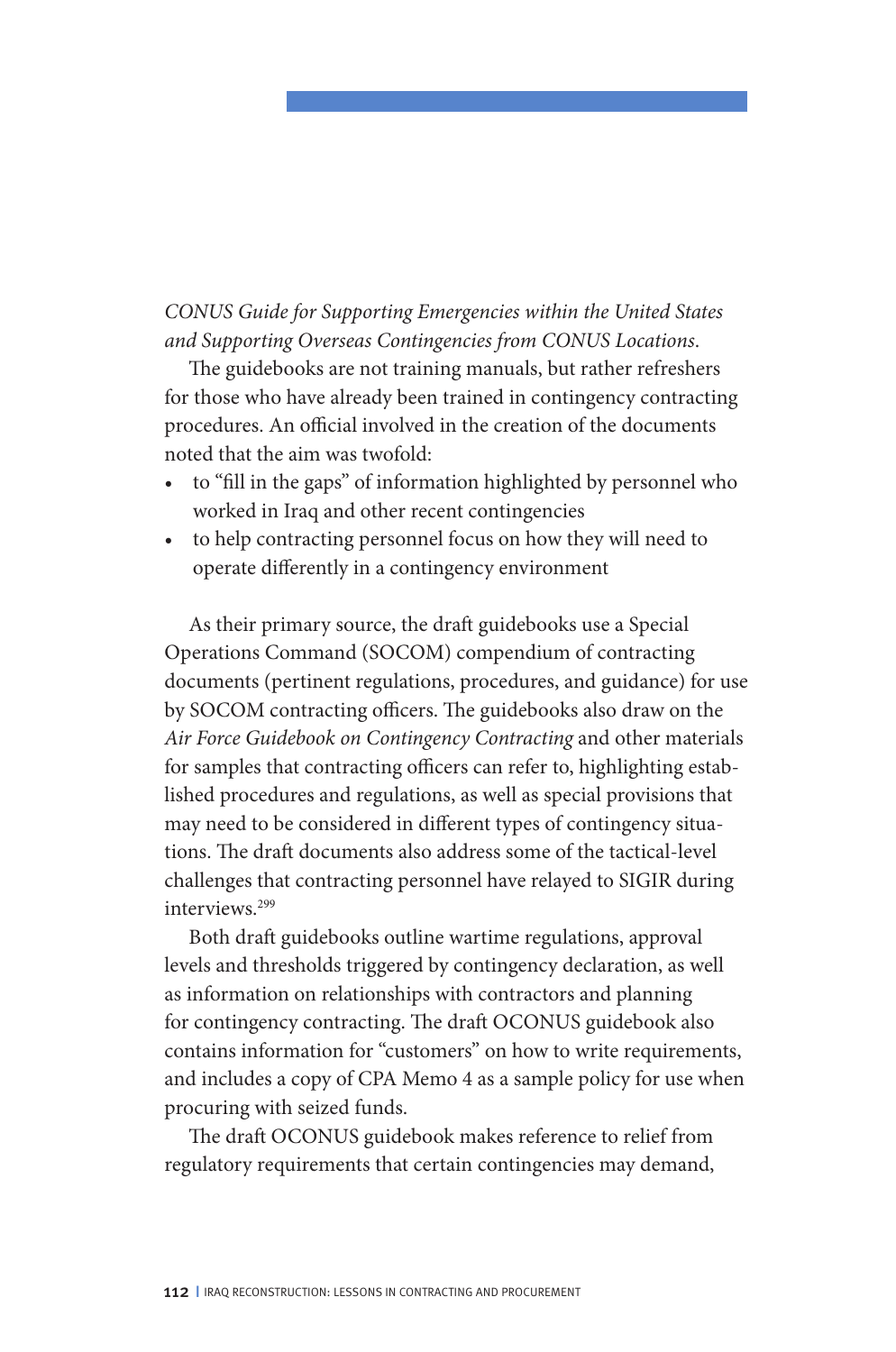and contains sample documents, memos, and checklists for a wide variety of items. An official familiar with the draft guides informed SIGIR that DoD and DASA P&P are developing standby packages of waivers, documentation, and other mechanisms to initiate relief from regulatory requirements. DASA P&P plans to release the documents on the Army Contracting Agency (ACA) website and to make them available to contracting personnel deploying to work on contingencies.

#### USAID and DoS

A USAID contracting official informed SIGIR that his agency does not have such a guidebook, nor is one planned. Rather, the agency's practice is to set up a task force for each emergency or assistance situation in which it works. A memorandum establishes and outlines the task force, special authorizations or waivers, and contracting procedures.300 Such a memo was created for Iraq. Because of experiences in Iraq, task forces set up for complex environments will include representatives from all relevant bureaus, including procurement and contracting staff. Also, the task forces now work to ensure that planning for relief and reconstruction is undertaken as an interdepartmental effort.301

A DoS contracting official told SIGIR that DoS has not found a need to provide any unique training to its contracting personnel for contracting in contingency environments. He noted that, to a large extent, DoS personnel contracted in Iraq as they would elsewhere construction of the embassy, purchasing supplies and materials for staff, etc.<sup>302</sup> With the exception of early contracts awarded by DoS for police sector reconstruction, this statement is supported by SIGIR research.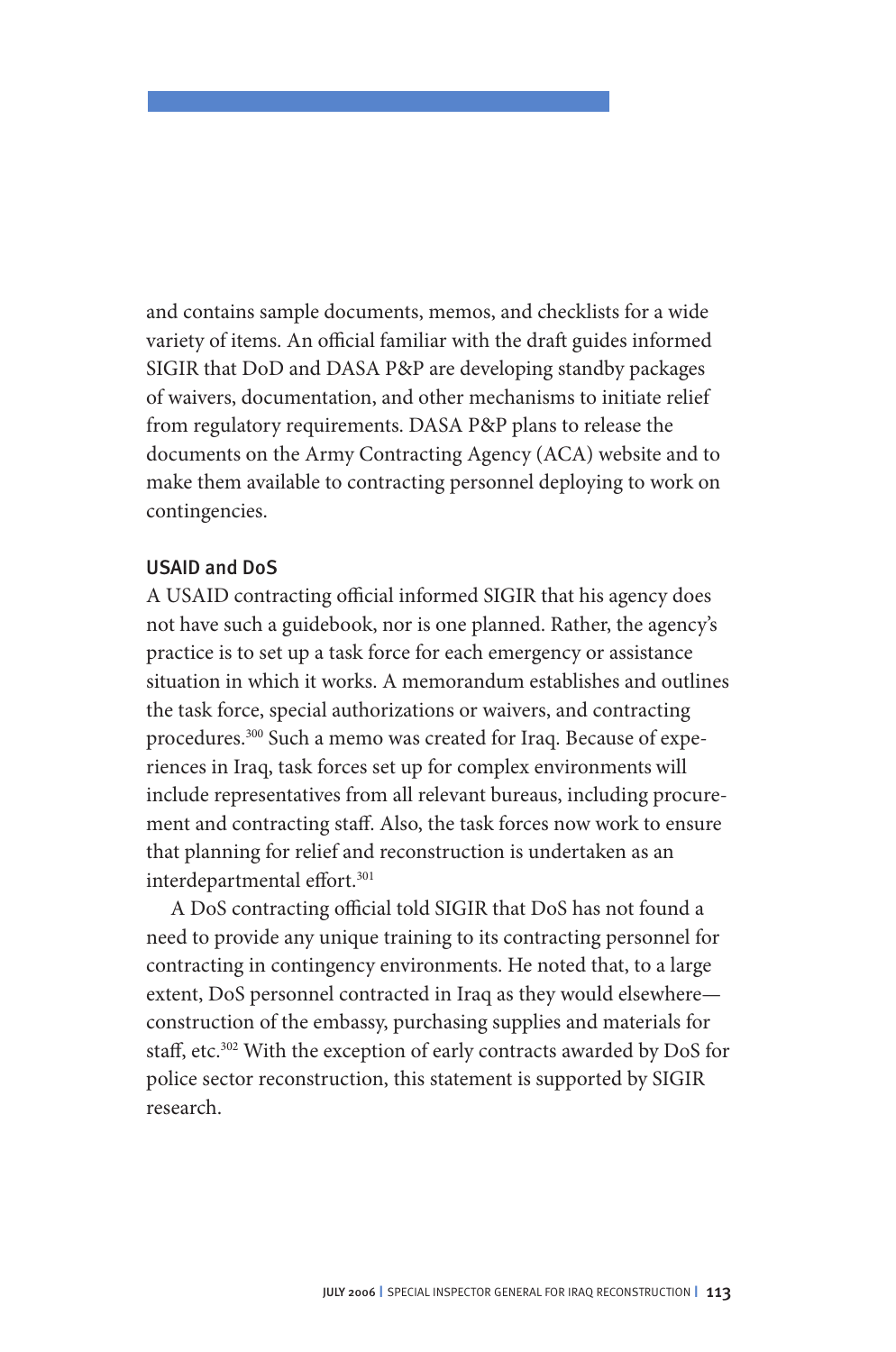## Appendix D: Organizational Vetting Comments

SIGIR circulated a draft of its contracting lessons learned paper to a number of U.S. government organizations to obtain their official views on SIGIR's findings, particularly the recommendations. Although most vetting comments have been incorporated into the body of the report, SIGIR has placed the following comments in this appendix because they represent dissenting views or provided important qualifications concerning SIGIR's overall recommendations.

Several organizations responded to *Recommendation 1, "Explore the creation of an enhanced Contingency FAR (CFAR),"* indicating that they did not believe a formal enhanced Contingency FAR (CFAR) was necessary, and that current FAR provisions, properly understood and/or appropriately altered, would be sufficient.

The Department of State's Office of Acquisition Management (DoS-AQM) indicated that it did not believe there was a need for an enhanced Contingency FAR, stating that the current FAR provides "flexibility in multiple areas depending on the type of contracting" The office suggested additional training for contracting personnel in existing flexibilities to remedy current problems. DOS-AQM suggested altering audit standards to include consideration of unusual conditions in contingency operations to alleviate reluctance to use waivers and special provisions.<sup>303</sup>

The White House Office of Management and Budget – Office of Federal Procurement Policy (OMB-OFPP) did not specifically state that an enhanced CFAR was unnecessary, but told SIGIR that it did not believe that legislative changes are needed at this time. OMB-OFPP pointed out that the FAR council is making a "significant effort" to create new emergency acquisitions regulations in order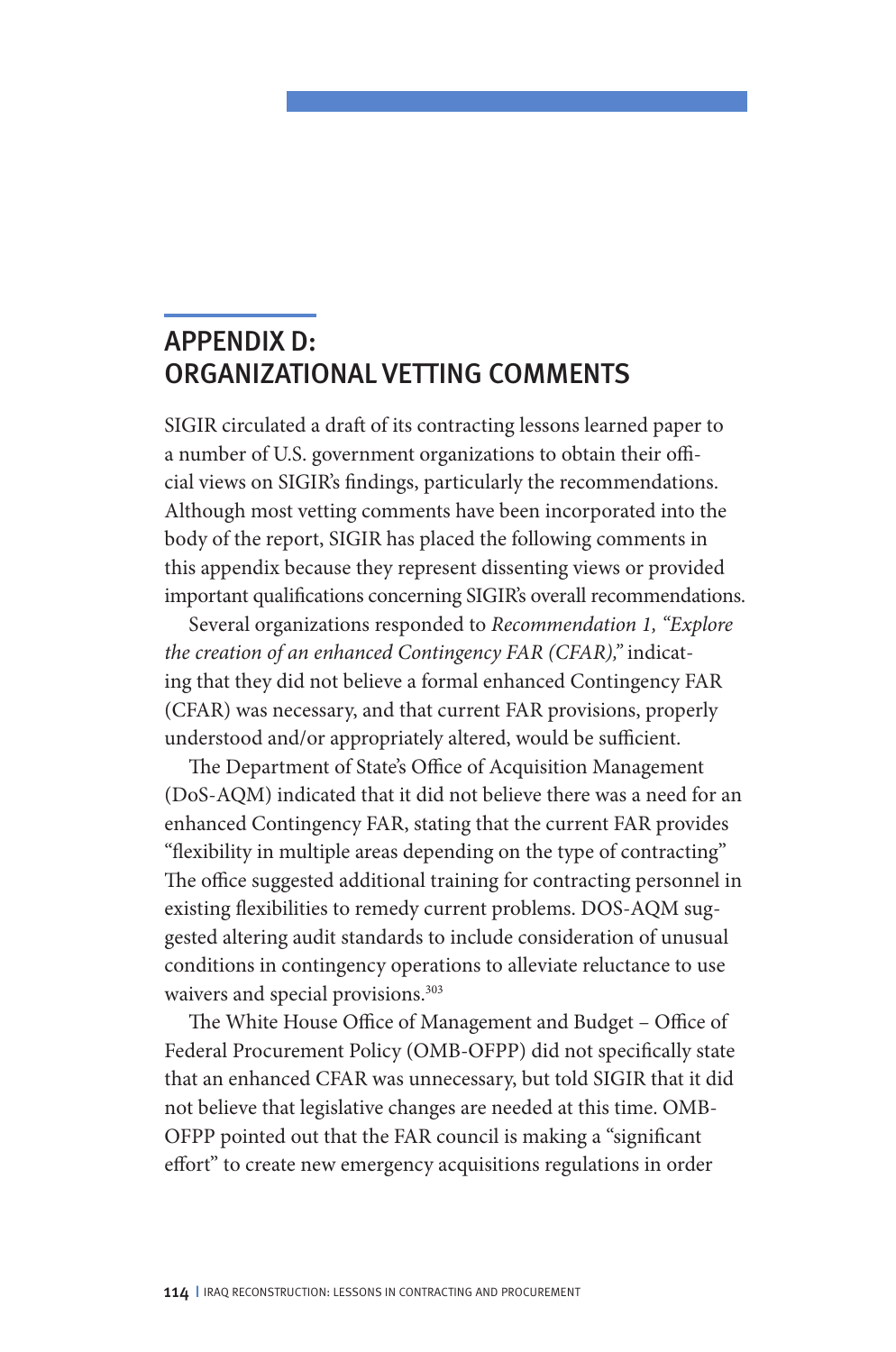to consolidate emergency procurement authorities for contingency operations.

Similarly, the Office of the Under Secretary of Defense-Acquisition, Technology, and Logistics (OUSD-ATL) described the "real issue as the need to have a useable, straight-forward compilation of existing regulations and applicable flexibilities…" with personnel appropriately trained before deployment to use these provisions.<sup>304</sup>

USAID/Iraq stated that rather than focus on the creation of a "special FAR," consideration might be given to "a better delegation of authority within the US Government." This would "authorize departments/agencies to implement clearly defined objectives," and gives them "the budget and operational control to execute."305

For *Recommendation 4, "Create a deployable reserve corps of contracting personnel…*," the OUSD-ATL told SIGIR that they supported this recommendation, provided that corps personnel "…are part of existing contracting operations, where they can ply their skills on an ongoing basis before deployment."306

OUSD-ATL also responded to *Recommendation 6,"Pre-compete and pre-qualify a diverse pool of contractors with expertise in specialized reconstruction areas,"* stating that such a program would be most useful if done relatively soon before deployment.<sup>307</sup>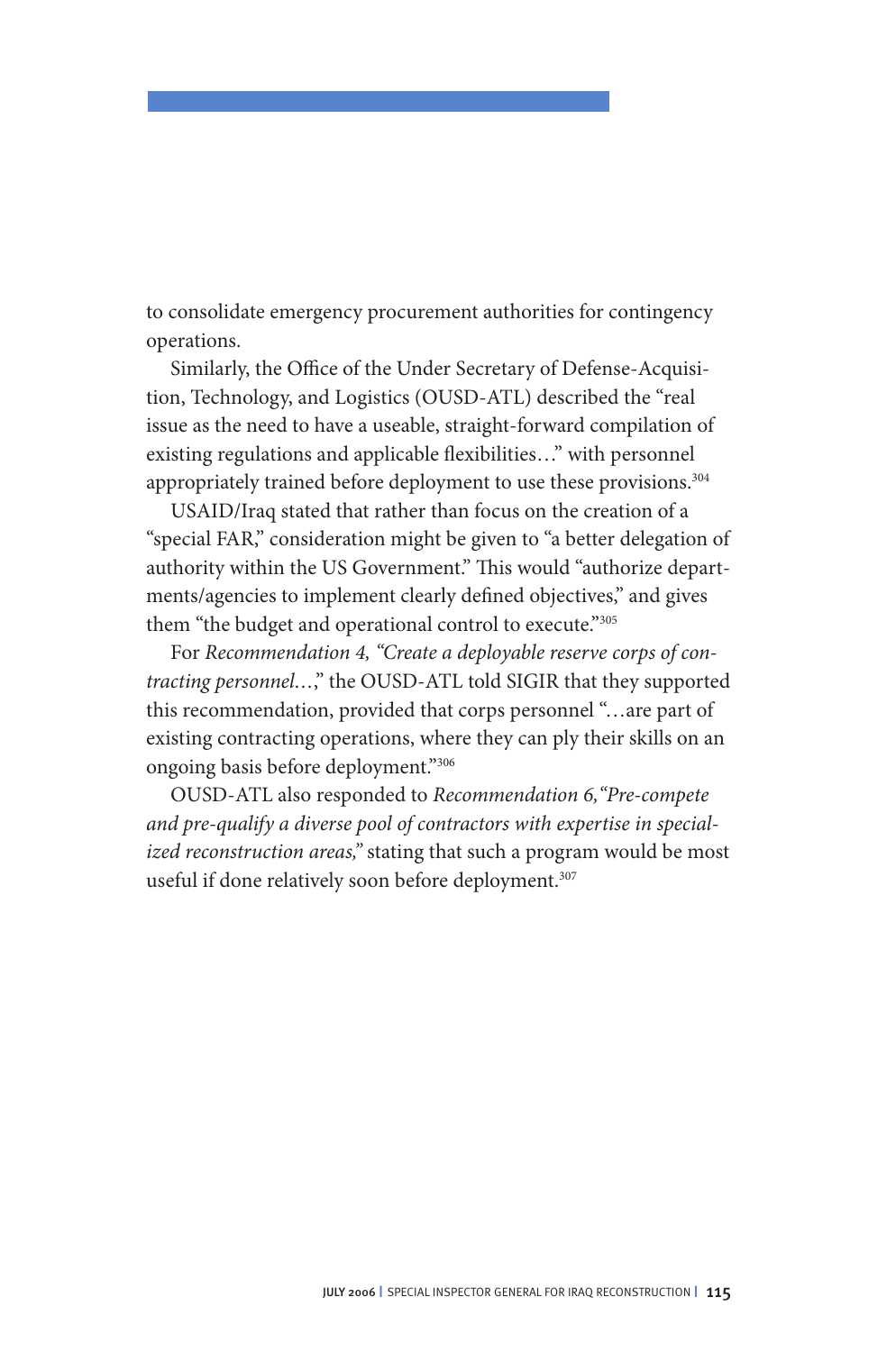## **ENDNOTES**

- 1. On June 22, 2006, the Deputy Secretary of Defense commendably responded to the draft recommendations in this report by announcing the formation of a Task Force to Support Improved DoD Contracting and Stability Operations in Iraq. The task force is charged with evaluating DoD processes and systems in Iraq affecting contracting, logistics and financial management, among other areas, and will provide recommendations and implementation plans to the Deputy Secretary of Defense on:
	- Deployment of a common system and business process for contingency contract management in Iraq
	- Establishment of appropriate contracting authority for CENTCOM
	- Policy and processes to ensure the effective and rapid utilization of CERP
	- Potential changes to the FAR and DFARS to address future contingency operations
	- Appropriate legislative strategies to address statutory issues impacting contingency contracting capability

This dynamic responsiveness by DoD will enable Iraq reconstruction contracting lessons learned to be immediately applied to the current situation in Iraq.

- 2. See e.g. Senior USAID official, interview, November 2, 2005; Former senior DoD contracting official, interview, January 20, 2006.
- 3. U.S. Army Materiel Command document, "LOGCAP: Who and Where We Are," October 8, 2004 (online at: http://www.amc.army.mil/LOGCAP/WhoWhere1.html, accessed April 24, 2006).
- 4. MAJ M. Salah Ehab, CPT Dawn M. Cox et al, "Logisticians Don't Always Wear Green – Contractors as Force Multipliers," Staff of the Quartermaster Professional Bulletin, summer 1999 (online at: http://www.quartermaster.army.mil/oqmg/ professional\_bulletin/1999/summer1999/Contractors%20as%20Force%20Multiplie rs.htm, accessed April 24, 2006).
- 5. Donald L. Trautner, "A Personal Account and Perspective of the U.S. Army Logistics Civil Augmentation Program (LOGCAP)," 2004 Conference of Army Historians, July 15, 2004.
- 6. GAO report, "Defense Logistics: High-Level DoD Coordination is Needed to Further Improve Management of Army's LOGCAP Contract," GAO-05-328, March 2005.
- 7. DoD official, SIGIR Lessons Learned Forum: Contracting I, Washington D.C., December 5, 2005, (transcript pp. 51-53).
- 8. Ibid., p. 54.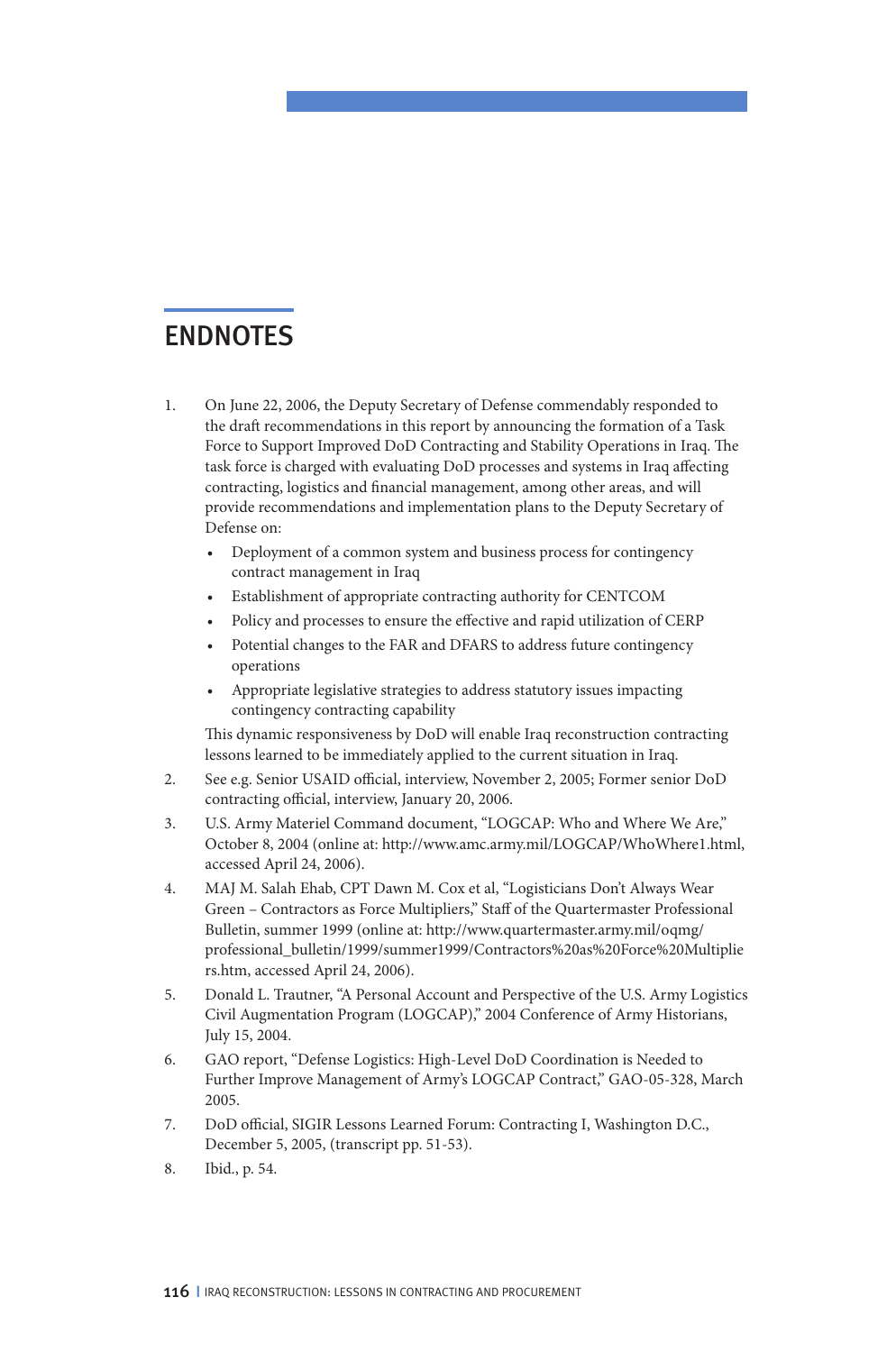- 9. Ibid., p. 54.
- 10. DoD official, written comments to SIGIR, March 10, 2006.
- 11. DoD official, written comments to SIGIR, June23, 2006.
- 12. DoD former senior contracting official, interview, January 20, 2006.
- 13. GAO report, "Rebuilding Iraq: Fiscal Year 2003 Contract Award Procedures and Management," GAO- 04-605, June 2004, pp. 19-20.
- 14. Ibid, p. 20.
- 15. These groups included the: Interagency Iraq Political-Military Cell; Interagency Executive Steering Group; Interagency Humanitarian/Reconstruction Group; Interagency Energy Infrastructure Working Group; Interagency Coalition Working Group; and Office of Global Communications (Source, Air War College, "Pre-war Planning for Post-war Iraq" (online at http://www.au.af.mil/au/awc/awcgate/dod/ postwar\_iraq.htm, accessed on July 6, 2006).
- 16. OMB Director, testimony before the U.S. Senate Foreign Relations Committee, July 29, 2003, (online at: http://www.defenselink.mil/speeches/2003/sp20030729 depsecdef0385.html, accessed April 24, 2006).
- 17. GAO report, "Rebuilding Iraq: Fiscal Year 2003 Contract Award Procedures and Management," GAO-04-605, June 2004, p. 7.
- 18. USAID document, "USAID Consultations on Iraq Contingency Planning," February 24, 2003, (online at: http://pdf.dec.org/pdf\_docs/PDABY342.pdf, accessed April 24, 2006).
- 19. Former senior ORHA official, interview, March 30, 2004.
- 20. Senior DoD official, SIGIR Lessons Learned Forum: Contracting I, Washington, D.C., December 5, 2005 (transcript, pp. 33-34).
- 21. Contract Statement of Work, Iraqi Oil Infrastructure Additional Pre-positioning of Fire Fighting, Rapid Response, Damage Assessment and Oil Spill Assessment and Response Teams, March 10, 2003. Declassified on April 22, 2004.
- 22. USACE official, written comments to SIGIR, March 20, 2006.
- 23. USACE document, "Frequently Asked Questions: Engineer Support to Operation Iraqi Freedom. USACE Missions – Oil Fire Suppression and Restoration of Production," updated January 20, 2004 (online at: http://www.hq.usace.army.mil/ cepa/iraq/faq.htm, accessed April 24, 2006).
- 24. The FAR is the body of regulation used by federal executive agencies for acquiring supplies and services with appropriated funds. Additionally, DoD, USAID, and DoS have specific supplements to the FAR.
- 25. USACE document, "Frequently Asked Questions: Engineer Support to Operation Iraqi Freedom. USACE Missions – Oil Fire Suppression and Restoration of Production," updated January 20, 2004 (online at: http://www.hq.usace.army.mil/ cepa/iraq/faq.htm, accessed April 24, 2006).
- 26. GAO report, "Rebuilding Iraq: Fiscal Year 2003 Contract Award Procedures and Management," GAO-04-605, June 2004, p. 7.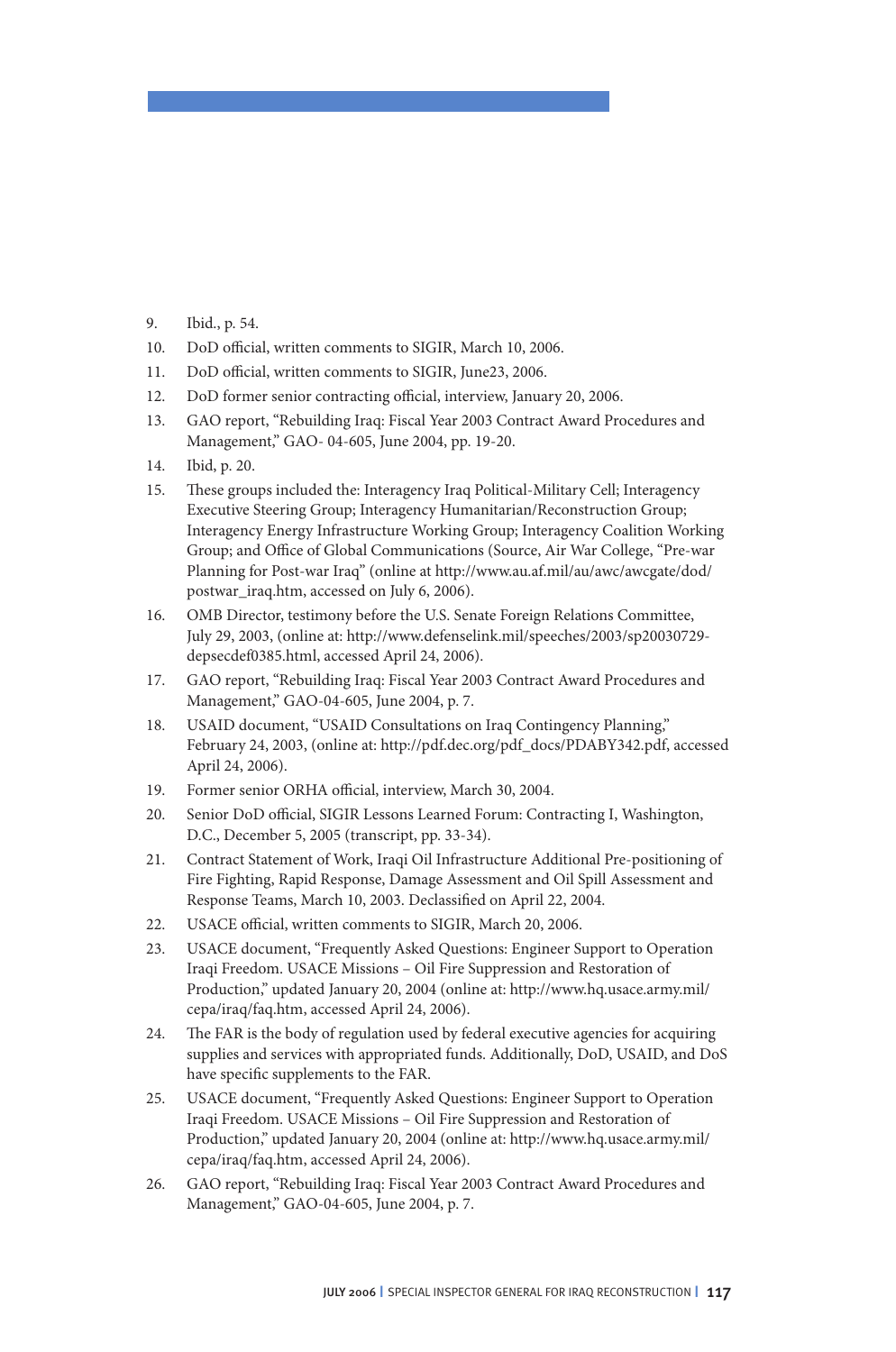- 27. DoD OIG report, "Contracts Awarded for the CPA by the Defense Contracting Command-Washington," Report D-2204-057, March 18, 2004, p. 2.
- 28. Ibid., p. 13.
- 29. Ibid., pp. 4-7.
- 30. Former ORHA contracting official, interview, November 22, 2005.
- 31. See DoD memo, Principal Under Secretary of Defense (AT&L) to Director, DCMA, "Contracting Support for Office of Reconstruction and Humanitarian Assistance," March 28, 2003.
- 32. Former ORHA contracting official, written comments, December 21, 2005.
- 33. Ibid.
- 34. DoD OIG, "Contracts Awarded for the CPA by the Defense Contracting Command-Washington," Report D-2204-057, March 18, 2004.
- 35. Ibid., p. 7.
- 36. Contracting and planning for the humanitarian assistance pillar was also being carried out at this time by DoS in conjunction with USAID. Members of the USAID team involved in this planning noted that their agencies' planned work did not include tasks in civil administration, however.
- 37. DoD OIG, "Contracts Awarded for the CPA by the Defense Contracting Command-Washington," Report D-2204-057, March 18, 2004, p. 3.
- 38. White House memo to Presidential Envoy to Iraq, May 9, 2003.
- 39. Congressional Research Service document, "The Coalition Provisional Authority (CPA): Origin, Characteristics, and Institutional Authorities," updated June 6, 2005, p. 3.
- 40. DoD memo, Deputy Secretary of Defense to DoD officials, "Authority of the Administrator of the Coalition Provisional Authority and Supporting Relationships," June 16, 2003.
- 41. CENTCOM document, "Freedom Message to the Iraqi People," April 16, 2003.
- 42. White House document, Statement by the Press Secretary, "President Names Envoy to Iraq," May 6, 2003.
- 43. DoD memo to Presidential Envoy to Iraq, "Designation as Administrator of the Coalition Provisional Authority," May 13, 2003.
- 44. Congressional Research Service document, "The Coalition Provisional Authority (CPA): Origin, Characteristics, and Institutional Authorities," updated June 6, 2005, p. 20.
- 45. DoD memo, Deputy Secretary of Defense to DoD officials, "Designation of the Army as Department of Defense Executive Agent for the Office of Reconstruction and Humanitarian Assistance," May 21, 2003.
- 46. DoD memo, Deputy Secretary of Defense to DoD officials, "Authority of the Administrator of the Coalition Provisional Authority and Supporting Relationships," June 16, 2003. This memo outlined the dissolution of ORHA and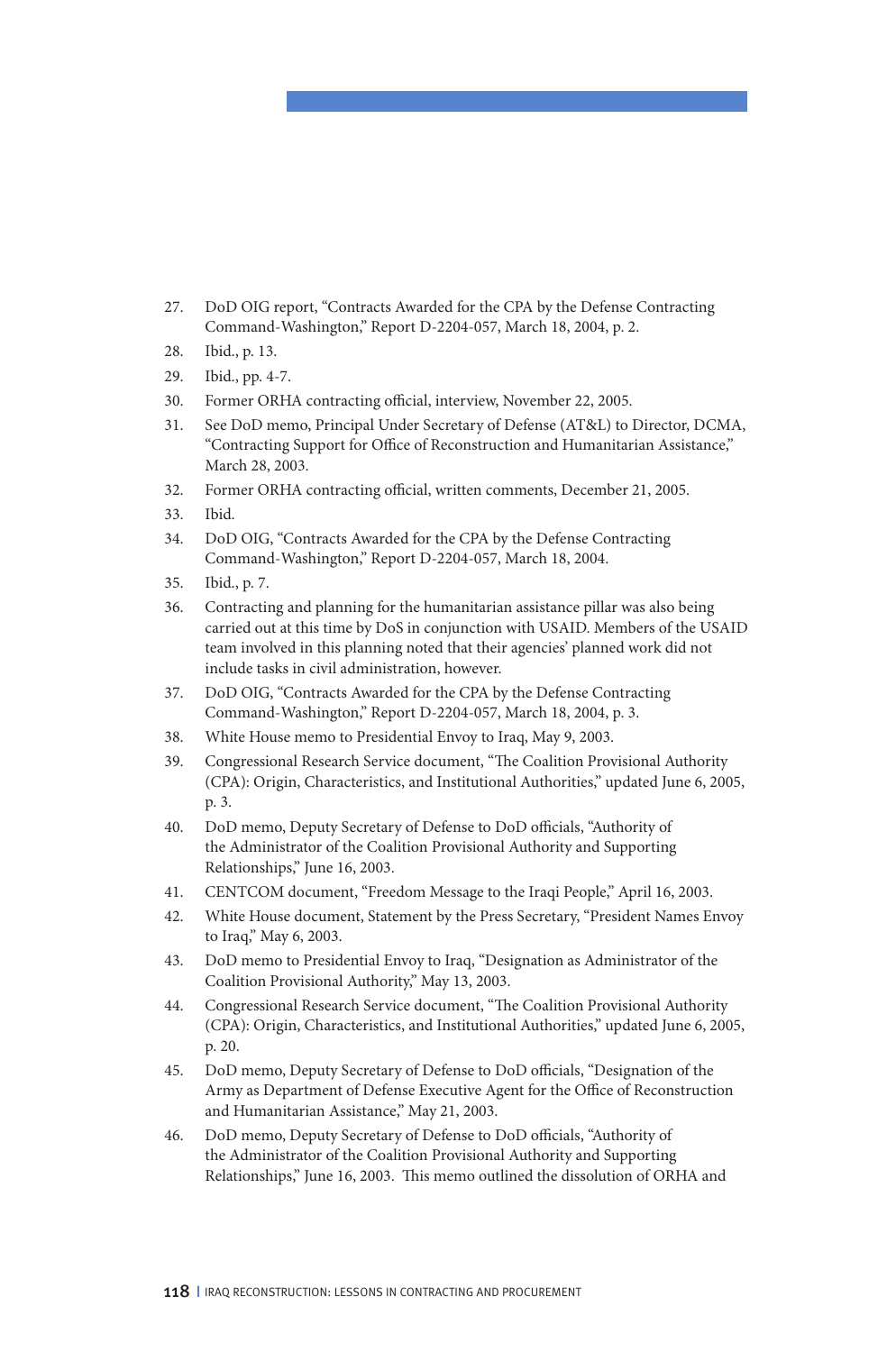noted that the responsibilities of the Secretary of the Army as DoD's executive agent would be exercised in support of the CPA.

- 47. DoD memo, Deputy Secretary of Defense to DoD officials, "Designation of the Army as Department of Defense Executive Agent for the Office of Reconstruction and Humanitarian Assistance," May 21, 2003.
- 48. See UN document, United Nations Security Council Resolution 1483, May 22, 2003 (online at: http://www.iamb.info/pdf/unsc1483.pdf, accessed April 24, 2006).
- 49. UN document, United Nations Security Council Resolution 1483, May 22, 2003 (online at: http://www.iamb.info/pdf/unsc1483.pdf, accessed April 24, 2006).
- 50. KPMG report. "Development Fund for Iraq. Statement of Cash Receipts and Payments, 22 May, 2003 to 31 December 2003," Note 4, undated (online at: http:// www.iamb.info/auditrep/r052203a.pdf, accessed April 24, 2006).
- 51. See, KPMG report, "Development Fund for Iraq. Statement of Cash Receipts and Payments, 1 January 2004 to 28 June 2004," page 4, undated (online at: http://www. iamb.info/auditrep/r052203a.pdf, accessed April 24, 2006).
- 52. This figure does not include funds spent on Iraqi ministry budgets. See CPA document, "Development Fund for Iraq Financial Reporting Matrix," June 26, 2004 (online at: http://www.iraqcoalition.org/budget/DFI\_intro1.html, accessed April 11, 2006).
- 53. To avoid confusion, throughout this paper SIGIR refers to HCA as the "HCA Office" when speaking of HCA as an organization. When referring to the person in charge of the HCA Office, "HCA" is used without any further descriptors. Also, it should be noted that the HCA Office acted as the contracting organization for CPA, and later for CPA's Project Management Organization (PMO) after the PMO was created in fall 2003. After the end of the CPA, the HCA Office continued this function for the Project and Contracting Office (PCO), which took over many of the PMO's duties. SIGIR understands that throughout the post-conflict reconstruction period up to the creation of the Joint Contracting Command-Iraq, the HCA and the HCA Office was closely associated with, but formally independent of these organizations. In fall 2004, the HCA became the commander of the JCC-I.
- 54. Senior DoD contracting official, interview, October 24, 2005.
- 55. Ibid.
- 56. Senior DoD contracting official, SIGIR Lessons Learned Forum: Contracting I, Washington, D.C., December 5, 2005 (transcript p. 16).
- 57. DoD briefing, Deputy Assistant Secretary of the Army (Policy and Procurement), "CPA Contracting Support: Information Briefing," March 10, 2004.
- 58. Given that the majority of contracts awarded by the HCA office during this period were funded through DFI, one assumes that these were competitively awarded under the competition requirements in CPA Memorandum Number 4, not the FAR.
- 59. Senior DoD contracting official, written comments to SIGIR, March 10, 2006.
- 60. Senior DoD contracting official, Lessons Learned Forum: Contracting I, Washington D.C., December 5, 2005 (transcript p. 19- 25).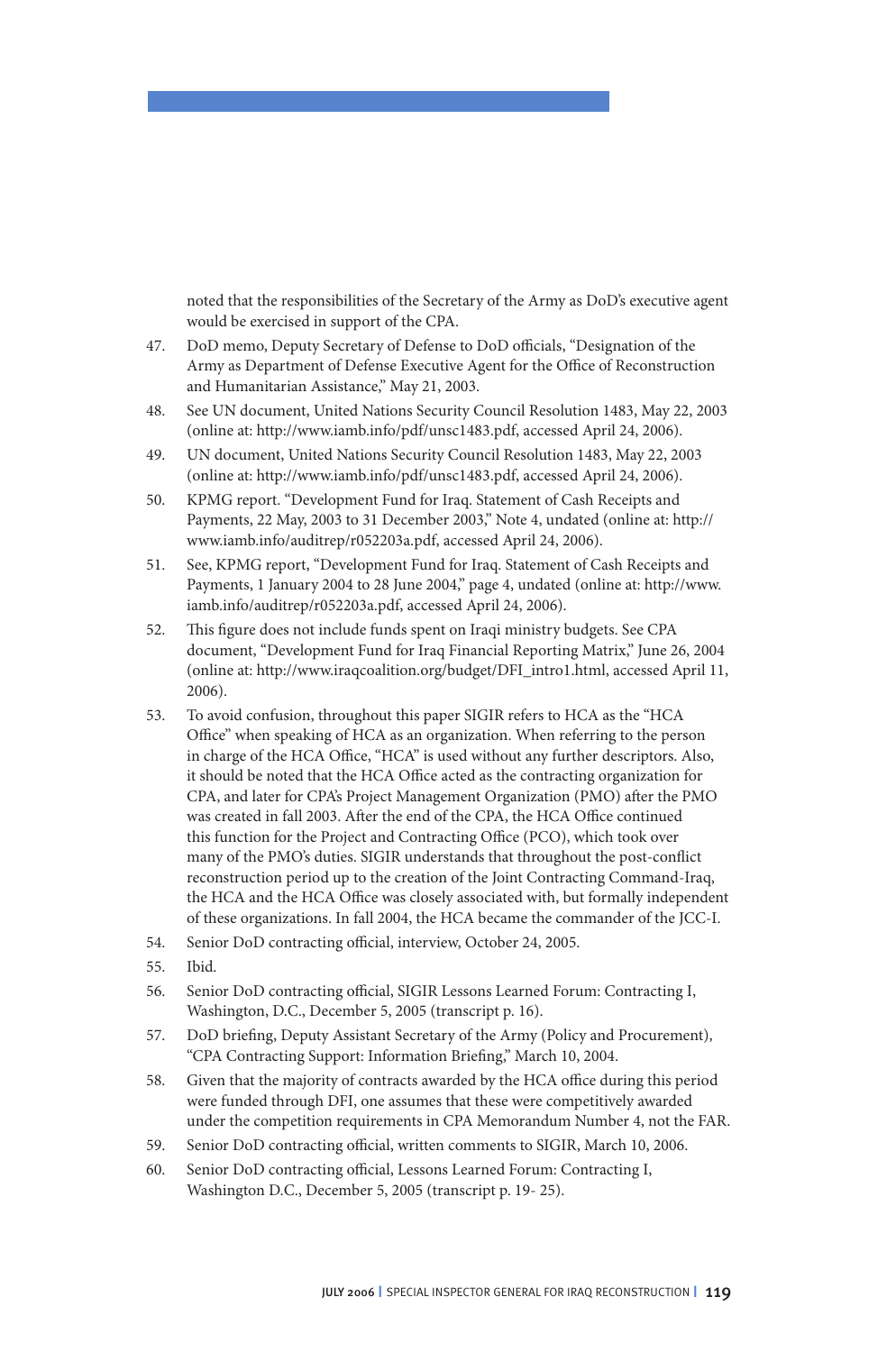- 61. CPA document, "Regulation Number 3: Program Review Board," June 16, 2003 (online at: http://www.iraqcoalition.org/regulations/index.html#Regulations, accessed April 24, 2006).
- 62. Ibid.
- 63. Minutes from early meetings of the PRB indicate that the board was given updates by CPA staff on the development of formal procedures during meetings where funding decisions were also made. See e.g. CPA document, "PRB Meeting Minutes", July 8, 2003.
- 64. CPA memo, "Memorandum Number 4: Contract and Grant Procedures Applicable to Vested and Seized Iraqi Property and the Development Fund for Iraq," June 18, 2004. (online at: http://www.iraqcoalition.org/regulations/index.html#Regulations, accessed April 24, 2006).
- 65. Former senior DoD contracting official, interviews, November 2-3, 2005.
- 66. SIGIR report, "Oversight of Funds Provided to Iraqi Ministries through the National Budget Process," 05-004, January 30, 2005, p. 5.
- 67. SIGIR Report, Quarterly Report to the United States Congress, Appendix B, April 2006.
- 68. SIGIR document, Quarterly Report to the United States Congress, Appendix B, October 30, 2005.
- 69. Senior USAID official, interview, November 2, 2005.
- 70. USAID press release, "USAID Contingency Plans for Post-Conflict Reconstruction in Iraq", March 20, 2003 (online at: http://www.usaid.gov/press/factsheets/2003/ fs030320\_1.html, accessed June 26, 2006).
- 71. Senior USAID official, SIGIR Lessons Learned Forum: Contracting I, Washington, D.C., December 5, 2005 (transcript p. 67).
- 72. Senior USAID official, SIGIR Lessons Learned Forum: Contracting I, Washington, D.C., December 5, 2005 (transcript p. 69).
- 73. USAID officer, interview, November 2005.
- 74. USAID document, Bechtel I contract award, April 17, 2003, (online at: http://www. usaid.gov/iraq/contracts/pdf/bechtel.pdf, accessed May 22, 2006).
- 75. Former USAID contractor, interview, January 5, 2006.
- 76. SIGIR believes that the few shortcomings in the Bechtel award were relatively minor and would not have attracted public attention were it not for the value of the contract. See also USAID audit memorandum, Assistant Inspector General for Audit to Assistant Administrator ANE, "USAID's Compliance with Federal Regulations in Awarding the Iraq Infrastructure Reconstruction Contract," AIG/A Memorandum 03-003, July 23, 2003.
- 77. USAID memo, Assistant IG for Audit to Acting Assistant Administrator ANE, "USAID's Compliance with Federal Regulations in Awarding the Agriculture Reconstruction and Development Program for Iraq Contract," AIG/A Memorandum 04-002, January 14, 2004.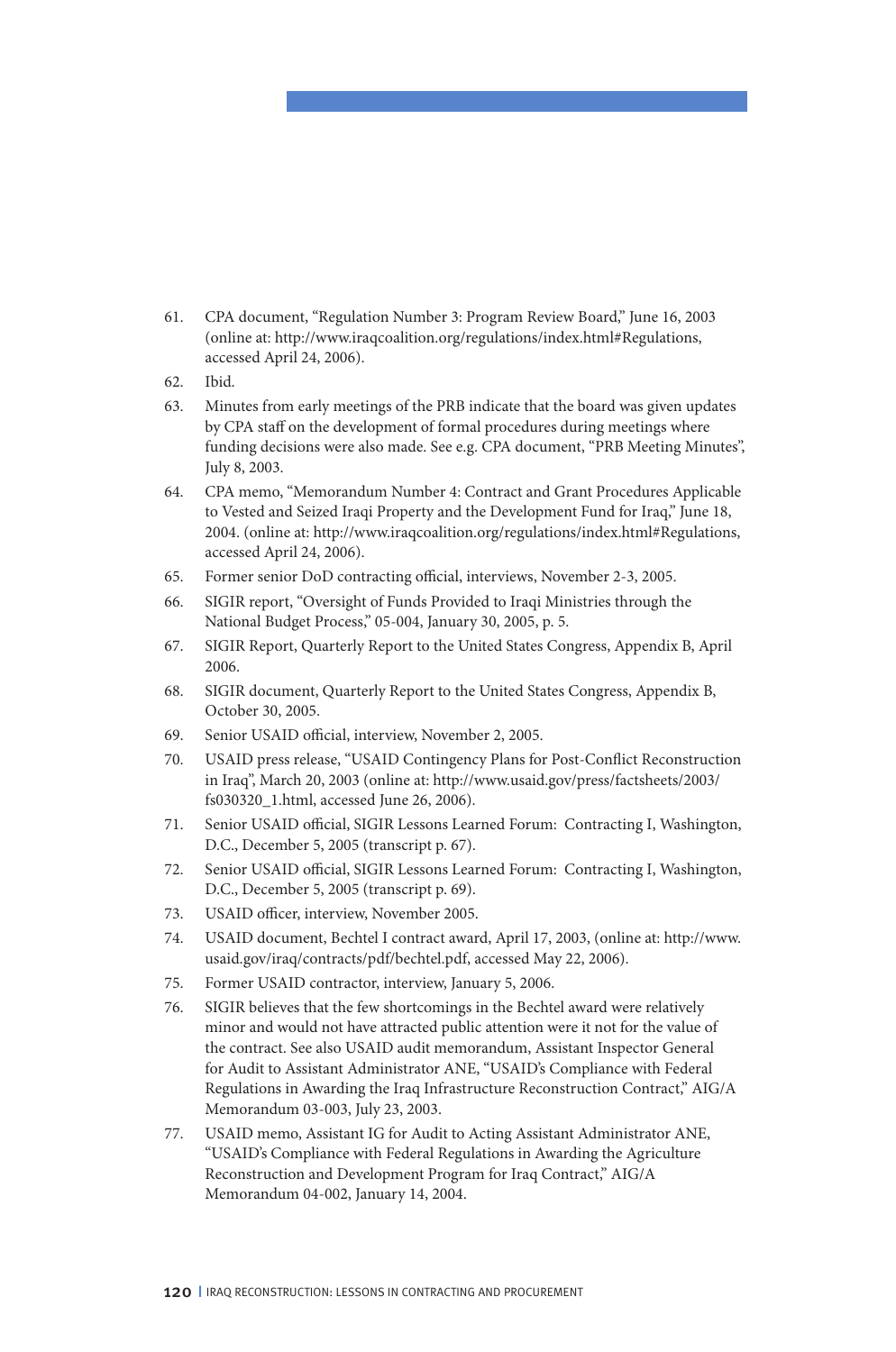- 78. USAID document, "ADS 300," (online at: http://www.usaid.gov/policy/ads/300/302. pdf, accessed June 28,2006), No date, p. 9.
- 79. RTI report to USAID, "RTI Iraq Local Government Final Report," June 2005, p. xi.
- 80. DoS-INL document, "Justification for Other Than Full and Open Competition," (online at: http://iraqcoalition.org/economy/PMO/State\_Justification.htm, accessed March 21, 2006).
- 81. Ibid.
- 82. Deputy Assistant Secretary of the Army (Policy and Procurement), Testimony before the Committee on Government Reform, U.S. House of Representatives, March 11, 2004 (online at: http://www.house.gov/hasc/ openingstatementsandpressreleases/108thcongress/04-06-24ballard.pdf, accessed April 25, 2006).
- 83. SIGIR report, "CPA's Contracting Processes Leading Up to and Including Contract Award," SIGIR 04-013, July 27, 2004, p. i.
- 84. USACE document, "Frequently Asked Questions: USACE Missions—Oil Fire Suppression and Restoration of Production." January 20, 2004 (online at: http:// www.hq.usace.army.mil/cepa/iraq/faq.htm, accessed April 3, 2006).
- 85. SIGIR report, "Attestation Engagement Concerning the Award of Non-Competitive Contract DACA63-03-D005," SIGIR-05-019, September 30, 2005, p. 4.
- 86. GAO report, "Rebuilding Iraq, Fiscal Year 2003, Contract Award Procedures and Management," GAO-04-605, June 2004, p. 21.
- 87. Ibid., p. 20.
- 88. Ibid.
- 89. GAO report, "Rebuilding Iraq, Fiscal Year 2003, Contract Award Procedures and Management," GAO-04-605, June 2004, p. 21.
- 90. OMB document, 1506 Report, October 2003, p. 16, (online at: http://www.sigir. mil/reports/pdf/1506\_final101503.pdf, accessed April 25, 2006).
- 91. Fluor Intercontinental, Inc. won a design-build award as part of a joint venture with the British firm, AMEC.
- 92. CRS document, "Iraq: Recent Developments in Reconstruction Assistance," May 12, 2005, pp. 2-3.
- 93. Former senior CPA official, written comments to SIGIR, April 14, 2006.
- 94. Senior USAID official, interview, November 3, 2005; Former USAID official, interview, February 9, 2006.
- 95. CPA memo, "Taking Forward the CPA Strategic Plan for Iraq," undated.
- 96. Former senior CPA official, SIGIR Lessons Learned Forum: Contracting I, Washington, D.C., December 5, 2005, p. 77.
- 97. CPA memo, Administrator to SECDEF, August 6, 2003.
- 98. Former senior CPA official, interview, January 13, 2006.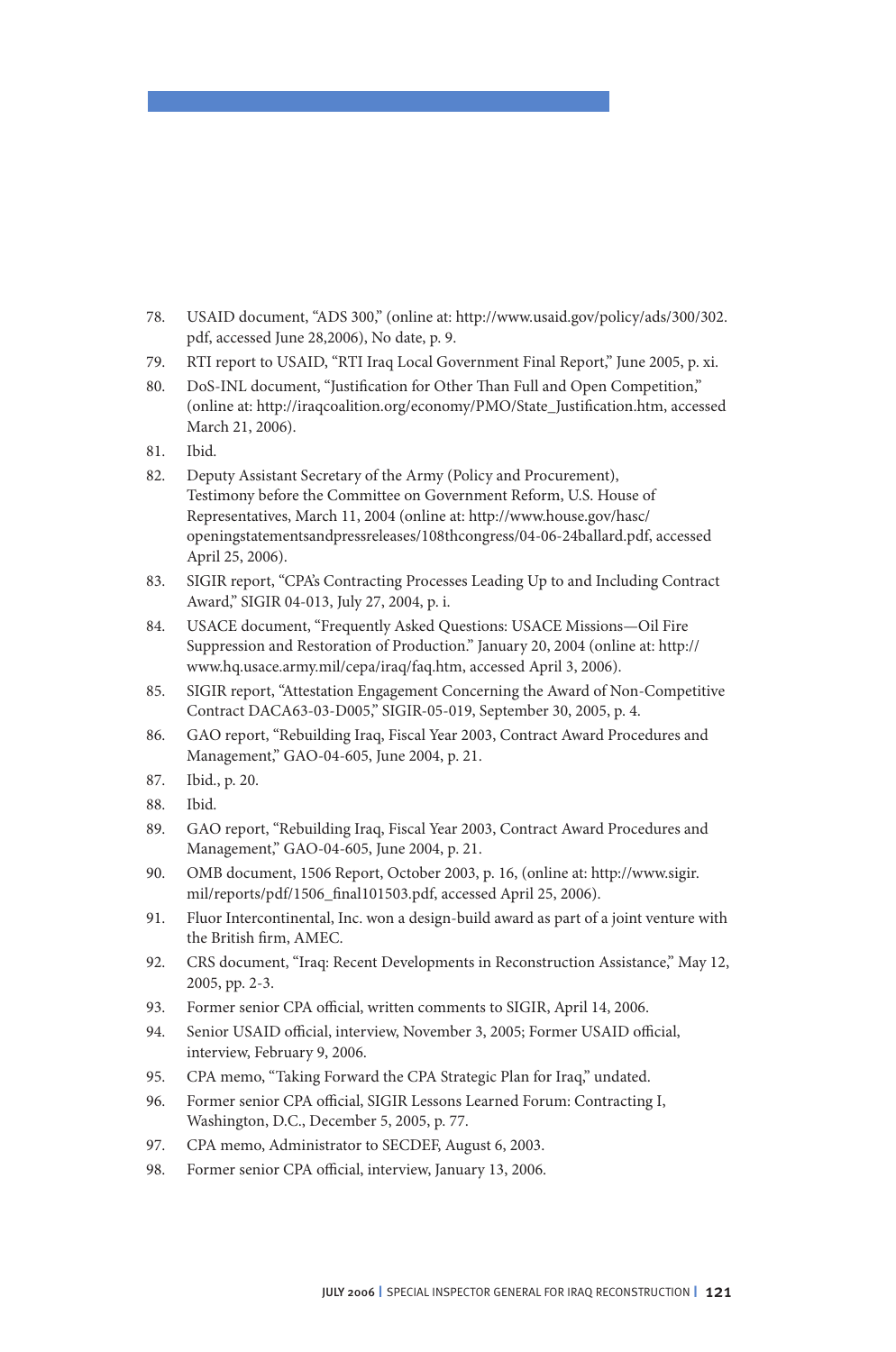- 99. CPA Action memo, CPA Director of OMB to CPA Administrator, "Management of Large Appropriated Construction Contracts," August 15, 2003. Approval indicated by Administrator's signature, also dated August 15, 2003.
- 100. CPA memo, Chief of Staff to CPA officials, "President's Supplemental–CPA Program Management Office," Unclassified, September 9, 2003.
- 101. Former senior CPA official, interview, January 13, 2006.
- 102. Ibid.
- 103. See e.g. Former USAID official, interview, February 9, 2006.
- 104. Senior USACE officer, SIGIR Lessons Learned Forum: Program and Project Management, April 12, 2006, (transcript p. 97).
- 105. See e.g. Senior USACE official interview, February 8, 2006; Former USAID official, interview, February 9, 2006.
- 106. The UN/World Bank information was formally published in a report in October 2003, see: UN document, "United Nations/World Bank Joint Iraq Needs Assessment," October 2003, p. ix-x (online at: http://lnweb18.worldbank. org/mna/mena.nsf/Attachments/Iraq+Joint+Needs+Assessment/\$File/ Joint+Needs+Assessment.pdf, accessed April 25, 2006).
- 107. Former senior CPA official, interview, January 13, 2006.
- 108. CPA Administrator, testimony before the Appropriations Committee, U.S. Senate, September 22, 2003 (online at: http://www.iraqwatch.org/government/Index\_US\_ Hearings.htm, accessed April 20, 2006).
- 109. Former senior CPA official, interview, January 13, 2006.
- 110. Ibid.
- 111. Ibid.
- 112. USAID/Iraq, written comments to SIGIR, June 8, 2006.
- 113. Of this amount, \$100 million was to be "made available for democracy-building activities, and \$10 million made available to the United States Institute for Peace for activities supporting peace enforcement, peace keeping and post-conflict peace-building." See PL 108-106, p.1225 (online at: http://www.export.gov/iraq/pdf/ public\_law\_108-116.pdf, accessed April 25, 2006).
- 114. Public Law 108-106, Emergency Supplemental Appropriations Act for Defense and for the Reconstruction of Iraq and Afghanistan, 2004, November 6, 2003, p.1225 (online at: http://www.export.gov/iraq/pdf/public\_law\_108-116.pdf, accessed April 25, 2006).
- 115. Former senior CPA official, interview, July 1, 2004.
- 116. Public Law 108-106, Emergency Supplemental Appropriations Act for Defense and for the Reconstruction of Iraq and Afghanistan, 2004, November 6, 2003, p.1225 (online at: http://www.export.gov/iraq/pdf/public\_law\_108-116.pdf, accessed April 25, 2006).
- 117. SIGIR document, Quarterly Report to the United States Congress, April 2006.
- 118. DoD document, Deputy Secretary of Defense, Determination and Findings, December 5, 2003.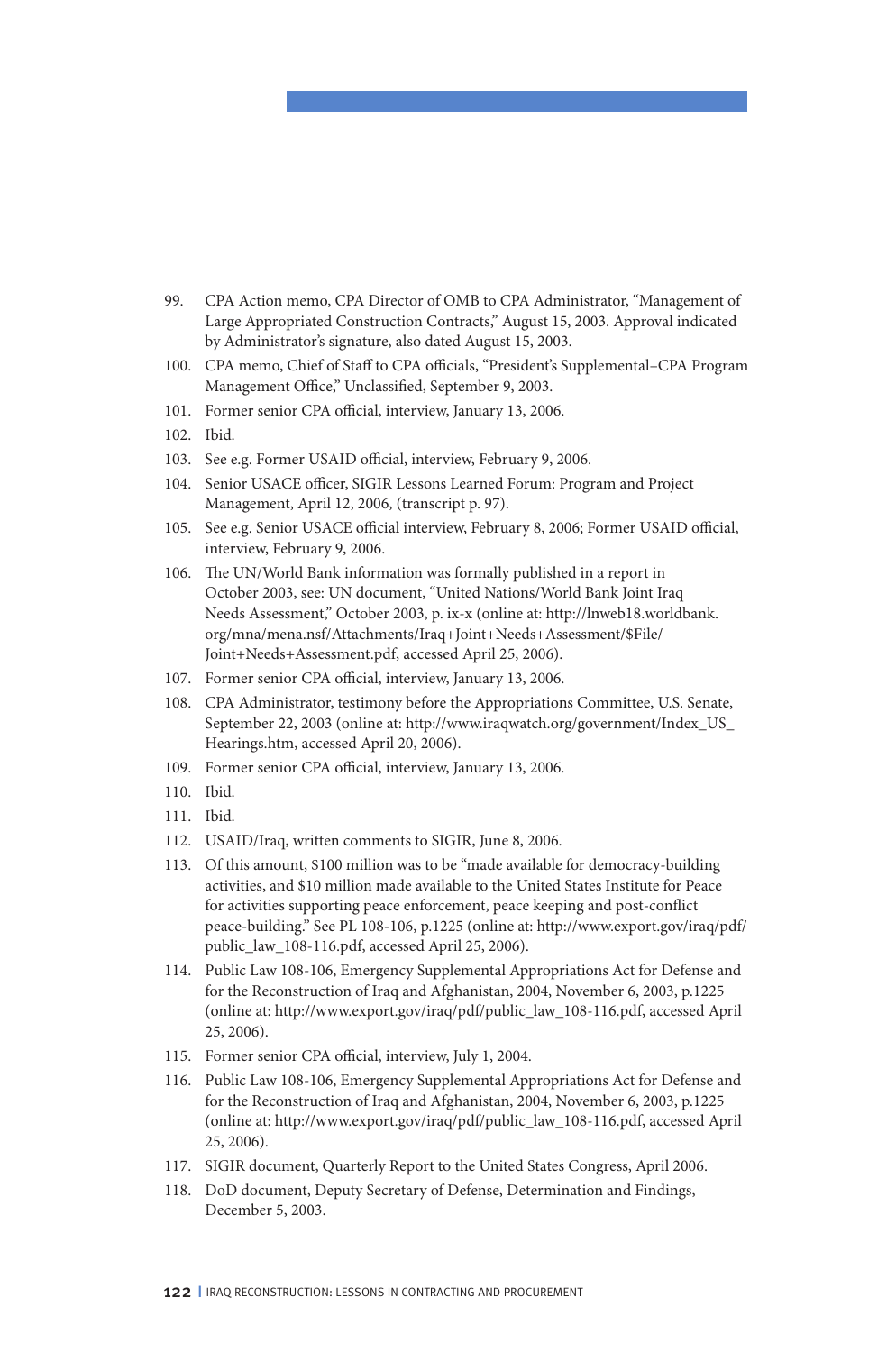- 119. GAO report, "Rebuilding: Fiscal Year 2003 Contract Award Procedures and Management Challenges." GAO-04-605, July 2004, p. 46.
- 120. Ibid.
- 121. CPA document, CPA Budget Director to CPA Administrator, "Management of Large Appropriated Construction Contracts," August 15, 2003.
- 122. Former senior CPA official, interview, January 13, 2006; Senior USACE official, interview, February 8, 2006.
- 123. These funds were expended for reporting purposes while under the control of the Department of the Army, acting as executive agent for the CPA. However, after dissolution of the CPA in late June 2004, the remaining funds were transferred to DoS, which used \$23.8 million for salary expenses associated with the newly formed Iraq Reconstruction Management Office (IRMO). SIGIR did not question the authority of DOS to obligate these funds; however it did question "disbursing the remaining funds for salary expenses without being able to provide either rationale or support for how these expenditures complied with the congressional intent for the appropriation," (i.e. reporting). See SIGIR memo, SIGIR to U.S. Ambassador to Iraq and Director, IRMO and Commanding General, USACE-GRD, "Fact Sheet on the Use of the \$50 million Appropriation to Support the Management and Reporting of the Iraq Relief and Reconstruction Fund," SIGIR 05-026, January 27, 2006.
- 124. PCO staff, interview, November 15, 2005.
- 125. Senior DoD contracting official, written comments to SIGIR, March 10, 2006.
- 126. Former senior DoD contracting official, written comments to SIGIR, April 26, 2006.
- 127. Former senior CPA official, interview, March 3, 2006.
- 128. Former senior and deputy ministerial advisors, interview, December 22, 2005.
- 129. See e.g. Senior DoD contracting official, interview, November 17, 2005; DoD contractor, interview, March 19, 2006.
- 130. Former senior CPA official, interview, January 13, 2006.
- 131. Former senior CPA official, interview, January 13, 2006.
- 132. Senior USACE official, interview, February 8, 2006.
- 133. OMB document, *Section 2207 Report*, January 5, 2004 (online at: http://www. whitehouse.gov/omb/legislative/index.html, accessed June 1, 2006).
- 134. Former CPA official, interview, July 1, 2004.
- 135. OMB document, *Section 2207 Report*, January 5, 2004.
- 136. Ibid.
- 137. Former senior DoD contracting official, interview, January 20, 2006.
- 138. Senior DoD official, interview, December 12, 2005.
- 139. DoD contracting officials, interview with PMO/PCO Historian, November 17, 2004.
- 140. DoD briefing document, "Acquisition Management and Logistics Assessment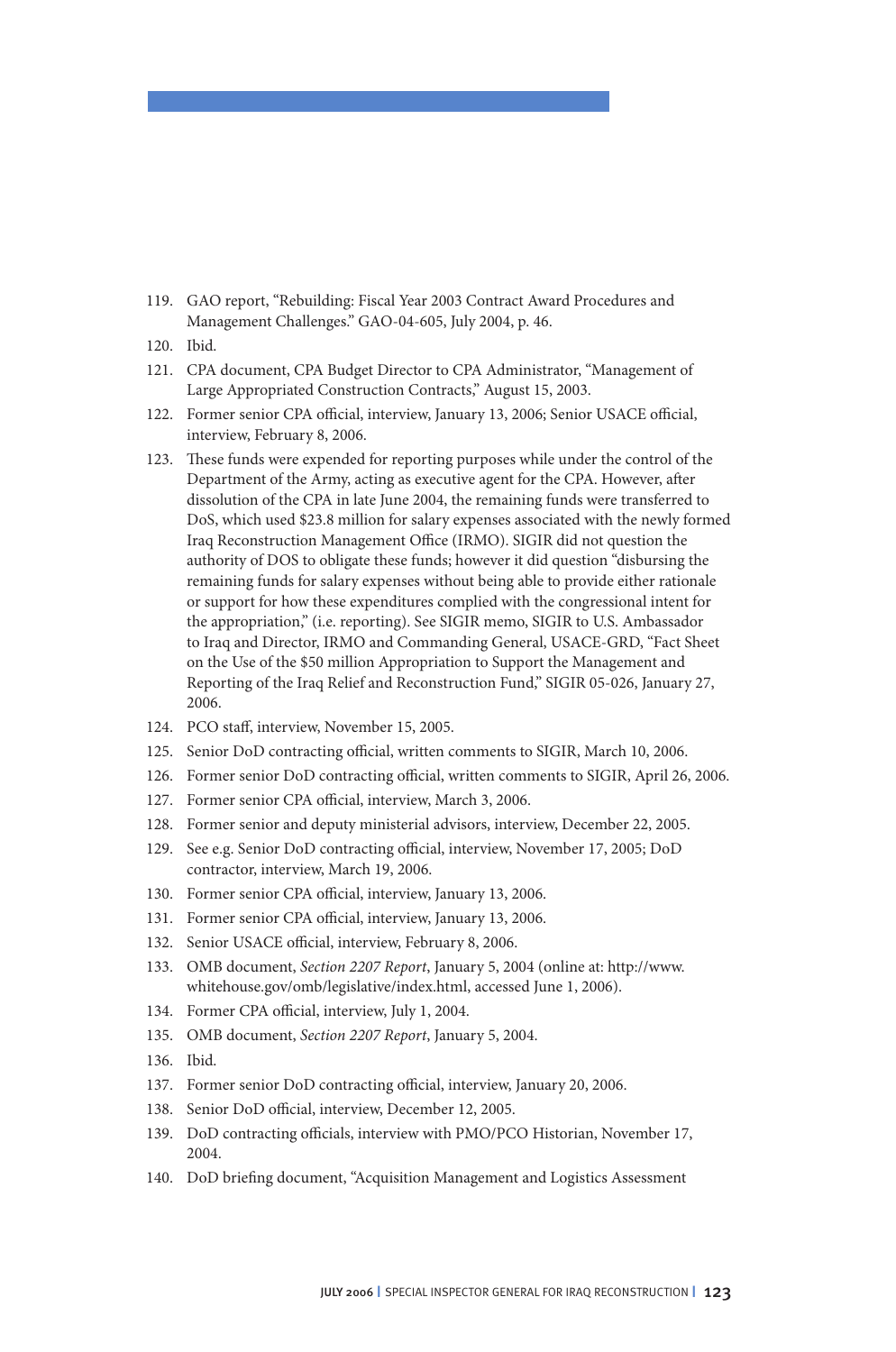Team," February 6, 2004.

- 141. See former DoD senior contracting official, interviews, November 2-3, 2005; DoD briefing document, "Management and Logistics Assessment Team," February 6, 2004; DoD document, "Draft Recommendations from Management and Logistics Assessment Team," Undated.
- 142. See e.g. DoD contracting official, interview, January 23, 2006; Senior DoD contracting official, interviews, November 2-3, 2005.
- 143. Former senior DoD contracting official, interviews, November 2-3, 2005.
- 144. Ibid.
- 145. DoD memo, Head of Contracting Activity-CPA to Personnel Assigned to CPA, "Unauthorized Commitments," April 14, 2004, as cited in The Army Lawyer, "Special Topics Regarding Military Contracts," January 1, 2005. (online at: http:// www.highbeam.com/library/docfreeprint.asp?docid=1G1:130776906&ctrlInfo=Rou nd18%3AMode18c%3ADocFree%3APrint&print=yes, accessed April 25, 2006).
- 146. Ibid.
- 147. Senior DoD contracting official, interview, November 17, 2005.
- 148. Senior DoD contracting official, written comments to SIGIR, March 10, 2006.
- 149. SIGIR audit, "Administration of Iraq Relief and Reconstruction Fund Contract Files," SIGIR-05-007, April 30, 2005, p. 6.
- 150. Ibid.
- 151. SIGIR report, "Task Orders Awarded by the Air Force Center for Environmental Excellence in Support of the Coalition Provisional Authority, SIGIR- 04-004, July 28, 2004, p. 4.
- 152. Ibid., p. 1.
- 153. AFCEE contracting official, interview, July 1, 2004.
- 154. SIGIR was formerly known as the Coalition Provisional Authority-Inspector General (CPA-IG).
- 155. SIGIR report, "Task Orders Awarded by the Air Force Center for Environmental Excellence in Support of the Coalition Provisional Authority," SIGIR- 04-004, July 28, 2004, p. 7-8.
- 156. AFCEE contracting official, conversation with SIGIR staff, February 2006.
- 157. Ibid.
- 158. Former senior DoD contracting official, interview, January 20, 2006.
- 159. DoD briefing document, "Iraq Reconstruction Pre-proposal Conference Briefing. Program Management and Design-Build Construction," January 21, 2004, pp. 10, 27, and 32 (online at: http://www.ndia.org/Content/NavigationMenu/Meetings\_ and Events/Past Events/2004 Iraq Reconstruction 491C.htm, accessed April 19, 2006).
- 160. Ibid., p. 73.
- 161. Ibid., p. 34.
- 162. Ibid., p. 74.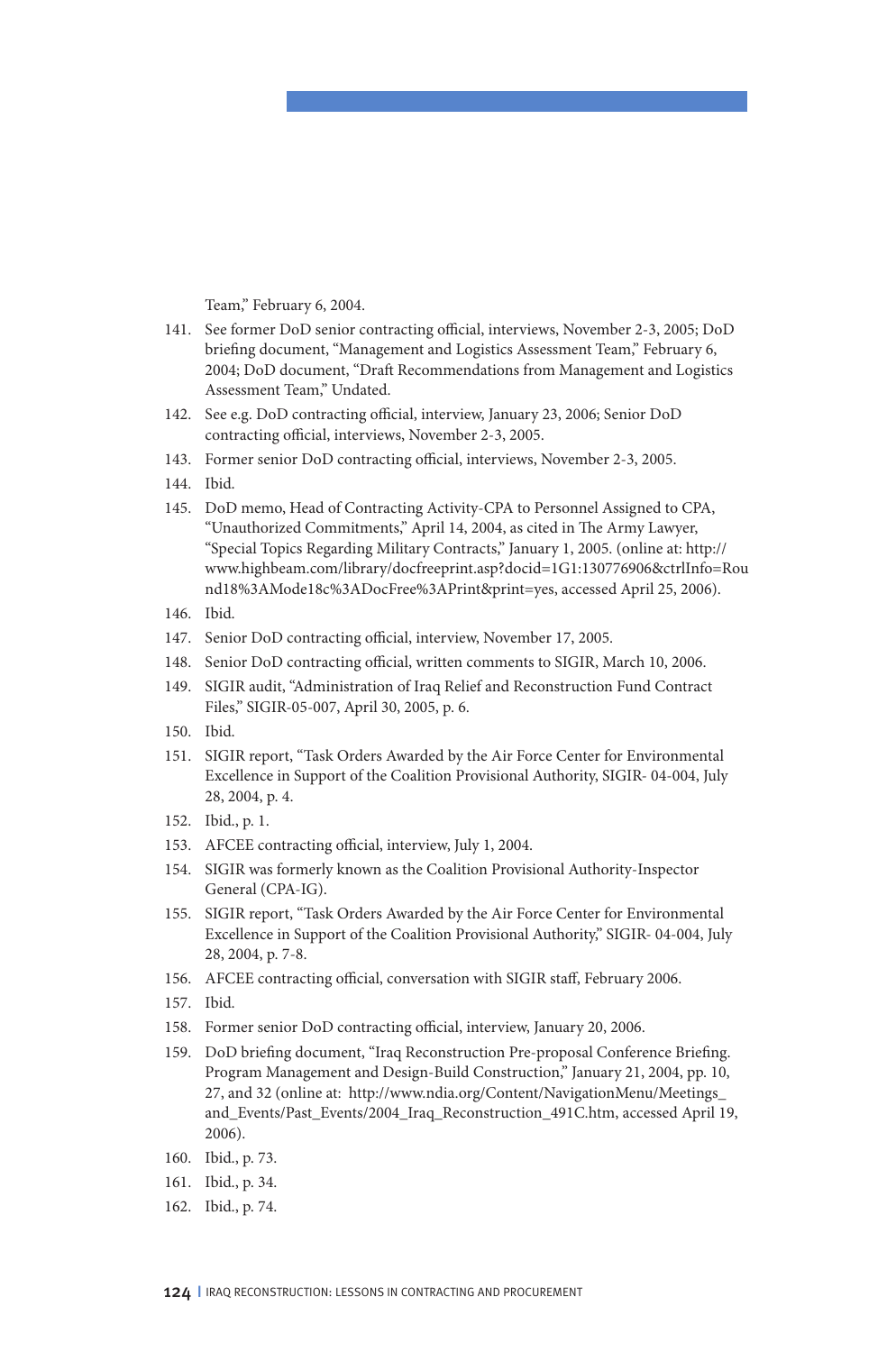- 163. SIGIR report, "Award of Sector Design-Build Construction Contracts," SIGIR-04- 005, July 23, 2004, p. 2.
- 164. DoD briefing, "Iraq Reconstruction Pre-proposal Conference Briefing. Program Management and Design-Build Construction," January 21, 2004, pp. 21 and 42 (online at: http://www.ndia.org/Content/NavigationMenu/Meetings\_and\_Events/ Past\_Events/2004\_Iraq\_Reconstruction\_491C.htm , accessed April 19, 2006).
- 165. SIGIR report, "Award of Sector Design-Build Construction Contracts," SIGIR-04- 005, July 23, 2004, p. 2.
- 166. Former senior DoD contracting official, interview, January 20, 2006.
- 167. DoD briefing document, "Iraq Reconstruction Pre-proposal Conference Briefing. Program Management and Design-Build Construction," January 21, 2004, p.20 and 73 (online at: http://www.ndia.org/Content/NavigationMenu/Meetings\_and\_ Events/Past\_Events/2004\_Iraq\_Reconstruction\_491C.htm, accessed April 19, 2006).
- 168. SIGIR report, "Award of Sector Design-Build Construction Contracts," SIGIR-04- 005, July 23, 2004, p. 16.
- 169. DoD briefing document, "Iraq Reconstruction Pre-proposal Conference Briefing. Program Management and Design-Build Construction," January 21, 2004, p. 39 (online at: http://www.ndia.org/Content/NavigationMenu/Meetings\_and\_Events/ Past\_Events/2004\_Iraq\_Reconstruction\_491C.htm , accessed April 19, 2006).
- 170. Ibid., p. 20.
- 171. Ibid., pp. 64-68 and pp.107-110.
- 172. Senior DoD contracting official, interview, November 17, 2005.
- 173. SIGIR report, "Award of Sector Design-Build Construction Contracts," SIGIR-04- 005, July 23, 2004, p. 6-7.
- 174. Ibid.
- 175. Former senior CPA official, interview, November 17, 2005.
- 176. Former senior CPA official, interview, July 1, 2004.
- 177. USACE, written comments to SIGIR, April 12, 2006.
- 178. USACE Commanding General, meeting with SIGIR, May 15, 2006.
- 179. Senior DoD contracting official, SIGIR Lessons Learned Forum: Contracting I, Washington D.C., December 5, 2005 (transcript p. 151).
- 180. See e.g., Senior DoD contracting official, interview, November 17, 2005; Former senior DoD official, interviews, November 2-3, 2005; Senior USACE official, interview, February 8, 2006.
- 181. PMO/PCO contractor, SIGIR Lessons Learned Forum: Contracting II, Arlington, VA, December 13, 2005 (transcript p. 74).
- 182. Various participants, SIGIR Lessons Learned Forum: Contracting I, Washington, D.C., December 5, 2005 (transcript p. 161).
- 183. Senior DoD contracting official, interview, November 17, 2005.
- 184. Ibid.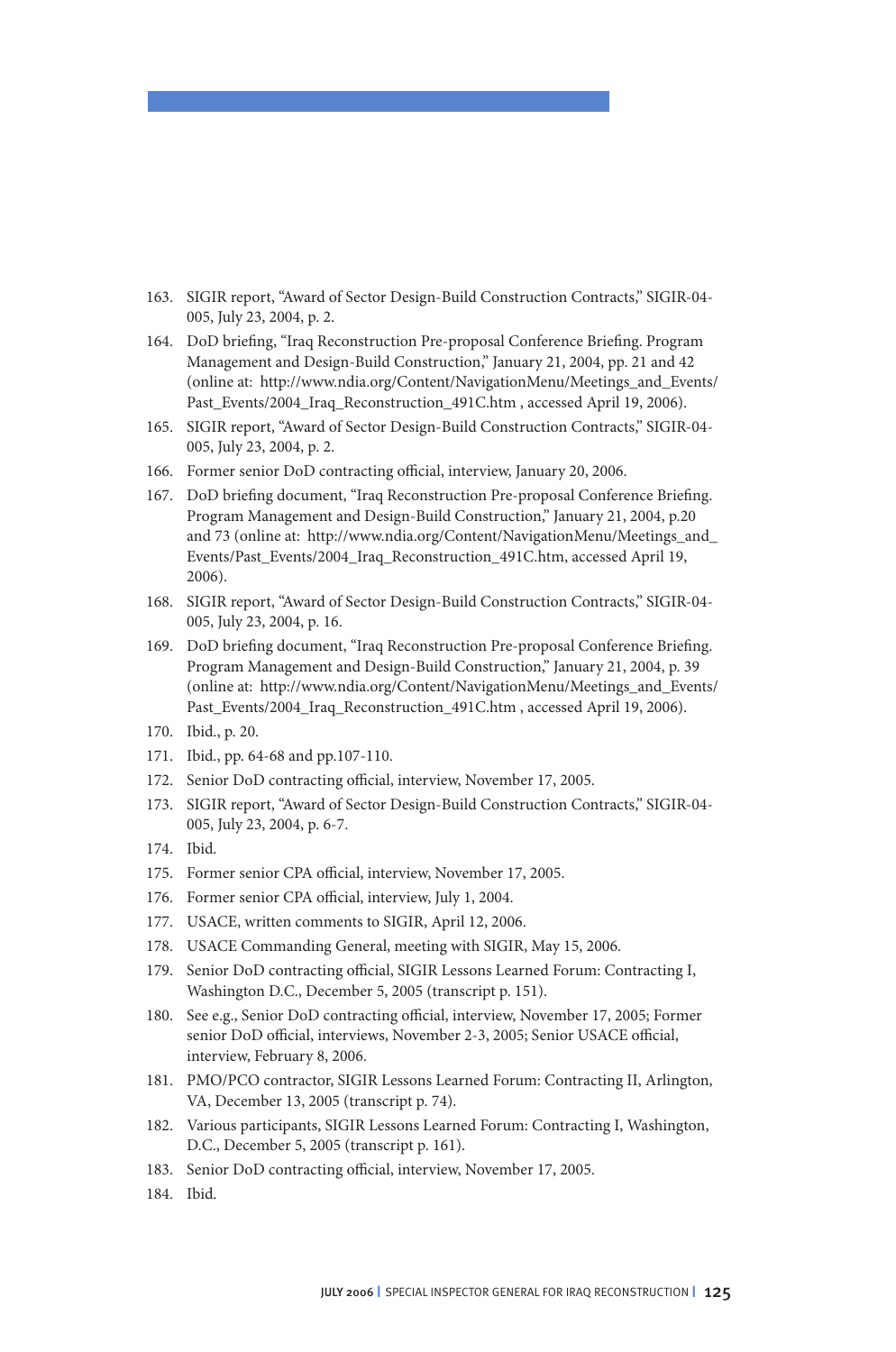- 185. See e.g. Former senior DoD contracting official interviews, November 2-3, 2005; Former senior CPA official, interview, March 3, 2006; Former CPA official, written comments, June 7, 2006.
- 186. National Security Presidential Directive 36, President George W. Bush to Cabinet Members and Others, "United States Government Operations in Iraq," May 11, 2004. (online at: http://www.fas.org/irp/offdocs/nspd/nspd051104.pdf, accessed April 25, 2006).
- 187. DoD memo, Administrative Assistant to the Secretary of the Army to Director, Army Acquisition Support Center, "Personnel and Ancillary Support for Army Program Management Office (Iraq/Washington, DC), Provisional Organization," May 13, 2004.
- 188. DoD memo, Deputy Secretary of Defense to DoD Officials, "Organizational Establishment and Placement of the Project and Contracting Office within the Department of the Army," June 22, 2004.
- 189. Former senior DoD contracting official, interviews, November 2-3, 2005.
- 190. Senior USAID contracting official, interview, November 2, 2005.
- 191. Senior USAID official, interview, November 3, 2005.
- 192. Senior USAID official, interview, November 2, 2005.
- 193. OTI supports U.S. foreign policy objectives by providing grants to local community leaders and organizations to assist during periods of political crisis and transition. See USAID Contracting Official, interview, November 9, 2005.
- 194. OTI official, interview, December 20, 2005.
- 195. USAID staff, written comments to SIGIR, March 9, 2006.
- 196. USAID press release, "USAID Awards Iraq Infrastructure Contract II," January 6, 2005 (online at: http://www.usaid.gov/press/factsheets/2004/fs040106.html, accessed April 25, 2006).
- 197. Former senior USAID official, interview, January 19, 2006; former USAID official, interview, February 9, 2006.
- 198. Former senior USAID official, interview, January 19, 2006.
- 199. Former senior CPA official, interview, January 13, 2006.
- 200. Senior DoS official, interview, November 29, 2005.
- 201. DoS document, "Justification for Other than Full and Open Competition," undated (online at: http://iraqcoalition.org/economy/PMO/State\_Justification.htm, accessed March 21, 2006).
- 202. Senior DoS official, interview, November 29, 2005.
- 203. National Security Presidential Directive 36, President George W. Bush to Cabinet Members and Others, "United States Government Operations in Iraq," May 11, 2004, (online at: http://www.fas.org/irp/offdocs/nspd/nspd051104.pdf, accessed April 25, 2006).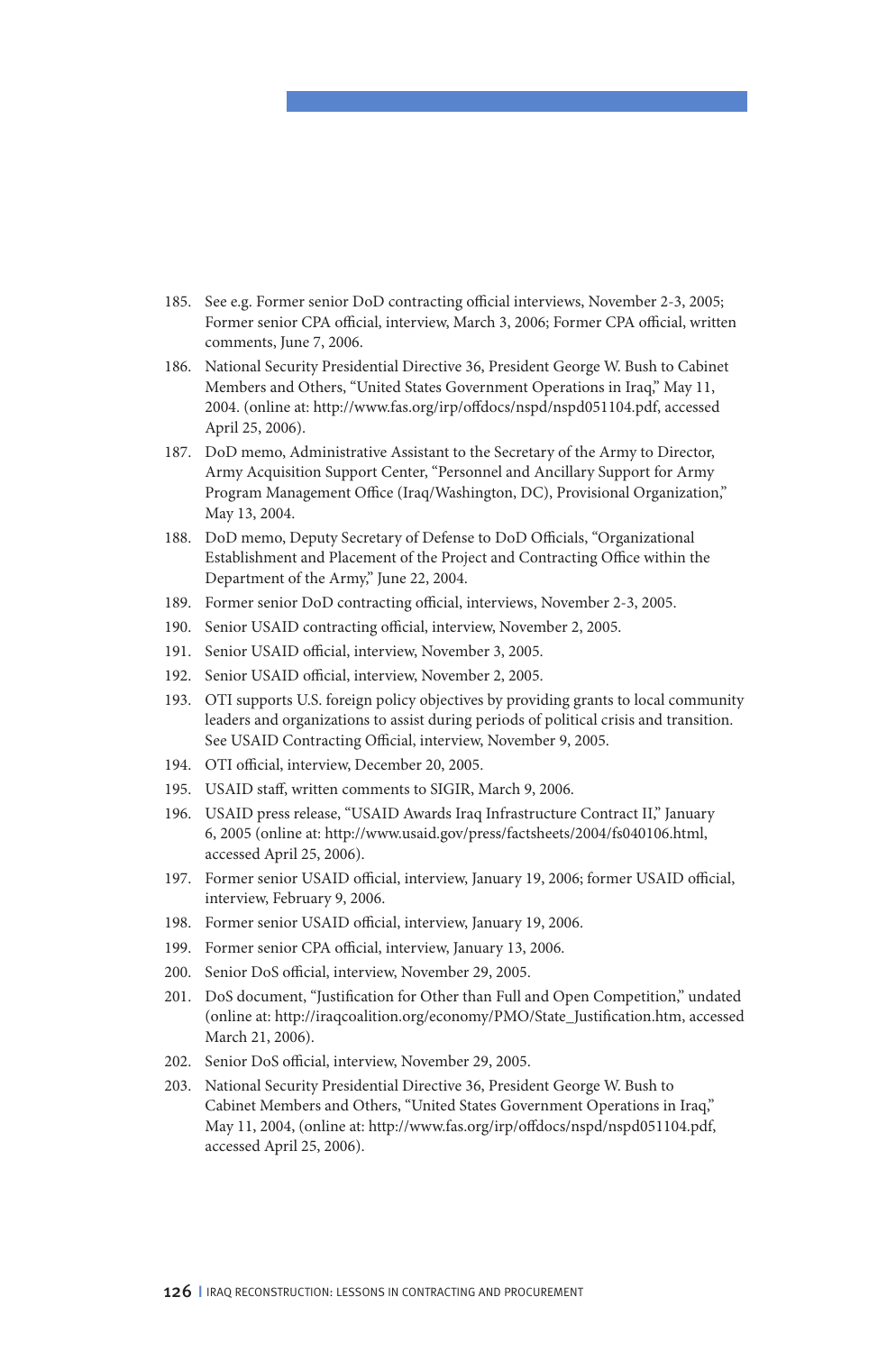- 204. GAO report, "Rebuilding Iraq: Status of Funding and Reconstruction Efforts," GAO-05-876, July 2005, pp.4-5.
- 205. Former USAID contractor, interview, December 1, 2005.
- 206. Senior DoD contracting official, interview, November 17, 2005.
- 207. Ibid.
- 208. There are three levels of certification for DoD contracting officers. To reach certification one must meet requirements in both education and professional experience.
- 209. PCO staff, interview, November 15, 2005.
- 210. OMB document, *Section 2207 Report*, July 2004.
- 211. Ibid.
- 212. Ibid.
- 213. Former senior CPA official, interview, March 3, 2006.
- 214. CPA document, "CPA Situation Reports," unclassified, April 2004.
- 215. DoS document, *Section 2207 Report*, April 2005.
- 216. Iraqi Ministry of Finance memo, Minister of Finance to Director of PMO, "Administration of Development Fund for Iraq (DFI) Funded Contracts," June 15, 2004.
- 217. See e.g., Senior USACE official, interview, February 8, 2006; Former senior DoD contracting official, interviews, November 2-3, 2005.
- 218. Senior USACE official, interview, February 8, 2006.
- 219. Senior DoD contracting official, interview, February 10, 2006.
- 220. U.S. Army Audit Agency report, "Program Management in Support of Iraq Reconstruction," A-2005-0194-ALA, May 26, 2005, pp. 15-16.
- 221. Senior DoD contracting official, interview, February 10, 2006; Former senior DoD contracting official, interviews, November 2-3, 2005; U.S. Army Audit Agency report, "Program Management in Support of Iraq Reconstruction," A-2005-0194- ALA, May 26, 2005.
- 222. Senior DoD contracting official, interview, February 10, 2006.
- 223. Senior USACE official, interview, February 8, 2006.
- 224. USACE-GRD contracting official, interview, November 15, 2005.
- 225. Senior DoD contracting official, interview, February 10, 2006.
- 226. See Public Law 108-375 (online at: http://www.defenselink.mil/dodgc/olc/docs/ PL108-375.pdf, access April 25, 2006).
- 227. Former senior DoD contracting official, written comments to SIGIR, April 24, 2006.
- 228. Senior DoD contracting official, SIGIR Lessons Learned Forum: Contracting I, Washington D.C., December 5, 2005 (transcript p. 152).
- 229. Ibid.
- 230. DoS document, *Section 2207 Report*, April 6, 2005, p. 2.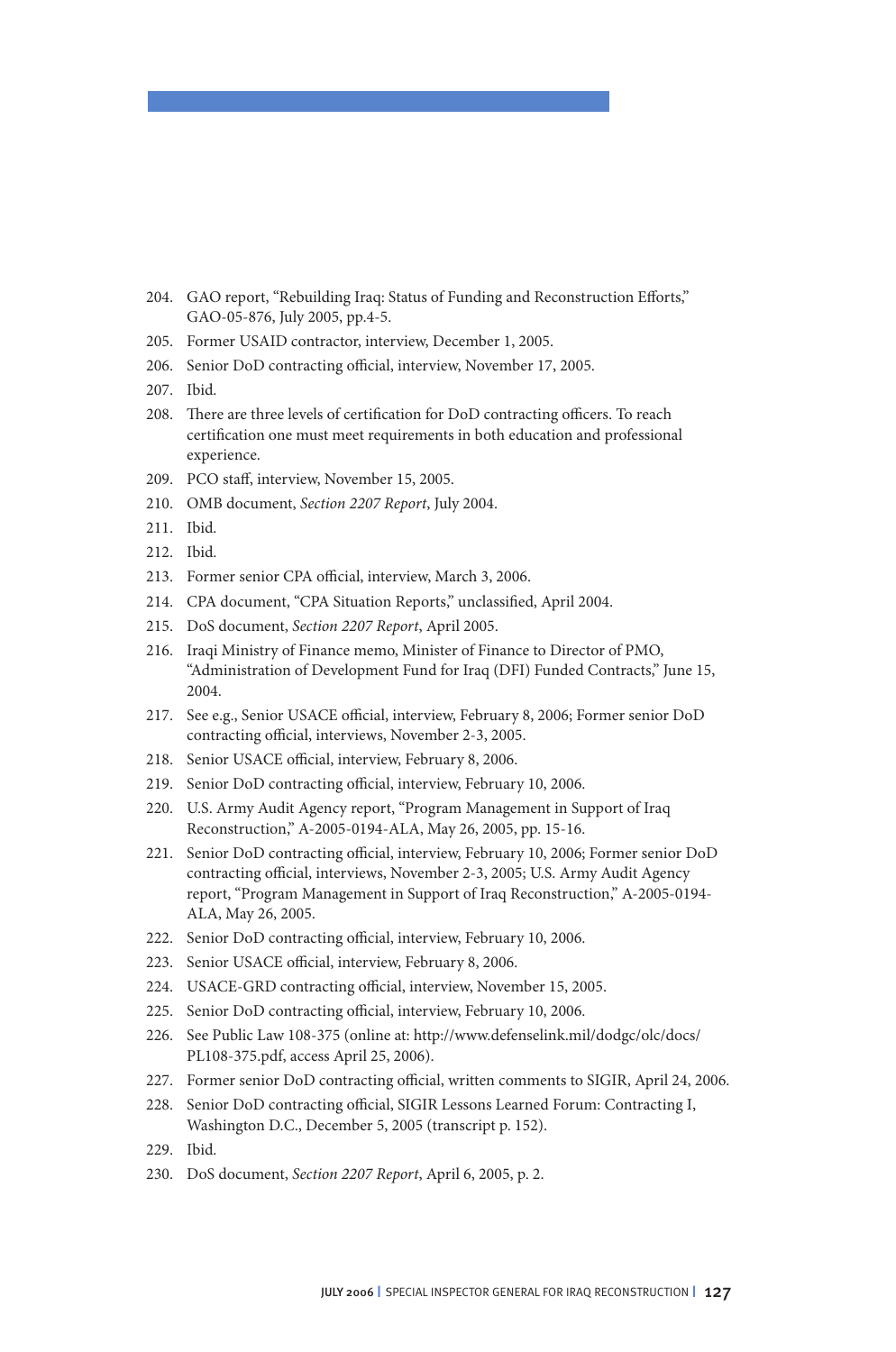- 231. DoS document, *Section 2207 Report*, April 6, 2005.
- 232. Former PCO Director, interview, April 24, 2006.
- 233. USACE-GRD contracting official, interview, November 15, 2005.
- 234. CFC FRAGO 09-668, "Contracting and Organizational Changes," 122143Z November 2004.
- 235. Former senior DoD contracting official, interviews, November 2-3, 2005; Senior DoD contracting official, interview, November 17, 2005.
- 236. A FRAGO, or fragmentary order, is a military order that reflects a change in a previous operation order.
- 237. USACE, written comments to SIGIR, April 12, 2006.
- 238. Former senior DoD contracting official, interview, November 2-3, 2005.
- 239. Former JCC-I staff person, written comments to SIGIR, November 22, 2005.
- 240. Senior USAID contracting official, conversation with SIGIR staff, December 1, 2005.
- 241. Ibid.
- 242. The original contracts were awarded under a modified process. RFPs were not posted, but sent to pre-determined organizations. See USAID press release, "USAID Procurement Process and Iraq Contingency Planning," March 19, 2003 (online at: http://www.usaid.gov/press/factsheets/2003/fs030320.html, accessed April 23, 2006).
- 243. P.L. 108-106, November 6, 2003, Section 2202 (online at: http://www.export.gov/ iraq/pdf/public\_law\_108-116.pdf, accessed April 25, 2006).
- 244. GAO report. "Rebuilding Iraq: U.S. Water and Sanitation Efforts Need Improved Measures for Assessing Impact and Sustained Resources for Maintaining Facilities," GAO 05-872, September 2005, p. 12.
- 245. OMB document, *Section 2207 Report*, April 2004.
- 246. DoD memo, "Waiver of Limiting Legislation for Commanders' Emergency Response Program," October 5, 2005.
- 247. Multi-National Corps-Iraq (MNC-I), written comments to SIGIR, October 5, 2005.
- 248. CPA Memo, Administrator of the CPA to the Commander of Coalition Forces, "Commanders' Emergency Response Program", June 16, 2003, as cited in Mark Martins, "The Commander's Emergency Response Program (CERP)," Joint Forces Quarterly, Issue 37, 2005.
- 249. Ibid.
- 250. Combined-Joint Task Force 7 (CJTF-7) document, "Fragmentary Order 89: Commanders' Emergency Response Program (CERP) Formerly the Brigade Commanders' Discretionary Fund to CJTF-7 OPORD 03-036," June 19, 2003. Unclassified. Copy of copies.
- 251. Multi-National Corps-Iraq (MNC-I), written comments to SIGIR, October 5, 2005.
- 252. Ibid.
- 253. See P.L. 108-106, November 6, 2003.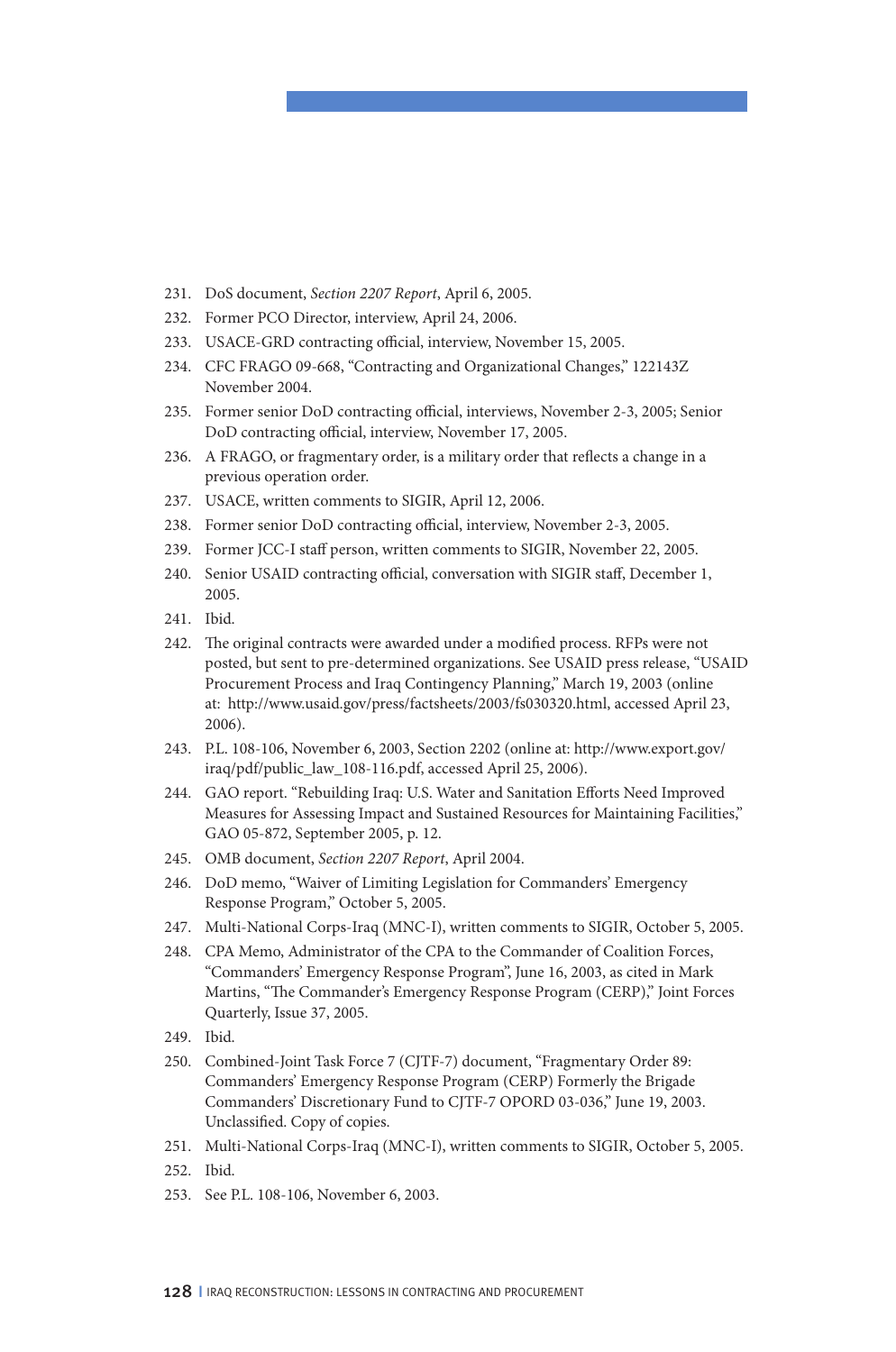- 254. See P.L. 108-287, August 5, 2004.
- 255. See P.L. 108-447, December 8, 2004; P.L. 109-13, May 11, 2005.
- 256. See P.L. 108-287, August 5, 2004.
- 257. H.R. 1815, "National Defense Authorization Act for Fiscal Year 2006," January 6, 2006. p. 320, (online at: http://www.govtrack.us/data/us/bills.text/109/h1815.pdf, accessed April 25, 2006).
- 258. Multi-National Corps-Iraq (MNC-I), written comments to SIGIR, October 5, 2005.
- 259. Procurements of more than \$100,000 were directed through C8/Comptroller Channels, procedures for which, according to FRAGO 89, would be outlined in a separate document.
- 260. Mark Martins, "The Commander's Emergency Response Program (CERP)," Joint Forces Quarterly, Issue 37, 2005.
- 261. Ibid.
- 262. SIGIR report, "Management of Commander's Emergency Response Program for Fiscal Year 2004," SIGIR 05-014, October 13, 2005.
- 263. U.S. Army Audit Agency, "Follow-up Audit of the Commander's Emergency Response Program and Quick Response Fund," A-2005-0332-ACE, September 30, 2005.
- 264. OMB document, *Section 2207 Report*, April 2004, p. 12.
- 265. Mark Martins, "The Commander's Emergency Response Program (CERP), Joint Forces Quarterly, Issue 37, 2005.
- 266. Senior USAID official, SIGIR Lessons Learned Forum: Contracting I, Washington, D.C., December 5, 2005 (transcript p. 69).
- 267. MNC-I, written comments to SIGIR, November 24, 2005.
- 268. SIGIR document, Quarterly Report to the U.S. Congress, January 2005.
- 269. DoS document, *Section 2207 Report*, October 2004.
- 270. DoS document, *Section 2207 Report*, October 2005.
- 271. SIGIR document, Quarterly Report to the U.S. Congress, January 2005.
- 272. Senior MNF-I officials, conversion with SIGIR.
- 273. DoS report, *Section 2207 Report*, October 2004.
- 274. The Federal Acquisition Regulation (FAR) is the body of regulation used by federal executive agencies for acquiring supplies and services with appropriated funds. Additionally, DoD, USAID, and DoS have specific supplements to the FAR.
- 275. USAID has recently developed a "Complex Emergency Waiver Package" that can be modified for differing events – e.g., the Southeast Asian Tsunami, the Pakistan Earthquake, Iraq, etc., that may serve as a model for this. (Source: USAID/Iraq, written comments to SIGIR, June 8, 2006).
- 276. The FAR is the body of regulation used by federal executive agencies for acquiring supplies and services with appropriated funds. Additionally, DoD, USAID, and DoS have specific supplements to the FAR.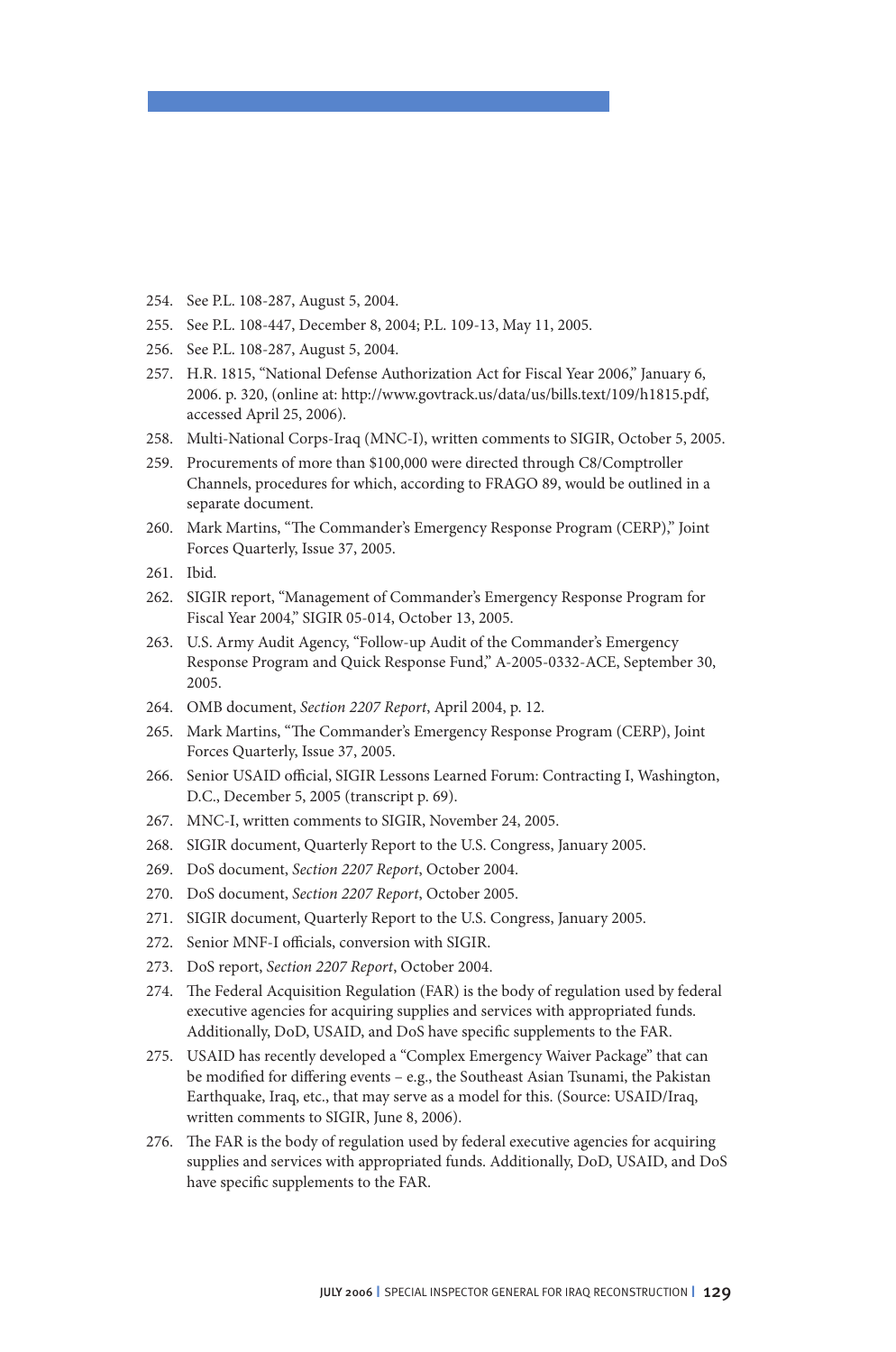- 277. Former senior USAID official, interview, February 9, 2006.
- 278. DoS contracting official, written comments to SIGIR, February, 24, 2006.
- 279. These communications provide a snapshot of a point in time, fall 2004, and the interaction on contracting concerns between Iraq-based and Washington, DCbased staff. They do not reflect changes to regulations that may have taken place after this time, nor do they provide visibility into activities that may have been taking place simultaneously, but of which requesting and responding agencies were not aware.
- 280. DoD officials, written comments to SIGIR, March 27, 2006 and March 30, 2006.
- 281. GAO report, "Federal Procurement: Spending and Workforce Trends," GAO-03- 443, April 2003, pp. 5 and 21.
- 282. OMB officials, interview, January 4, 2006.
- 283. GAO report, "Federal Procurement: Spending and Workforce Trends," GAO-03- 443, April 2003, p. 20.
- 284. Gloria Sochon and John Krieger, Presentation to the Government Contract Management Conference, December 5-6, 2005.
- 285. OMB memo, Deputy Director of Management to Chief Acquisition Officials and Senior Procurement Officials, January 20, 2006 (online at: http://www.whitehouse. gov/omb/procurement/acq\_wk/fac\_contracting\_program.pdf, accessed May 1, 2006).
- 286. Senior DoD contracting official, interview, November 17, 2005.
- 287. Ibid.
- 288. Senior JCC-I contracting official, interview, December 30, 2005.
- 289. Senior USAID contracting official, written comments to SIGIR, November 22, 2005.
- 290. Ibid.
- 291. Ibid.
- 292. USAID contracting official, written comments to SIGIR, December 21, 2005.
- 293. Ibid.
- 294. Senior DoS contracting official, interview, January 31, 2006.
- 295. Elliott Corey Yoder, "The Yoder Three-Tiered Model for Optimal Contingency Planning and Execution of Contingency Contracting," Naval Post-Graduate School, Contracting for Deployed Forces Panel, May 19, 2005 (online at: http://www.nps. navy.mil/gsbpp/ACQN/publications/FY05/AM-05-004\_Proceedings\_ThursdayPM. pdf, accessed April 25, 2006).
- 296. The training requirements include education on the Commander's Emergency Response Fund, which was created for use in Iraq and is discussed in a previous section of this paper.
- 297. See National Defense Authorization Act for Fiscal Year 2006, "Joint Policy on Contingency Contracting," Sec. 817, December 18, 2005 (online at: http://www. wifcon.com/dodauth6/dod06\_817.htm, accessed April 25, 2006).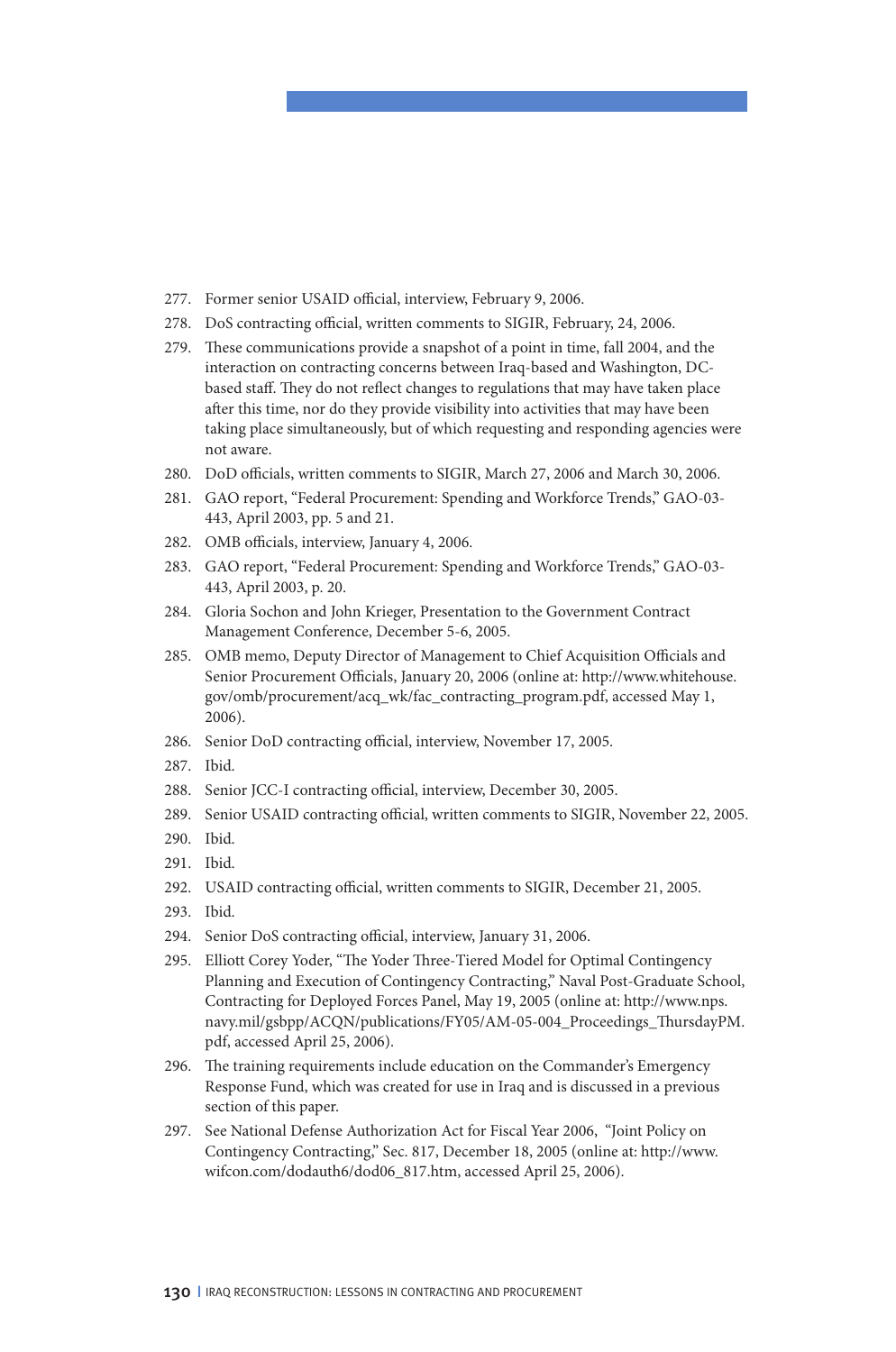- 298. See Conference Report 109-360, National Defense Authorization Act for Fiscal Year 2006, "Contractors on the Battlefield," p. 764 (online at: http://frwebgate.access. gpo.gov/cgi-bin/getdoc.cgi?dbname=109\_cong\_reports&docid=f:hr360.109.pdf, accessed July 12, 2006).
- 299. DoD document, "Draft Army Guidebook for OCONUS Contingency Contracting," December 15, 2005; DoD document, "Draft Army CONUS Guide for Supporting Emergencies within the United States and Supporting Overseas Contingencies from CONUS Locations," December 2005.
- 300. USAID contracting official, conversation with SIGIR staff, February 8, 2006.
- 301. USAID contracting official, conversation with SIGIR staff, November 15, 2005.
- 302. DoS contracting official, conversation with SIGIR staff, March 2006.
- 303. DoS-AQM, written comments to SIGIR, April 11, 2006.
- 304. OUSD-ATL, written comments to SIGIR, April 21, 2006.
- 305. USAID/Iraq, written comments to SIGIR, June 8, 2006.
- 306. Ibid.
- 307. Ibid.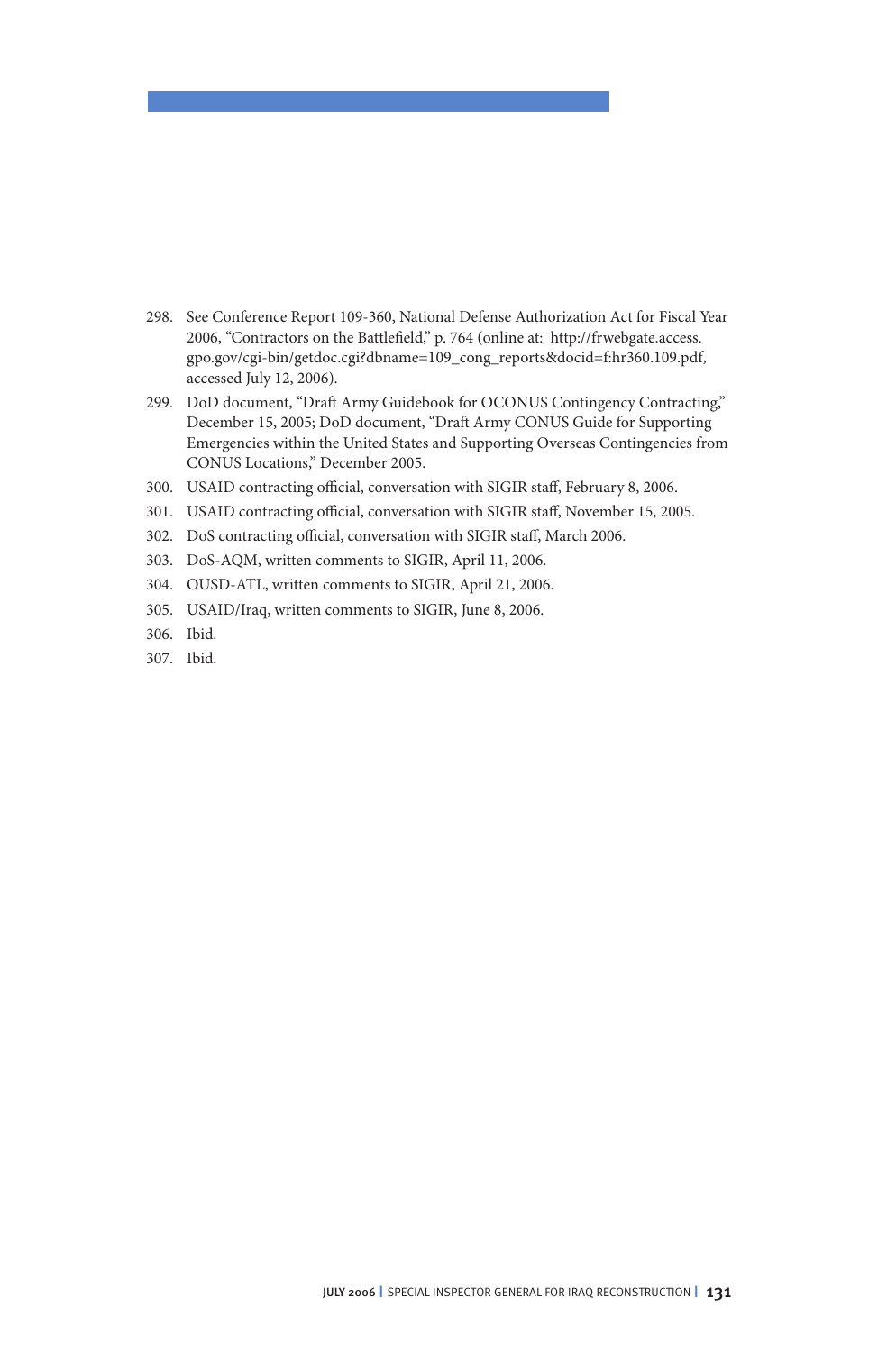132 | IRAQ RECONSTRUCTION: LESSONS IN CONTRACTING AND PROCUREMENT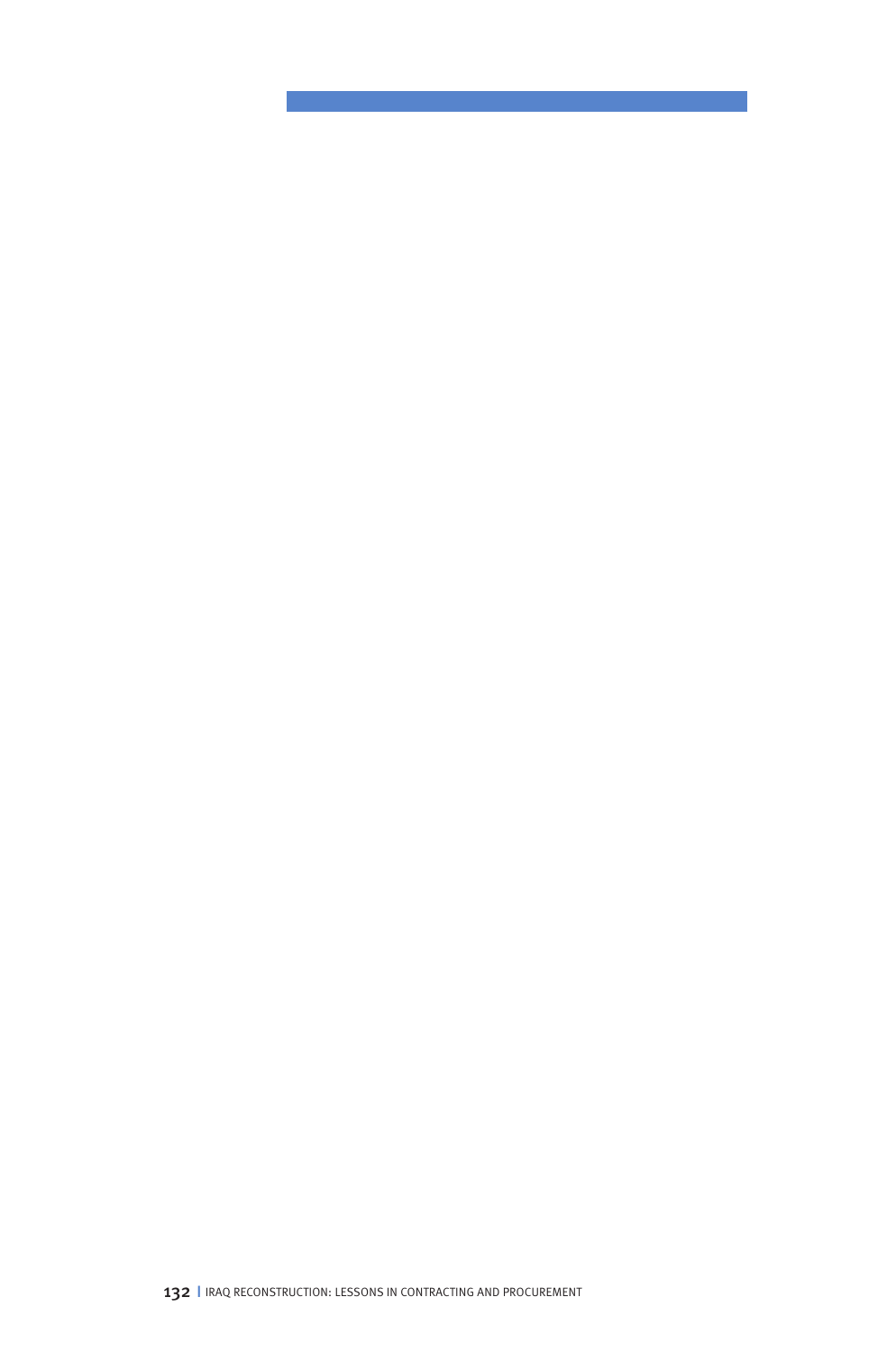Forum Participants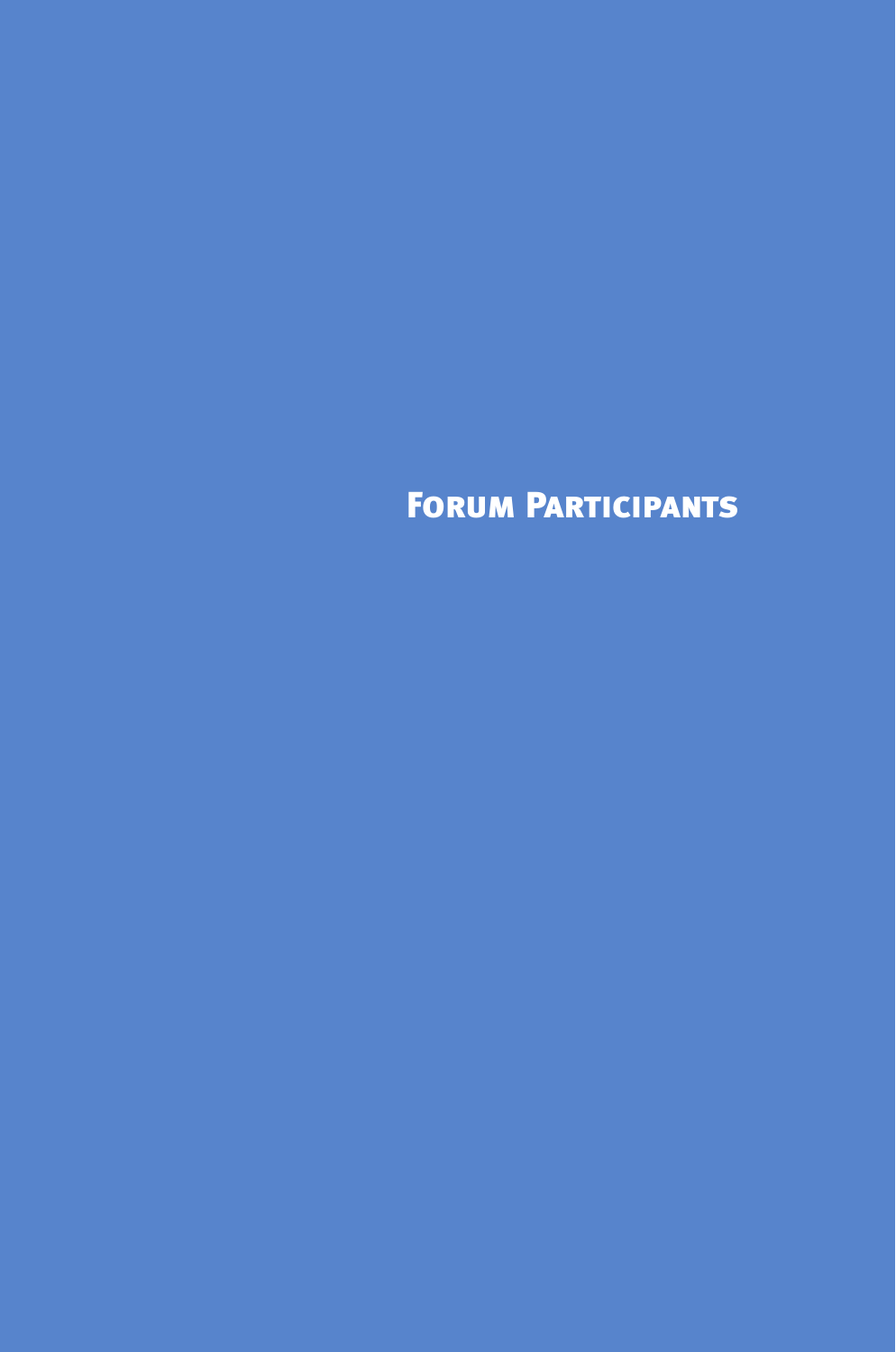MR. STUART W. BOWEN, JR., serves as the Special Inspector General for Iraq Reconstruction (SIGIR). He was appointed as Inspector General for the Coalition Provisional Authority (CPA-IG) on January 20, 2004, by the Secretary of Defense with the concurrence of the Secretary of State. With the enactment of the Defense Authorization Act for 2005, CPA-IG was re-designated as SIGIR.

Prior to his appointment as CPA-IG, Mr. Bowen was a partner at the law firm of Patton Boggs. Before that, Mr. Bowen served as Special Assistant to the President and Associate Counsel, and later as Deputy Assistant to the President and Deputy Staff Secretary at the White House under President George W. Bush.

Maj. Gen. William L. Nash, U.S. Army (Ret.), has been director of the Council on Foreign Relation's Center for Preventive Action since April 2001. He leads the Council's efforts to work with governments, international organizations, the business community and non-governmental organizations to anticipate international crises and to provide analysis and specific recommendations for preventive action. He came to the Council after serving as the UN's regional administrator in Northern Kosovo in 2000.

Major General Nash commanded the United States Army's 1st Armored Division from June 1995 to May 1997. In late 1995, he became the Commander of Task Force Eagle, a multinational division of 25,000 soldiers from 12 nations charged to enforce the military provisions of the Dayton Peace Accords in northeastern Bosnia-Herzegovina. He also served in Vietnam and in Operation Desert Storm.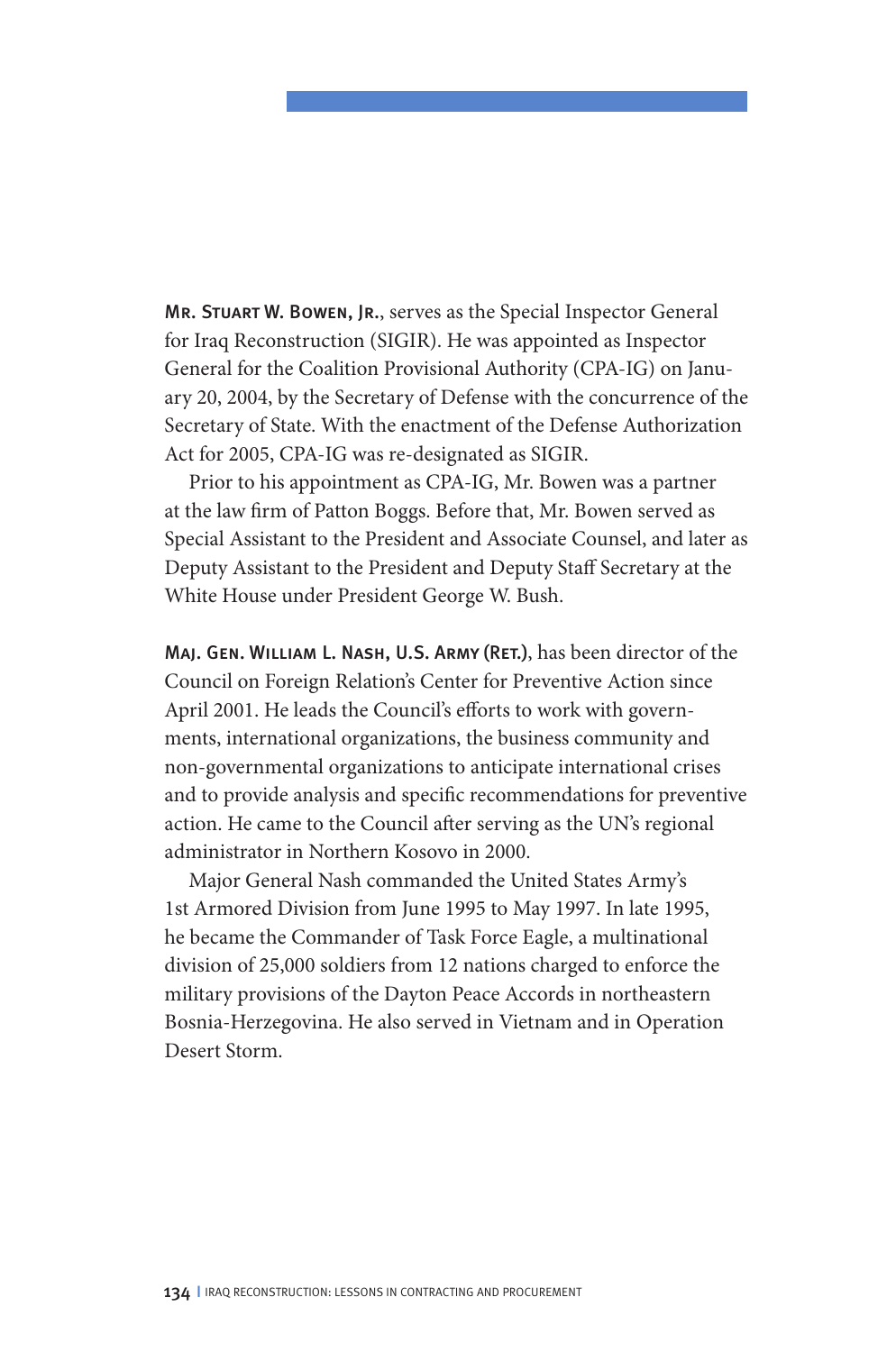MR. SCOTT AMEY is the General Counsel, Senior Investigator, Project on Government Oversight (POGO). He currently heads up the organization's contract oversight investigations. In June 2004, Mr. Amey authored The Politics of Contracting.

Colonel Anthony B. Bell is currently the Principal Responsible for Contracting, Army Contracting Agency - The Americas. From June 2003 to March 2004, he deployed to Iraq as the Head of Contracting Activity for the Coalition Provisional Authority in Baghdad.

Mr. Robert A. Burton is the Associate Administrator of the Office of Federal Procurement Policy (OFPP) in the Executive Office of the President, Office of Management and Budget. As the Associate Administrator, he is responsible for the direction and development of government-wide acquisition policies, regulations, and initiatives. He was appointed to this position in November 2001.

Dr. James Carter, Defense Acquisition University. Bio not available.

Mr. James M. Crum is the Department of the Army's Washington Director of the Project and Contracting Office (PCO) for the Iraq reconstruction mission. He leads an inter-disciplinary program team that focuses management support in the areas of logistics, financial management, personnel, strategic communications, legislative affairs, and contracting for the Secretary of the Army and the PCO team in Baghdad. Having served 18 years for the U.S. Army Corps of Engineers, he has been involved in planning, design, construction, operations and emergency response phases of infrastructure development and operations.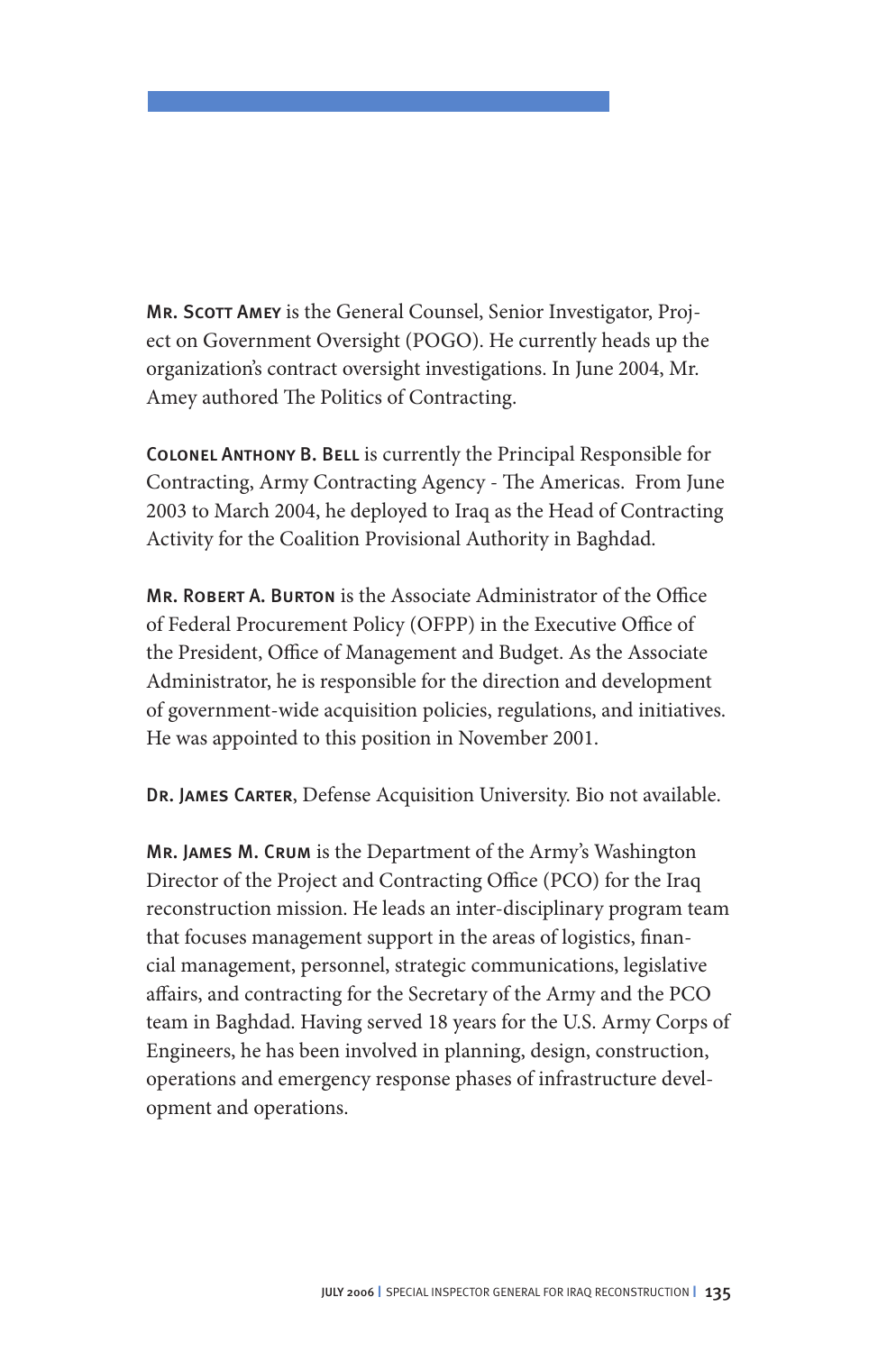Ms. Ginger M. Cruz is the Deputy Inspector General for the Special Inspector General for Iraq Reconstruction (SIGIR). She previously served as the Chief of Staff for SIGIR. She is a former news director, reporter, anchor and producer for two NBC affiliates, a former Deputy Assistant Secretary of Public Affairs at HUD, former Communications Director for the Governor of Guam, and a former Vice President for a small federal consulting firm in Washington, D.C.

Mr. Joseph Farinella, is the Assistant Inspector General for Audit, U.S. Agency for International Development. He has held various positions worldwide with USAID, the United Nations, and the U.S. General Accounting Office. Mr. Farinella joined USAID's Office of Inspector General in 1989.

MR. HARRY P. HALLOCK was on a 120-day detail as the Acting Deputy Principal Assistant Responsible for Contracting (PARC) at the headquarters of the U.S. Army Corps of Engineers in Washington, D.C. Since November 2002, Mr. Hallock also has served as the Acquisition Career Management Advocate (ACMA) for the Acquisition and Technology Workforce at the U.S. Army's Acquisition Support Center in Warren, Michigan, and for the U.S. North Central Region.

General Paul J. Kern, U.S. Army (Ret.) joined The Cohen Group as a Senior Counselor in January 2005. In addition, he holds the Class of 1950 Chair for Advanced Technologies at West Point. In 2004, General Kern concluded his 40-year U.S. Army career, when he retired as Commanding General, Army Materiel Command (AMC). In June 2004, General Kern led the military's internal investigation into the abuses at the Abu Ghraib prison in Iraq.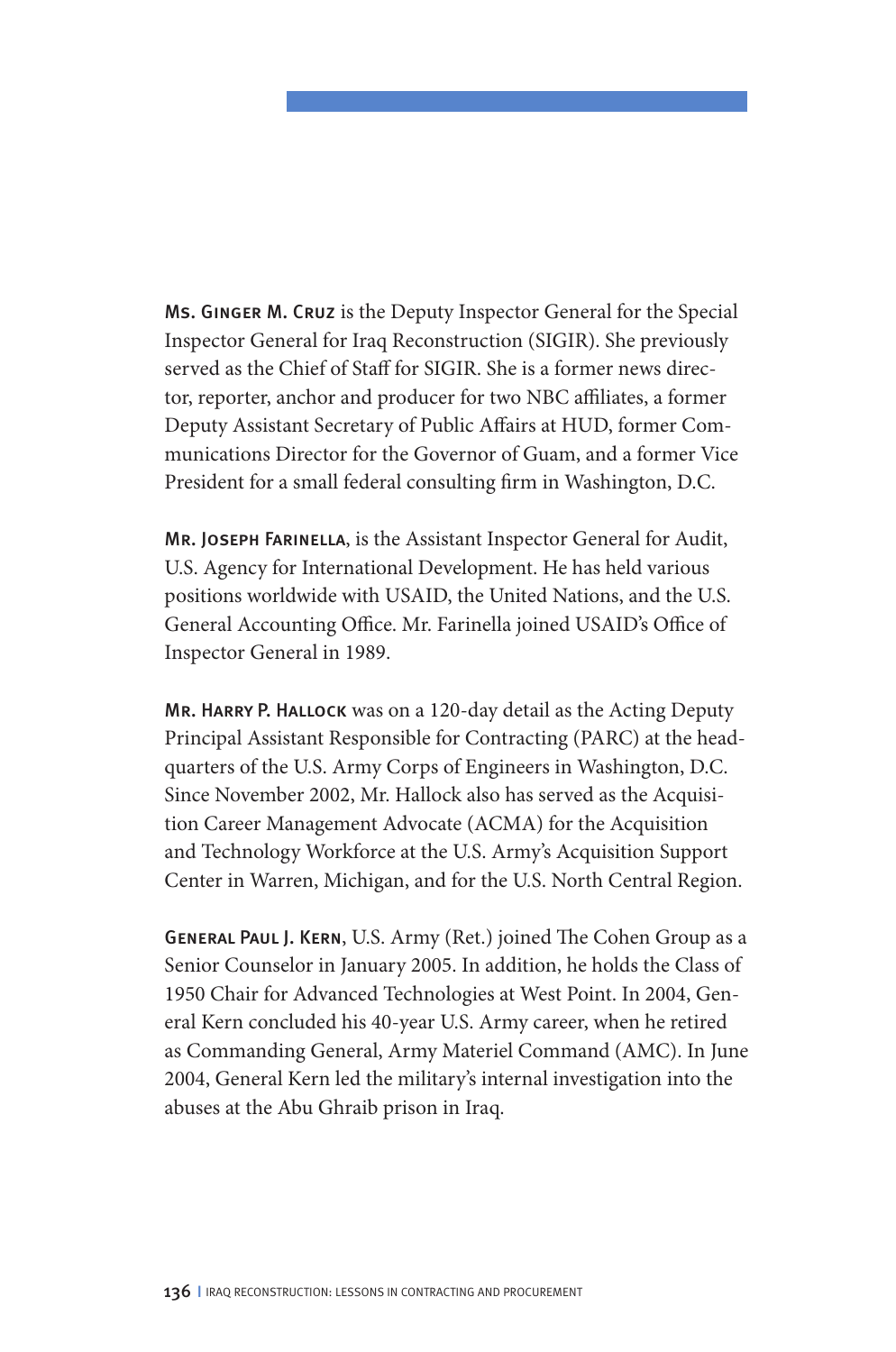MR. JOSEPH T. (MICKEY) MCDERMOTT is the Assistant Inspector General for Audit at the Special Inspector General for Iraq Reconstruction. He serves as the principal advisor to the IG and the Deputy IG for all audit matters, including audit policy and planning. He spends the majority of his time based in Baghdad with his audit staff.

Mr. Michael H. Mobbs is the Staff Director to the Under Secretary of Defense for Policy, a position to which he was appointed in November 2003. Mr. Mobbs also has served since November 2001 as Special Advisor to the Under Secretary of Defense for Policy. His Iraq-related assignments have included service as Civil Administration Coordinator in ORHA and head of the Energy Infrastructure Planning Group (an interagency group that developed contingency plans for post-conflict reconstruction and operation of the Iraqi oil sector).

Rear Admiral David J. Nash, U.S. Navy (Ret.), is with BE&K, a 33 year-old international engineering and construction company, as president of its newly formed Government Group. Prior to joining BE&K, Rear Admiral Nash was the director of the Iraq Program Management Office (PMO) in Baghdad.

Mr. Doug Packard was the Deputy to the Principal Assistant Responsible for Contracting at the Joint Contracting Command-Iraq/Afghanistan, Office of the PARC-Reconstruction. He is a career contracting executive, having worked for the U.S. Army Contracting Agency, U.S. Army Contracting Command-Europe, and the Acquisition Career Management Office, ASA(ALT).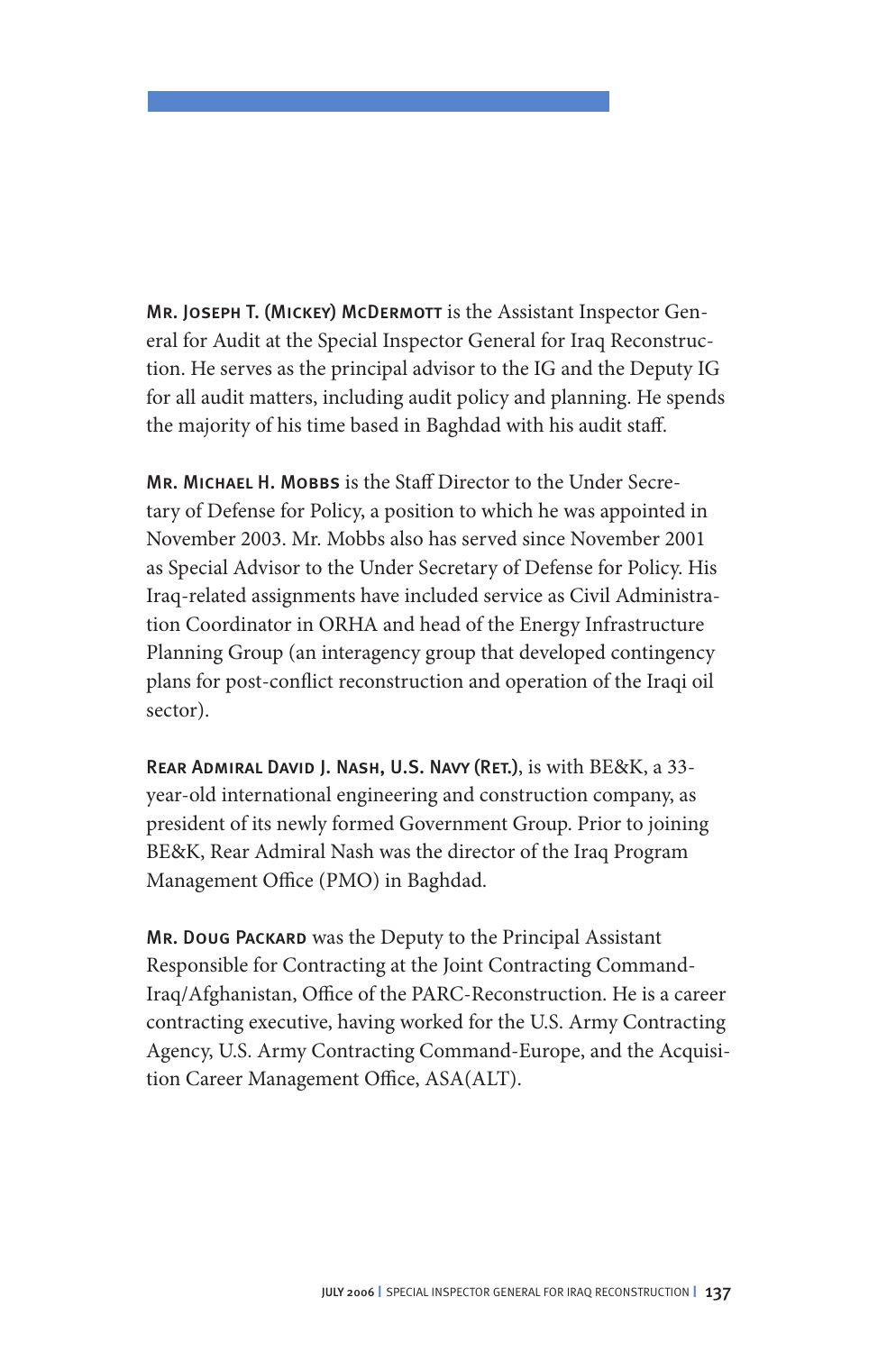Ms. Cathy J. Read is the Acting Deputy Assistant Secretary for Logistics Management, Department of State, as well as the Director, Acquisitions Management for DoS. She is a career member of the Senior Executive Service.

Ms. Katherine V. Schinasi is Managing Director, Acquisition and Sourcing Management, at the U.S. Government Accountability Office. This group has responsibility for examining the effectiveness of agency acquisition and procurement practices in meeting their mission performance objectives and requirements. Ms. Schinassi joined GAO in 1978 and was appointed to the Senior Executive Service in 1997.

Professor Steven L. Schooner is Associate Professor of Law and Co-Director of the Government Procurement Law Program at the George Washington University Law School. Before joining the faculty, Professor Schooner was the Associate Administrator for Procurement Law and Legislation (a Senior Executive Service position) at the Office of Federal Procurement Policy in the Office of Management and Budget.

Mr. Stan Z. Soloway is president of the Professional Services Council, the principal national trade association representing the government professional and technical services industry. PSC is known for its leadership on the full range of government acquisition/procurement and outsourcing and privatization issues. Prior to joining PSC, Mr. Soloway served nearly three years as the Deputy Under Secretary of Defense (Acquisition Reform) and concurrently as Director of Secretary of Defense William Cohen's Defense Reform Initiative.